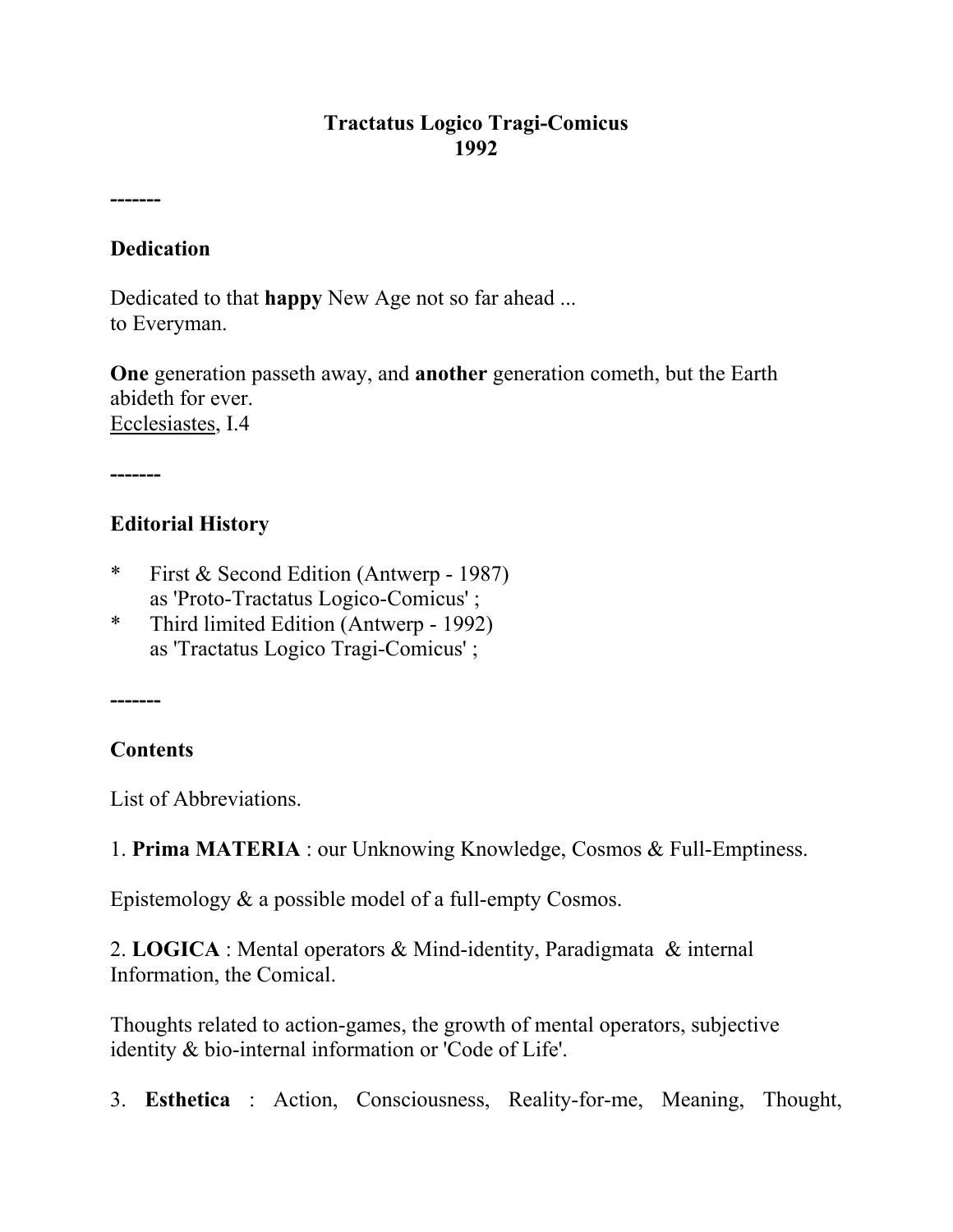Enlightenment, the Exemplaric & the Lyrical.

Thoughts concerning the actor  $\&$  his action, the 'meaning' of his word(s)  $\&$  sense of reality, and the Enlightenment of his consciousness ; his Art.

4. **Ethica** : Matter, its Gravity, Inertia & Entropy, Reality-for-us & Facts, the 'Good' of Cosmos, Chaos & the Tragical.

Thoughts focussing on the living value of the enacted (its 'Good' or 'Evil'). Connectors between politics, economics, religion & spiritual morality.

**-------** 

#### **List of Abbreviations**

C : Consciousness I : Information M : Matter dim : Dimension Z : Zero-operator E : Energy Qf : Primal Quantum Field c : Speed of Light Mw : Matter-wave UEC : Universal Energy Cycle CC : Cosmic Code WO : World Order PP : Planetary Participationism GPO : Global Political Order GEO : Global Economical Order GRO : Global Religious Order YK : Yogic Key WK : Western Key HGA : Holy Guardian Angel

#### 1. **Prima MATERIA**

**-------** 

Our Unknowing Knowledge, Cosmos & Full-Emptiness.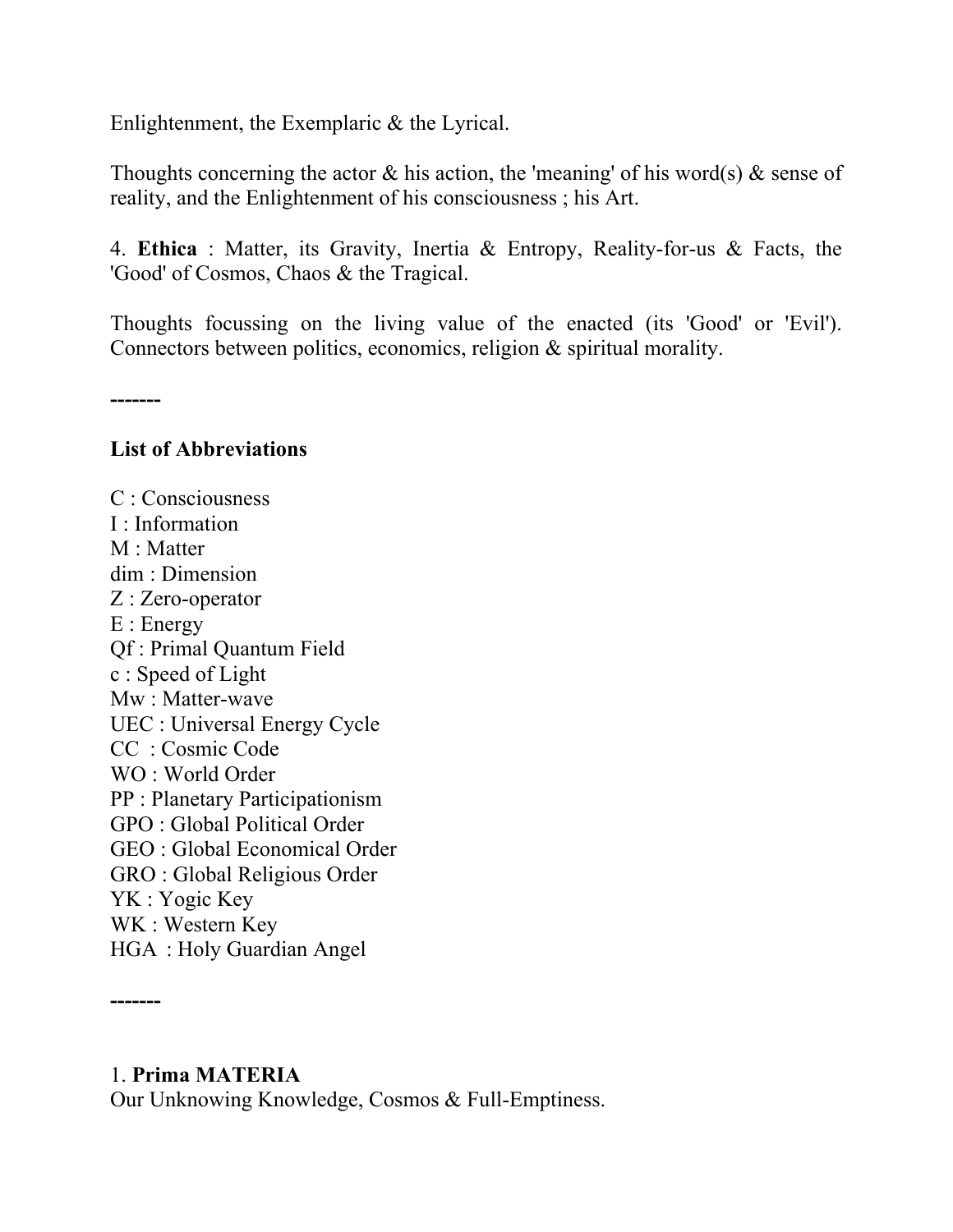\* 1.1. The first methodological rule.

The continuous use of the double difference between a) 'reality-as-such' (Kant's 'Ding-an-Sich') versus 'reality-for-us' (or 'knowledge about the objective') and b) 'consensus-for-us' versus 'consensus omnium' in the realm of cognition is **the mental operation** engendering a critical attitude, seeking logical clarity, workable knowledge & authentic emancipation.

1.1.1. Fact (observation) versus language (theory).

Knowledge is produced by **the essential tension** (Kuhn) between factual observation & the way of words (dialogue). Both processes are regulated by identical but opposed mind-unifying ideas ; the idea of the 'real' (reality-as-such) versus the idea of the 'ideal' (ideality-as-such).

1.1.1.1. Absolute reality or optimal 'Gegenstandlichkeit'.

'Reality-as-such' is -for the human Mind- the empty 'limit-concept' of our mental craving for objectivity, allowing for (so do we believe) a 'reality-for-us'. In an intuitive sense 'reality-as-such' is like the 'horizon', for -although always suggesting a limit- **it ever escapes its observer** (expands forever). 'Reality-as-such' regulates our observation of our 'reality-for-us' without constituting it (thus making the full expansion of cognition possible). When using the 'method' of objective regulation, one cognizes **'as if'** an 'adequatio intellectus at rem' is sought. The 'Wheel' shaped by Mind rotates by virtue of a play of illusion.

1.1.1.2. Absolute ideality or identity.

'Ideality-as-such' is the empty 'limit-concept' of our identity as subjects. Will Mind ever be universal ? Mind implies dialogue  $\&$  the dyad lies at the root of language ('I' versus 'not-I'). In an intuitive sense 'the ideal' is like the 'zenith', for only at this point **most shadows of doubt** are dispersed (so that the 'clarity' aroused by the 'unity' of dialogal positions engenders a 'con-sensus'). Dialogue is a way to clarify paradigmata & settle arguments. The ideal regulates dialogue without constituting it. The method of subjective regulation organizes all linguistic acts **'as if'** the "consensus omnium" is to be realized. 1.1.1.3.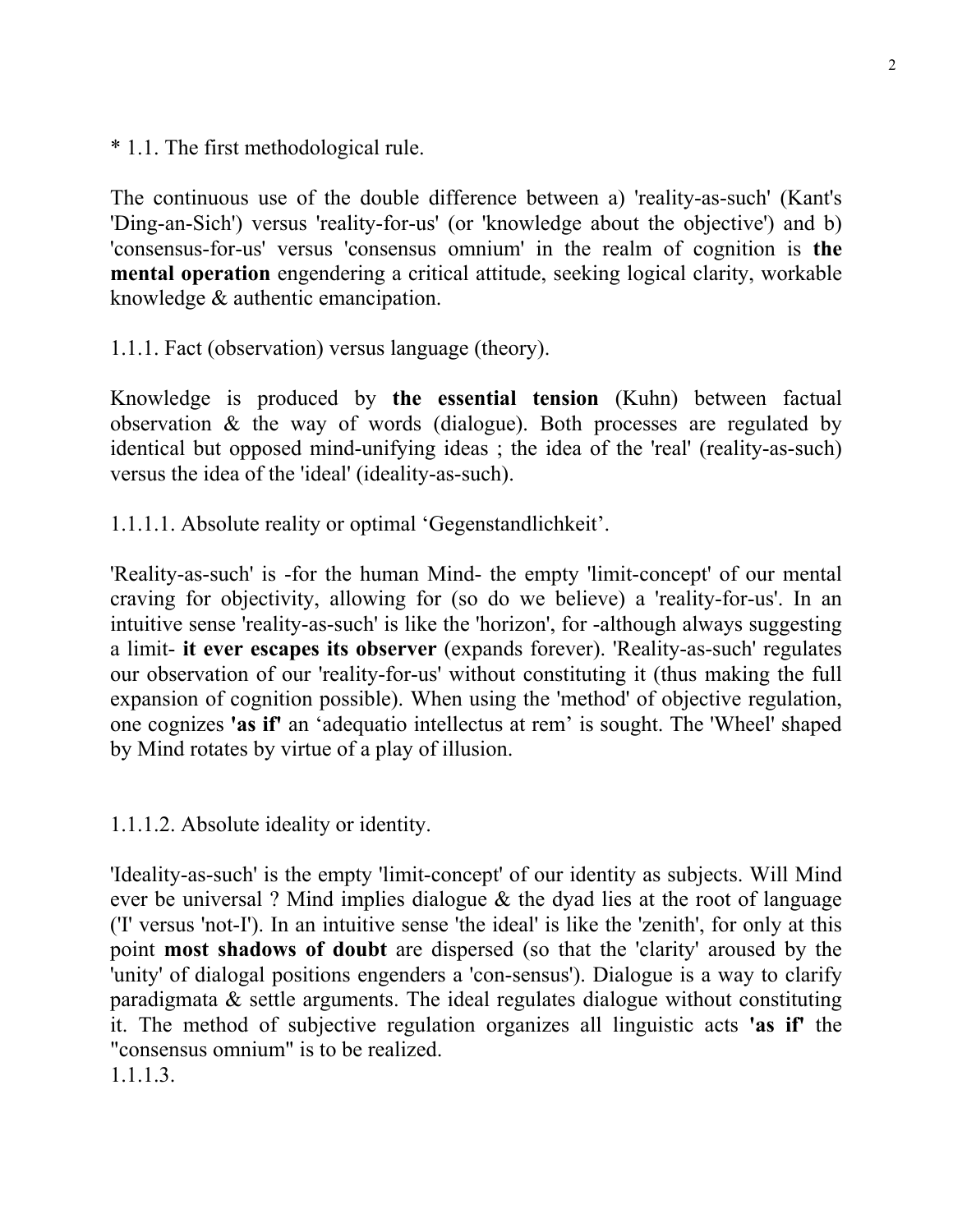According to the 'real method' a statement is true when it corresponds with 'the real thing' (adequatio). Subjectivity understands truth to be the outcome of communicational activity ruled by 'symmetrical' conditions of dialogue & principles of argumentation (Habermas, Barth). In this view 'ideality-as-such' is the root of truth. Both define the extremes of the 'methodological tension'.

# 1.1.1.4.

Both perspectives should **always be used together**. Care should be taken not to fall into the trap of ontological illusion (confusing 'reality-for-us' with 'reality-as-such' and/or 'consensus-for-us' with 'consensus omnium'). At a certain point both ways merge, bringing forth 'objective knowledge', or facts. Objective knowledge is a product of dialogal observation. 'Subtle' dialogue should not be excluded (hylic pluralism) ...

# 1.1.1.5.

Let me, at this point, clearly define the mayor area of dispute between Kant  $\&$ mysticology. Although Kant nearly irrefutably showed the **limitations** of reason he denied Man Self-experience, i.e. forgot his heart (Pascal).

# 1.1.1.5.1.

Is formal rationality still the actual mode of being in which we find ourselves ? Is it the only necessary ? Or the only possible ? Our answer is a clear **no** ! The sort of consciousness voiced by Kant does not reflect the **complete** picture of human possibilities.

# 1.1.1.5.2.

As the completeness of a model can only be proven from outside the model, Kant had to introduce :

a) an unchangeable, original, pure consciousness called 'the transcendental apperception', or unity of consciousness preceding all data of perception, and without reference to which no representation of objects (object-knowledge) is possible (A 107) : not a fact enabling their experience ;

b) an 'original-synthetical unity of apperception' (B 131) : for it must be possible that some (transcendental) 'I' should accompany all 'my' (empirical) representations (B 132) for 'me' to have any objective knowledge. Representations are 'my'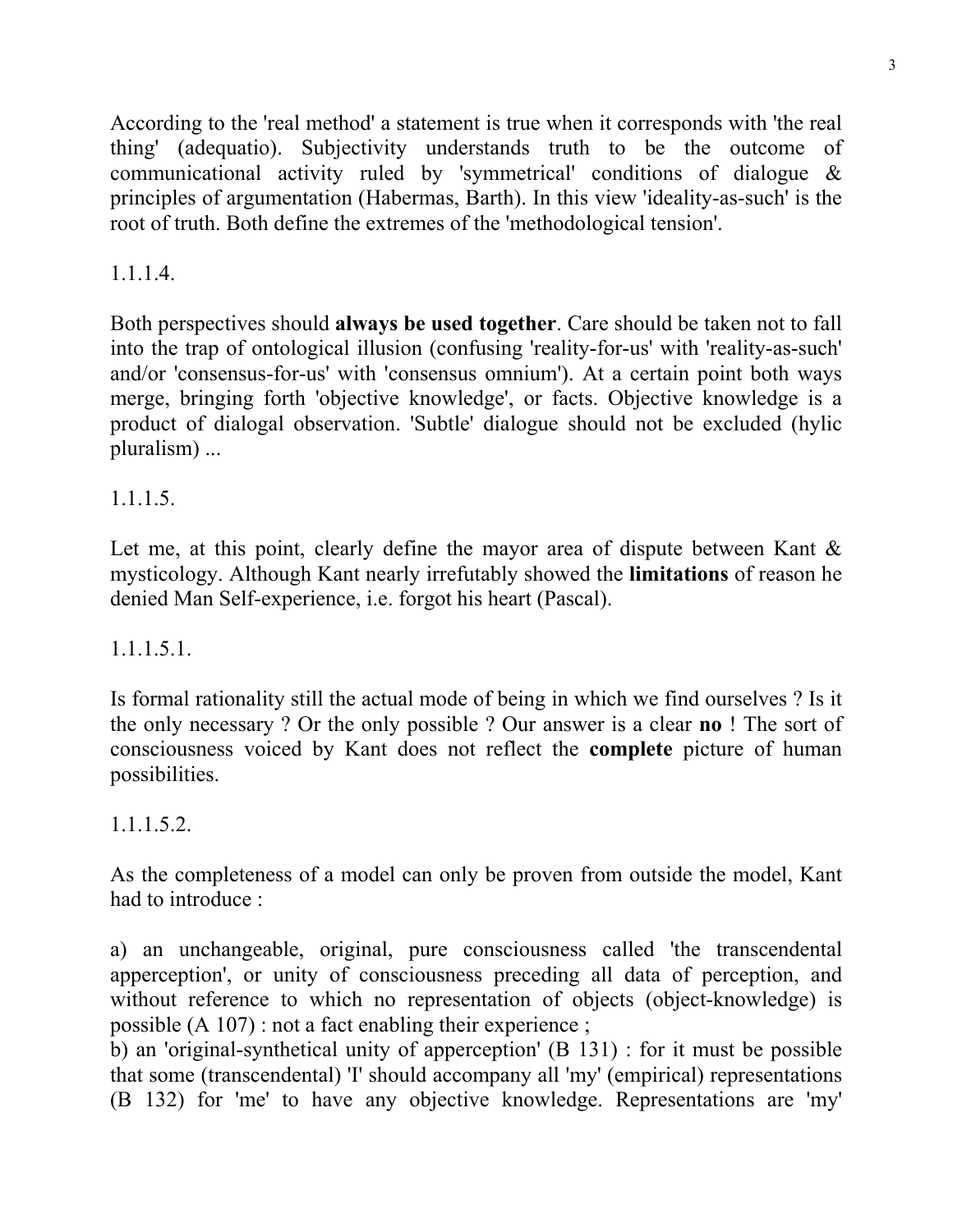representations because they belong to 'one' self-consciousness or 'transcendental apperception' ; i.e. the 'original connection' (ursprüngliche Verbindung) between the realm of reason and the realm of the Real & Ideal World &

c) an 'obscure' relationship (A 117) between on the one side a constantly changing 'empirical' consciousness or 'actual I' (Hume) or an 'empirical apperception' built upon the varying stream of (empirical) perceptions  $\&$  on the other side the atemporal, fixed & enduring 'I' which is considered by Kant to be 'the mere representation I', empty & of which one cannot even say that it is a concept, **but merely a consciousness that accompanies all concepts**. Of this consciousness we can have not the slightest 'idea', and so 'direct' intuitive knowledge (through 'intellectual perception' - B 68) of the Self is considered to be impossible (for Man only thinks). Nevertheless, Kant claims that through the transcendental apperception "I am conscious of myself, not as I appear to myself, nor as I am by myself, but only 'that' I am" (B 157). Of this original fact Man can have no continuous consciousness detached from the flow of his empirical consciousness for it is impossible to perceive the 'I' as a 'fixed end enduring perception, in which the thoughts come and go' (A 350). So far Kant.

# 1.1.1.5.3.

In a note Kant wrote : "the synthetical proposition that the different kinds of empirical consciousness must be connected in one single self-consciousness, is the very first and synthetical foundation of all our thinking." (A 117). The possibility of an 'intellectual perception' in which, through its own activity, without any intervention of the senses, all possible objects would be given to the subject (B 68) **is denied to Man** (for 'sensuous perception' alone falls to 'everybody's share' (A 42)). **Not** so here here.

1.1.1.5.4.

One can never define the limits (of a given 'object'-level) without allowing **a relationship with that which lies beyond it** (Russell's meta-level). Kant tried to defined 'reality-for-us' from within. Eventually (to allow for the experience of the empirical Ego) he had to introduce some formal type of 'Self-consciousness' ; the 'I think'. The Kantian 'transcendental I' merely denotes the (empirical) Ego : in order for these facts to be object of 'my' (empirical) knowledge it must be logically possible for them to be all connected with one Self-consciousness (actually Kant's formal 'Super-Ego'). The possibility of Self-consciousness can not be disproven.

1.1.1.5.4.1.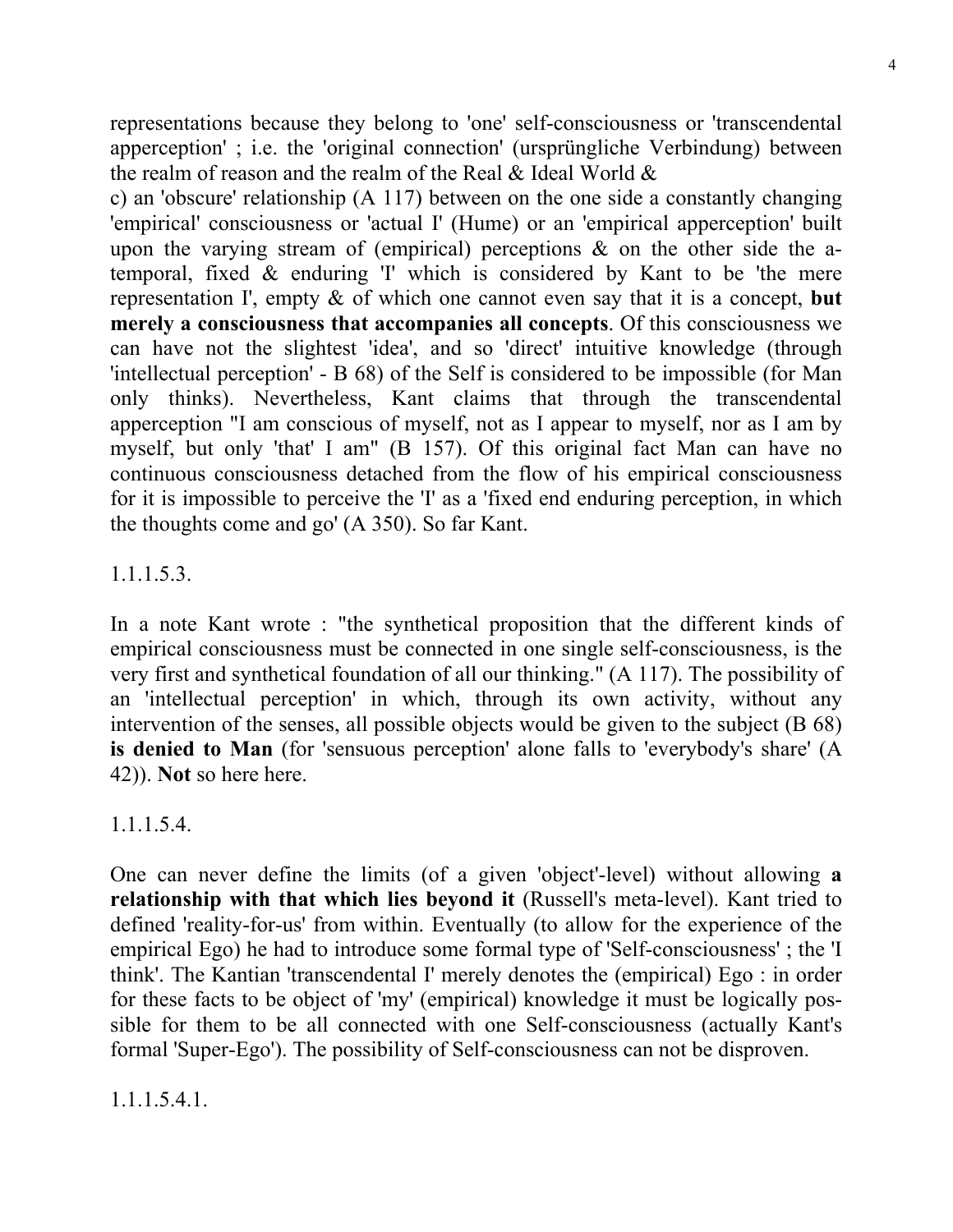It is clear to me that from a formal perspective Self-experience is a paradoxical Idea. However, what is more important ? Fact or Mind-fiction ?

1.1.1.5.4.2.

Although Kant did his best to avoid giving contents to the Self he was unable to formally understand the role played by 'das Unbedingte' without introducing a 'Focus Imaginarius'. He knew he had to say something to tighten his scheme but **preferred imagination** instead of accepting the evident fact of Self-experience. Its effect on 'practical' reason ? Kantians do not understandaction.

1.1.1.5.5.

Here we clearly distinguish between :

| Object                    | object                                                 | subject                                                   |  |
|---------------------------|--------------------------------------------------------|-----------------------------------------------------------|--|
| Level $1$ :               | facts $1,2,3$                                          | thought a,b,c                                             |  |
|                           | cyclic change                                          | identifications<br>contradictions                         |  |
|                           | realm of empirical Ego                                 |                                                           |  |
|                           | (sub specie temporis : nominal)                        |                                                           |  |
|                           | ------ Kant's 'I Think' -------                        |                                                           |  |
|                           |                                                        | (sub specie aeternitatis/natura naturata or meta-nominal) |  |
| Meta<br>Level $1$ :<br>or | 'now'-ness/'that'-ness intuition/will                  |                                                           |  |
| Object<br>level 2         | realm of pure Self<br>0-0-0- Schelling's "I Am" 0-0-0- |                                                           |  |
|                           | (natura naturans)                                      |                                                           |  |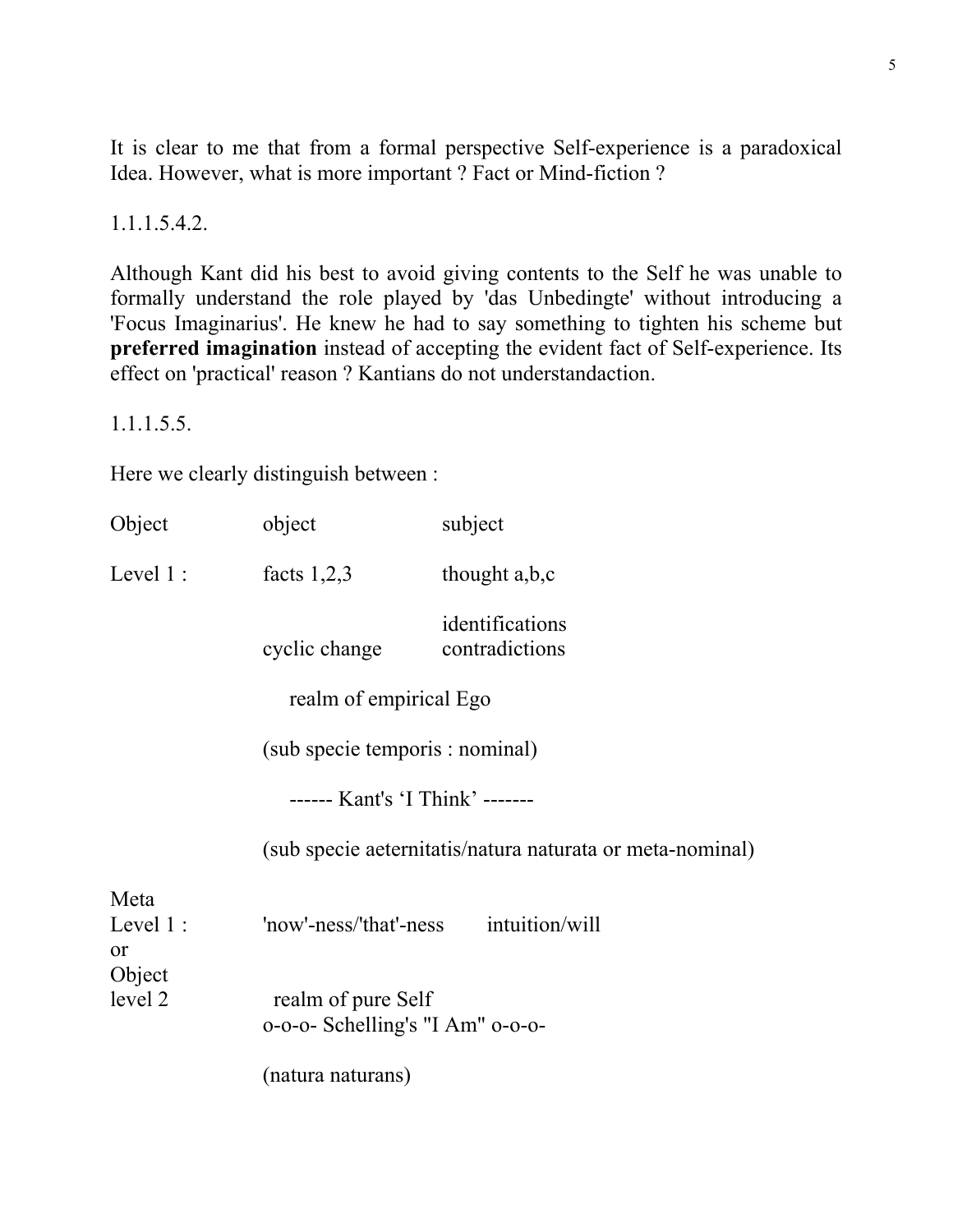| Meta       |                             |       |
|------------|-----------------------------|-------|
| Level $2:$ | 'such'-ness                 | union |
|            | Absolute I (or first logos) |       |

#### 1.1.1.5.6.

Ego is dimensioned by spacetime. The continuity of 'my' perceptions are possible because of a transcendental unity of consciousness called 'transcendental Self' or 'pure Self' (i.e. untained by facts gathered through the senses). When a rational Ego is considered to be the highest  $\&$  last phase of cognitive growth (viz. Logica) the 'Self' is kept empty. At least I known that this 'Self' (my 'transcendental apperception of this Self') accompanies all my cognitive operations. However, Man **is able to know more**.

## 1.1.1.5.7.

Kant was mainly concerned with object-knowledge and protecting it from 'illusions' (building the method of a 'scientific' philosophy). He did not focus on transcendental apperception as such, although he knew that he would have been unconscious of his own existence without it... Transcendental apperception implies the eternal, for the Self must be able to guarantee all my (Ego) perceptions. A continuous 'intuitive' consciousness of the Self is therefore only possible if and only if the Minkowskian time-cone collapses into one time : **time present**. Moreover, this 'now'-consciousness is more common to Man (than Ego-perceptions) for is Man not always conscious of past (memory) & future (expectation, hope) in time present ? (Augustine) Man's Self-consciousness abides in the 'eternal now' beyond the 'nominal' limits defined by his formal reason. Ultimately, Man's intuition is driven an 'Amor intellectualis Dei' (Spinoza).

#### 1.1.1.5.8.

The eternal Self does more than just 'accompany all 'my' represen-tations' ; it **freely perceives itself** as a unique set of eternal Ideas Self-expres-sing around One. These materialize in the nominal Universe via True Will (like an 'intellectus archetypus') as 'fatal events' using the empirical Ego as its instrument. To Ego fate is Selfproduced, for 'that' other, **that art Thou**. From Ego-consciousness one can neither refute this perception of Self-expression nor confirm it. The effects of the conscious manipula-tion of 'meta-nominal' dimensions is expe-rienced by 'nominal Man' as 'natural change'. Only those aware of the 'meta-nominal' experience its 'reality-forus'.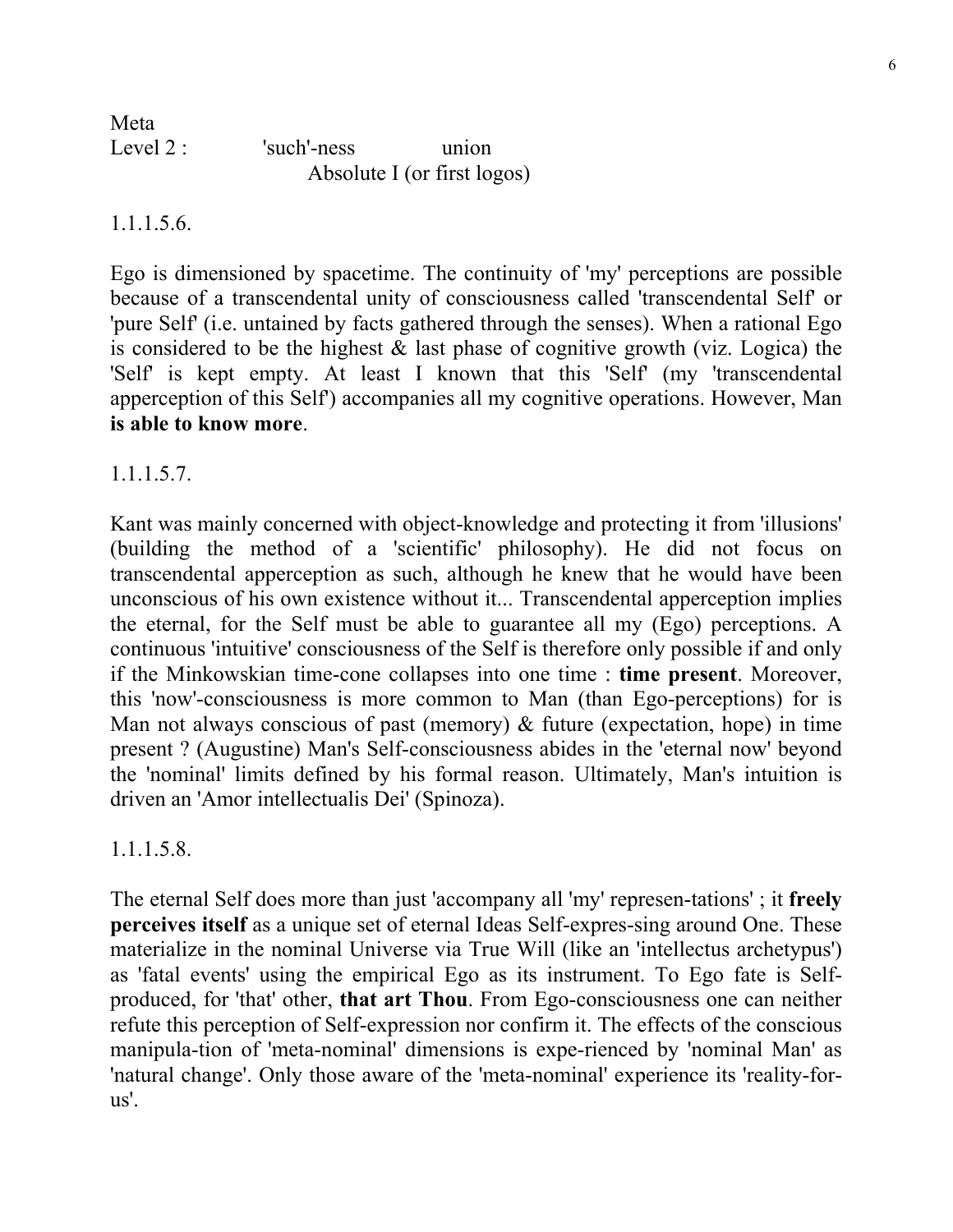## 1.1.1.5.9.

The Self is **not completely absolute** for it is limited by its eternal perception of its own perfect Ideas allowing for the endless repetition of its Great Wheel of Causation (its unique 'cosmodesic of Self-expression').

1.1.1.5.9.1.

Only an absolute I can not be opposed to object or subject ; being both All and One, Variety and Unity. One can not say (as Schelling did) that 'it is'. Perhaps : 'It is That is' (Moses) ? Or : I shall be what I will be ?

1.1.1.5.9.2.

In our terminology this 'first logos' (or cosmic consciousness) is 'beyond being  $\&$ not-being', or (in the words of Scottus) it 'hyper-exists'. Only through **direct** experience can the meaning of this be understood, whereas before only active participation prevails.

1.1.1.5.10.

We consider the empirical Ego as the focus of :

- the activity of formal thought : observation & dialogue ;

- the activity of imagination : affect, emotion & phantasma ;

- action itself : volition & physical activity.

1.1.2.

'Reality-for-us' is the 'objective frame' made out of those facts considered by all to 'exist'. 'Paradigmata' are the 'subjective frames' constructed by a finite group of relative dialogandi & their 'consensus' concerning 'existence'. Both 'merge' in the 'consciousness' of every member of a team of knowledge-producers (each representing a 'reality-for-me').

1.1.3. Paradigmata make one to witness facts like 'this-or-that'. Without paradigmata, no facts. Facts are also experienced because they seemingly 'exist' "outside" the control of (subjective) paradigmata (example : the Earth's rotation) and act with the 'credentials' of 'reality-as-such', so do we think. Humanity creeds :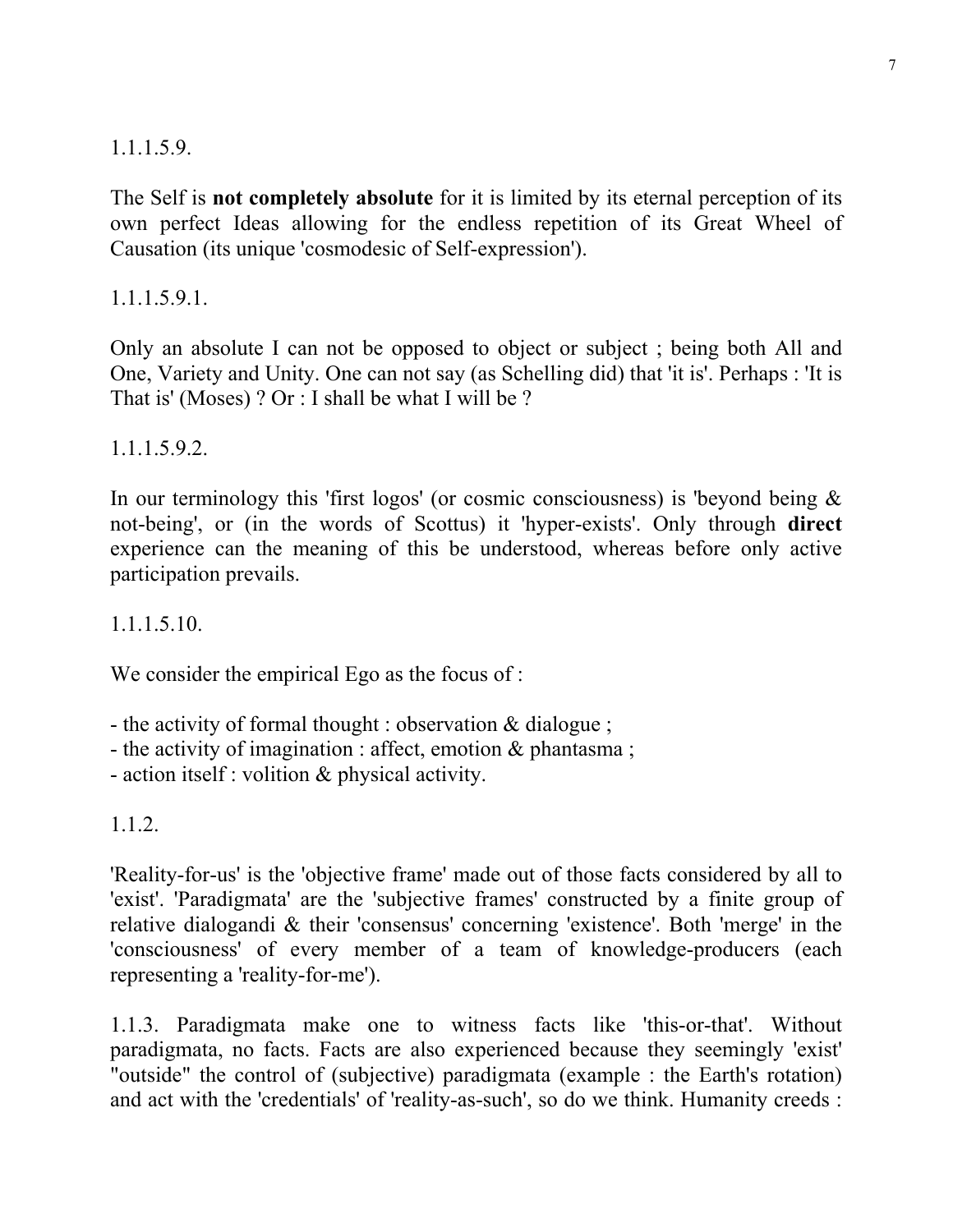without 'reality-as-such' no facts ! Does this show the tragi-comical condition of nominal existence ? For the first postulate of **absurdism** (the philosophy of the tragi-comical) is this : the idea of lawfulness or 'regularity' can only be **perfected** if exceptions clearly 'out of tone' are made to join mainstream.

1.1.4. 'Reality-for-me' results from the personal and individual conscious assimilation of direct observation & implies the ideas born out of the dialogues in which 'I' took part. It is the foundation of the possibility of 'my' sense of identity. It results from the interactions of 'my' organism with its environment. No sense of universality without free subjective identity built upon intimicy, both real & ideal.

1.1.4.1. It is often claimed that personal (Ego) or individual (Self) knowledge (constituting a 'reality-for-me') are too 'subjective' to be the foundation of 'objective' knowledge. However, in space **no two points occupy the same place**, i.e. share identical 'point-of-views'. Also : no two physical bodies coincide. So no two observers are conscious of an identical 'point-of-view'. It is only because for **convenience sake** we agree to consider the contextual conditions as constants that we are able to define a 'reality-for-us'. So 'reality-for-us' is a conventional Universe, built on those 'experiences' we consider (for the moment) as 'shared'.

1.1.4.2. Science as a whole should not limit herself to the discovery of a 'nominal' Universe. Parts should **move beyond** the 'limits' imposed by conventions and dare to probe into the meta-nominal Universe. This asks for a re-evaluation of the methodology of the subject. In this way 'metaphysical background-information' will influence paradigmatic trans-formations (birth of a new 'hard core').

1.1.4.3. At first study the conditions which, if fulfilled, cause the subject to **adjust** to the meta-nominal. In this way 'objective' knowledge of the meta-nominal is restricted to shared 'practical rules' regarding the many ways to adjust properly in order to trigger the experience. Knowledge about this 'orthopraxis' does not express the 'being' of the 'meta-nominal'.

1.1.4.4. Direct observation is the best way of discovery. No two observers share the same 'point-of-view' at time t, so 'reality-for-me' defines 'my' original consciousness 'hic et nunc'. It is the 'core' of my intimicy & the place where the 'supreme paradox' of 'my' conscious life **remains hidden** ...

1.1.5. Ontological illusion can not be taken away. One is only able to be aware of its infiltration and negate its damaging adverse influence on further cognition.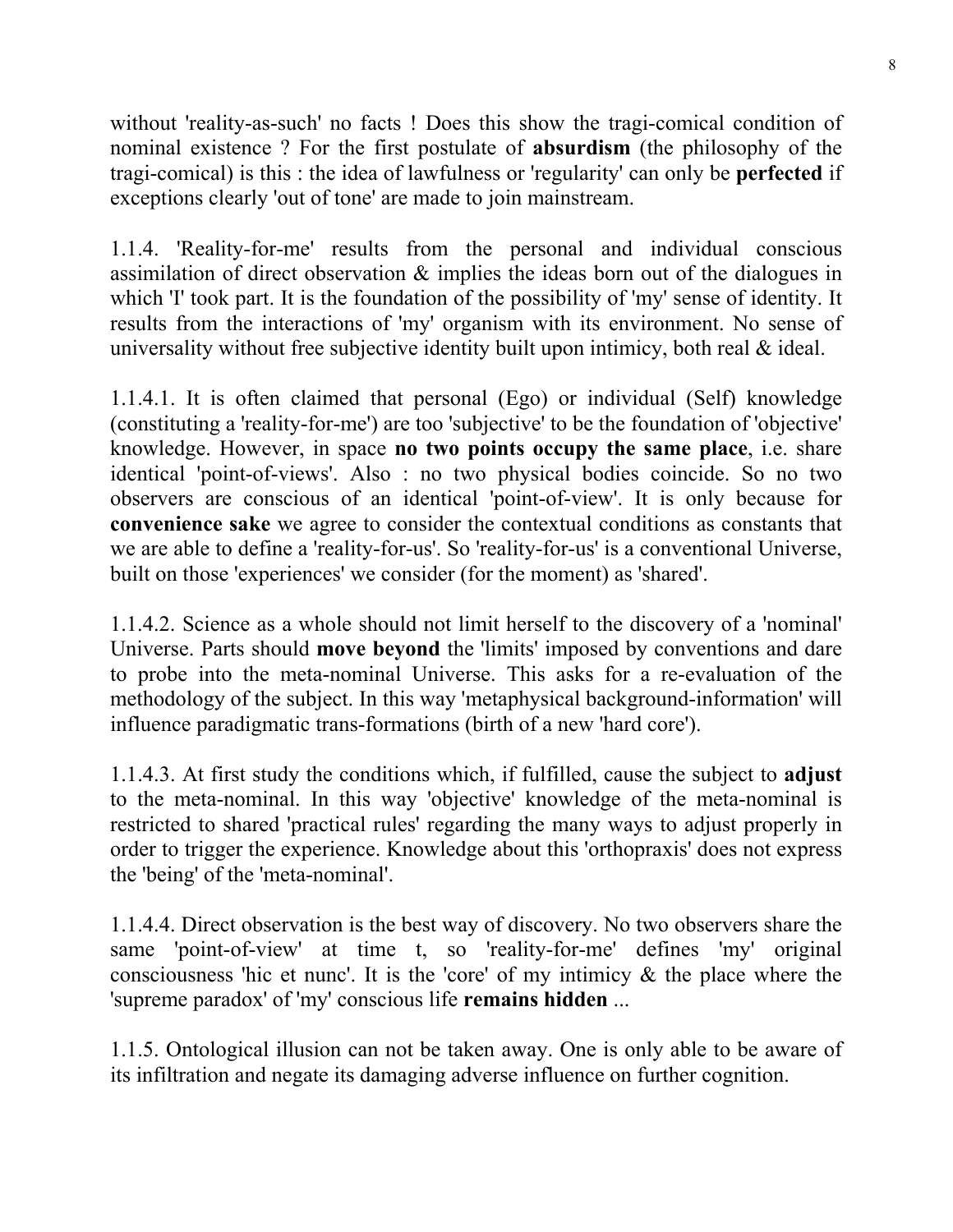1.1.5.1. The nominal scientist should never identify contents of Mind with 'realityas-such'. He understands his 'objective', 'shared', 'formal', 'con-ventional' & 'tragicomical' knowledge of the nominal Universe to be regulated by the full-empty Idea of Expansion & Unity (structuring the meta-nominal Universe). He is able to 'experience' the meta-nominal Universe directly if willing to change all blocking 'nominal' attitudes by free choice. This larger **panoramic** perspective offers more insights.

1.1.5.2. As our 'nominal' scientist will (in time) identify with different conventional perspectives, 'objective knowledge' is differentiated. Should a perspective workable **for most** be sought (pragmatism) ? A scientist experiencing the meta-nominal will clearly understand why some of his 'nominal' scientific persuits should not be undertaken. For an eternal, timeless perspective shapes a more complete picture of the whole. So one becomes **more selective**, engendering ge-nuine science : inspired by intuition **ser-ving** rational distinction & emancipation ending becoming.

1.1.5.3. Those enjoying the meta-nominal daily are truly unable to deny their metanominal 'experiences' (i.e. observation through new dimensions). History shows that these people often suffer from the effects of the adversity of their 'nominal' environment. However, their claim remains **exemplaric**.

1.1.5.4. Words (spoken or written) referring to meta-nominal dimensions are nothing more than linguistic representations of **shared practical methods** used by subjects seeking meta-nominal experience (viz. Esthetica) -constituting an 'orthopraxis'- causing an evolution from 'nominal' to 'meta-nominal' (& the emancipation of potential). Full-emptiness is 1) a 'void' filled with potentiality (like inter-atomic emptiness contains virtual particles) & 2) a 'plenum' or 'everything' understood as empty.

1.1.5.5. Theories concerning the meta-nominal are futile if the meta-nominal experience **is not shared** (by introducing meta-nominal conventions, sign-posts & check-points). In such a theory **naught arches the whole**, i.e. it is never said that the Cause of Causes 'exists'. So meta-nominal ontological illusion does not tempt us ; we avoid :

'ontological conventionalism' in nominal dimensions : what 'we' or 'I' think 'is' & 'theo-ontology' in meta-nominal dimensions : what 'Self' experiences 'is' for all other Selves.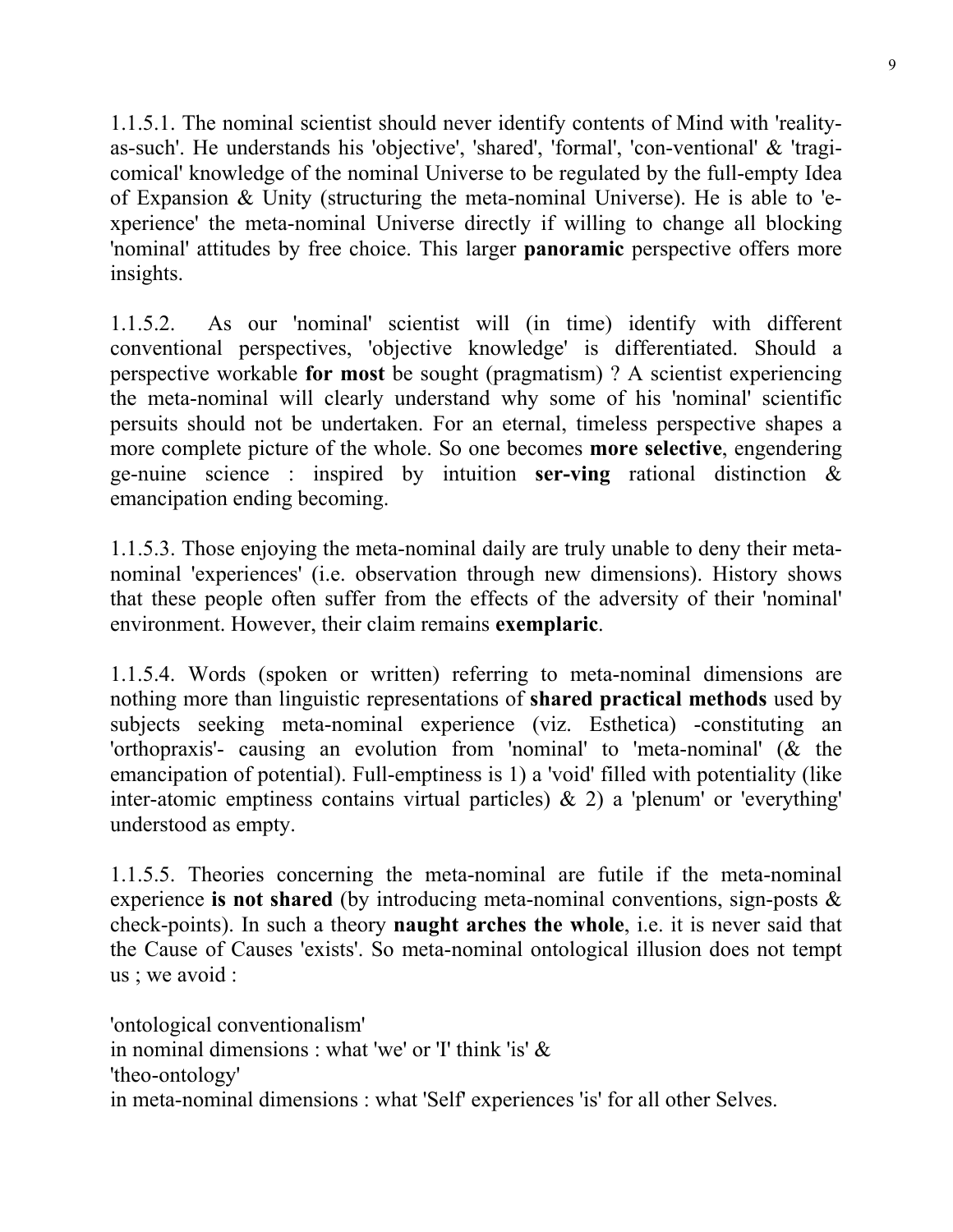1.1.5.6. In nominal dimensions 'I' know because 'I' speak like others & because 'I' select & experience facts. In the meta-nominal 'I' know how to create **in this 'now' Another 'that' is 'I'** ; for 'such' is **the paradox of full-emptiness**.

1.1.6. In a broader sense ontological illusion is linked with 'universal illusion' (maya). Knowing the limits of 'reality-for-me' (paradox), paradigmata (incompleteness) & facts (uncertainty) **Mind is never absolutely sure** whether its so-called object-knowledge is the 'truth' or just an 'illusion'. So 'reality-for-us' may just well be a collective 'fata morgana', whereas our subjective frames may be Feuerbachian projections of mental illusions. Does matter's vacuity not suggest the overall lack of 'inherent essence' in our Universe ? An absence of substance interpreted as **virtual** fact.

1.1.7. Because people observe together & talk about their experiences, synthesis of a possible 'paradigmatic' Universe-for-us is made possible (the not-I's overlap). So 'objective knowledge' is the final (relative and dynamic) 'picture of the World' established through dialogue (regulated by idealism) and observation (regulated by realism). Only when these two extreme positions **merge** into one 'Focus Imaginarius' (Kant) has the essential tension, with which Mind solves the spatiotemporal formal-operatoric problems of the nominal Universe, produced so-called 'objective knowledge'.

1.1.7.1. Two types of conditions operate all dialogue. A priori-conditions, implying formal symmetry-principles (Habermas) & a posteriori-rules-of-thumb resulting from the cognitive activity of a past group of 'historical' sign-interpreters (considered part of the collective learning of Mankind). The former make up the hard core of democratic communicational action, whereas the latter reflect strategic mental capital, allowing for utilitarian cognitive growth. Both taken together (logic versus rhetorics) aim at nominal (Earth-bound) truth.

1.1.7.2. Knowledge will be relatively stable if and only if (horizontally) democratic law is implemented  $\&$  (vertically) the pyramid of knowledge is considered 'de iuris' as being 'truncated' (symbolizing the fact that formal reason **needs meta-nominal dimensions** in order to solve its 'higher equations').

1.1.7.3. The string : "'Reality-for-us' (facts) - 'Reality-for-me' (consciousness) & 'Paradigmata (dialogue)" defines the **trichotomy** of a critical & 'empty' (without "rock bottom") epistemology. 'Fundamental Reality' can never be a fact as long as objective & subjective limitations prevail. Only the absolute I (or Monad) can be said to abide in the 'hyper-existing' unity of object  $\&$  subject. Beyond this we only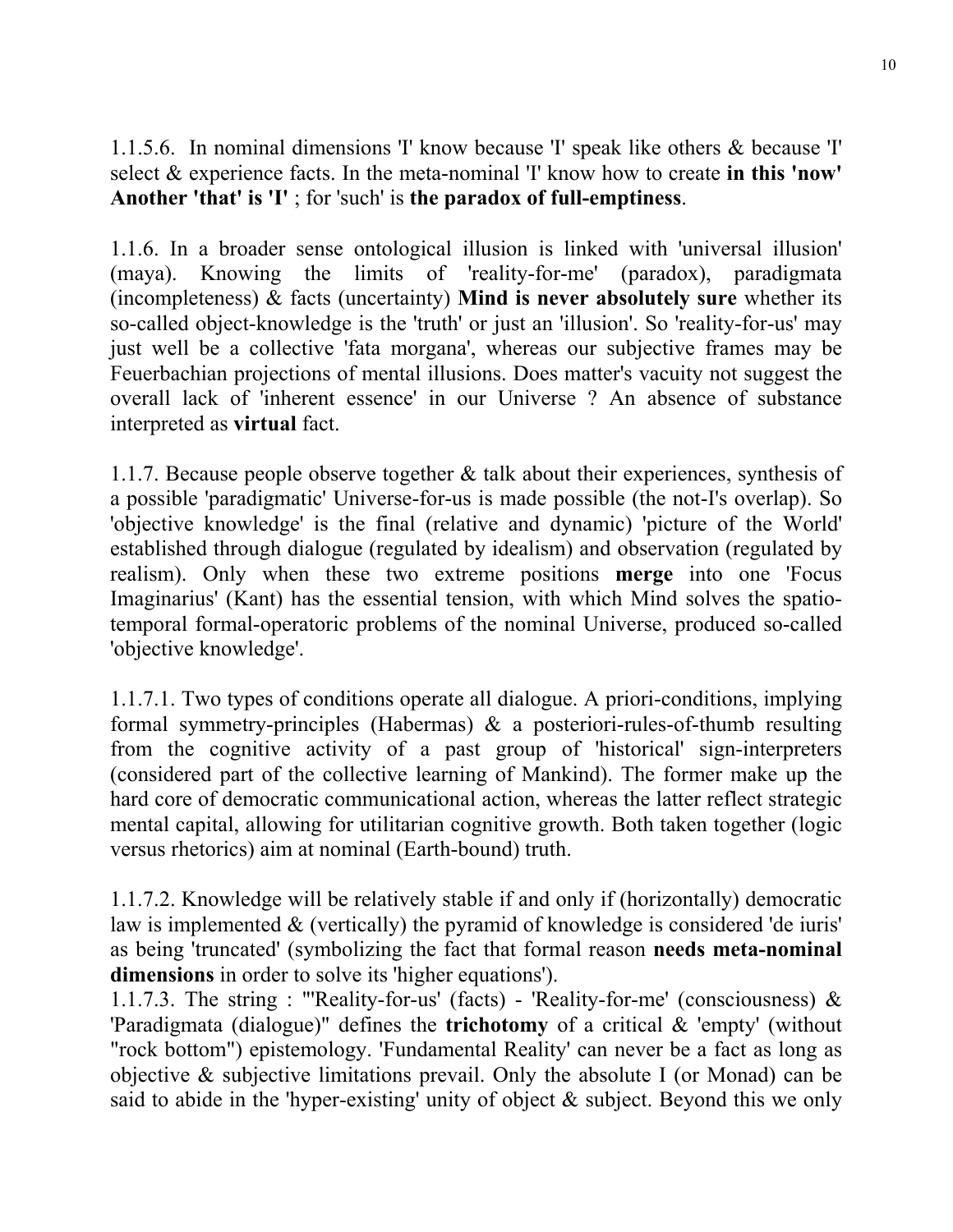know for sure that **we know nothing**, being (at the top) -**unknowing**. Facts (nominal  $\&$  meta-nominal) are the unity of 'a reality'  $\&$  'a paradigm' consciously experienced (as a dual-union) in a context of a local area of knowledge-production. Nothing & nobody experiences all completely & constantly.

1.1.7.4. Whenever we say 'nominal' Universe we imply radical nominalism. By deontologizing our objective concepts we continuously negate the adverse influence of 'ontological illusion'. The 'nominal' Universe is accepted to 'be real' by a community of sign-interpreters by giving names to its facts.

1.1.7.5. Formal reason may compare the use of meta-nominal dimensions with Husserl's 'Anschauung' of the 'Wesenheiten' of the World. Here we argue that formal reason's share is limited to **a pragmatism** (or or-thopraxis) conditioning **direct experience**. Without this formal reason is blind and unable to move beyond the prison-cage it shape in order to ease the fear of its inevitable death. 'Reductionism' will therefore not be enough.

\* 1.2. Cosmos (all possible reality) has, ex hypothesi, 24 dimensions (orientations or reference-frames) & three 8-dimensional operators. The nominal Universe is a 12th-dimensional part of Cosmos (each of its operators having 4 dimensions). Its origin is thought off as singular  $\&$  finite; whereas the 'Alpha' of the latter is clouded by our **unknowing** ('Omega').

1.2.1. Each operator is a 'pillar' of Cosmos. Each operator is measured by dimensions or unique perspectives on how the 'unity' of that operator of Cosmos is made possible. This treatise is part of a spiritual tradition of order.

1.2.2. The operators make **dialectical bonds**. The dynamics of the polarity between '+' (positive, yes), & '-' (negative, no) limits their **quality**. When equilibrated (or '0') both compensate & make a neutral. The '+' is called '**Information**' (I), the '-' '**Matter**' (M), & the neutral '**Consciousness**' (C).

1.2.2.1. One should remember the logical rules related to the use of polarities :

- two positives engender a positive ;
- negative & positive make a negative ;

- two negatives make a positive.

1.2.2.2. In a material Universe filled with negativity (experienced as inertia, gravity, destruction  $\&$  desequilibrium) it is important to realize that negativity has an absolute bottom-limit. If swift negativity is confronted with stern passivity **it**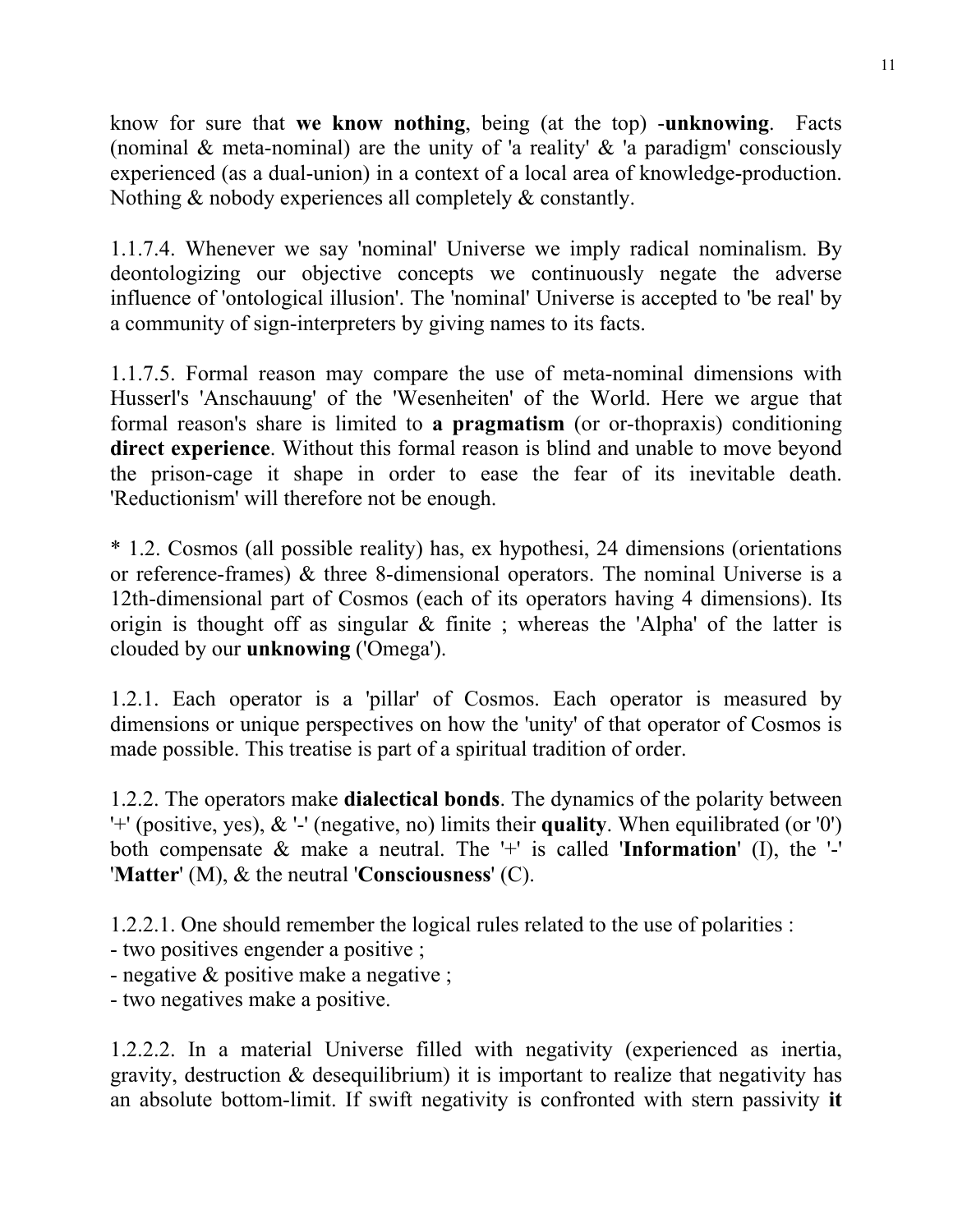#### **reverses**.

1.2.2.3. Only in artificial logics is the complementary & contrary relationship between the poles reduced to a formal contradiction. This is not the case in a logic of action.

1.2.3. Per definition M is the set of facts organized by a functional 'real number' differential ( ) describing the movements of sub-atomic particles  $\&$  waves operating according to the Schrödinger's wave-equation of a quantum-state . Squaring the function of a quantum-state or M-wave (de Broglie) we obtain the probability of its position (Schrödinger ; 'point-on-a-plane'-mathematics). Position & momentum can not be both accurately determined (Heisenberg). No M without **a margin of error.**

1.2.3.1. Nominal M is four-dimensional. The mathematical view limits M by the use of height, breadth, length  $\&$  time (Einstein's continuum). The biological view on living M is dimensioned by uracil, thymine, adenine, cytosine & guanine. The neuro-psychological view of behavior is linked with complex hemispheral waveanalysis & the C it carries out. The physical view observes the operative material forces : strong force, weak force, electro-magnetic force & gravity.

1.2.3.2. M tends towards the most probable order (entropy).

1.2.3.3. Because moral 'evil' is always linked with a **problem of quantity**, M (the enacted) is the first object of ethics.

1.2.4. I is the set of facts concerning all organized codes based upon Natural numbers ( ) used by Nature & Man (culture) for **the survival of living substance & its environment**. So code (or I) implies logical identification (M logical contradiction) and a point-on-a-line-geometry. All I is incomplete. The consistency of a code can not be proven from within it (Gödel). I has four dimensions, so every item has four levels of order. Because every code is an ordered pattern of possible order, code and syntax are very related. Code defines the informational Universe.

1.2.4.1. The unlikely order caused as a result of the complexification of I (through conscious action) can be measured as **the negation** of the Boltzmann-entropy-law. Then it is called 'neg-entropy'. Outside the nominal Universe this type of unlikely order is called 'meta-entropy'. The more negentropy, the more complex a code becomes. The code of life makes negentropy an unlikely material fact.

1.2.4.2. I is an 'ideal' life surrounded by death (the entropy destroying the material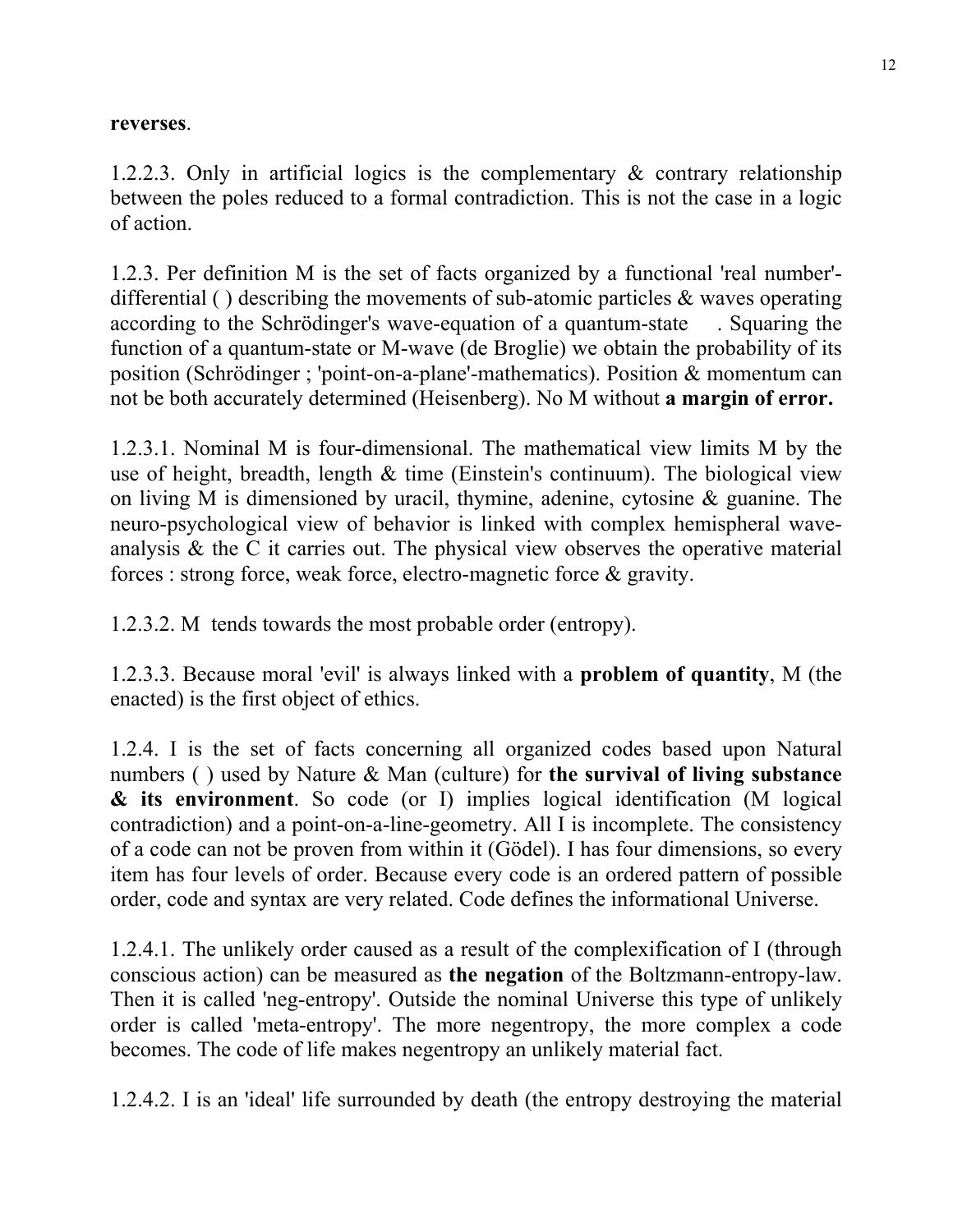Universe, reducing it to probable elements). I is exchanged without being lost at the source. M, implying causality, can not be moved without removal (at the source). As the I - 'form' is carried out by M-waves (after having received conscious definition), its elements are co-relative to the different perspectives on M. I relates to **the quality of life**, and the logic with which this is sought.

1.2.4.3. There are as many 'life-formulae' as there are 'living substances'. Parts may overlap and cause common ground to interact with others in order to survive. So 'universal' survival-games become operational and are transmitted to the offspring (internal phylogenetical code). As the algebraic operation of 'addition' shows how the different elements of code link ('substraction' suggesting the loss of M by friction) the set of Natural numbers ( ) is typical for all types of code. N can be reduced to a set of 10 and 1 addition-rule.

1.2.4.4. The four nominal dimensions of **a code of life** are : origination, differentiation, particularization and manifestation. These define four different elements of survival ; at first only 1 and 0 are fundamental to understand the unity of the 'origin' of (after 0 comes 1). Here the Cosmic meaning of the organism is dimensioned. Differentiation is determined by a 'moral' sub-code, for in order to (pro) create & preserve life all living substances have to understand the evils that may assault them. Differentiation results from unity, for otherwise unity would be made 'logically' impossible (unbalanced code). Man living as a neo-humanist (Ethica) will make good use of the creative code & shape the proper life-keeping psycho-neurological 'mental' attitude. Every member of a species carries the (phylogentical) code of the whole group. Manifestation is the result of this within the limits of a given environment.

1.2.5. C is the set of all auto-definitions of position & momentum made by the Monad, Self-expressing Itself in the I.M.- Universe (& moving on its unique cosmodesic - viz. Esthetica).

1.2.5.1. Auto-definition is the core of C. Through it C gives meaning to I & M. So C is logically first. What neo-Kantians call 'reflection' is a form of auto-definition. 1.2.5.2. Together, points become sets, compounds or systems :

- \* subatomic, atomic, molecular & mineral systems (dim 1);
- \* bio-synthetic systems (dim 2) ;
- \* motoric-instinctual systems (dim 3) ;
- \* intelligent systems (dim 4).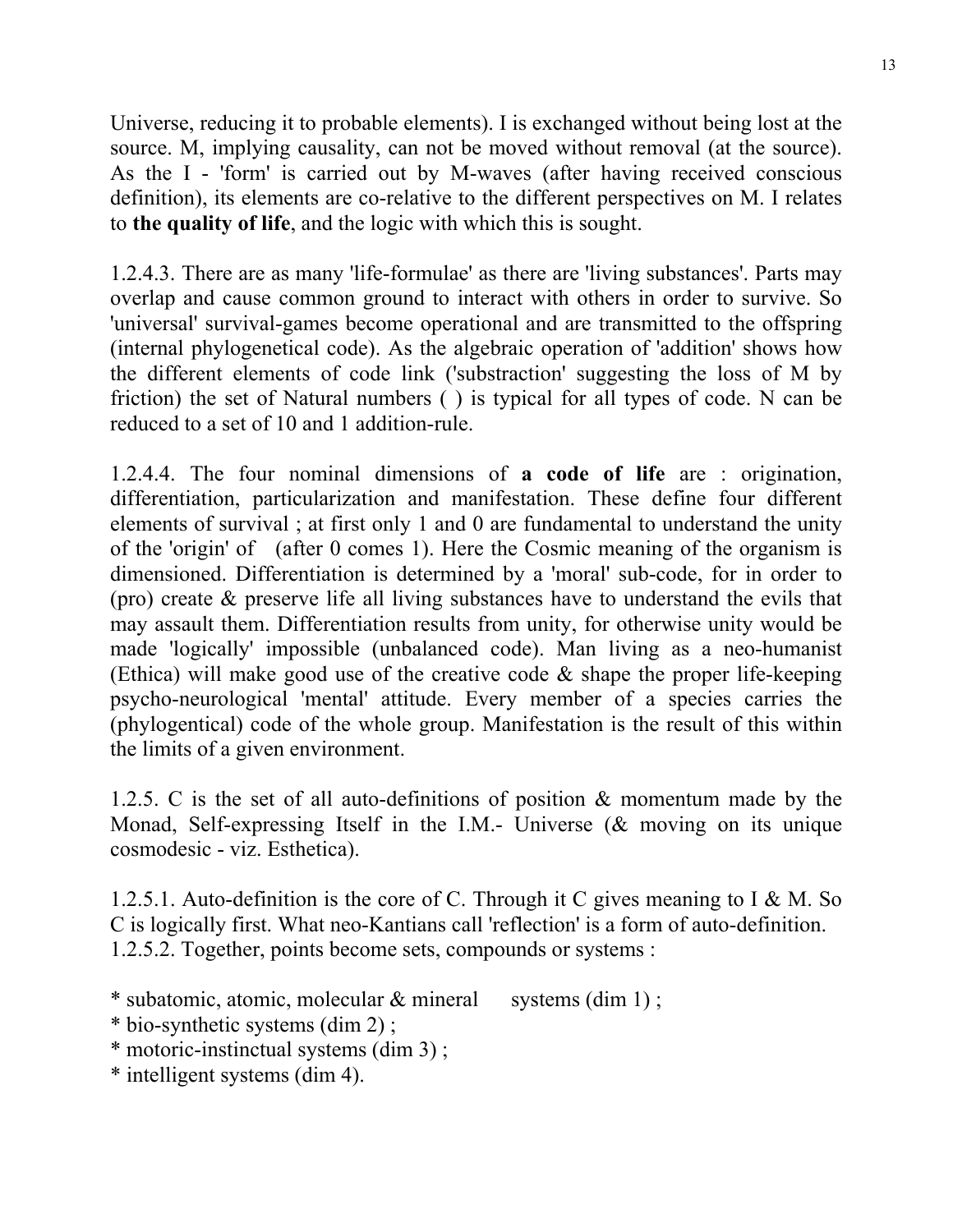1.2.5.3. Each system is characterized by a particular type of 'C' or type of **definition of position & momentum**. The degree with which a system is able to move beyond the conditions of the dimensions constituting its possibilities of action is called its 'degree of liberty'. Nominal C lives between the infinitely small & the infinitely large (Pascal). Meta-nominal C is a synthesis of the **spectrum of C**.

1.2.5.4. All systems moving along a clearly defined path & maintaining a statedefining momentum throughout, are free to change the limits with which they autodefinite (their position & momentum) by **adding new dimensions to possible meaning** (extending the 'typical' states for the C of that system).

1.2.6. In the nominal Universe 'C' can be understood as the functional result of interactions between 'M' & 'I' or C (n) = f (M (n), I (n)). So nominal C is 4dimensional, allowing for 'nominal' experiences (or 'nominal' bodies of facts). C suggests a point-in-(possible) space-geometry.

1.2.7. C is measured in complex numbers (or ), for its definition contains **a paradox** (balanced by material uncertainty & informational incompleteness) symbolized by the 'imaginary' extension of  $C$  : for the square root of - 1 (or 'i') has **no ordinary solution**. The basic equation for all conscious activity is :  $C(x)$  i = M  $(x) + I(x)$ . i

1.2.8. Operators are 'co-relative' when

a) they can be reconciled :

 $I/M (= M / I)$ : universal hylemorfism is accepted ;

 $C / I$ : meaning is not possible without code, form, or order;

C / M : meaning is always carried out by some natural force ;

b) they can be reconciled with a principle common to all (full-emptiness) :

C : the ultimate dimension of C (dim C = 7) touches full-emptiness (dim = 8);

I : opposites limit each other & coincide (making a virtual 'plenum') when united ;

M : subatomic systems are vacuous, i.e. are made out of virtuality (pure potence).

1.2.9. If one of the operators is reduced to another co-relativity is lost and a universal philosophy can not be construed.

1.2.9.1. Different dualistic models appear when reduction occurs.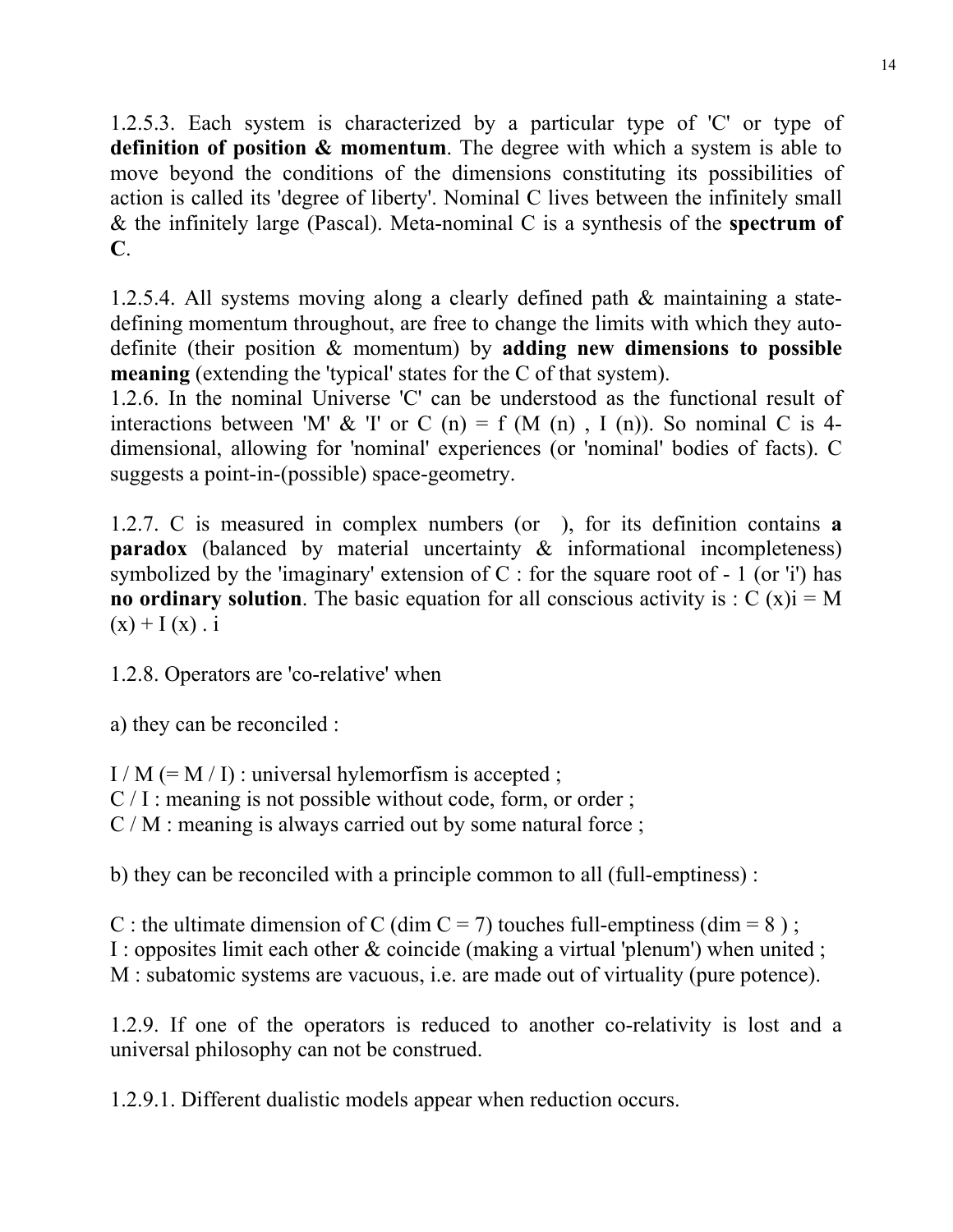1.2.9.2. Reduce C and meaning is lost :

\* to M : Lenin's revolutionary materialism - problem : how is meaningful change possible ?

\* to I : Aristotle's hylemorfism - its problem : how is an 'active intellect' possible ? also logical positivism - problem : how to utter the meaning of 'sense-data' ?

1.2.9.3. Reduce I and form is lost :

\* to C : Hegel's 'Geist' who contains all codes or Spinoza's idea of 'substance' problem : how to formalize the cross-over from 'undifferentiated' & eternal to 'differentiated' & dialectical or what about contradiction ?

\* to M : or the syntactical structure of the World of Carnap - problem : how to explain 'regularity' fully ?

1.2.9.4. Reduce M and contents is lost :

\* to C : Plato's 'World of Ideas' & inneism - problem : how are the many possible ? \* to I : the Parmenidian rest or Fichte's philosophy of the I - problem : what about the limits of freedom ?

1.2.9.5. Reduce C & I to M and a variation on the Epicurian 'clinamen' (De Rerum Naturae) ensues. Both origin & reason of this 'clinamen' grounding M remain unknown. Monistic materialism lacks vitality (I) and scope (C).

1.2.9.6. Reduce C & M to I and a pure logical world ensues. It is part of an 'ideal' world (Husserl). Both meaning and practical use of all 'ideal objects' are left open. Monistic idealism lacks scope (C) and pragmatism (M).

1.2.9.7. Reduce I & M to C and a pan-conscious perspective without limit or practical dimensions ensues. I suppose that only God Himself is able to wonder in such a way.

1.2.9.8. It is important to understand that the three proposed operators organize the sciences in a new, more coherent, fashion :

\* C : 'psychological' & 'social' sciences, Art ; they stress the fact of auto-regulation, the use of free will & symbolical growth arched by C' unity ;

 $*$  I : 'formal' (mathematics  $& logic) & cypernetic' sciences$ ; they stress the dualism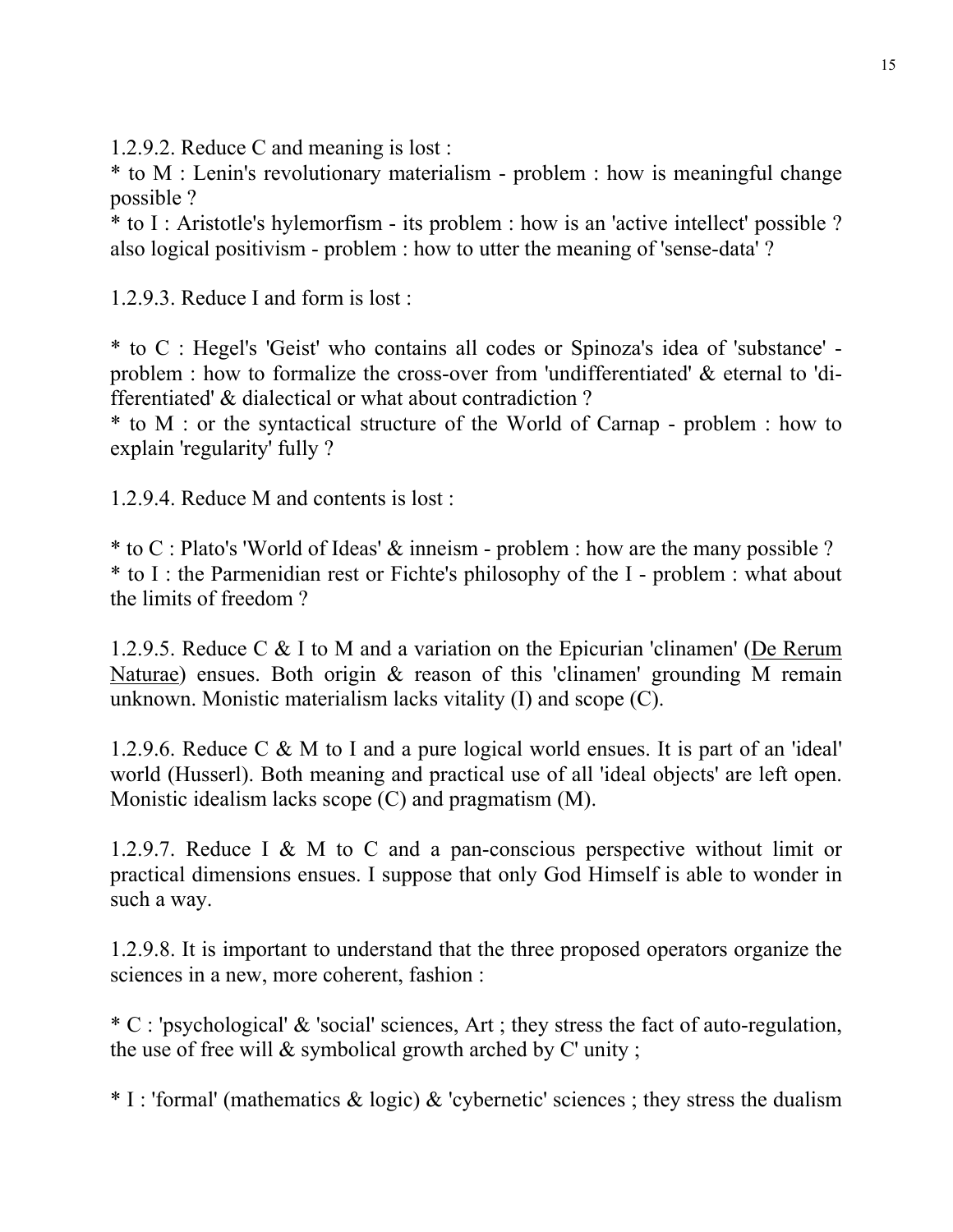of life's negentropy & meta-entropy ;

\* M : 'physical' sciences ; they earth the different practical approaches to ensure the production of global fruits : physics, eco-economics & politics.

1.2.10. Nominal C results when 4-dimensional M interacts with 4-dimensional I, producing 4-dimensional nominal C. On the basis of co-relativity following nominal relationships ensue :

dim M C I ---------------------------------------- 4 mathematical formal unity 3 biological imitative difference 2 neuro-psychic tribal particular 1 physical libidinal materiality

1.2.10.1. The apex of nominal C is the formal state, mathematically expressing **a unifying code of life**. Nominal C develops from libidinal to formal cognition. As soon as formal C is established, repetition of the underlying universal energetical cycle results (the Buddhist 'Wheel of Dharma').

1.2.10.2. Energy (E) is **the result of difference(s)** between M and I mediated by C, causing a change in position & momentum.

1.2.11. Considering the nominal Universe as a whole we may (for clarity) reduce its 12 dimensions to four.

1.2.11.1. These form the 'Elemental Quaternio' of the 'reduced' nominal Universe. These will be termed : Fire (dim = 4), Water (dim = 3), Air (dim = 2) and Earth  $(dim = 1)$ . Contents of orientations (dimensions) have been given in that order. The elements form the 'cube' of nominal reality.

1.2.11.2. The nominal Universe is limited. Movements which are part of it are repeated an infinite number of times contained within **identical finite limits**. Cosmos is as unlimited as our unknowing, our ability to move beyond the tragicomical of the nominal state. Unknowing we know the cause of Cosmos beyond all object, for we understanding **how to allow 'all possibility' by knowing not**.

1.2.11.2.1. Cosmos collapses into full-emptiness and is created out of it again & again (Brahmanism). 'Full-emptiness' may be considered as 'negative existence' and given 'negative' attributes (Qabalism).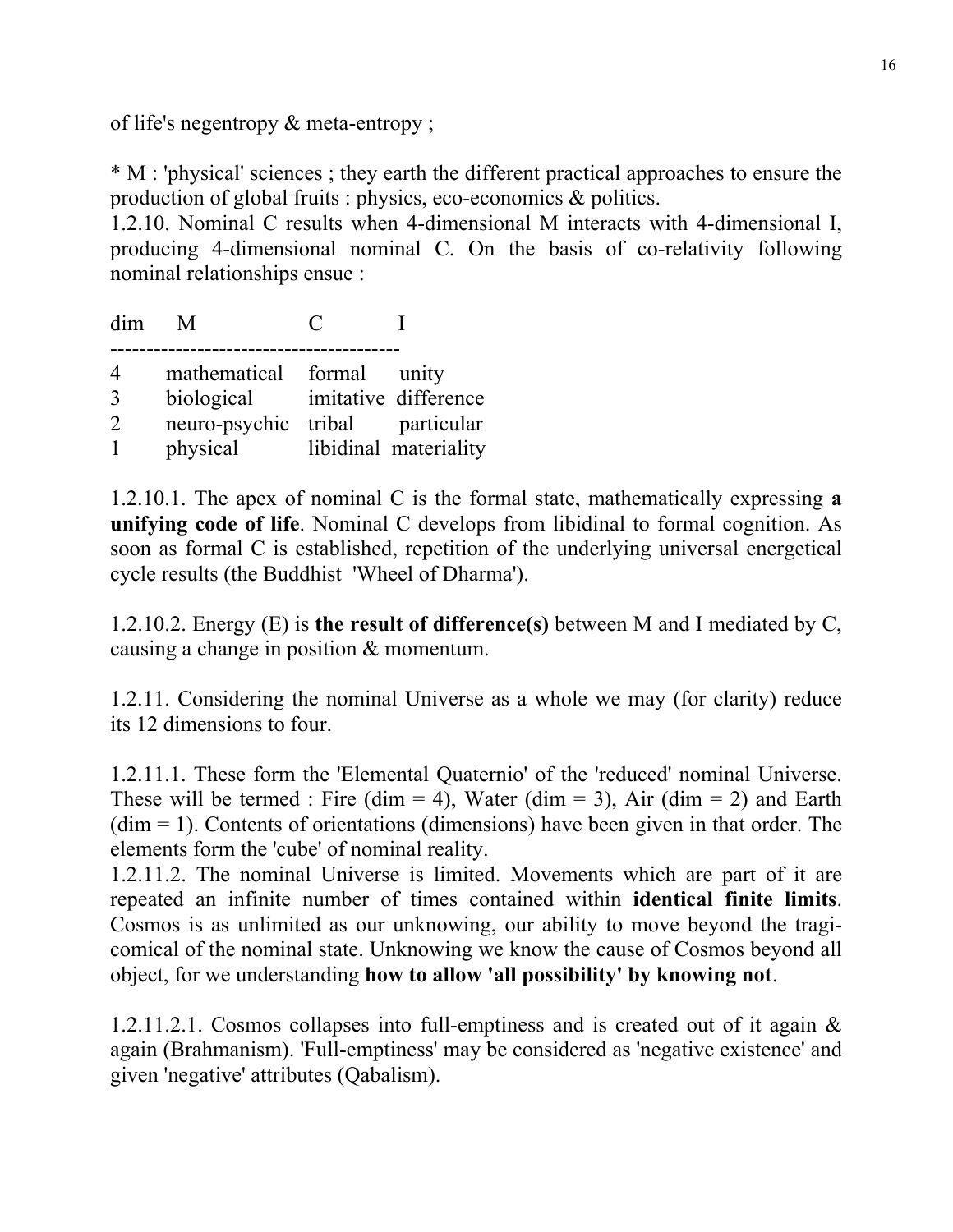1.2.11.2.2. The dialectical movement between '+'  $\&$  '-' presupposed that '-' (as a whole) **has a** '+' **focus** (which it dominates in order to sustain its own '-') and '+' (as a whole) **has a '-' focus** (which it creates in order to redeem, i.e. to liberate). This complementarity takes place within the 'circle' of unity, the 'Great Tao' (viz. Lao Tse & Chinese Taoism) in which all relationships unfold. Poles become contradictions if dynamism is made statical (fossilizes).

1.2.11.2.3. Here we measure the difference between the nominal Universe & Cosmos by means of 4 new dimensions of C. These meta-dimensions allow C -ex hypothesi- to 'measure' the nominal Universe **with new standards** (without leaving it). In each meta-dimension a radical shift in conscious perspective occurs, leading to the full realization of emptiness.

1.2.12. If fossilization (of C, I or M) occurs, orientations reverse (showing the 'nominal' part of an anti-Cosmos or Chaos).

 M C I ------------------------------------------

-1 disorder closed - hierarchy -2 lawless repressive manipulation -3 insanity conservative homogenity -4 dispersion destructive forged unity

1.2.13. Cosmos is a **layered** continuum. Its strands are coded using the set of natural numbers in order to organize the Cosmic layers (in a general way). In particular we make use of the subset of 'original' natural numbers, i.e. the string 1 ... 10 With each of these numbers we let a transfinite string of (relative) infinities correspond. Each string is a 'mathematical archetype' of **one aspect** of our unknowing regarding ultimate absolute infinity (Hilbert's Omega or ).

1.2.14. The different transfinite numbers we are looking for can be deduced on the basis of following rules : a) if 'a' is a number then  $a+1$  is the next number ; b) if a rising sequence of numbers occurs then it is possible to find a number larger than all a's or lim (a). So if we have  $0, 1, 2, \ldots n$  / lim  $n = a$  number beyond all finite numbers (n) called '' (Cantor). If we apply the rules to '' we arrive at :

0. The Empty Set 0, 1, 2, ...  $n / \lim n = (-0)$ ; 1.2.14.1. Rules for addition :

**10**.,  $+1$ ,  $+2$ , ...  $+n/\lim_{ } +n=+$  or .2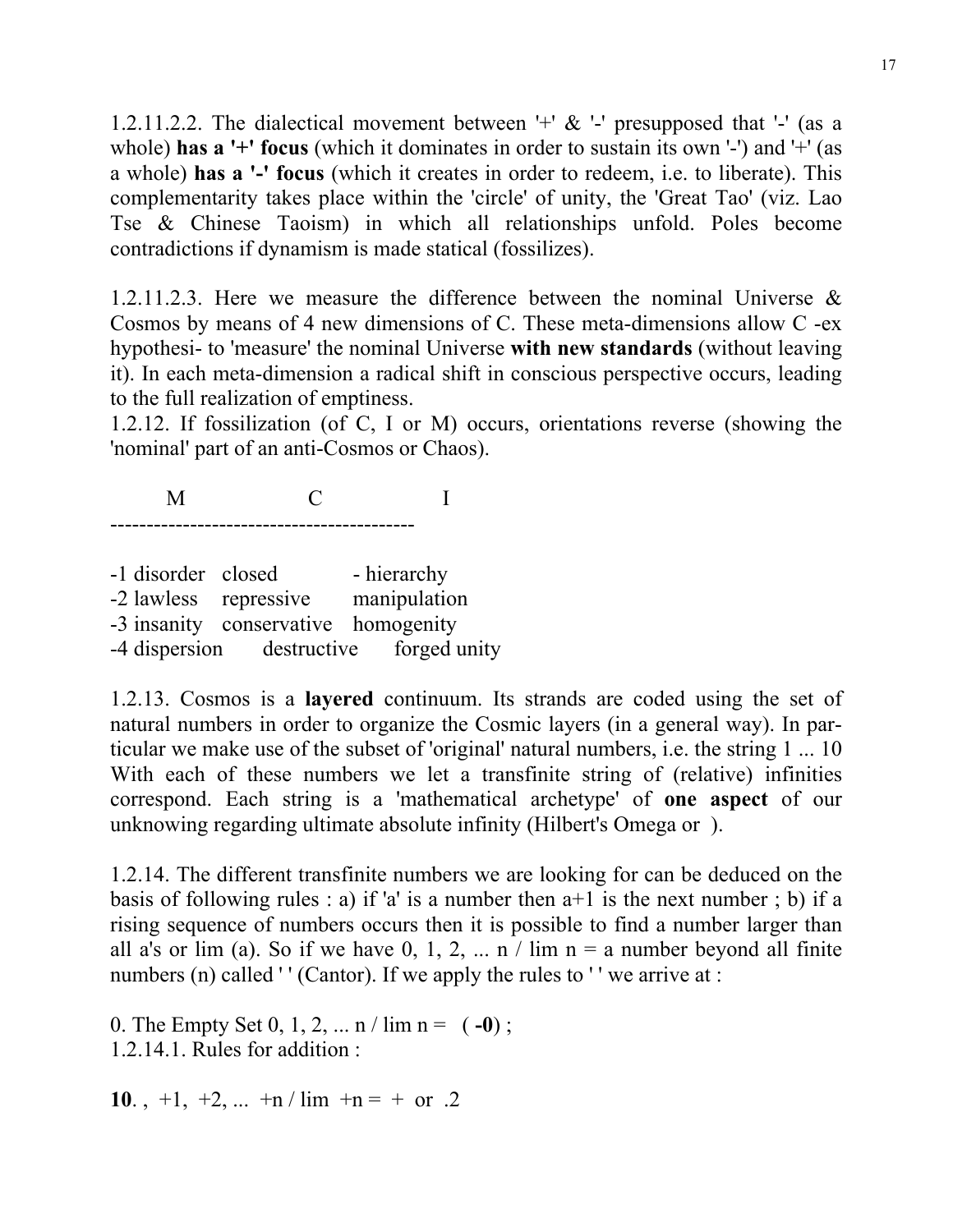**9**. .2+1, .2+2, ... .2+n / lim .2+n = .2+ or .3

1.2.14.2. Rules for multiplication & powers :

**8**. .3, .4, ... .n /lim .n =  $e^2$ **7.** <sup>2</sup>, <sup>3</sup>, ... /  $\lim$  = = (2)

1.2.14.3. Rules for tetration :

**6**. (2), (3), ... (n)  $\sin(n) = (x)$  or **Epsilon-0**  $((3)10)$  = three times 10 to the 10th)

1.2.14.4. By restructuring the (infinite) set an infinite number can always be added to it. **1** is the first number that does not allow for this. It represents an 'order of infinity' **larger than ' '**.

| 5. 1, $n/lim n =$                                                           |
|-----------------------------------------------------------------------------|
| 4. , $+n/lim + n = +$                                                       |
| 3. $.2+1, \ldots$ $.2+n/lim$ $.2+n = .3$                                    |
| 2. .3., .n <sup>2</sup> /lim<br>1. (2), (n) $\lim_{n \to \infty}$ (n) = (); |

**0**. **Omega** : Ultimate Absolute Infinity : full-emptiness :

1.2.15. These 10 transfinite numbers are mathematical representations of 10 **universal archetypal Ideas** (universal concepts which are part of a code of life viz. Logica). They constitute the (meta) logical core of these numbers. Formal reason will always utilize these Ideas (or categories), for without them **formal reason would be impossible**. It should be remarked that if formal reason does not accept the possibility of meta-nominal growth one-dimensional rationality ensues. This type of rationality leads to the global destruction of Nature & Culture  $\&$ ensues at the end of every Cosmic month.

1.2.16. The notions associated with these numbers define a 'numerology' or symbolical interpretation of the set of Natural Numbers constituting a universal mythological, religious & spiritual code :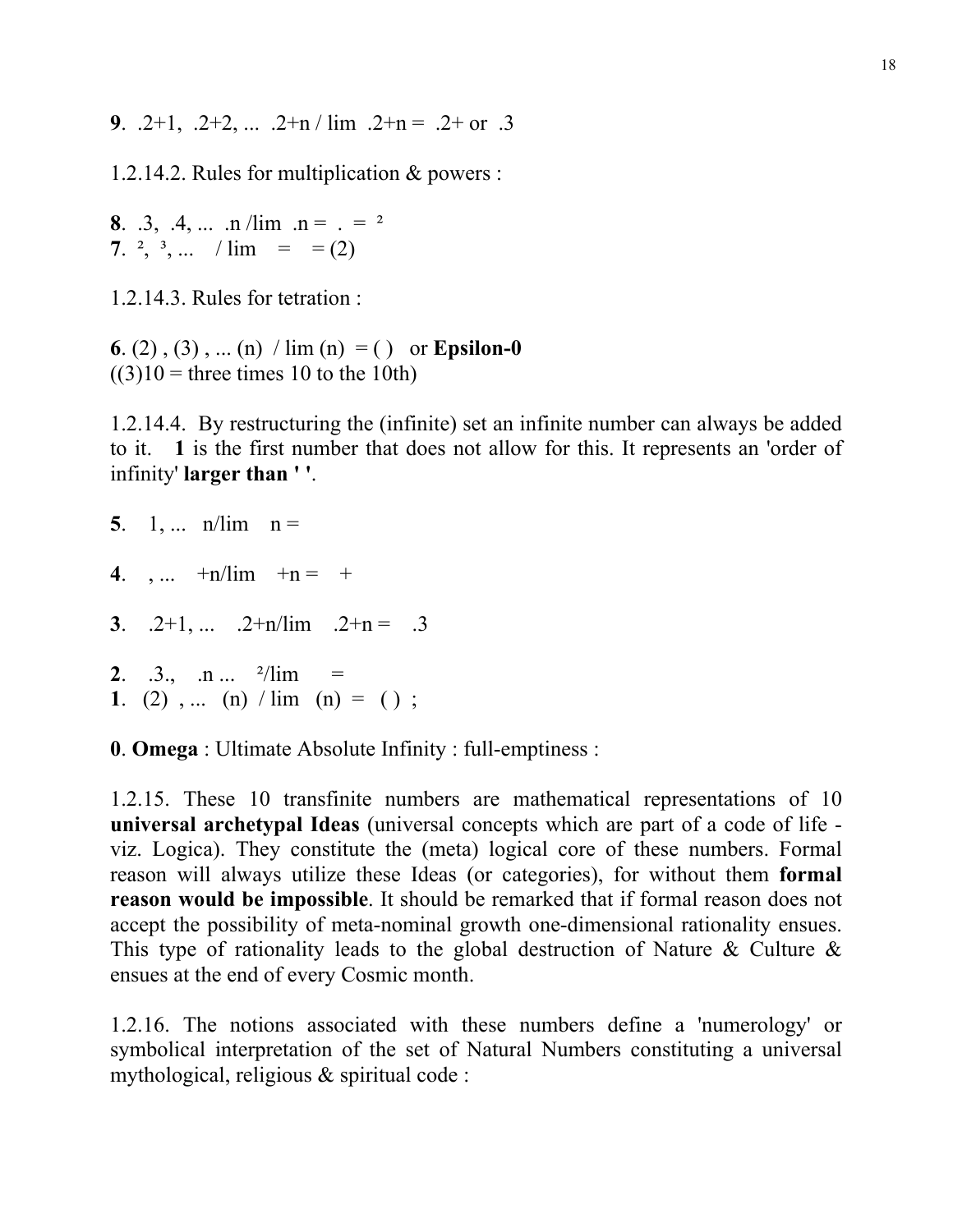1.2.17. Granted the (given) symbology of 1, 2  $\&$  3 :

| $\boldsymbol{0}$                       | ---------- numbers of unity ------------ | full-emptiness : unconditional $\&$<br>undifferentiated                                                                 |  |  |
|----------------------------------------|------------------------------------------|-------------------------------------------------------------------------------------------------------------------------|--|--|
| $\mathbf{1}$                           | unity                                    | initiation, one in all                                                                                                  |  |  |
| $\overline{2}$                         | duality                                  | differentiation, two from one                                                                                           |  |  |
| 3                                      | ternary                                  | particularization, many as one                                                                                          |  |  |
| ------ numbers of construction ------- |                                          |                                                                                                                         |  |  |
| 4                                      | quaternio                                | $3 + 1$ : completion, one & all                                                                                         |  |  |
| 5                                      | pentagram                                | $4 + 1$ : dynamization, one to all<br>$3 + 2$ : liberation, one or any ?                                                |  |  |
| 6                                      | hexagram                                 | $5 + 1$ : equilibration, all in one<br>$4 + 2$ : pacification, all in many                                              |  |  |
| 7                                      | septagram                                | $6 + 1$ : jubilation : all by many<br>$5 + 2$ : fortification : one, only one<br>$4 + 3$ : gratification : many & all 1 |  |  |
| 8                                      | octagram                                 | $7 + 1$ : harmonization : all as one<br>$6 + 2$ : regeneration : one in many<br>$5 + 3$ : activation : one for many     |  |  |

 9 is the number of completion for a sequence of four combinations can be applied to it.

 10 is the return-number, indicating that after it nothing new will happen. Unity 'oned' with nothingness : a short definition of Earth. As qabalists suggested '10 is in 1' and '1 is in 10' but not in the same manner. As the number of materialization 10 earths.

\* 1.3. I (X-axis - Natural numbers), M (Y - Rational numbers) & C (Z - Complex numbers) are each allocated to a different plane. M is symbolized by a downpointing arrow, I by an up-pointing one. Each arrow has two E-moments. These moments are situated on the 'E-track' drawn between M  $&$  I (an ellipse). This track represents the fourth dimension of both M (gravity/time) and I (unity). The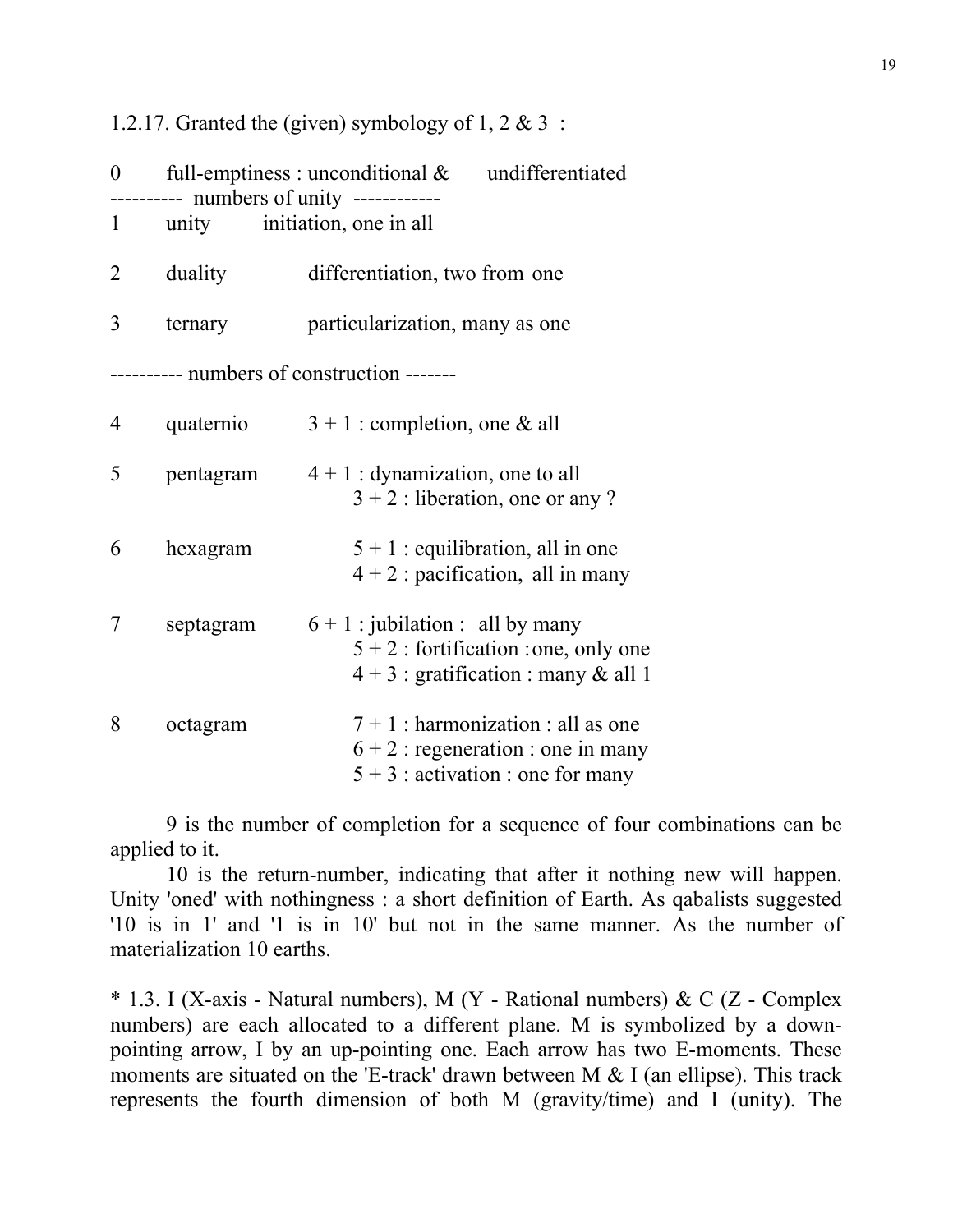interaction 'projects' upon C and defines a set of 7 states of C (each with a particular orientation).

1.3.1. The triangle on each arrow symbolizes **that trinity of factors** defining the inner core of I & M. M is defined by strong, weak  $\&$  electro-magnetic forces, gravity being the force ruling the resulting outer layers of M. The down-point of the triad of M suggests the fact of entropy increasing going downward. I is defined by origin, difference & particularization, manifestation being **the acid test of survival** (made possible by the code). The up-point shows that code moves from elemental to highly organic (increase of negentropy going upward). More difference, more E, higher complexity  $\&$  great material variety (Prigogine).

1.3.2. Interactions between I & M mediated by C occur constantly and everywhere. They define an 'energetical cycle'. E being the motor of change. C co-determines structure (I) & shape (M) of the Universe.

1.3.2.1. E being the result of dif-ferences, we may argue that this **universal energy cycle (UEC)** is the result of dif-ferences between I & M mediated by conscious choice. This cycle is symbolized by the upper ellipse (the 'field' of the cycle) and the arrows on the lower ellipse.

1.3.2.2. The UEC has four characterizing moments :

(I) '+' polarity / passive context : the outcome of material forces is **a freeze** of all negentropic developments. M chains the unlikely heterogeneous life-potential by surrounding it by a disordered, unbalanced & passive environment resulting in a very common, homogenic & probable (nominal) Universe. It tends **to keep negentropic potential for itself**, binding its natural dynamical movement towards growth through gravity ;

(II) '-' polarity / active context : because passivity has a limit, **a critical point** is reached in chaining '+', after which the dispersion of the bonds of M takes place and the reduced growth-potential is released. However, as this release (upwards) implies a movement **against** the flow of material entropy (down-point) the original negentropic potential is reversed (+ becomes -). Negentropy **is lost** to trigger upward movement ; active negativity ensues ;

At this stage some 'choice' has to be made by a free conscious actor.

 If M is repeated the original potential will be destroyed (for it will be dispersed & fragmentized) ; if I is sought, the reversed negentropic potential will be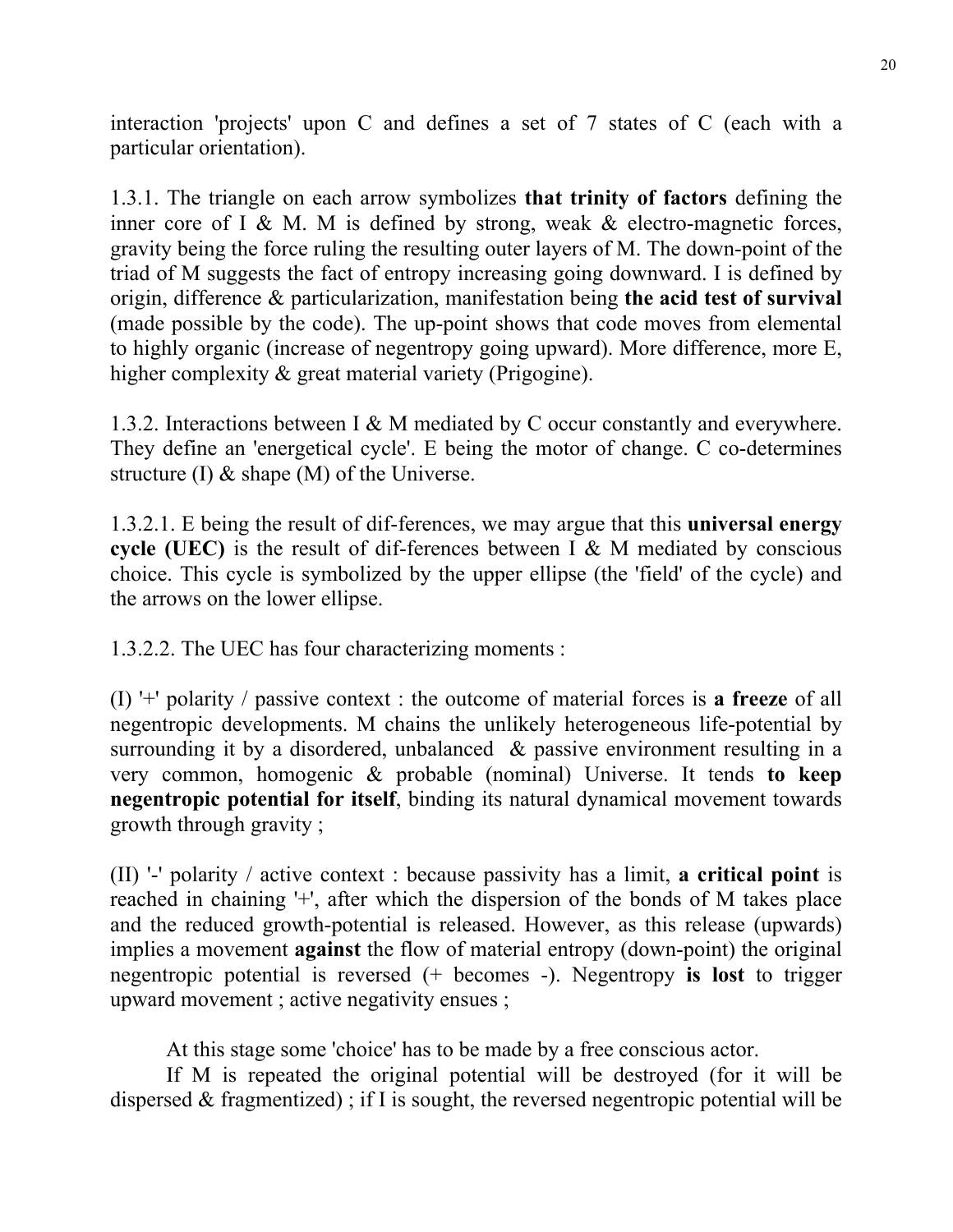**the input** of our neo-humanistic survival-code (I).

(III) '-' polarity / passive context : after this 'choice' for survival the negative polarity is not reversed but **a change of environment** ensues (from active to passive) allowing for the code of life **to repolarize** and by doing so **restore** the original negentropic potential ;

(IV) '+' polarity / active context : by means of this code the negative input has been reversed & the original negentropic potential is restored, **sustained by an active environment**. The sequence is repeated as soon as active negentropic E (liberated E) allows for a collapse of the sustaining material wave-package, and this in order to let other systems benefit from it (liberating E).

1.3.2.3. The field of the 'track' of the UEC defines the boundaries of built-up and collapse characterizing the continuous 'dance' of Cosmos.

1.3.3. The UEC is projected upon the plane of C. Moreover, nominal C results from these interactions, whereas meta-nominal C is able to alter (parts of) the UEC. C (being mirror-like) will reflect the contents projected upon it as a result of the UEC. Nominal C is not able to make the liberating distinction between C & I/M.

1.3.3.1. Two types of nominal C result from the first moment of the UEC : **involutive** C (dim  $C = 1$ , 2 & 3) & **evolutive** (dim  $C = 4$ ). The involutive type of C lacks a formal unificatoric intention. It has libidinal, tribal & imitative orientations only. The evolutive type of C lacks the meta-nominal dimensions of C, and so is unable to change the causal circumstances of nominal existence (or life's 'fate'). The highest top of this evolutive type is **a global world order** organizing ecology, demography, E, primary goods (food, clothing, housing etc), health & education **for all human beings** (first neo-humanistic postulate). Why ? Because humanity will not survive if it does not aknowledge the solidarity between all different living beings emerging from **one spiritual source** (second neo-humanistic postulate).

1.3.3.2. When meta-nominal dimensions work, nominal C is a state one is able to remember. Meta-nominal C/Nominal C = Nominal C/ dim  $C = 1,2,3$ .

1.3.3.2.1. By the addition of new dimensions nominal dimensions are experienced, interpreted & utilized in a new way.

1.3.3.2.2. A new perspective allows for a greater clarity and control while manipulating the Universe for the greater benefit (i.e. by adding new dimensions to collective C universal liberation is triggered : the liberation of C itself ; its return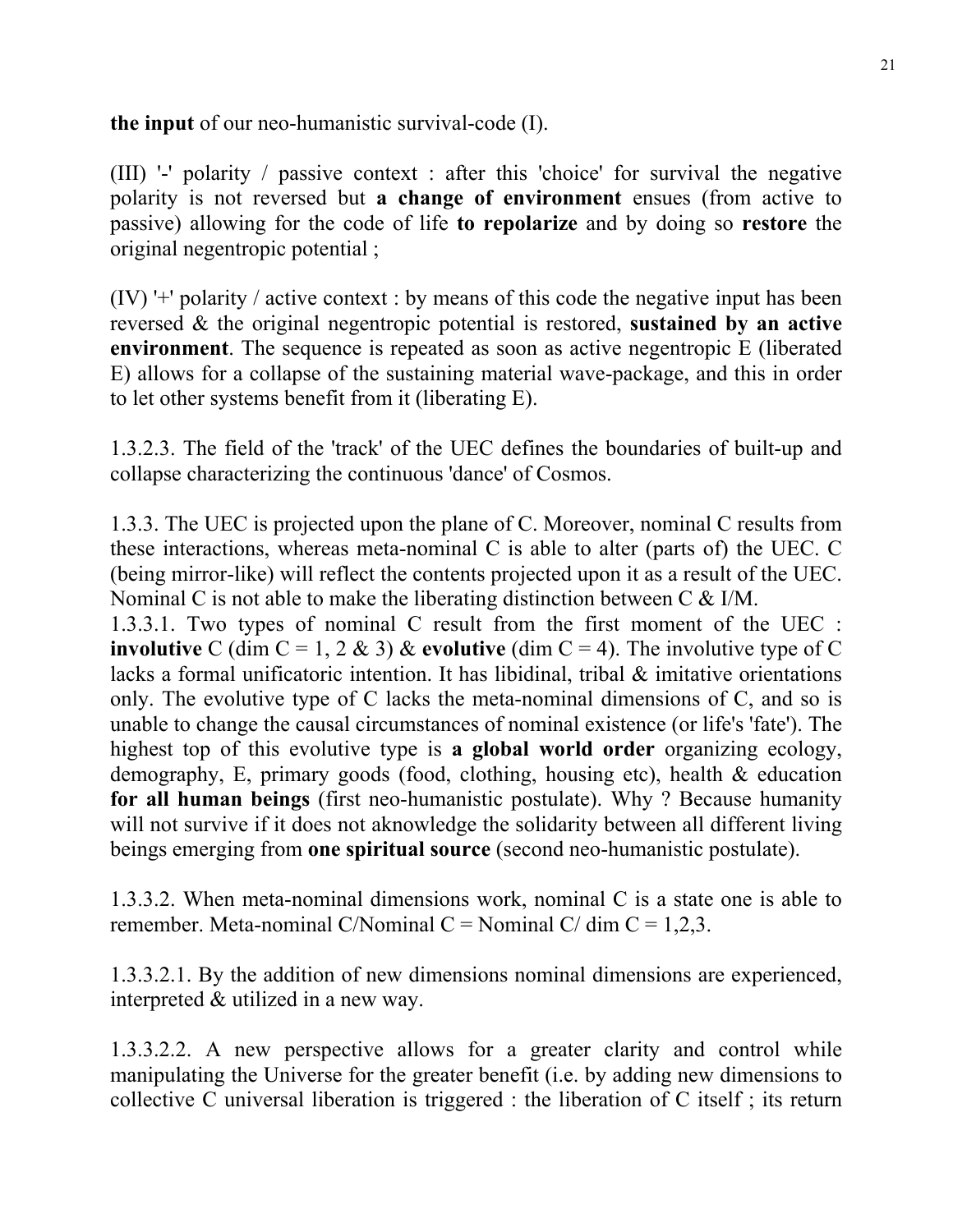into full-emptiness).

1.3.3.3. Five dimensional C implies 'synchronicity', the 'Via Regia' to the 'nunc stans' (Boëthius) & the wonderful science & art of philosophy. A syn-chronistic event implies the sudden & meaningful 'co-incidence' of a subjective item of great conscious symbolic pressure (subject) with a limited set of expe-rienced facts clearly related to this subjective meaning (or object) ; all this within the boundaries of a finite and contained part of the nominal Universe (for-me  $\&$  for-us). As a faculty synchro-nicity could be compared with serendipity. It implies **a stable access to the meta-nominal**.

1.3.3.3.1. The more synchronistic facts occur, the more nominal C allows the perspective of 5 dim C. Past & future merge creating **the experience of the perpetual now**. As soon as 5 dim C is permanent serendipity is a potent faculty.

1.3.3.3.2. 5 dim C experiences a unificatoric natural law, an organic unity of differences observed as parts of a continuous conscious "now"-ness.

1.3.3.4. Magic(k) brings about change according to **true** will. Of all conditions to operate magic(k) the laws of utterance and assimilation are central (in order to precipitate change). In order to add a new dimension to 5 dim C, C must be able to a) utter its true will in a clear & determinated way & b) assimilate negativity (the reflex-current of the original magic(k)al intention).

1.3.3.4.1. The Magus understands every 'other' as part of his own creation, experiencing its truth & falsehood freely. This is his 'that'-ness perspective, for 'that Other' is 'I' - viz. Vedanta).

1.3.3.4.2. The Magus **understands** how to manipulate the code of life. He makes (universal) life reflect his true will as complete as possible.

1.3.3.4.3. If the rise to 5 dim C is like 'a shock' to nominal C, 6 dim C is like the discovery of a new set of principles regarding the extension of true will, its powers to fight universal illusion & the tragi-comical ignorance it causes.

1.3.3.4.4. The utterance of one's true will is best realized in a ritualistic way (viz. Ceremonial Papers). The assimilation of the 'reflex current' goes hand in hand with the understanding of UEC insofar as **moral action** is concerned (viz. Ethica).

1.3.3.5. As soon as all possible circumstances are controlled because the probability-fields of M are understood to change in accordance with true will (as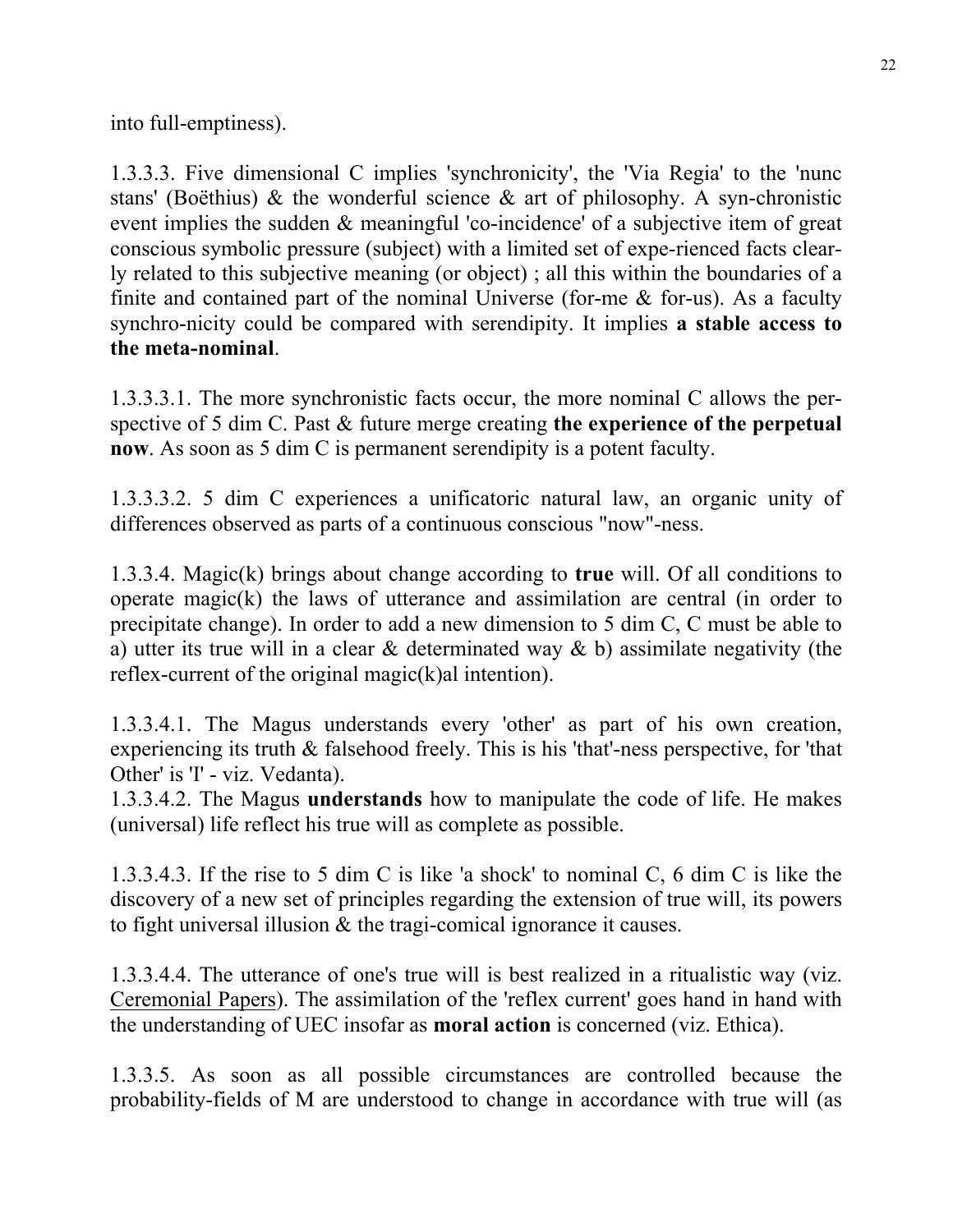every "that" is experienced as 'my will'), 6 dim C returns to the 'Fatherland' or 'Edenic state', i.e. merges with 'the One'. From the experience of the related-ness between C and its 'origin' (mystical experience) ensues the "suchness"-perspective of which nothing can be revealed except the prolonged, deep & refreshing laughter of those able to experience 'hyper-existence' directly.

Meta-nominal dimensions of C :

------------------------------------------

 $4 \text{ dim } C$  = here-ness : localization, solidification, everyman;

5 dim  $C = nowness$ : globalization, dynamization, comedian;

6 dim C = that-ness : alteration, spiritualization, magus ;

7 dim C = such-ness : deification, hyper-realization, mystic ;

8 dim C = full-emptiness : the Empty Set, the Void, Virtual Potentiality, no-body.

1.3.4. Let us contemplate a geometrical object symbolizing living knowledge. In this way very abstract epistemological principles may be understood by thinking over simple mathematical root-Ideas (viz. Figure 2).

1.3.4.1. Point : no dimension, only position definable **by reference to** co-ordinate axes, i.e. secundary principles which only pertain to it 'per accidens' & which must be postulated in order to let our mathematical conception of it grow (i.e. extending the first principle).

1.3.4.1.1. The Point is the contrary of the empty set. It is the 'contraction' of fullemptiness to **a dimensionless unity**. The point is the origin of the materialization of potential. The Point is the 'first' relative mathematical object.

1.3.4.1.2. The root-Idea of the 'Point' is the mathematical analogon of what is called 'observer' in epistemology or C in psychology. It is the fact that 'here  $\&$  now I  $\&$  I alone' observe this 'reality-for-me'. As every 'point-of-view' is unique every definition (or C) is exemplaric, i.e. invites the 'not-I' **to share a unique view on M & I**. This fact is the foundation of a genuine theory on knowledge : nobody shares 'my' view. Esthetic theory in general is the study of the exemplaric & in particular the normative set of criteria defining a work of Art.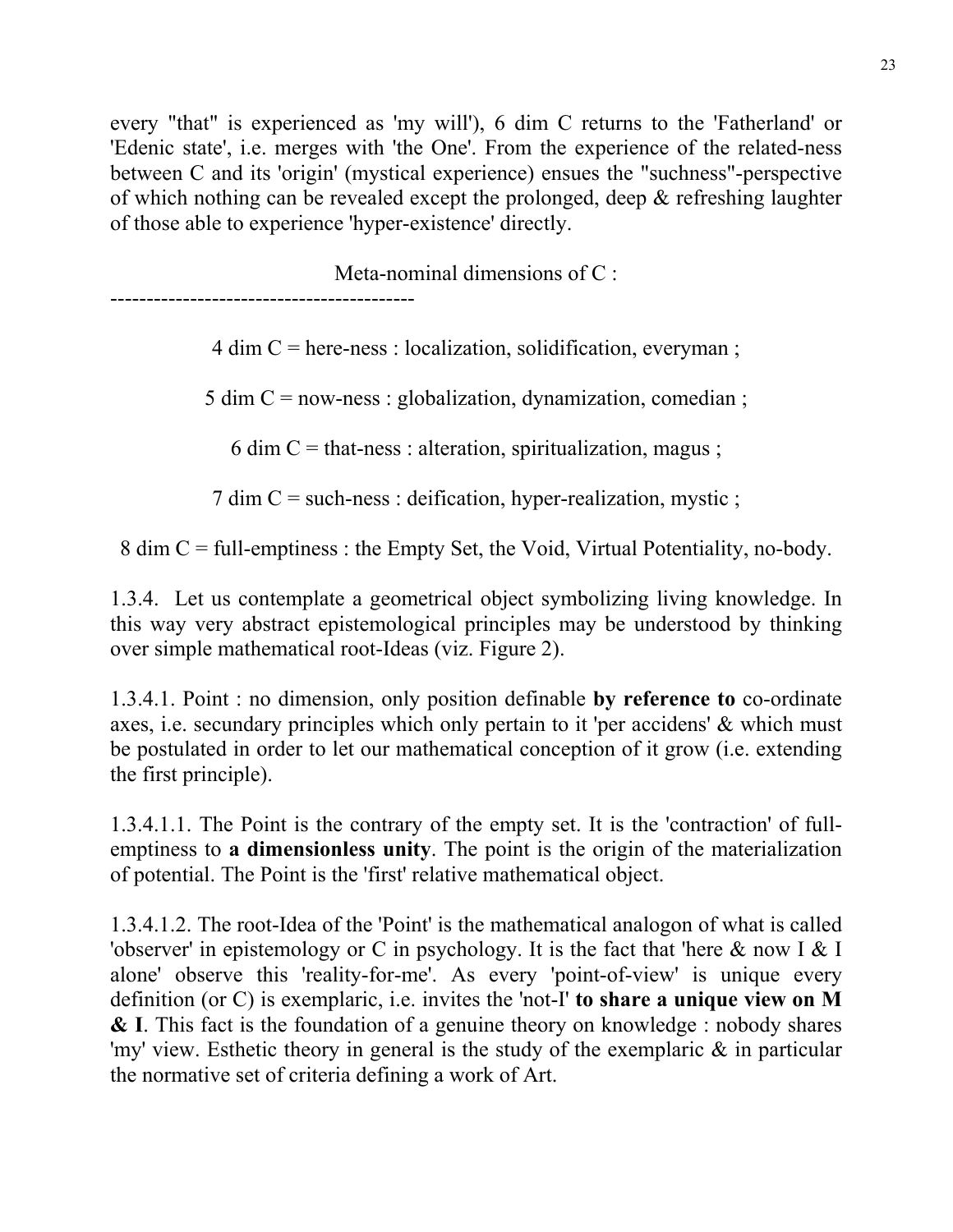1.3.4.2. Radius or Line : one-dimensional set of points defining a 'line', i.e. one axis (R) beginning (alpha)  $\&$  ending (omega) (Point + finite addition of Unity), formulating a one-dimensional 'space' or 'accidental extension' of the first principle (Point) through Self-addition ; the creation of 'two' out of 'one' or the 'dyadification' of the 'one' Point.

1.3.4.2.1. Beyond the dimensionless **accidental determination** occurs, for all objects beside the Point are additional definitions of the Point. Objects define the dimensionless ... Every 'extension' of the Point determines the Point's position. Dimensioned extensions determine the dimensionless origin. The Empty Set (all possibility) is 'empty' relative to a potential 'plenum'. We experience Cosmos' emptiness because Cosmos is potentially 'full'. How full can not be answered.

1.3.4.2.2. The root-Idea of the 'Line' is based on the mathematical operation of addition, allowing for dualism in logic, for a change of perspectives (paradigmata) in epistemology & a dialectical view on knowledge (logic). After 1 (Point) is added to itself  $(1 + 1)$  duality (2) unfolds. This unfoldment suggests position & definition. However, the accuracy of definition allowed by the Line is built upon the dimensionless, i.e. upon a mathematical object lacking a relationship with accurate dimensioning. The Line is the second 'relative' factor. It allows for definition  $\&$ dimension. Without these only the Point prevails and dimensions remain inconceivable.

1.3.4.3. Circumference : two-dimensional set of points defining a 'plane', i.e. two co-ordinate axes defining a two-dimensional 'limiting space', the particularity of a circle-plane being that the distance of all Points (in a plane) from the (given) Point is a fixed constant (R).

1.3.4.3.1. The idea of a Circumference proceeds from the idea of a Line, for the duality (2) allowing the Point (1) to be dimensioned is particularised in a local area of mathematical space constituting a 'plane'. This 'particularisation' is an addition of unity (1) to the unfolding duality (2), resulting in a accurately localized manifestation of unity through variety (3). Circumference allows for a space to be determined : a particularized area of potential fullness.

1.3.4.3.2. By a trinity of factors a particular plane is defined, i.e. a probable material manifestation is made possible. Probability is a strategy allowing one to work hand in hand with the indeterminacy governing every atom of the material Universe. Every Point has a) position (space); b) spin (polarity)  $\& c$ ) velocity (movement in time). This root-Idea (the local manifestation of universality) may be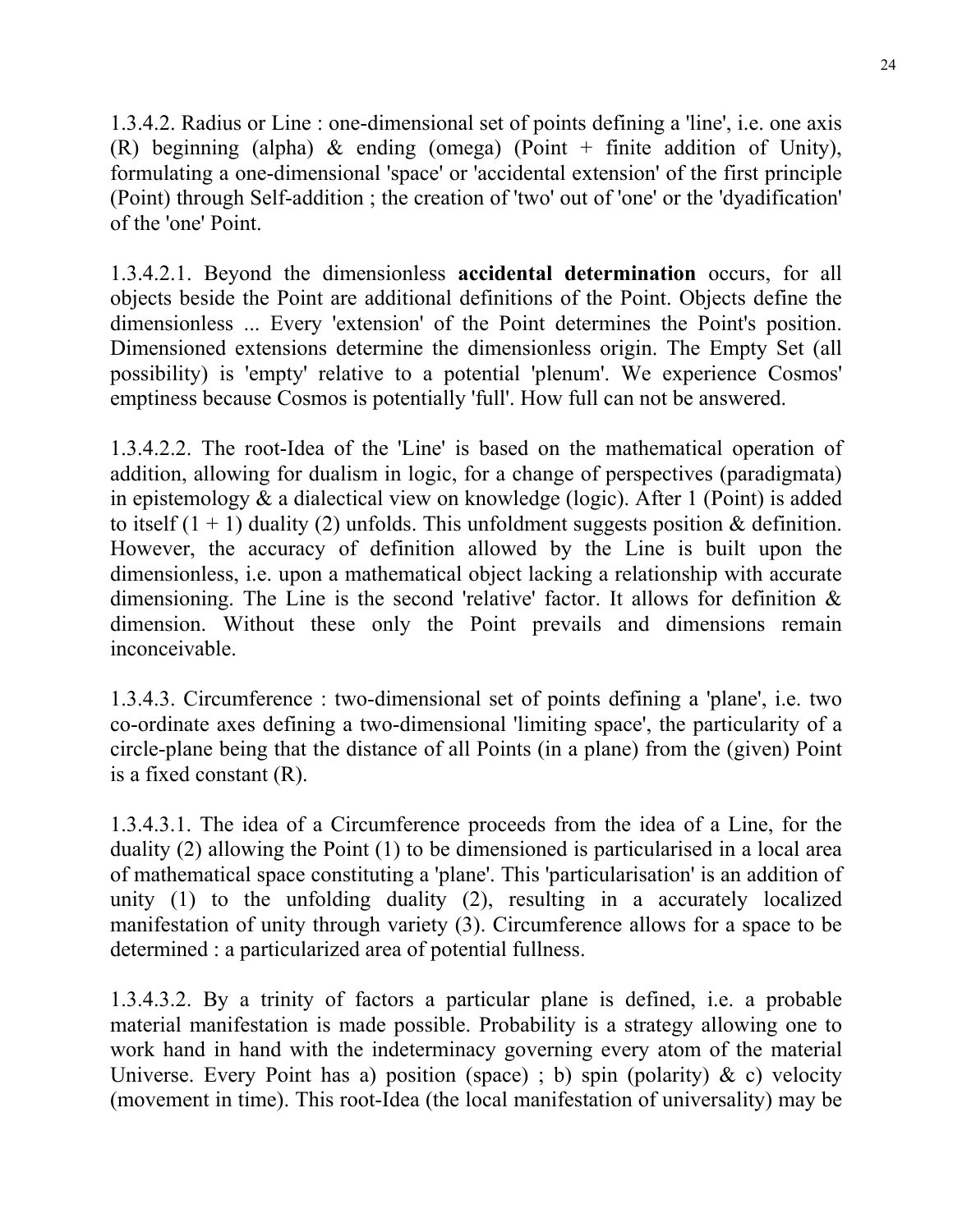associated with 'reality-for-us' and with the material Universe (M).

1.3.4.4. Sphere : three-dimensional set of points, defining a 'solid plane' ; actually the infinite set of all circle-planes defined by a constant R. In this 'solid' space the Idea of Circumference is pushed to transfinite limits. The localized manifestation of unity is 'permutated' to allow for variety within variety limited by original unity.

1.3.4.4.1. If R tends towards infinity then the curvature of the sphere-surface tends to 0 : a 'coincidentio oppositorum' (Nicolas of Cusa).

1.3.4.4.2. If R is infinite then the middle-point of the sphere is **everywhere**, i.e. every point of the sphere **is its middle-point** (Luria).

1.3.4.5. Horizon : illusionary ever-escaping boundary created when (positioned in the middle) the sphere is divided into two hemispheres. The horizon manifests as the limit of the dividing observer.

1.3.4.5.1. The idea of the horizon suggests that knowledge is limited by **its own ultimate concepts**. Every level of knowledge has its meta-level untill nothing is discriminated anymore & full-emptiness prevails.

1.3.4.5.2. The fact that every horizon is ever-escaping shows that 'reality-for-me' is **never completed** for 'here' no final perspective is to be attained.

1.3.4.6. Zenith (nadir) : only when a source of light culminates are all shadows temporarily reduced to nil.

1.3.5. In all classical epistemologies emphasis was placed upon **the duality** between 'objectivity' & 'subjectivity' (viz. 'phusis' versus 'nomos' in Greek thought). Descartes (epistemologizing Augustinus) worked with a trinity of factors (God, res cogitans, res extensa) but made the first impotent (Deism) and reducted the second to the third (all 'rationes necessariae' to the 'causa efficiens'). Kant's system can not be explained without a trinity of factors (aesthetics, analytics, dialectics) but **all are linked up with each other**, whereas 'categories' (analytic) & 'ideas' (dialectic) are 'fed' by a sensoric input (aesthetics) playing the part of 'reality-as-such' (i.e. Kant grounded his thought in an ontology of the 'real' sense-data, in the notion that somehow the senses tell us what 'the real' really is irrespective of subjective interpretation or objective illusion - a universal 'fata morgana').

1.3.5.1. We introduce three **irreducible** & relatively **autonomous** 'operators' (a triple helix). 'Objective reality' (or realityO) is understood as the product of **a**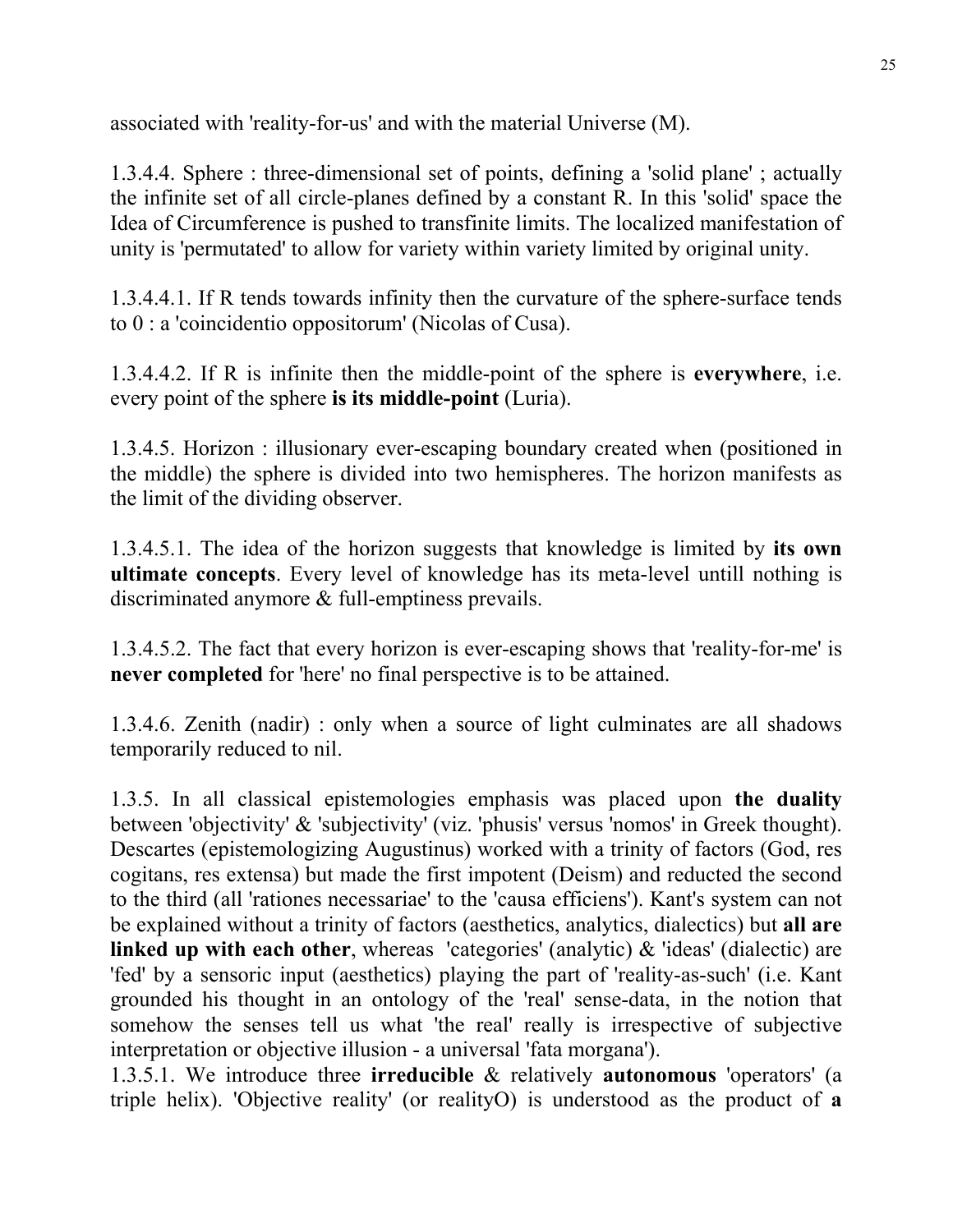**fusion** between our conceived paradigms (for-me) & perceived facts (for-us).

1.3.5.2. RealityO seems to reduce the importance of 'reality-for-me' or subjective reality (realityS). This illusionary distinction coupled with a reductionist stance makes a crippled Mind.

1.3.5.3. RealityO is that which 'brings forth', whereas realityS 'receives' (in order to bestow). The former is the **gain** of scientific method, the latter the **medium** of theology & ideology.

1.3.5.4. What is called 'meta-nominal reality' **simultaneously** 'receives' & 'brings forth' (i.e. embraces) every single aspect of the dialectic making the nominal Universe **taken in isolation**. Both realityO & realityS make **one reality**.

1.3.5.5. A 'meta-nominal state' is a **permanent** simultaneous affirmation of & active watchfullness over both realityO and realityS ( $'t'$  -time- = 0).

1.3.5.6. In a certain sense this state itself is permanently 'source-free', meaning that there is **no loss or gain of mass**. Only a 'foton' moves at the speed of light ( $m = \&$  $t = 0$ ). This means that there is no 'flux' across the boundary of the particular **layer of meta-light** C is experiencing (viz. theorem of Gauss).

\* 1.4. Full-emptiness (shunyata) lies at the root of the mystic experience of Cosmos (the 'Divine Comedy' or 7 dim C). Mystics experience the Creator of Cosmos (the 'First Cause') **directly**.

1.4.1. Mystics understand full-emptiness to be the 'essence' of the Creator of Cosmos. Logic teaches that nothing never is, that out of nothing only no-thing ensues. Full-emptiness is unconditional & absolute. We acknowledge its unknowability & postulate **our paradoxical understanding** of it.

1.4.2. They vow to seek complete emancipation for the benefit of life by allowing the experience **of the lack of inherent 'existence' in all things**. 7 dim C implies a total absorption into the logos of the Cause of Cosmos : paradoxical & superessential (Ruusbroec) hyper-existence ensues (Scottus).

1.4.3. Luria (a Jewish teacher, qabalist & mystic) contemplates that in order to make Cosmos the Lord **withdrew from a part of Himself** (making a Void) to create therein (being a 'Deus Absconditus'). Next He contracted His Light in that Empty Part to a Point, which 'is' more than 'being' and 'not-being' : the Demiurgos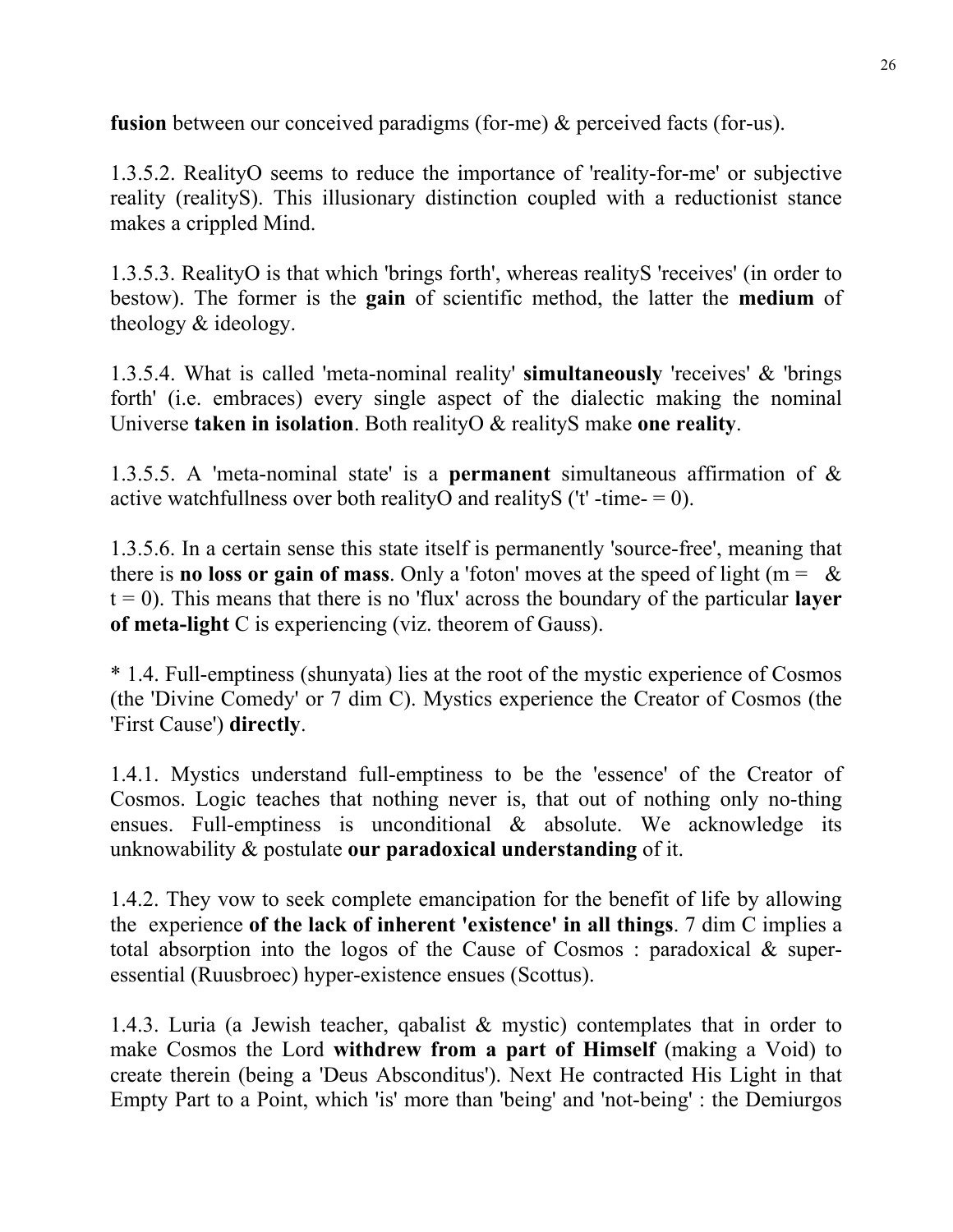or 'first logos'. Can we ever move beyond this final paradox called 'hyper-existence' & stay alife ? Who knows how His Plenty got created (Ain) ? Like an Empty Set allowing everything to become as soon as its 'emptiness' is contracted to the fullness of a dimensionless Point ? How knows ? 1.4.4. So Magi experience the 'that'-ness of Cosmos & mystics its 'such'-ness. A direct perception of the Self (intuition of its 'now'-ness) allows for the realization that Self **creates most of Its own meta-nominal realities** & partly co-produces the nominal Universe of Ego and its 'reality-for-Ego' (part of 'reality-for-me'). So a complete identification of C with the Self (or Self-consciousness : dim  $C = 5 \& 6$ ) allows for the manipulation of meta-nominal conditions & the production (via the new dimension) of **new kinds of nominal facts** (the operational 'magic' of the 'meta-nominal').

1.4.5. Mystics experience the Absolute 'I' through Self-sacrifice. This Absolute 'I' (or Monad) hyper-exists. So the 'that'-ness of the Magus leads to a confrontation with the ultimate paradox : the Absolute 'I' "is" more than 'being and not-being', more than 'object and subject'. Nothing can be said about this Absolute 'I'. Knowledge does not tell 'me' whether there is just One Absolute 'I' or Infinite Many.

1.4.6. When we experience the Self directly, we gain **spiritual knowledge** (or intuition). Through synergy (5 dim C) we are confronted with meta-nominal wholeness. The Self is experienced as a completed unity seeking to materialize (via Ego) its transcendent Ideas (6 dim C). However, if we move upwards seeking for the condition enabling the Self to remain one we have **to empty the Self** and fill it with the Absolute 'I' of which it is but a 'cosmodesic' reflection.

1.4.7. Mystics experience the 'such'-ness of Cosmos. Their Self left behind in a veiled state of 'unknowing' they abide continually **in a non-dual meditative equipose on the permanence of full-emptiness**, i.e. Cosmos' lack of 'inherent existence' generously manifesting as a 'plenum'. God's hidden omni-presence.

#### **Contents of the co-relative operators :**

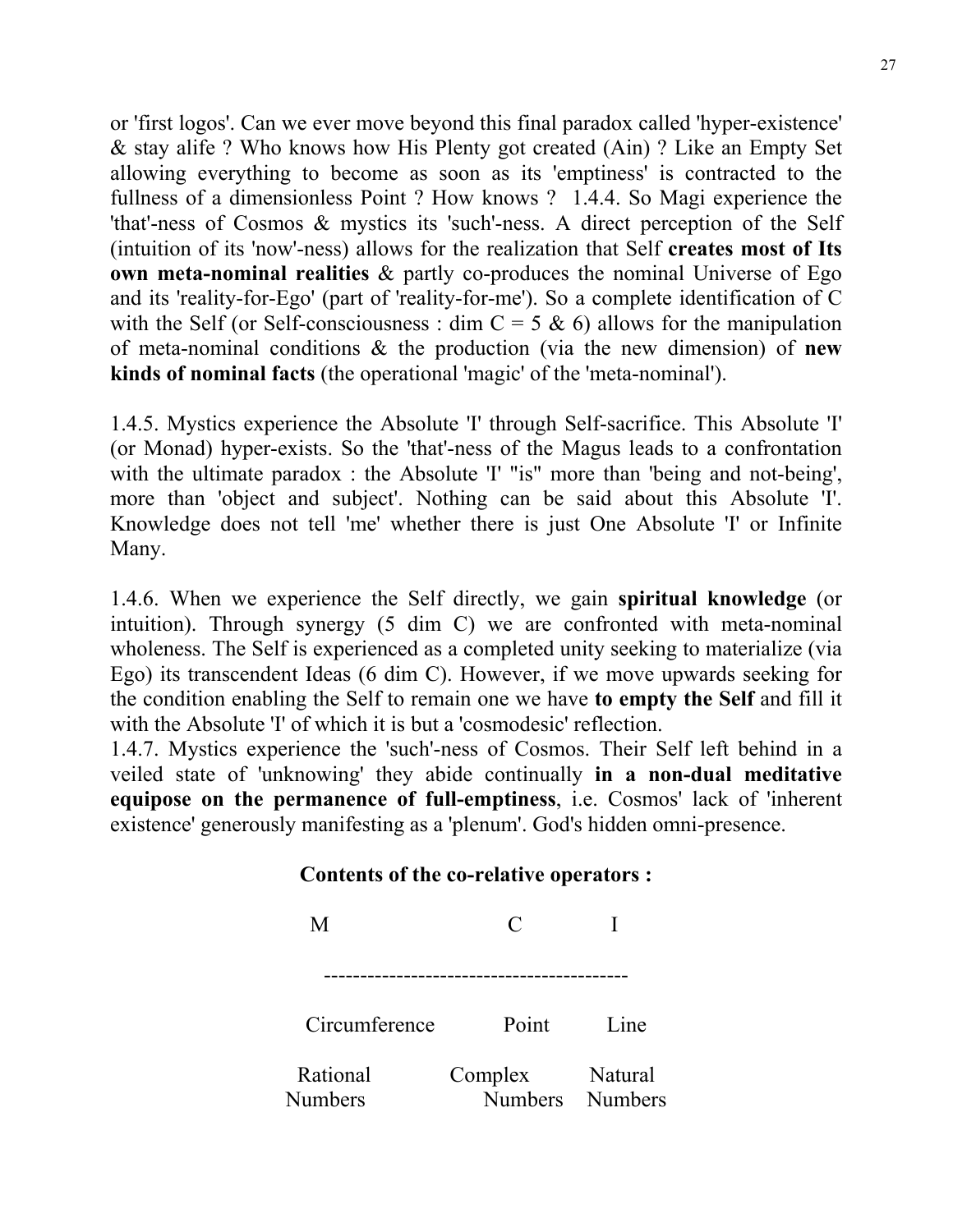| Contradiction         | Definition Identity                                                                        |                            |
|-----------------------|--------------------------------------------------------------------------------------------|----------------------------|
| Point<br>(on a plane) | Point<br>(in space)                                                                        | Point<br>$($ on a<br>line) |
| Negative              | Neutral                                                                                    | Positive                   |
| Passive               | <b>Active Balance</b>                                                                      | Active                     |
| Uncertainty           | Paradox                                                                                    | Incompleteness             |
| Reality<br>for-us     | Reality Ideality<br>for-me                                                                 | for-us                     |
| Facts                 | Context                                                                                    | Paradigm                   |
| Material<br>Universe  | Conscious Coded<br>Universe Universe                                                       |                            |
| Pragmatics<br>Enacted | Semantics Syntax<br>Action (actor) Action-game<br>Body/brain Thoughts Mind-(mind) Identity |                            |
| Tragical              | Lyrical                                                                                    | Comical                    |
| Ethica<br>Scepticism  | Esthetica<br>Monism                                                                        | Logica<br>Dualism          |
| Sorrow                | Harmony                                                                                    | Joy                        |
| $Yin (-)$<br>Science  | Equilibrium<br>Art                                                                         | Yang $(+)$<br>Religion     |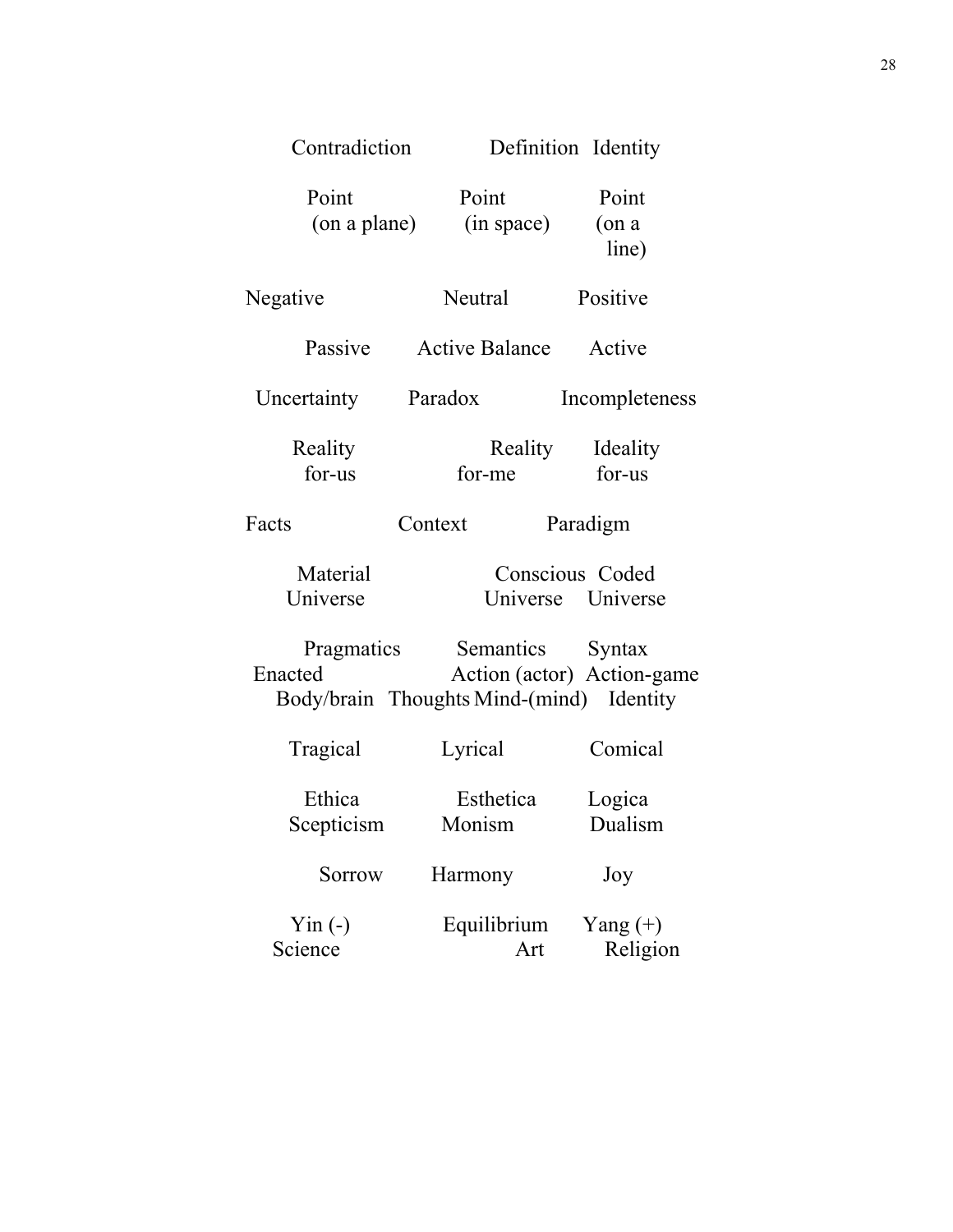**Materia LOGICA.**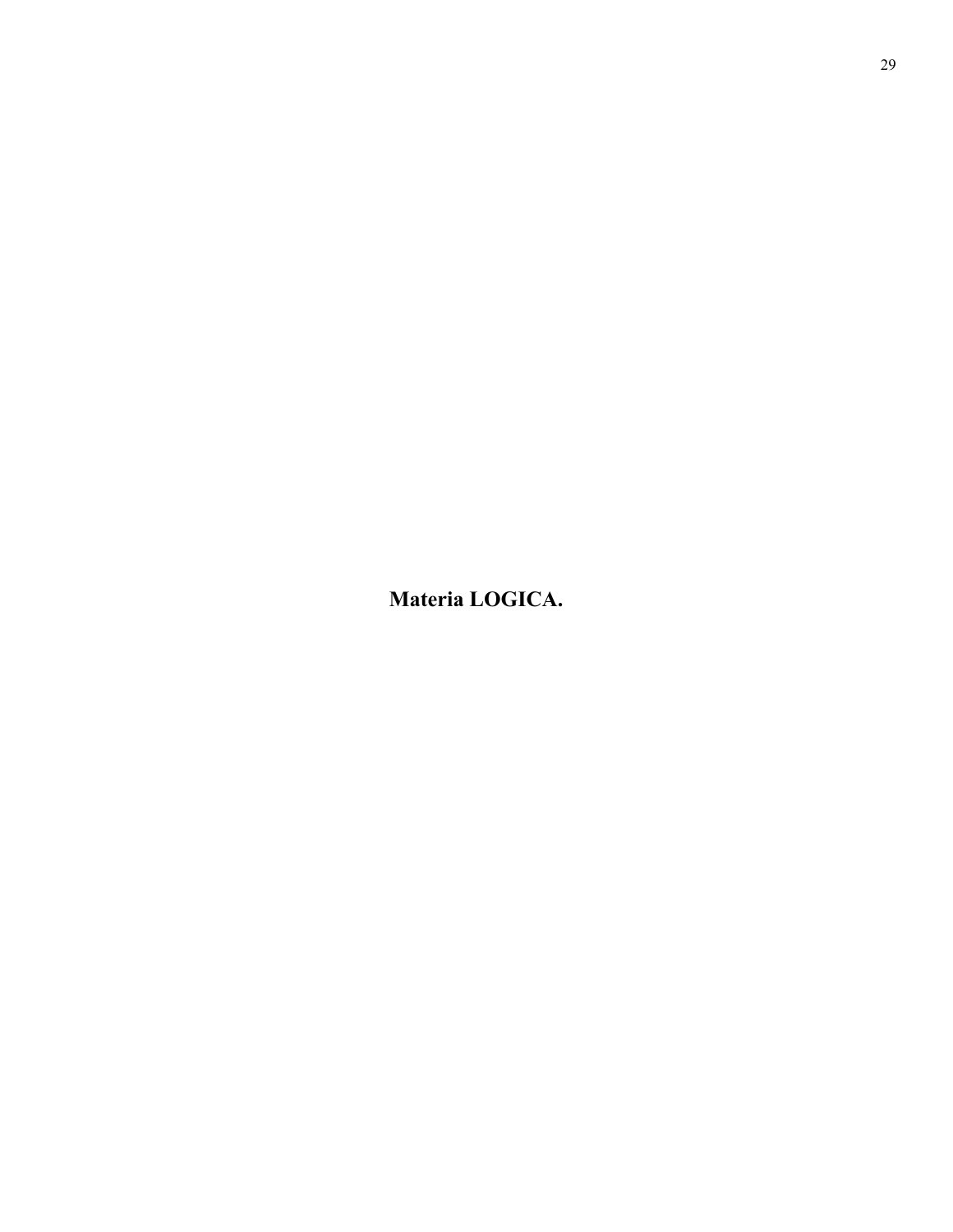2. **LOGICA** : Mental Operators & Mind-identity, Paradigmata & internal Information, the Comical.

\* 2.1. Operational knowledge (knowledge that 'works') is gained by consciously & repeatedly participating (through movement & action) in the UEC from the perspective of a given angle of approach defining **a particular paradigmatic view**.

2.1.1. The 'participative' method is the key to any pragmatical method of investigation. The student should gather beforehand all known facts concerning the object or field of inquiry & deduce interesting questions, problems & situations. S/he should be able to talk the 'language' of the object by adjusting his (her) own mental framework **to the context of the object**. Next s/he should be able to observe while being engaged in the object's actions & this during a considerable period of time to record interesting facts. Finally s/he should withdraw, de-identify & do his (her) theoretical (chamber) work. This cycle is repeated (a number of times).

2.1.1.1. It is important to record all observed 'anomalies' between conjecture and conclusion. By doing so paradigmatic limitations receive form & new possibilities are allowed.

2.1.1.2. Participation should -especially in the periphery of the paradigm- be balanced by retreat, clarification of categories & new problem-solving activity.

2.1.1.3. Participation implies that all known high-performance conditions of the field of inquiry have been optimalized. As we investigate because our I regarding the object of inquiry is (at the beginning) incomplete, this 'optimum' is generally inadequate to participate well. So 'participation' is impossible without the courage **to face one's ignorance**.

2.1.2. The string "reality-for-us ; reality-for-me ; my & our paradigm(ata)" (theory of knowledge) is transposed to a practical tonality (applied epistemology) by associating a 'World' to each element of the string.

2.1.2.1. Reality-for-us implies a common ground or **set of conventions** accepted by the community of sign-interpreters ; this 'common ground' is unthinkable without the idea of resistance or inertia. It is because some **facts** are repeatedly experienced by a set of observers in an more or less identical way (i.e. resist the undifferentiated) that they become part of their paradigm as the 'hard' facts of **the Material World**.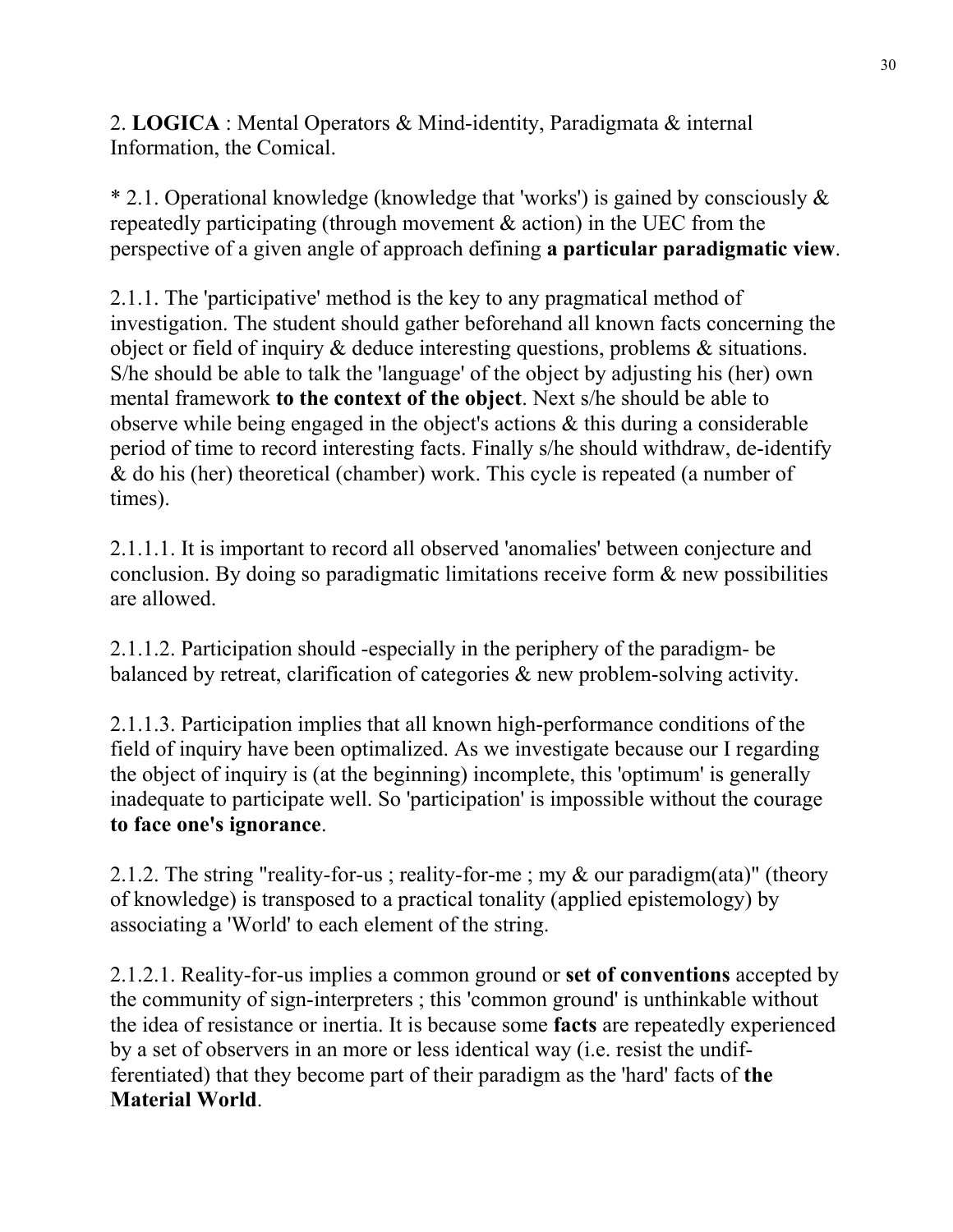2.1.2.2. Reality-for-me is a **unique** perspective on the whole. An observer will define the 'common ground' between him & other observers as that part of his 'reality-for-me' which is quasi-identical with that of the others (conventionalism). Without 'reality-for-me', i.e. without **the Conscious World** no 'common ground' is definable. It is impossible to share the Conscious World without M or I.

2.1.2.3. Paradigmata are coded representations of life and survival. Their formal aspect limits (through **structural necessity**) the possible expressions of C. However, I is the force of evolution without which M would be unable to show forth negentropic organism (or 'living' states of M). So paradigmata belong to **the World of Information** or Code. Considering 'internal I' we touch upon our ancestral past. Considering 'external I' we accept nominal & meta-nominal learning.

2.1.2.4. So reality-for-us is the material World ; reality-for-me is the conscious World, whereas our paradigmata are reflected in a World of I (or code).

2.1.2.5. Mysticology (part of applied epistemology) studies, explains and predicts **stability & change** in each of these Worlds. It considers the interaction between them & its influence on (meta) cognition.

2.1.2.6. The formation of mental operators (I) determining strand of cognitive activity (C) is explained by a **logic of action**. Through repeated participation cognition grows by interiorisation & reequilbration causing permanent cognitive 'operators' to be implemented in Man's cognitive texture (or 'Mind').

2.1.3. Logic is the formal symbolization of the many ways Mind is able to process movement (and action). It is the pre-condition to science.

2.1.3.1. Natural logics try to formalize the structure of life. Cyclical (cosmobiology) and philogenetic (D.N.A.) algorhythmics define the nominal limits of the natural logics used here.

2.1.3.2. Artificial logics formalize cultural life (based upon conscious choice).

2.1.3.3. Both can be split up in Fregean and non-Fregean types (digital & serial versus analogical & parallel).

2.1.3.4. Logic seeks after continuous clarity of code.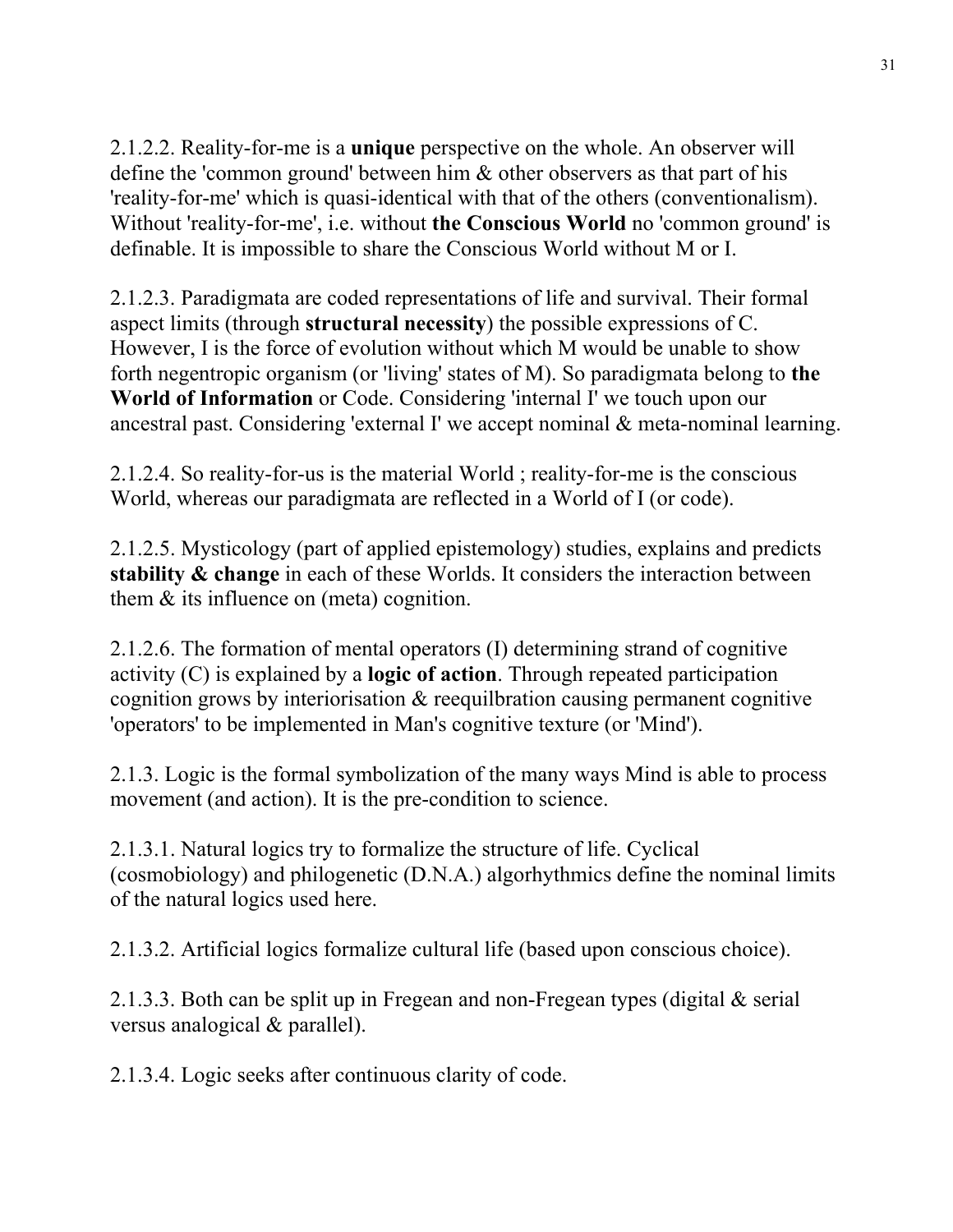| Fr.<br>logics     | Formal      | Conventional |
|-------------------|-------------|--------------|
| non-Fr.<br>logics | Paradoxical | Exemplaric   |

**Natural Artificial** 

2.1.3.5. All logics are incomplete (some statements can not be confirmed nor denied) & all are unable to prove their own consistency (cfr. Gödel).

2.1.3.6. A 'logic of C' implies a) a 'logic of action' connected to b) a logic of argument (mending the broken consensus) & making use of c) a logic of morality (focussing on PP).

2.1.3.6.1. The first logic shows how C (plus co-relative Mind-identity (I) & brainactivity (M)) **grows** through action.

2.1.3.6.2. The second how through dialogue & argument **consensus** can be reached regarding theories (viz. Toulmin & Barth).

2.1.3.6.3. The third how to **utilize** cognition for the 'global happiness' of all righteous living beings on Earth.

2.1.3.6.4. A logic of action (C) will be of a genetic type, i.e. one considers cognition (mental operator & aspect of C) to grow under the influence of action. Action implies an actor (C), an action-game (I) and a enacted material situation (M). Following structures prevail :

## **Material W Conscious W World of Code**

Logic of C:

morality : action : argument : the PP the growing the enacted actor action-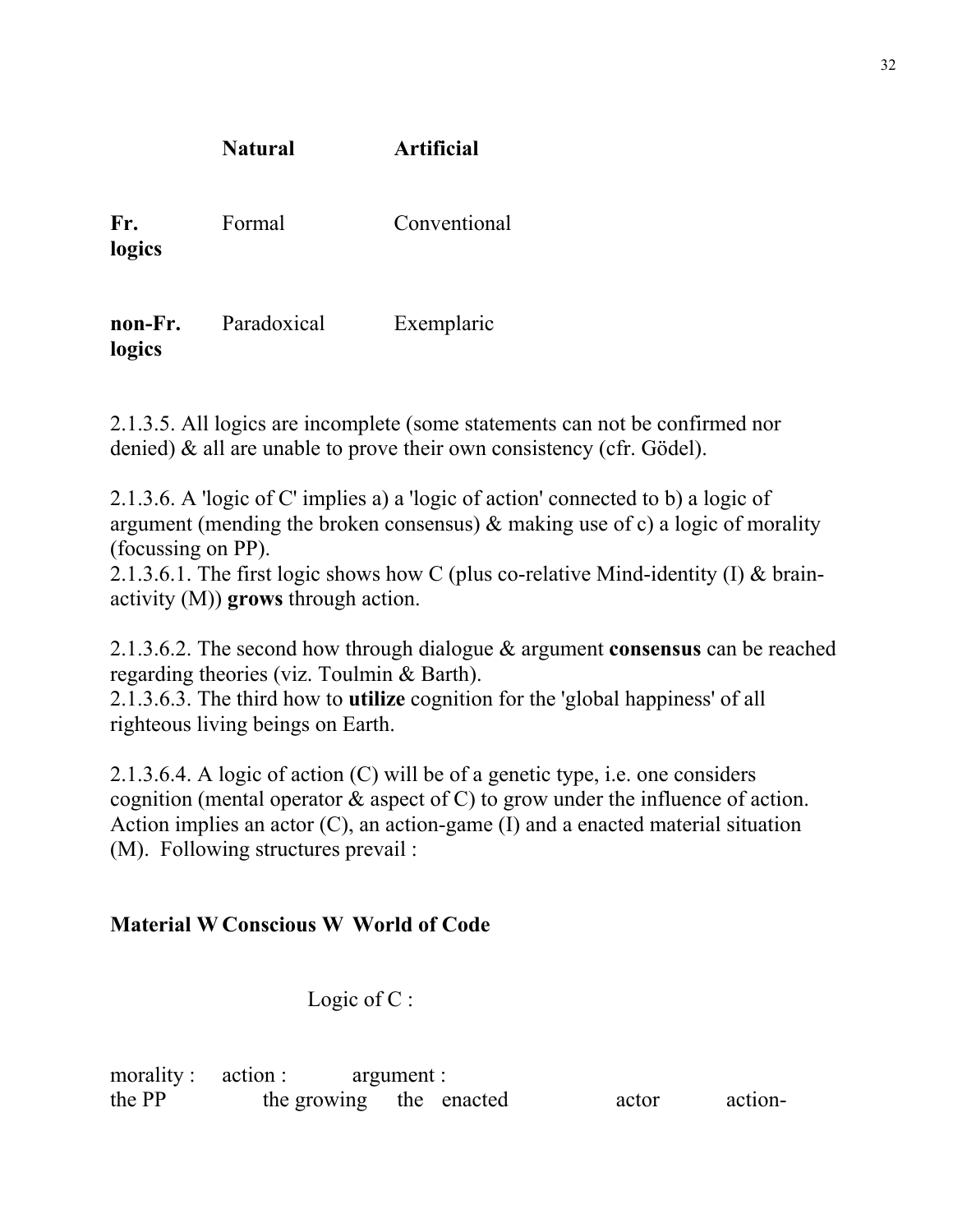#### game

2.1.3.6.5. A logic of argument (I) will not limit itself to the Fregean type. Argumentation implies rhetorics and so **analogical representation** is always necessary. Its goal is clear : to dissolve the differences which (temporarily) caused the consensus to be broken up.

2.1.3.6.6. A logic of morality (M - viz. Ethica) has to implement basic categories of 'good' realizations. It is not because a lot can be materialized in the material World that all materializations are 'good' for the material World and/or for the other Worlds. So a logic of morality structures conscious choice for the **benefit of all systems in all Worlds.** 

2.1.3.7. Fregean logics solve problems by introducing a quasi-complet & quasiconsistent model of the Universe. They lack **a dynamical perspective.** 

2.1.3.7.1. These types of logics are carried out (in all righthanded intelligent systems) by the left hemisphere of the neo-cortex. Dyadic syntax is organized by means of a set of logical operators (negation, 'and', 'or', 'if - then') engendering 'truth' according to strict rules. The total structure tends towards greater & greater consistency, **introducing more & more incompleteness.** The 'ultimate clause' is given by the transfinite progression, ending in the darkness of total unknowing (showing that all Fregean logics are built upon **negation**). They lack **positivity.** 

2.1.3.7.2. It must be said that by stressing the Fregean type of logic knowledge does not expand, although greater consistency will eventually allow for **technical realizations**. So Fregean logics are 'instrumental' or 'technical' logics. They allow for a manipulation of M & are likely to replace most labour.

2.1.3.7.3. If not balanced by non-Fregean devices 'instrumentalism' will reduce a) the growth of knowledge, next b) stop it & eventually c) trigger negative growth. This because cognition may tragically fossilize when C is constantly engaged in seeking completeness and consistency **without introducing paradox and metalevels within the model**.

2.1.3.8. Non-Fregean logics solve problems by making a **coherent** representation of a local problem-area by using lateral thinking (De Bono). Although they lack formal continuity they have the advantage of introducing random change, unexpected stimulation, creativity  $\&$  play (engen-dering the 'enthusiasm' necessary to continue the problem-solving). Through their use **the faculty of serendipity** is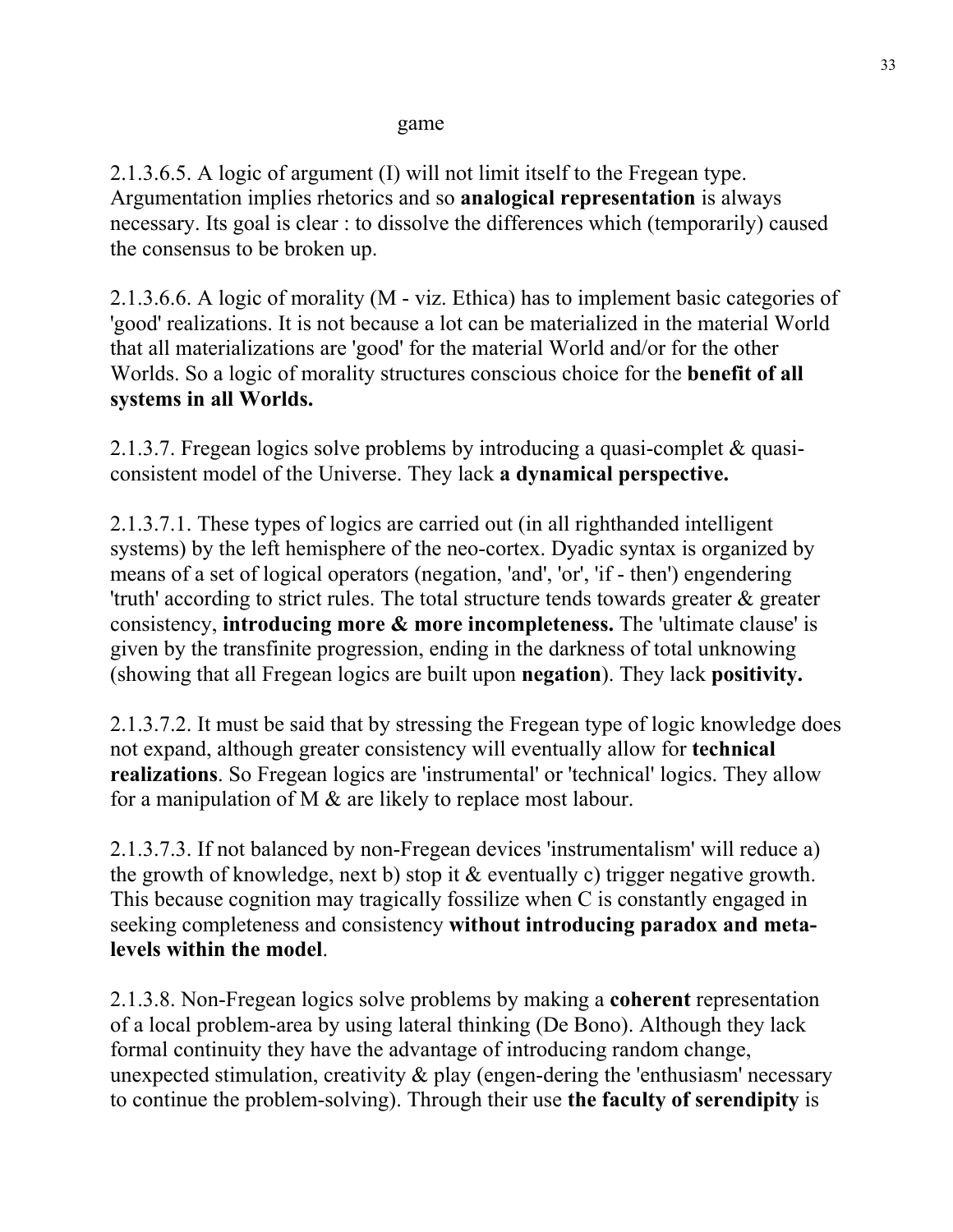trained. No 'ultimate clause' or 'uni-versal truth' is sought after, for local problemsolving stands firm (decentrali-zed, pragmatic & nominalistic).

2.1.3.8.1. These types are carried out by the right hemisphere of the human neocortex. Musical performance, artistic creativity, sense of space, intuition, bodylanguage, feeling and sensibility ... are all logically non-Fregean.

2.1.3.8.2. Non-Fregean logics are able to symbolize **dynamical change**. They could be called 'pragmatical' or 'performative'. However, if not balanced by Fregean symbolization no order ensues and a practical use of results is impossible. Popular astrology is a historical example.

2.1.4. Movement is a change in position & momentum taking place in a dimensioned part of Cosmos. An 'action-game' is a coded representation (I) of a 'meaningful' sequence of movements or 'actions' enacted by some actor (C) within the context of enactment (M).

2.1.4.1. Phylogenetical I could be called **the action-game of evolution through survival** (of some species), whereas cosmobiological I is the atavistic action-game constituted on the basis of interactions **between Man & the Solar system**. Both 'internal' types of I are constituted over long periods of time. 'External' I results from socialization.

2.1.4.2. Phylogenetical I (survival-game of the collective C of some species) is a code (like D.N.A.) carried out by biogenetical M, whereas the relationship between Man & the Solar system is materialized through cosmobiology.

2.1.4.2.1. Cosmobiology is a theory on the connecting life on Earth (especially human life) and the Solar system. Man's C adapted to the movement of the planets in order to survive (Sun/Day versus Moon/Night being clear examples). He associated 'Sun' with 'activity' (visibility) & 'Moon' with 'passivity' (darkness). These & other adaptive reactions formed a 'clock-mechanism' to be implemented in the 'formatio reticularis' of the brain. So the brain contains the **planetary rhythm** of the whole Solar system (Paracelsus).

2.1.4.2.2. At birth (when a human becomes truly physically detached from the oceanic context of the womb) the relationship between the born person and this 'ancestral cosmic clock' materializes, making it possible to read the 'indicators' of the 'internal clock' by calculating the planetary positions at the time of birth relative to the local horizon of the place of birth (defining a particular 'cosmotype'). This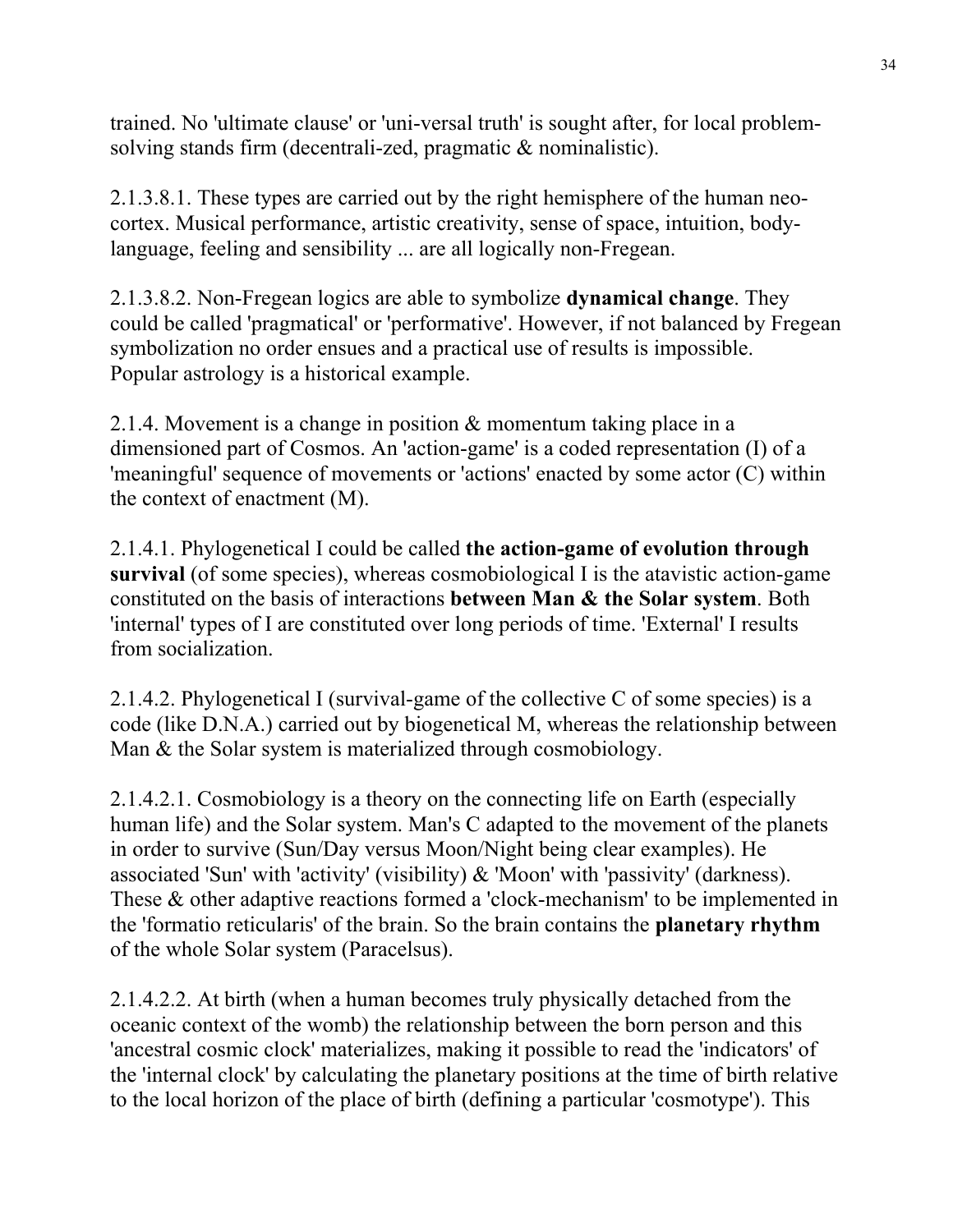cosmotype could be called **an ancestral cosmic atavism**, i.e. a pattern of ancestral E's **inviting us** to relate to the Solar system as 'we' always did.

2.1.4.2.3. Planets 'work' because the collective body of our ancestors (being a part of each one of us) made them work long ago (in order to survive) and this over extended periods of time. If we do not identify with this type of I we are able to manipulate the cosmotype in our advantage and by doing so **avoid any form of tragical 'astral' fatalism.** 

2.1.4.2.4. Considering that the Precession of the Equinoxes asks for ca. 25.000 years and the age of the human neo-cortex is ca. 500.000 years all planetary configurations repeated themselves during that period ca.19 times. Knowing that the cortex is older, we can understand how this 'Harmonia Mundi' got implemented in our brains. If we compare the meaning attached to the seven traditional planets with the geometrical characteristics of their orbit as seen from the Earth, cosmobiology's' claim tends to become clear.

2.1.4.2.5. Because cosmobiology defines the relationship in bio-physical terms, works with a formal theory (semantics, syntax & pragmatism), does not consider astronomical data outside the Solar system (like fixed stars) & can be tested, it should be called **a 'scientific' form of astrology**. Krafft & Ebertin introduced the term 'cosmobiology' in the West, whereas Gauquelin was the first to repeatedly show the statistical significance of the so-called 'influence of the Stars' showing the scope of the ancestral 'collective' impact still at work today. I reckon that the metanominal moves **beyond** the limits of 'astral habitus'.

2.1.5. Everything within Cosmos is constantly 'on the move'. This Great Flux behaves in accordance with a 'Cosmic Code' (CC). Our 'logic of C' is an application of the CC to the situation of physical, biotic, sensoric, human and meta-neo-human conscious life on planet Earth. Such a logic is a structure allowing to explain, predict, create & sustain the occurence of conscious life in all its forms :

**explain** : C is an ordered light-manifestation ;

**predict** : C is lawfully dimensioned ;

**create** : C results from auto-regulated de-identification ;

**sustain** : C has a lyrical tenderness which calls for prudence.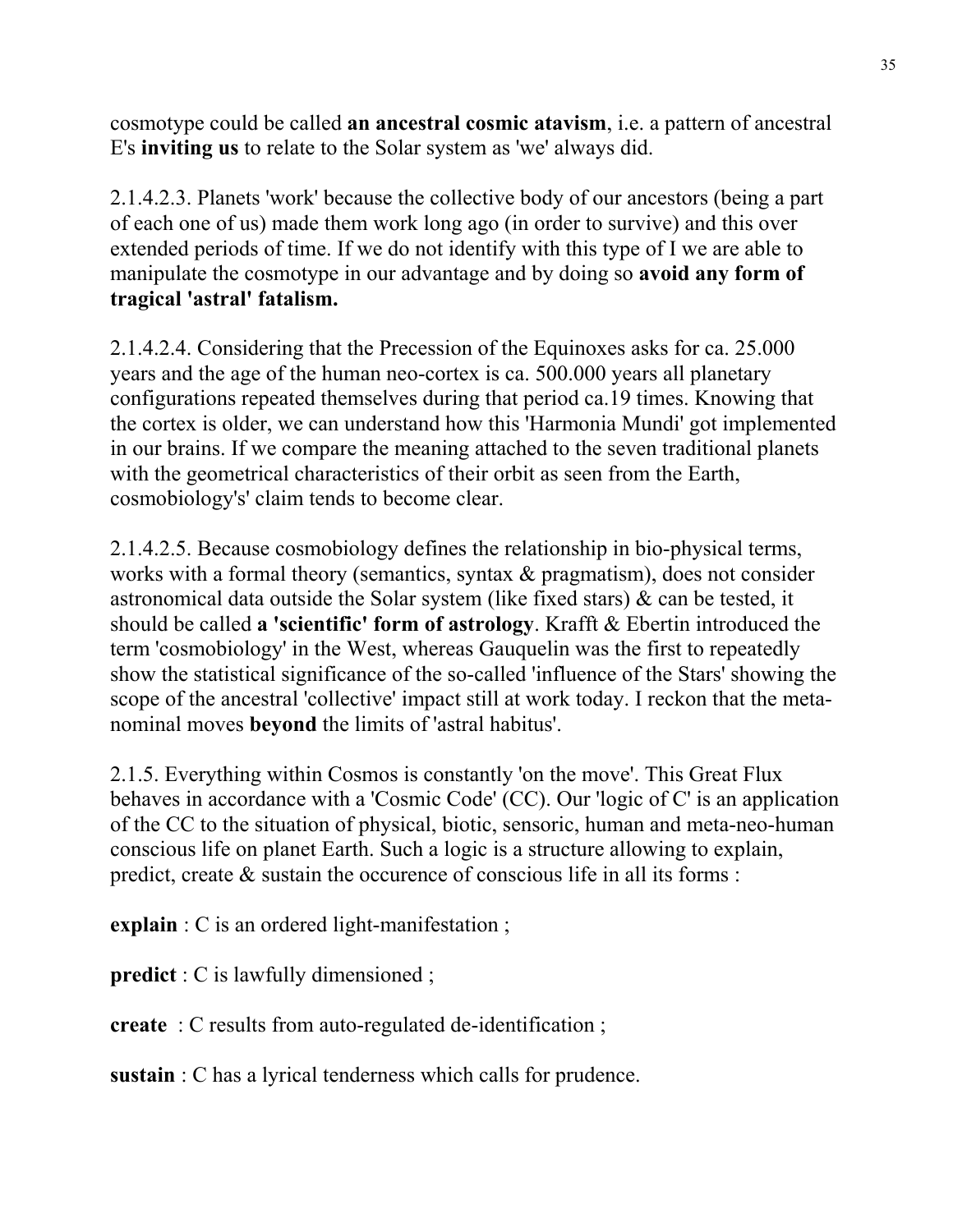2.1.5.1. Conscious life in particular is the organic expression of this CC as it unfolds on Earth. The CC asks for two steps to realize itself : **involution** (going out) followed by **evolution** (going in) etc... In the first phase I, M & C become as a whole entropic (for M prevails). In the second they engender neg  $\&$  meta-entropy (for I prevails).

2.1.5.2. Who considered C as an independent operator ? In most Indian schools C is a part of M (prakrti), whereas I is equated with the perpetually enlightened 'Spirit' (purusa). Descartes understood 'l'être conscient' without I, opposing C to M (proposing an uncertain interaction in the pineal gland).

2.1.5.3. Kant remained dichotomized by Hume & Plato (the Greeks have no word for 'will', the core of C & foundation of our freedom of choice), whereas Hegel neglected the distinctions between M and C (& remained unaware of I). Heidegger (before 'die Kehre') sought I in C.

2.1.5.4. An action-game (I) is an actor's **code of survival**. We distinguish between the actor 'Man' and other living (and thus consciously 'acting') organisms & between free action-games (personal  $\&$  individual) and automatic action-games (internal codes like D.N.A. & cosmotype).

2.1.5.4.1. The actor 'Man' is able to make **a free conscious choice**. However, he is very limited in all non-formal dimensions of C (dim  $C = 1, 2 \& 3$ ).

2.1.5.4.2. All other living organism are conscious in a collective sense. Their adjustment is mostly phylogenetical, instinctual (i.e. adjust on the basis of groupidentity) & cosmotypical.

2.1.5.4.3. Man's action-games are related to the number of dimensions of C :

 $\dim C = 1$ : libidinal C / bodily survival-game / the baby;

 $\dim C = 2$ : tribal C / autocentric survival-game / the child ;

 $\dim C = 3$ : imitative / sociocentric survival-game / the schoolboy (girl);

 $\dim C = 4$ : formal / socio-nominal action-game / the adolescent & grown-up;

 $\dim C = 5$ : synergetical / Self-realization-game/ comedian (philosopher);

 $\dim C = 6$ : magic(k)al / creative action-game / the eco-politico-economist;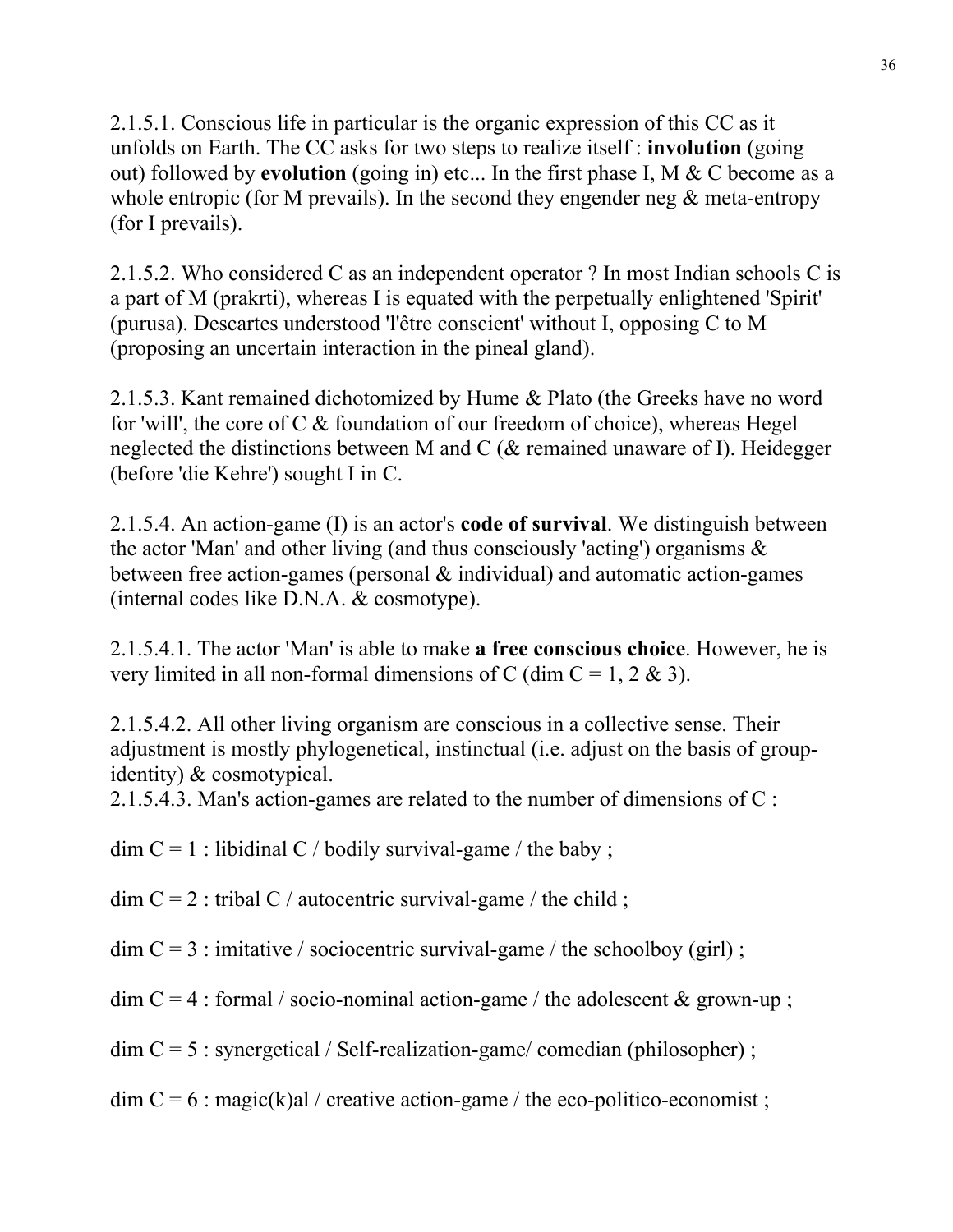$\dim C = 7$ : mystical / unificatoric action-game / the teacher & initiate;

2.1.5.4.3.1. Some actions done by Man are unvoluntary. Some (dim 1 & 2) are clearly caused by physical & biotical limitations (food, shelter). Others are caused by the identification of C with some social structure (dim  $C = 3$ ) or by Man's free will (operational as soon as a decon-textualized use of concepts is possible or dim  $C = 4$ ).

2.1.5.4.3.2. One should stress the fact that from dim C = 4 on Man is able **to invent** action-games which (on a permanent basis) run **against** the logic of morality. This is so because all lower dimensions do not allow for a decontextualized use of concepts. Formal C is able to pervert itself, i.e. freely choose for involution (dim C  $= 1, 2 \& 3$ ) with 'chaotic' reversal (viz. I/1.2.11) as a consequence as soon as the 'entropic threshold' of the system has been passed. Formal C is constantly risking the destruction of its own foundation (abiding in a perpetual 'state of war'). This shows its enormous weakness, cause of disorder and motive to emancipation in a genuine fashion.

2.1.5.4.4. Action-games are part of a logic of action. As the latter is part of a 'logic of C' reflecting the CC (as much as possible & eventually unknowingly) life's action-game of survival will be stressed here. This 'stress' will be symbolized by the metaphore of the 'Tree of Life'. Out of the infinite set of all possible codes **one** is delimited. Because of the alliance with Nature and in order to stress the importance (for future times) of a 'History of the Tree in the XXthe Century', we **visualize** the action-game of life (like the qabalists did) as a Tree of Life, rooted in the Law of Life and 'branching' variety within variety ever limited by the Idea of a Natural Unity arched by full-emptiness and our irreversible unknowing. Such a Tree of Life holds the secrets of the 'code of life' insofar as C is concerned. 2.1.5.5. Let us distinguish between 'motion' & 'action' & define the different

systems of Nature :

---------------- Motion : ----------------

Physical systems changes in material  $(\text{dim} = 1)$  coordinates under pressure of external forces : atomic & mineral realm ;

---------------- Action : ---------------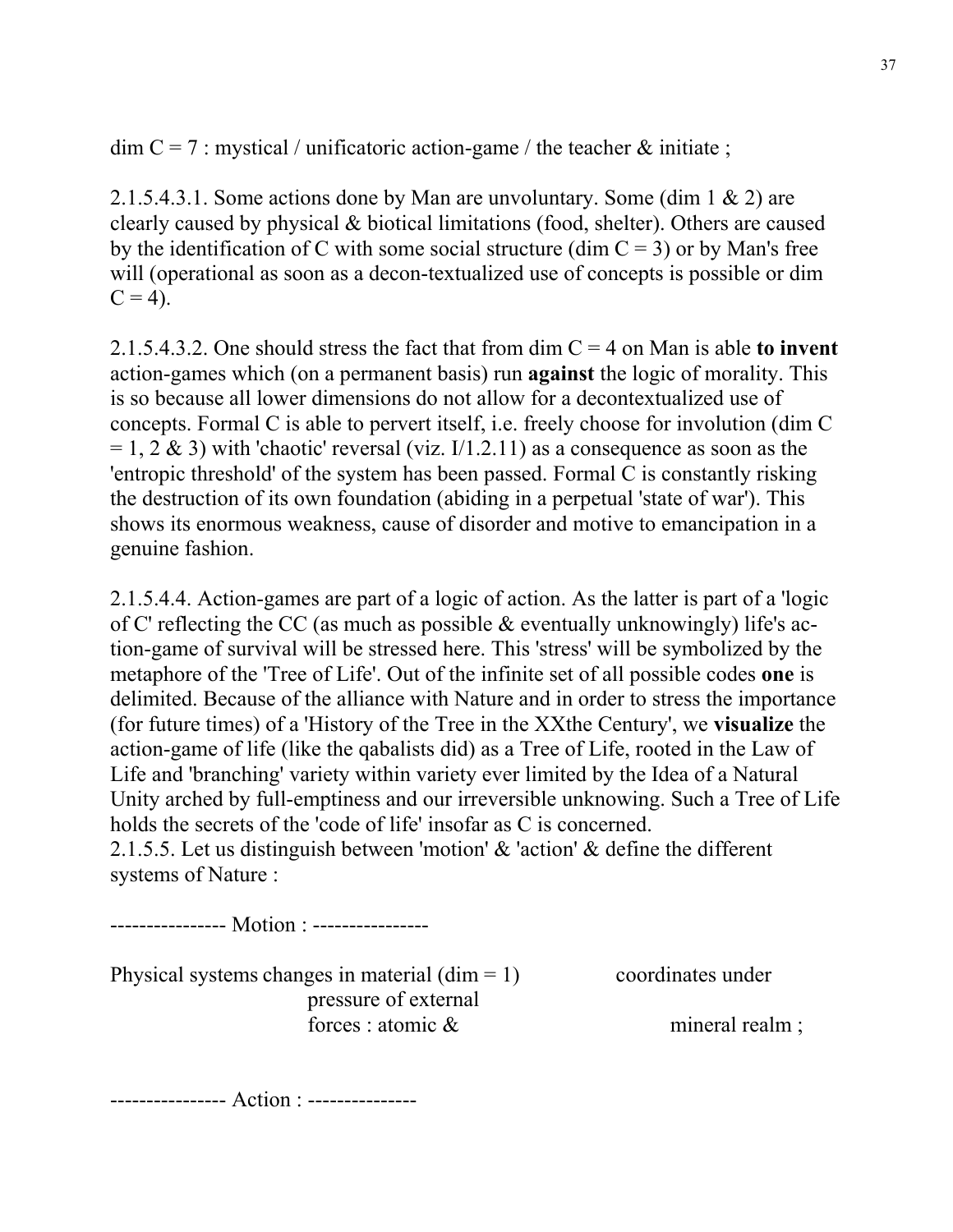| Biotic systems adaptive changes in $(\text{dim} = 2)$<br>vegetal realm; |                                                                                                                           | material conditions :      |
|-------------------------------------------------------------------------|---------------------------------------------------------------------------------------------------------------------------|----------------------------|
|                                                                         | Plants act <b>to sustain</b> the same;                                                                                    |                            |
|                                                                         | Sensoric systems changes caused by per- $(\text{dim} = 3)$<br>(memory) $\&$ instinctual<br>patterns (sex, food, shelter); | ception, recognition       |
|                                                                         | Animals act to make the same.                                                                                             |                            |
| Intelligent<br>& $(\text{dim} = 4)$                                     | change through symboli-systems<br>orgasmic needs : human                                                                  | zation of fact, word       |
|                                                                         | realm;                                                                                                                    |                            |
|                                                                         | Humans act to change the same.                                                                                            |                            |
|                                                                         |                                                                                                                           |                            |
| Meta-nominal                                                            | change through synergy, systems<br>mystical (dim = $5.6 \& 7$ ) union : meta-human                                        | creativity $\&$<br>action; |

## Meta-humans act **to perpetuate change.**

2.1.6. Let us consider a logic of action. Mind-identity (I) is a conscious identification (C) with a limited set of mental operators created as **a result of action**. Mind-identity and the different dimensions of C are related : every mental operator allows for **a given type of symbolization** :

| Dimension of C | Mind-identity of C |
|----------------|--------------------|
| $dim C = 1$    | physical symbols   |
| $dim C = 2$    | protecting symbols |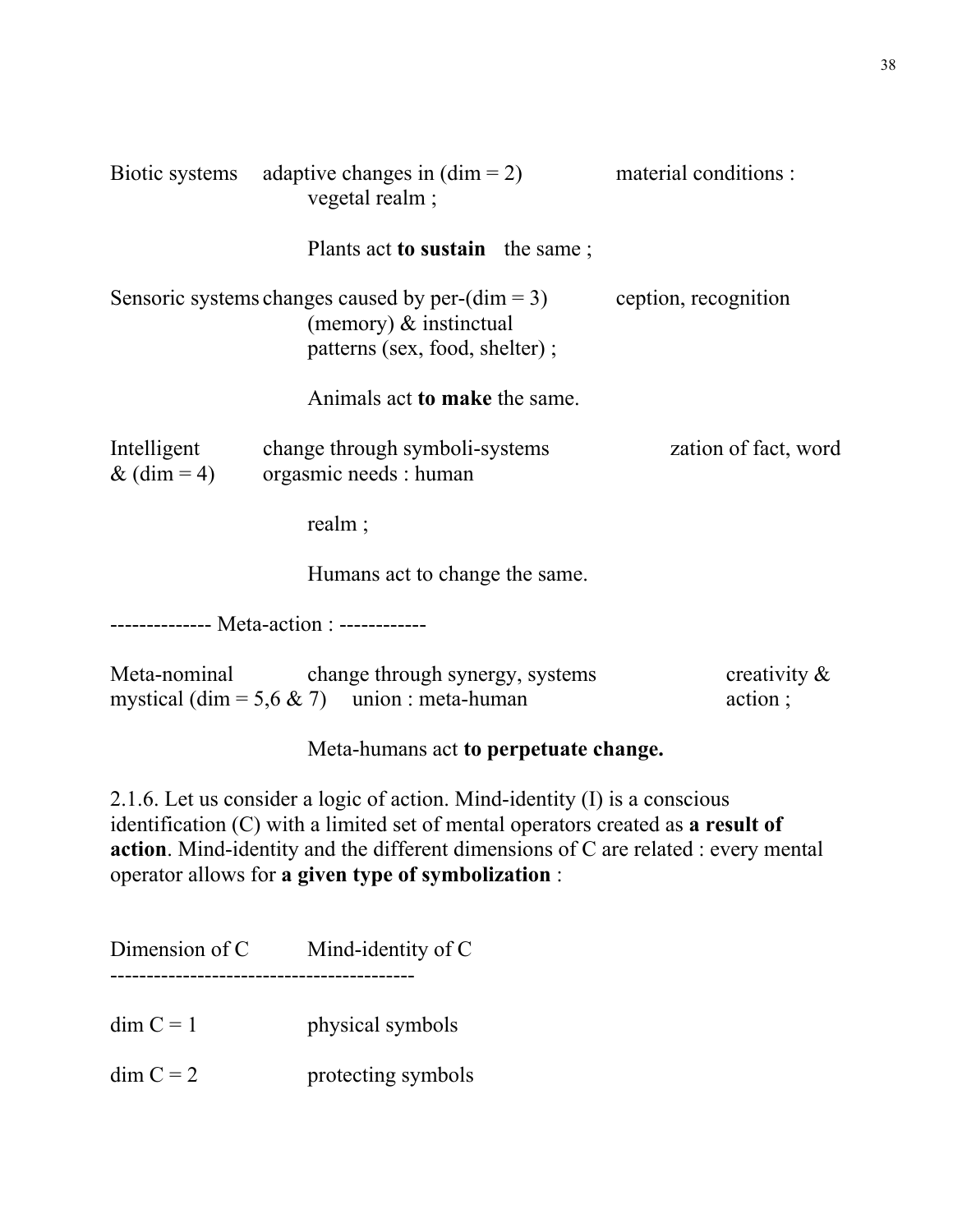| $\dim C = 3$ | social symbols                |
|--------------|-------------------------------|
| $dim C = 4$  | formal symbols                |
| $dim C = 5$  | synergetic symbols            |
| $\dim C = 6$ | creative symbols              |
| $\dim C = 7$ | Divine symbols                |
| $dim C = 8$  | one empty<br>(virtual) symbol |

2.1.6.1. Mind-identity alters in the course of ontogenetical evolution as a result of the interaction between C (acting on the basis of a given degree of liberty)  $\&$  its I.M.-environment. This growth is a result of movement & action.

2.1.6.2. After prolonged exposure to a certain type of movement & action **autoregulation** occurs within all living organisms, and permanent cognitive structures or 'mental operators' arise. As each operator identifies (symbolizes) actions in sets, strands of informational activity ensue (layers of growth co-relative to different states of C carried out by different states of the brain or M). Summarized :

1. repeated confrontation with (movement) action & its recognition using the active parts of the internal code (at birth only physical & cosmotypical parts of this code work) ;

2. action-reflection or the interiorization of 1 by means of semiotic factors (language & observation) - first level of permanency or pre-concepts which have no decontextualized use ;

3.a. permanent cognitive operators or more or less stable concepts resulting from anticipation & retroaction (using the pre-concepts of 2). These concepts are only valid insofar as they symbolize the original action without reference to context, i.e. they can be used without being conditioned by context ;

3.b. final level of permanency or complete 'formal' Mind-identity (a nominal, syntactical survival-code), co-relative to a formal state of C producing meaning (or semantics) & performance via the brain (pragmatics of enacting using M).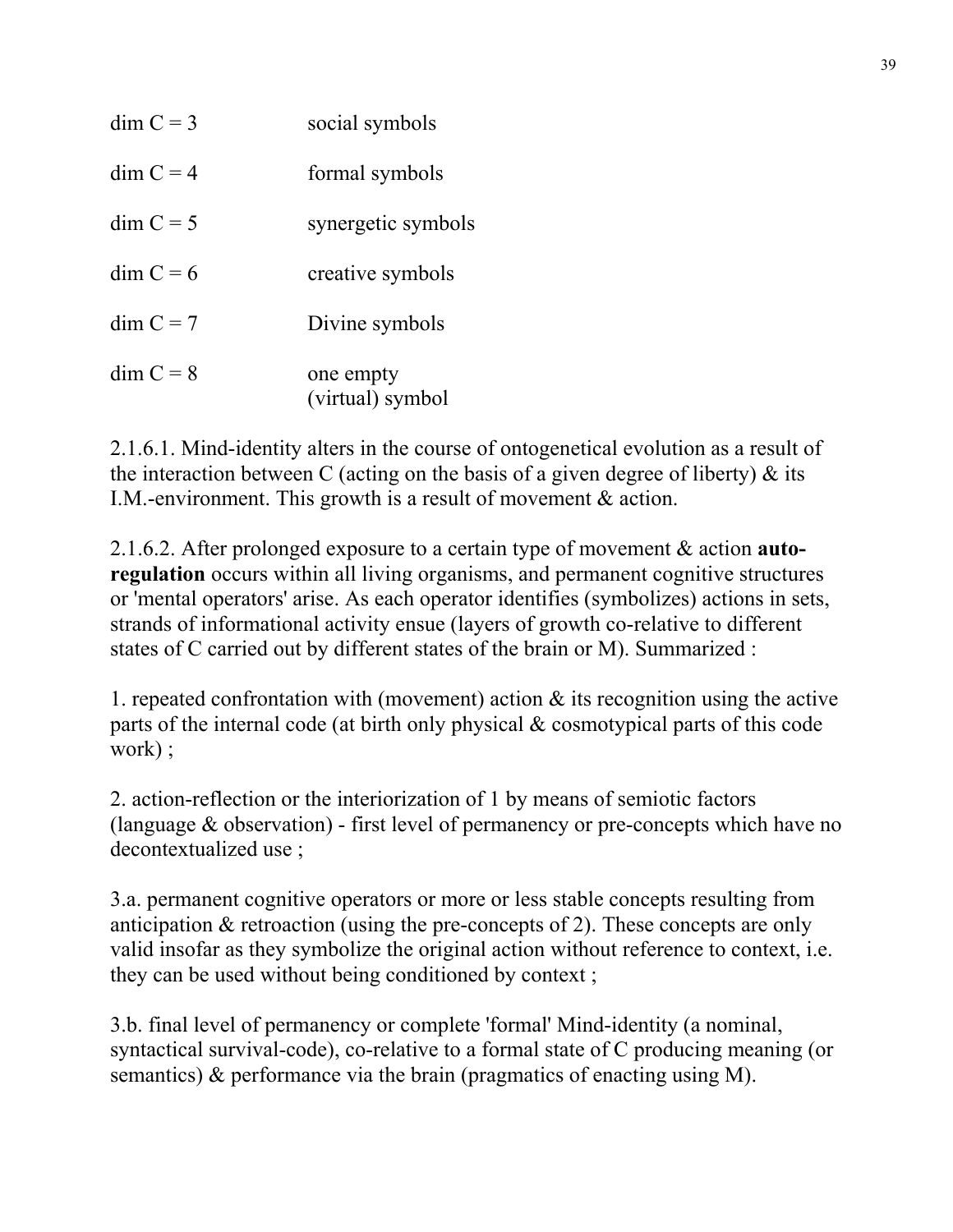2.1.7. Action implies the conscious use of the UEC. Four different 'levels' of action (and associated states of C) can be genetico-epistemologically distinguished :

| Type of C   |         | $Age (ca.): \tType:$ |                         |                              |
|-------------|---------|----------------------|-------------------------|------------------------------|
| libidinal C | $0 - 2$ | lust                 |                         |                              |
| tribal C    | $2 - 6$ | local                |                         |                              |
| formal      |         |                      | imitative C<br>formal C | 7 - 10<br>group<br>$10 - 13$ |

2.1.7.1. Libidinal C is auto-erotic and defines its 'meaning' by experiencing the **limits of the body**. Tribal C is auto-social for the set of social actors is limited to those who give 'meaning' to **primal physical & emotional needs.** Imitative C is auto-instructive for group-leaders (Alpha's) are used **to identify with.** 2.1.7.2. Formal C escapes the auto-centric perspective. The 'other' is more than just a part satisfying 'my' Ego. S/he is accepted **as a free person on the basis of equality.**

2.1.8. When the formal mental operator has been firmly established & psychosexual changes have been assimilated (around 18) a 'social' type of C **reinforces & expands the formal mode of Mind-identity.** So 'social C' is a more definitive externalization of the realized 'formal status' of C. In this period Self-esteem-needs (Maslow) are very important. The formation of a complete social C can -according to Kohlberg- be divided into two sub-phases :

\* sociological (14 - 19) : fitting into society ;

\* autoritarian (19 - 24) : accepting the system, the righteousness of the democratic rule of order ;

so we add a 'fifth' :

\* socio-formal C 14 - 24 social

action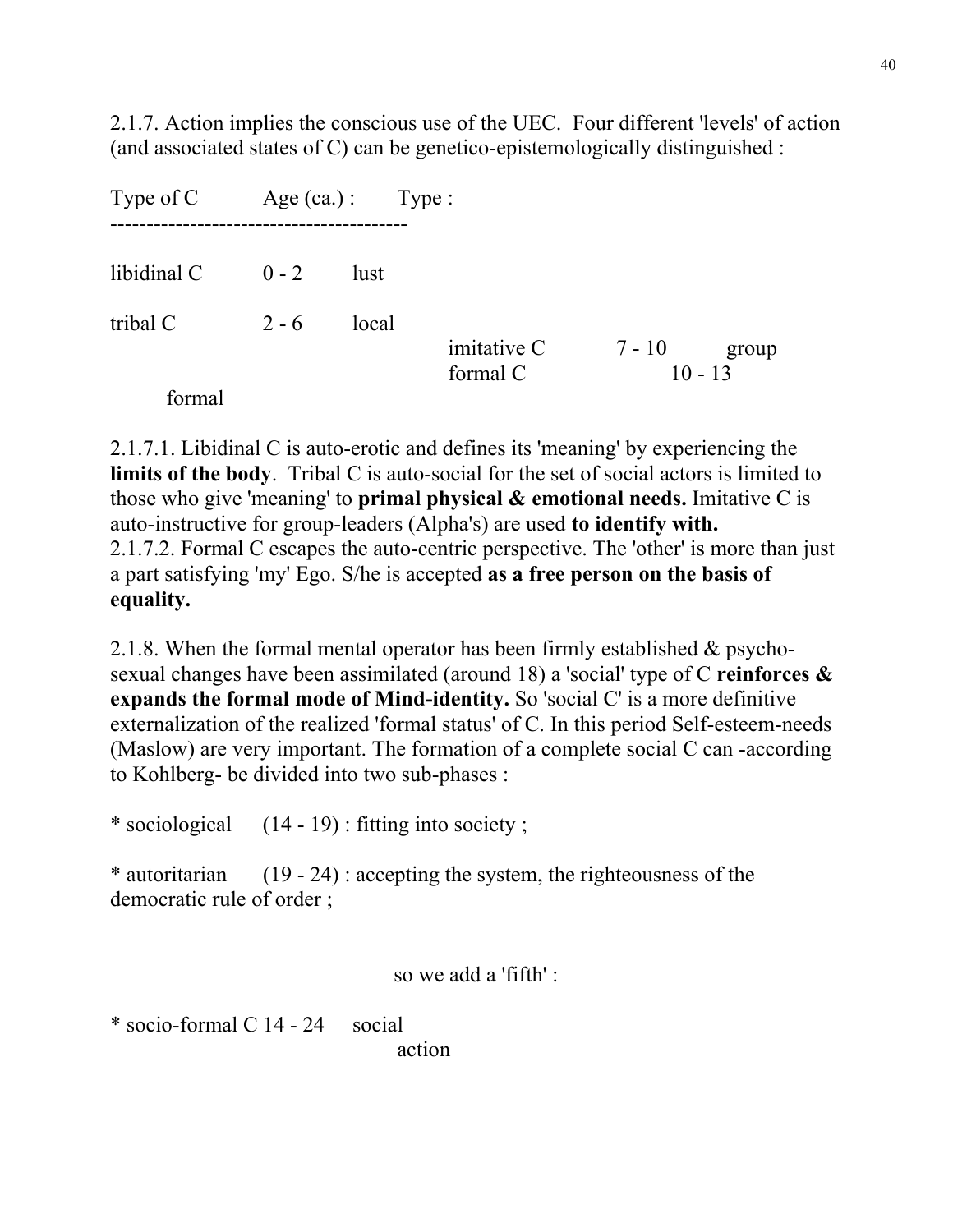2.1.10. Our nominal levels are consistent with the findings of Piaget :

Type of C (dim) : Type of Cognition : ---------------------------------------- libidinal C 1 sensori-motoric tribal C<br>imitative C<br>3 practical<br>practical imitative  $C$ socio-formal C 4 formal-operatoric

2.1.10. These levels reflect the scientific view on Man at the close of the XXth century. They show **a nominal perspective**. If meta-nominal dimensions are added another order may ensue. Following sequence is an eclectical model (assimilating the results of transpersonal psychology) :

Type of  $C$  : Age : State of  $C$  : ----------------------------------------- pre-personal  $C \quad 0 - 10$  pre-formal  $(\dim 1, 2 \& 3)$ personal C 10 - 29 social  $(\dim 4)$ pre-individual  $C$  29 - 42 synergetic (dim 5) individual  $C = 42 - ?$  magical (dim 6) pre-universal C ? mystical (dim 7) universal C and age voidal full-(dim 8) empty state

2.1.11. The Zero-operator (Z) is **a mental operator (I)** by means of which C is able to identify  $\&$  contradict contents of itself. Given A it follows from Z that  $(+ A)$  $+ (- A) = 0$ . The first one to use it as such was the Indian yogi Patanjali.

2.1.11.1. C will use this operator whenever particular contents of C are considered as 'unwanted'.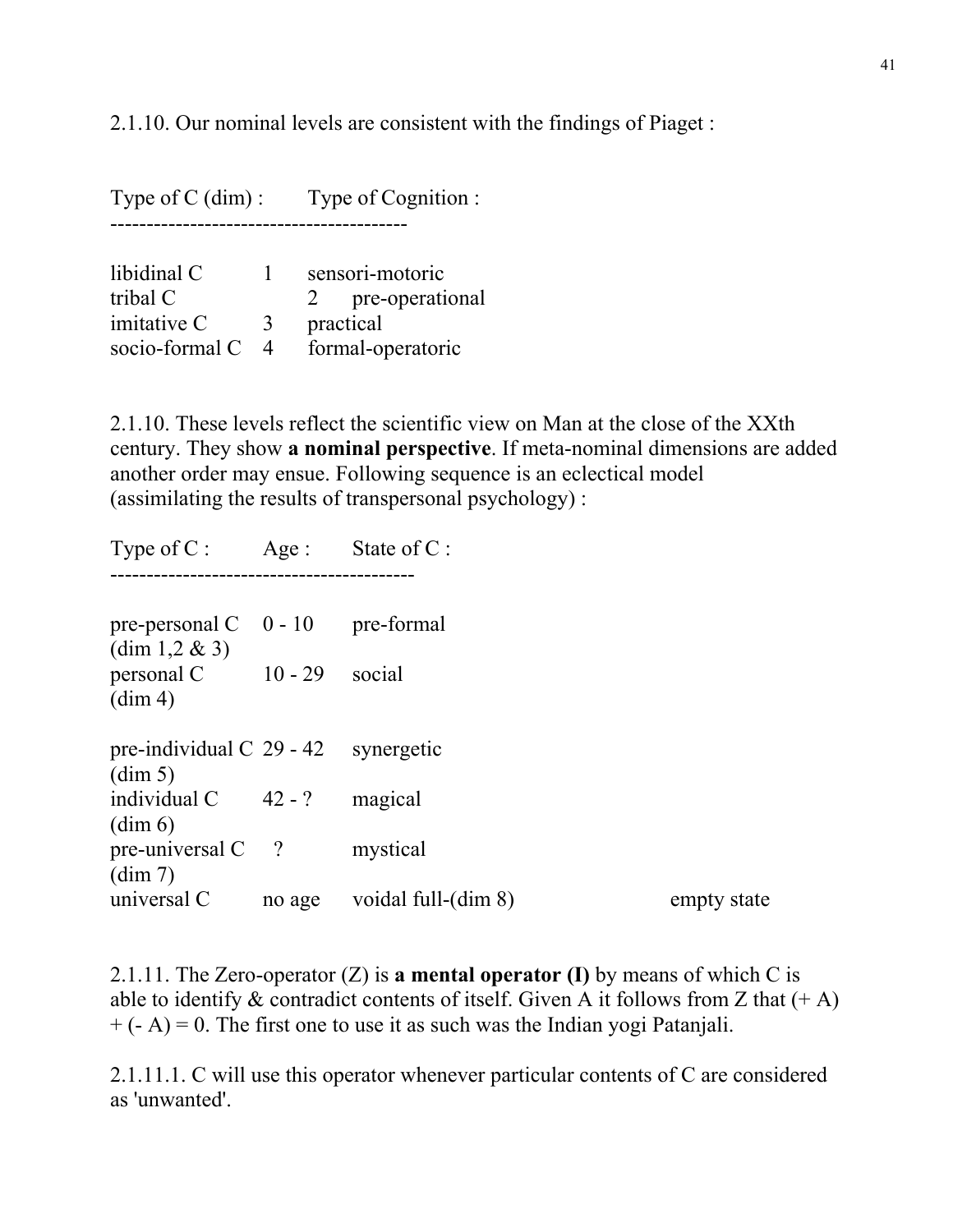2.1.11.2. The processes associated with this negated part of C are :

4 dim C : repression, sublimation or transformation of an unwanted Shadow-C.

5 dim C : symbolization of (a transformed) universal aspect of 'evil' & its negation or zeroing of contents of C, for  $(-A) + (+A) = 0$ . This dimension adds humour to the tragical situation of nominal Man... Now the comedian makes us laugh **by futilizing** the images of our deepest woes. He masters disguise & camouflage.

6 dim C : unification of universal (anti-) thought points to the first Idea ; the Idea of Nothingness (virtual 'all possibility'). Absurdity defines the curls taken by the everchanging 'life-stream' through which the CC precipitates. C creates freedom through absurdity as soon as Z is applied in a universal way ( $&$  seriously implemented in subjectivity).

7 & 8 dim C : a harmonized Mind knows how the truncated pyramid of knowledge is arched by full-emptiness (pure potential 'all possibility'). This being the necessary pre-condition to satisfy the mystic oath : 'As no-thing is in the way, let sentient beings benefit from the "Magnum Opus"'. The question remains whether enlightenment is sought after for the benefit of all (Mahayana) or whether righteousness forces us to judge those intelligent systems hating life (Ethica). Retribution follows persistent active Evil. It blocks further participation.

2.1.11.3. No logic allowing for this supreme form of righteousness & wisdom is able to define the 'alpha' or 'starting-point' of the CC. So we say : it is as none (empty). In order to avoid the nihilism Mind will project in order to remain in charge we add : this emptiness is a virtual 'plenum' : a full-emptiness.

2.1.11.4. None is nothing. Out of it nothing comes. Into it nothing goes. Above it stands none, below it none again. Left & right are empty : a Void "I" never know, **being unknowing**; for "I" know nothing about the Origin of the Knowledge of all those things known & **so "I" wonder** : is unknowing a 'lessness' (Beckett) more than just 'not knowing' ?

2.1.11.5. Although none is nothing and nothing comes out of it, 'nothing' is virtually 'all possibility'. So the **potentiality** enclosed in the Void is obvious enough for the mystic to consider the Void **to be more than an Empty Set** (although reason is unable to characterize it differently). For the Mind ultimate reality is empty. It is unable to grasp its **paradoxical potentiality.**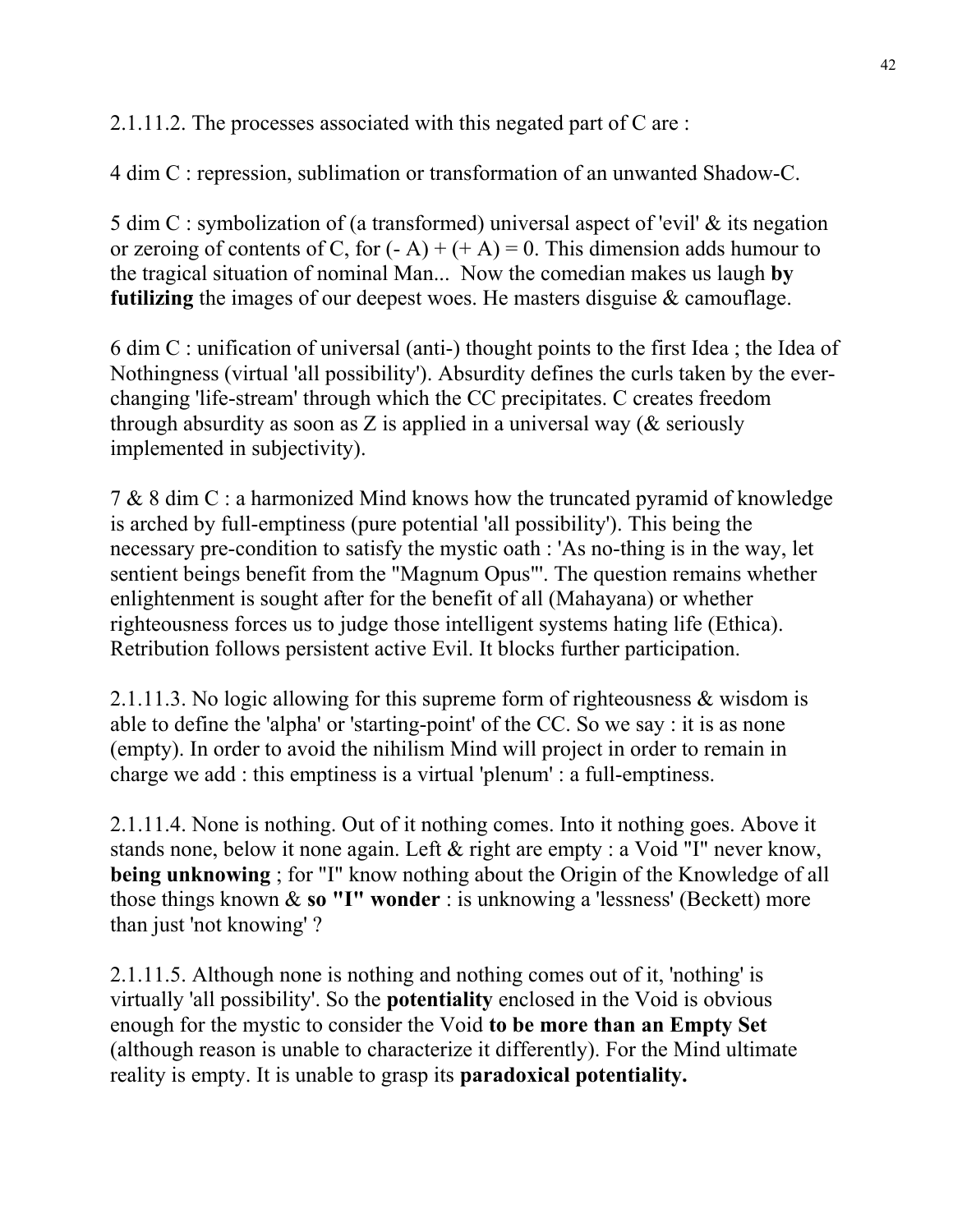2.1.11.6. A system of logic without none strives for never to be undone. This goes against order. Such a logic is unwanted.

2.1.11.7. If none is first & last, number '1' is defined as a reduction of 'all possibility' to a point, which -if origin of an inertial reference-frame- is called 'a Monad' (cfr. infra).

2.1.11.8. The mystic perspective on Cosmos implies that no two Selves are identical. All unfold & return to naught **in a unique way**. Every part has a unique task to perform in order to promote universal liberation. So 'naught' is the first Idea, One the second.

2.1.11.9. So the Empty Set is the most appropriate mental representation of the origin of Cosmos. However, as no thing can come out of nothing this characterization is insufficient by itself. The emptiness out of which Cosmos came has virtually to contain the 'plenum' of Cosmos or we would be unable to consider Cosmos as created : the idea of a full-emptiness.

2.1.11.10. That which creates  $\&$  is not created (that which triggers movement without moving itself - Aristotle) is the reduction of all paradoxes of Cosmos. So 'full-emptiness' has to be conceived as incomprehensible when striving for a coherent cosmology. This because Mind is unable to solve the ultimate cosmological paradox : how can something create something else without being itself created ?

2.1.11.11. Even the contraction of full-emptiness to a Point (or 'Demiurgical', 'Ketheric' 'First Logos') can not be comprehended by Mind. C needs **direct spiritual experience** in order to under-stand the ultimate riddle of Cosmos. Such an experience **moves beyond** the tragi-comi-cal of the nominal I.M.- Worlds, being a 'fountain of living water'.

\* 2.2. In our logic of action following structures prevail :

Enacted Actor Action-game ----------------------------------------- 'good' M healing Tree of Life action 7 strenghts 7 points 1(0) root(s)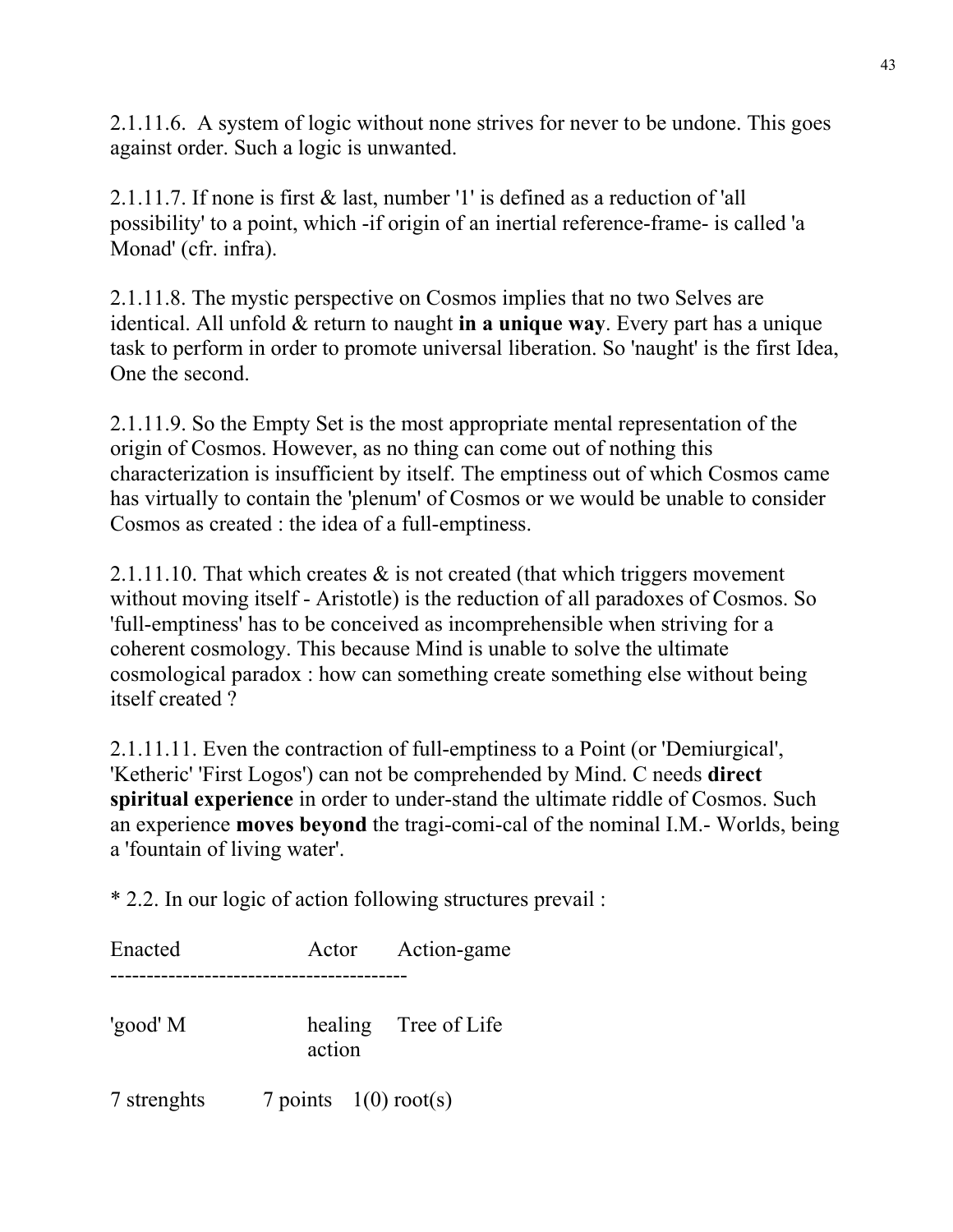4 errors 4 paths 4 planes 22 branches

2.2.1. The Tree of Life is a model or code of life. **Numbers** are the foundation of its logic. As said (I/1.2.12 & 13) Cosmos is understood as a **layered** continuum. We symbolized its strands by 10 numbers. The first number (1) is the contraction of 'all possibility', symbolized by 0 ; empty 'potence', Anaximandros' 'apeiron', nonumber) to a unity. This 'unity' (1) unfolds **by the addition of itself to itself.** In this way 'new' numbers are generated till number 9 is reached. If we add unity to 9 we arrive at unity + naught or 10. After 10 all numbers are repetitions of this set of 'original natural glyphs'. We call these numbers 'roots', for **the texture** of the Tree of Life originates from them.

2.2.1.1. To the qabalist full-emptiness is more than nothingness (or 'absence of being'). He calls it the 'negative existence' or 'all possibility'. In order to fully grasp this, three 'negative Veils' are introduced, called 'Ain', 'Ain Soph', and 'Ain Soph Aur'.

2.2.1.1.1. The first Veil can be translated as 'not' or 'what ?', the latter notion expressing the fundamental **incomprehensibility** of Divine Nature.

2.2.1.1.2. As 'Soph' means 'end', 'Ain Soph' is the 'not-ended'. The qabalists argue that Ain is the Will who gives whereas Ain Soph is the 'limitless space', a vessel **receiving Will in order to bestow.** 

2.2.1.1.3. From this proceeds 'Ain Soph Aur' or 'a light finished & not'. Ain is also called 'infinite light'. So 'Ain Soph Aur' is a restricted 'infinite light' (restricted by the vessel). Because it is 'infinite' it is 'finished', because it is restricted it is not (finished). This 'Light' **is** the contents of spiritual experience & origin of singularity (1).

2.2.1.2. These three Veils correspond to the three states (or 'Divine Bodies' - Tri-Kaya) in which the Buddhas are said to exist in Tibetan Mahayana Buddhism. These three states are all 'nirvanic' :

(Ain) : Dharma-Kaya : primordial, unmodified, formless, unshaped realm beyond descriptive terms ;

(Ain Soph) : Sambhoga-Kaya : reflex or modified heaven-world where the Buddhas of Meditation abide embodied in 'superhuman' form ;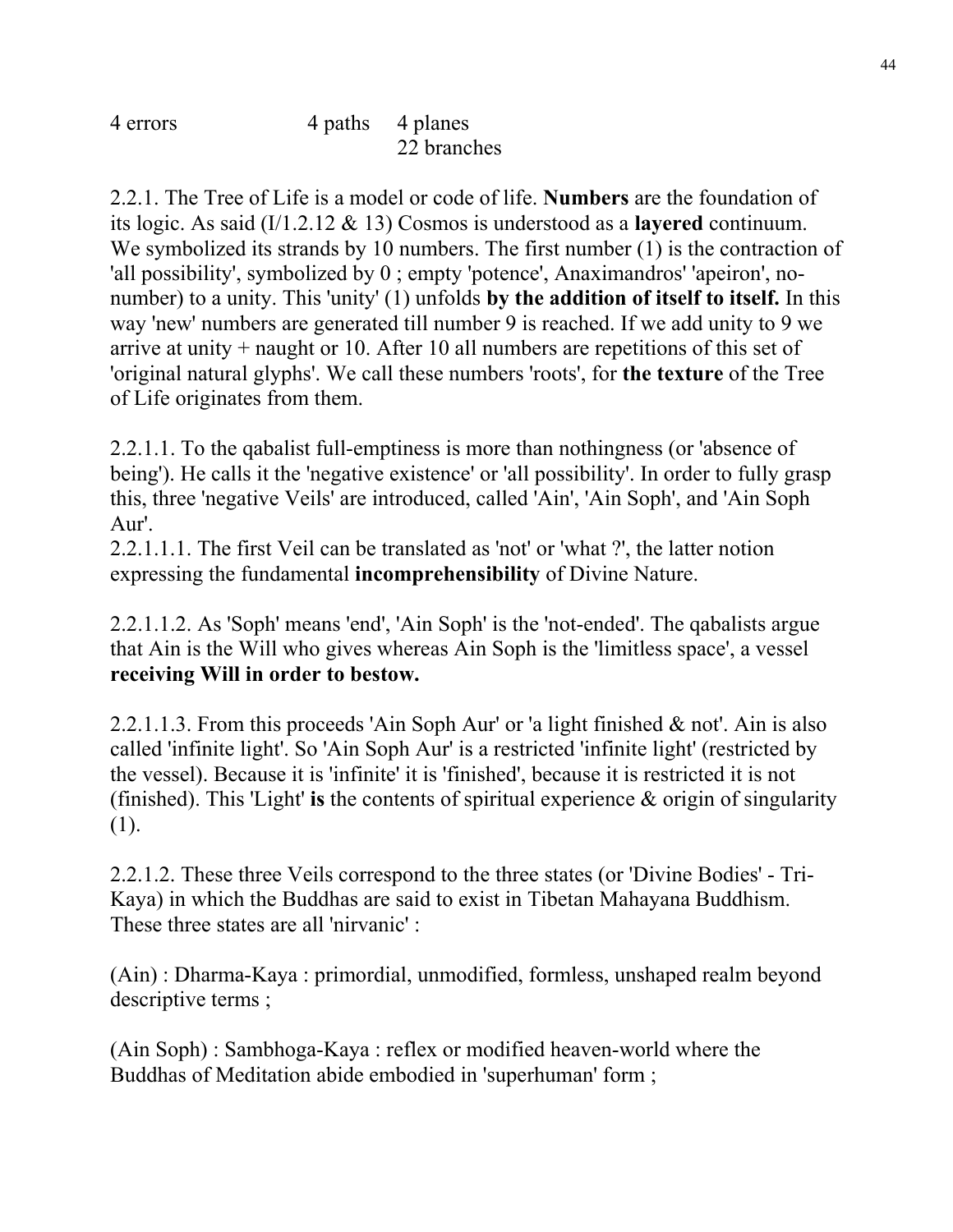(Ain Soph Aur) : Nirmana-Kaya : the state of 'Divine' pure human embodiment. 2.2.1.3. In the Eastern Church (based on the apophatic way of pseudo-Dionysius the Areopagite) full-emptiness is logically anterior to the Trinity (numbers  $1, 2 \&$ 3) emerging from it (creatio ex nihilo). So the Trinity is -so to speak- apophatically 'rooted' in the primordial logos (an apophatic unity of Father -Ain-, Son -Ain Soph Aur- & Spirit -Ain Soph- or Mother).

2.2.2. So we reckon :

0 : Natura quae creat et non creatur (Scottus) ;

 $1 = 1$  : Natura naturans ;  $1 + 1 = 2 = 1 + 1$  $2 + 1 = 3 = 1 + 2$  $3 + 1 = 4 = 1 + 3$  etc ... 9 : Natura naturata.

If full-emptiness 'everything in potence  $\&$  nothing in fact' (0) is called 'nature which creates but is not created' then the 'middle point' in this infinite incomprehensible realm (the 'constriction' of the Ain Soph Aur to one point - Luria) may be called 'nature which creates and is created'. A Trinity comes forth by adding unity to itself  $\&$  not by adding any other number than unity (or 'natura naturans'). If a fourth is added the Trinity manifests as 'natura naturata'. So the first four numbers are used to symbolize the four 'planes' or 'layers' of Cosmos, whereas the last seven are called 'numbers of construction'. When arrived at 10 the 'emanation' (involution) ends to return.

Dimensions : Number : Plane : ---------------------------------------- 1, 2, 3 & 4 4 Physical

| 5<br>6 | Astro-Mental<br>Causal<br>Spiritual |
|--------|-------------------------------------|
| 8      | Full-emptiness                      |

 For qabalists the physical plane is called 'Assiah' (action), the astral & mental 'Yetzirah' (formation), the Causal 'Briah' (creation) & the Spiritual 'Atziluth'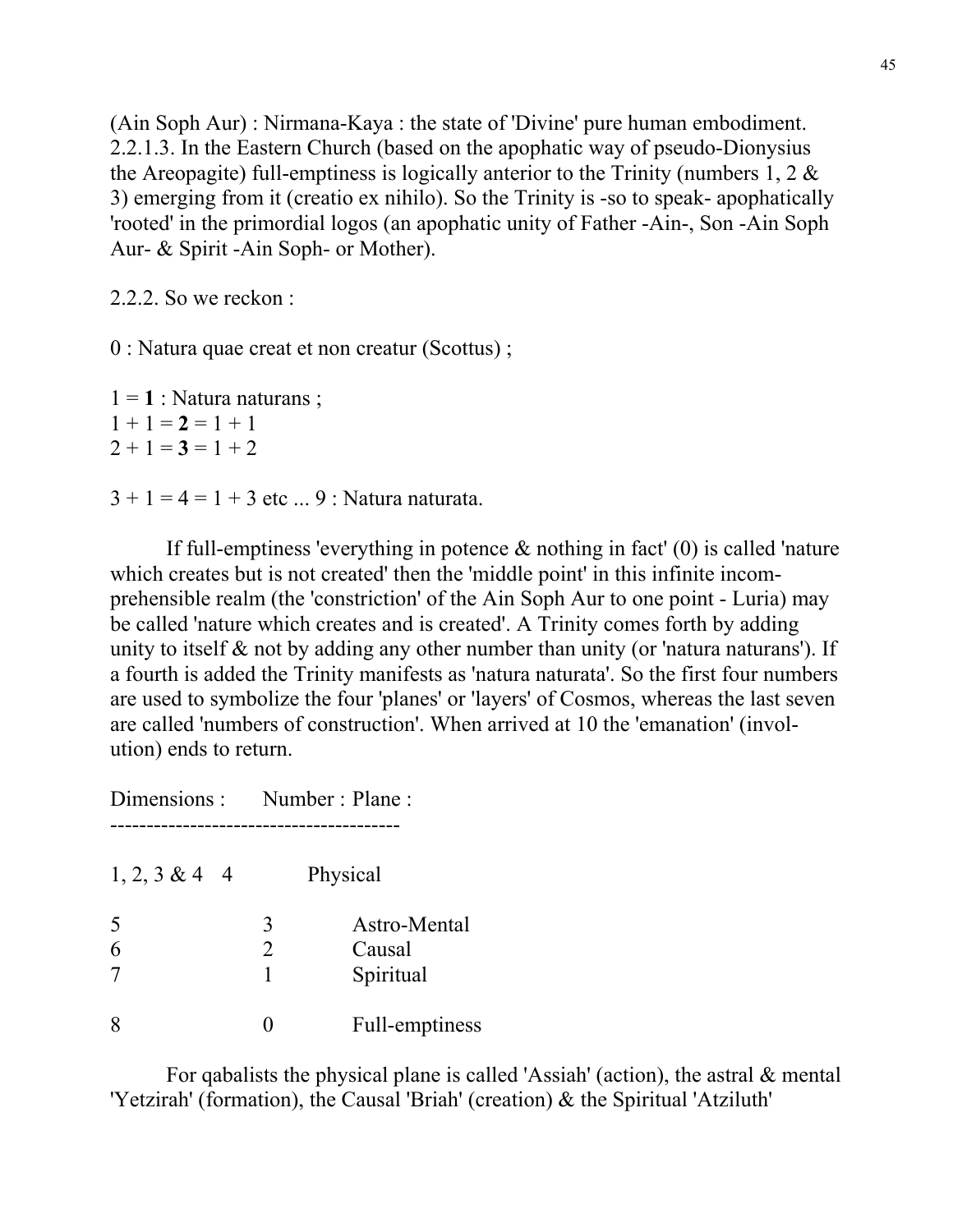(nobility or origination). So the 'nominal' Universe is a 4-dimensional realm of **physical** Cosmic operators. Every plane is defined by the same operators, although by the additional dim nominal conscious manipulation is enhanced.

2.2.2.1. Out of full-emptiness unity emerges as a point (1) (which creates  $\&$  is created). The 'not' of Ain's 'negative' existence **hyper-becomes** the unity of **created** 'Demiurgical' hyper-existence, for created 'unity' lies **beyond** our grasp, being more than 'being & not-being'.

## 2.2.2.1.1. So unity is **the wholeness which keeps polarity united.**

2.2.2.1.2. The 'personalized' Gnostic archetype of wholeness is called 'Demiurgos' or 'Abraxas'. It **approximates** the first person (or first logos) of the Trinity (without eliminating the idea of duality, i.e. remaining Manicheistic).

2.2.2.2. The different numbers 'emerge' out of unity. This is a form of 'logical emanatism', for **nothing is lost** after a **new** number has been created (by addition of unity). The different numbers are **numbered spiritual spheres** (in Hebrew : 'sephiroth'). Each sphere emanated from the one before it and emanates one below it. The sequence (from 1 to 10) is called 'the Lightning Flash'. The sum total of the first four numbers equals physical manifestation  $(1 + 2 + 3 + 4 = 10)$ .

2.2.2.3. The sequence of the Lighting Flash corresponds to 10 'root'-expressions of Cosmos, grouped in four 'planes' or 'Cosmic strata'. Each stratum has a degree of 'cosmicity'; each root expressing 'unity'  $(1 + ...)$  in its own **unique** way. ' $10'$  = the 'nominal' Universe, so 9, 8, ... 1 symbolize the 'meta-nominal' Universe. A 'code of life' is **a bridge** between the visible & the invisible.

2.2.2.4. In the qabalistic tradition the Aspirant starts at 10. The aspirant walks the path of spiritual emancipation. Qabala stresses the individuality of mystic encounters with the roots of the Tree of Life, taking its scheme as a guide.

2.2.2.5. The Aspirant is an Initiate of a Sephiroth if and only if s/he integrated all spiritual experiences associated with the given root  $\&$  all previous ones. This allows for a 'initiatoric grade-system'. The Initiate of the 10th Sephiroth is called a 'Zelator' or  $1 = 10$  (viz. Esthetica).

2.2.3. The relationships between the roots and planes is structured (qabalistic  $\&$ hermetical 'nomenclature' is used) :

Root (dim) Plane Part of Man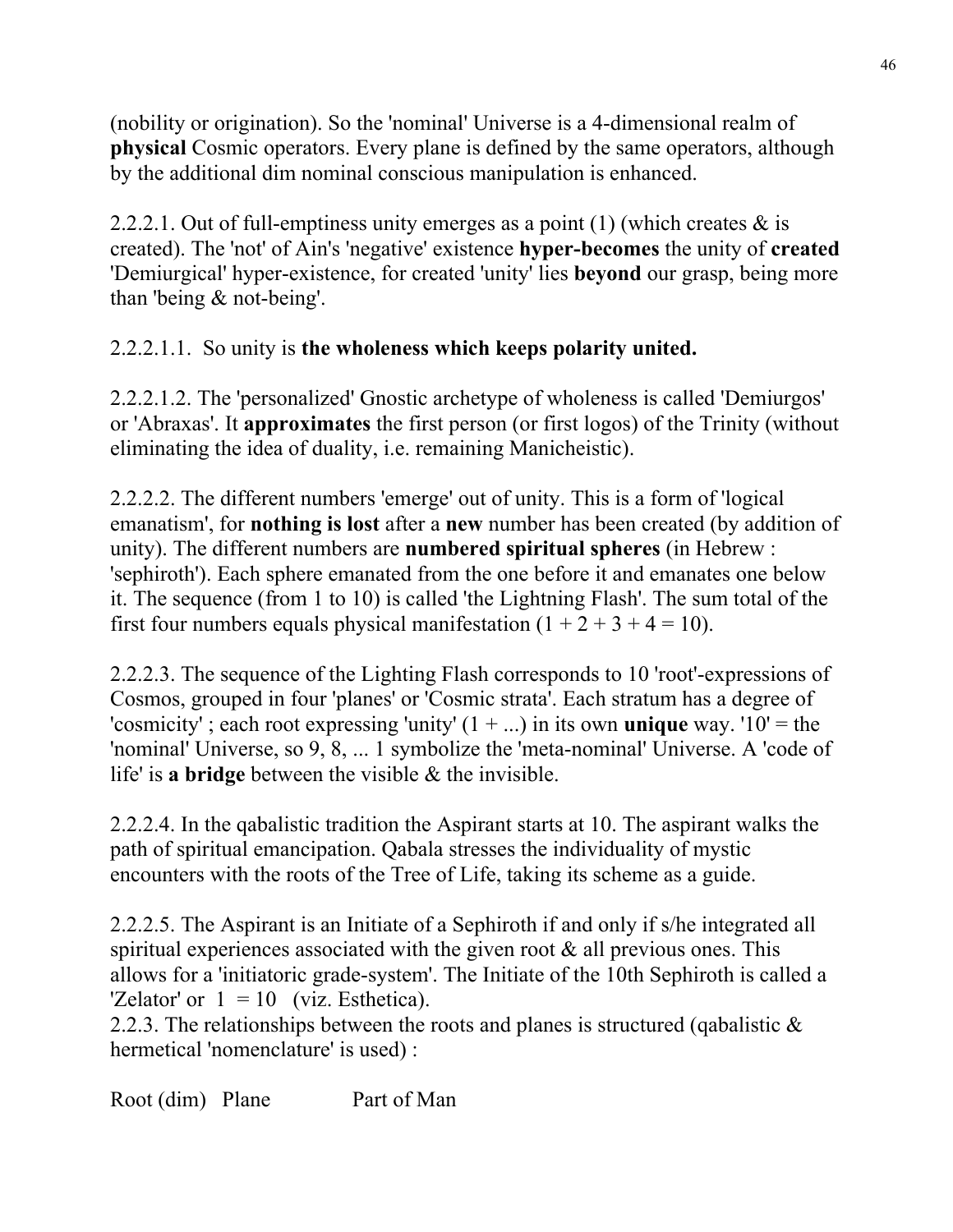| 1, 2, 3 | Atziluth     | Jechidah      |
|---------|--------------|---------------|
| (7)     | Divine       | Chiah $\&$    |
|         | Spirit       | Neschamah     |
| 4, 5, 6 | <b>Briah</b> | Enlightened   |
| (6)     | Causal       | Ruach         |
|         | Soul         |               |
| 7, 8, 9 | Yetzirah     | Unenlightened |
| (5)     | Mental $\&$  | Ruach         |
|         | Astral       |               |
|         | Mind         |               |
| 10      | Assiah       | Nephesh       |
| $(4-1)$ | Etherico-    |               |
|         | Physical     |               |
|         | Body         |               |
|         |              |               |

2.2.3.1. On each 'plane' different aggregates of M & I persist. The typology of the planes suggests what **kind of activity** predominates in each stratum. The more C allows meta-nominal dimensions the more subtle these aggregates become. Furthermore, the physical plane is the only plane observable with our nominal senses, being 'external'. This means that all I & M of this plane reaches C via the nominal senses. The other planes are 'invisible' & 'internal' (Max Ernst).

2.2.3.1.1. In the West the planes have been named as early as the Old Kingdom (Egypt). In the East the divisions of Cosmos ('loka' in Tantric yoga) correspond to a 'body' ('kosa') or 'part of Man'.

2.2.3.1.2. Relating the Eastern kosa's & loka's to hylic pluralism we arrive at :

| Root (dim) Kosa |                     | Body |                     |
|-----------------|---------------------|------|---------------------|
|                 |                     |      |                     |
|                 | hiranyamaya logoic  |      |                     |
| 2               | idem atmic          |      |                     |
| 3               |                     |      | vijnanamaya buddhic |
| (7)             |                     |      |                     |
| 4, 5, 6         | atimamaya causal or |      |                     |
| (6)             |                     |      | higher mental       |
| 7,8             | manomaya            |      | lower mental        |
|                 | kamamaya            |      | astral              |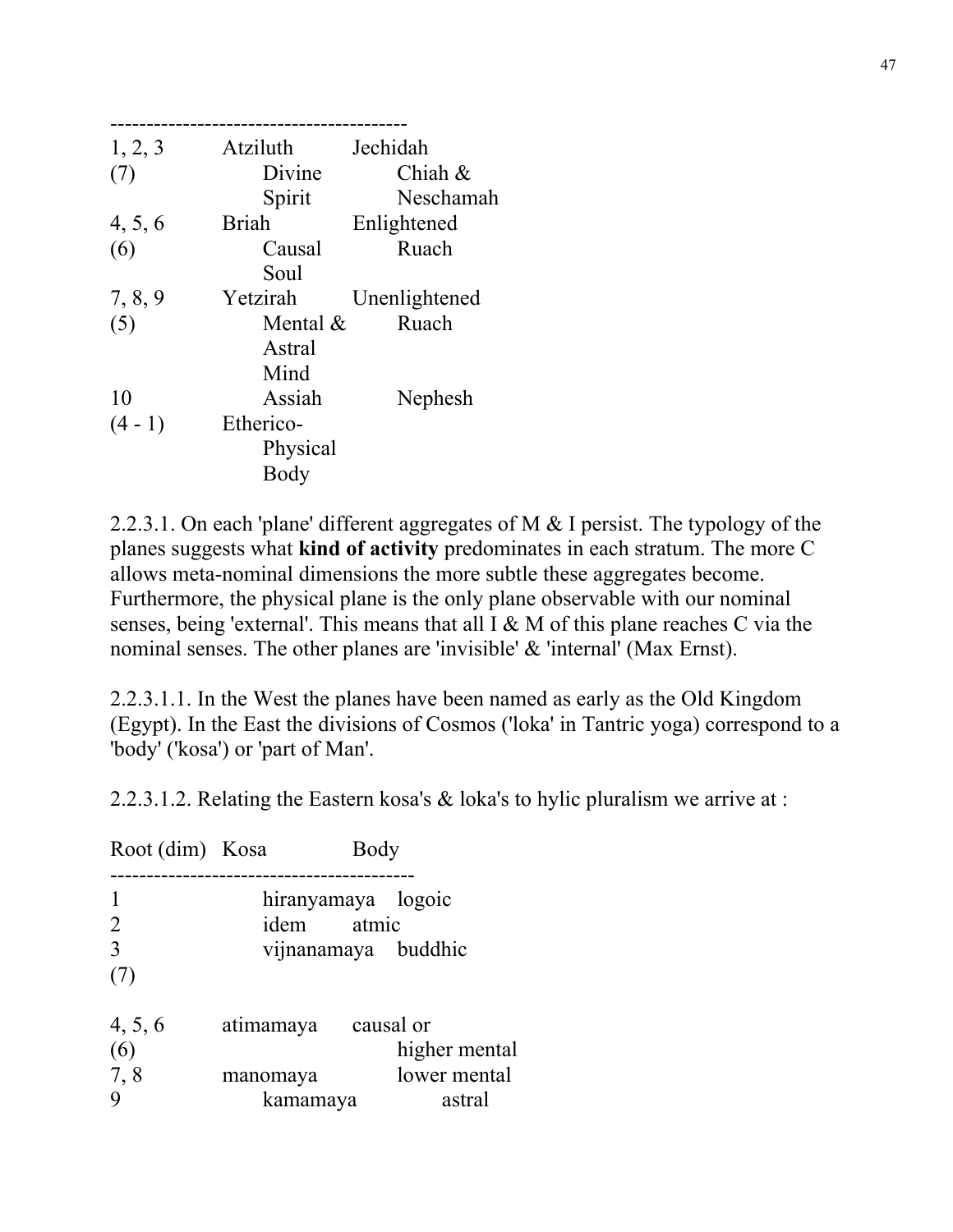(5)

| 10<br>$(4-1)$            | pranamaya<br>annamaya |          | etherical<br>physical |         |
|--------------------------|-----------------------|----------|-----------------------|---------|
| Tanta/Tattvas            | Cakra's               |          |                       | Roots   |
| bhur/visesa              | muladhara             |          | 10                    |         |
| bhuvar                   |                       | manipura |                       | 9       |
| svar                     | idem                  | 8,7      |                       |         |
| mahar/avisesa            | anahata               |          |                       | 6, 5, 4 |
| janar/linga-matra ajna   |                       |          |                       |         |
| tapar                    | idem                  | 2        |                       |         |
| satya                    | sahasrara 1           |          |                       |         |
| no world/alinga no cakra |                       |          |                       |         |

2.2.3.1.3. Cosmic C (1) implies the union with 'Brahman', **remainder** of the yoga of 'neti, neti' (not this, not that). Such a Yogi merges in a) objectless 'nirguna Brahman', b) 'saguna Brahman' (continues to enjoy his fruits - jivanmukti) or c) resides within the scope of both ('taraka Brahman') through **devotional practice**.

2.2.3.2. The invisible planes of Cosmos can be directly experienced with the 'senses' offered by the higher kosa's. Knowledge gathered in that way **can be fully shared** with those who also developed the use of their meta-nominal 'sensoric apparatus'. Operationality can also be deduced on the basis of **indirect experience**, i.e. by way of hypothesis & its falsification. If certain things are properly done certain results will ensue (for nothing in the visible plane happens without some meta-nominal activity, i.e. the physical plane is not 'detached' from the rest of Cosmos).

2.2.3.3. The four Cosmic Elements symbolically represent what type of activity predominates on each plane :

Cosmic Element Type of Plane ------------------------------------------

Fire (inspiration) Spiritual Water (creation) Causal Air (dualisation) Astral & Mental Earth (manifestation) Etherical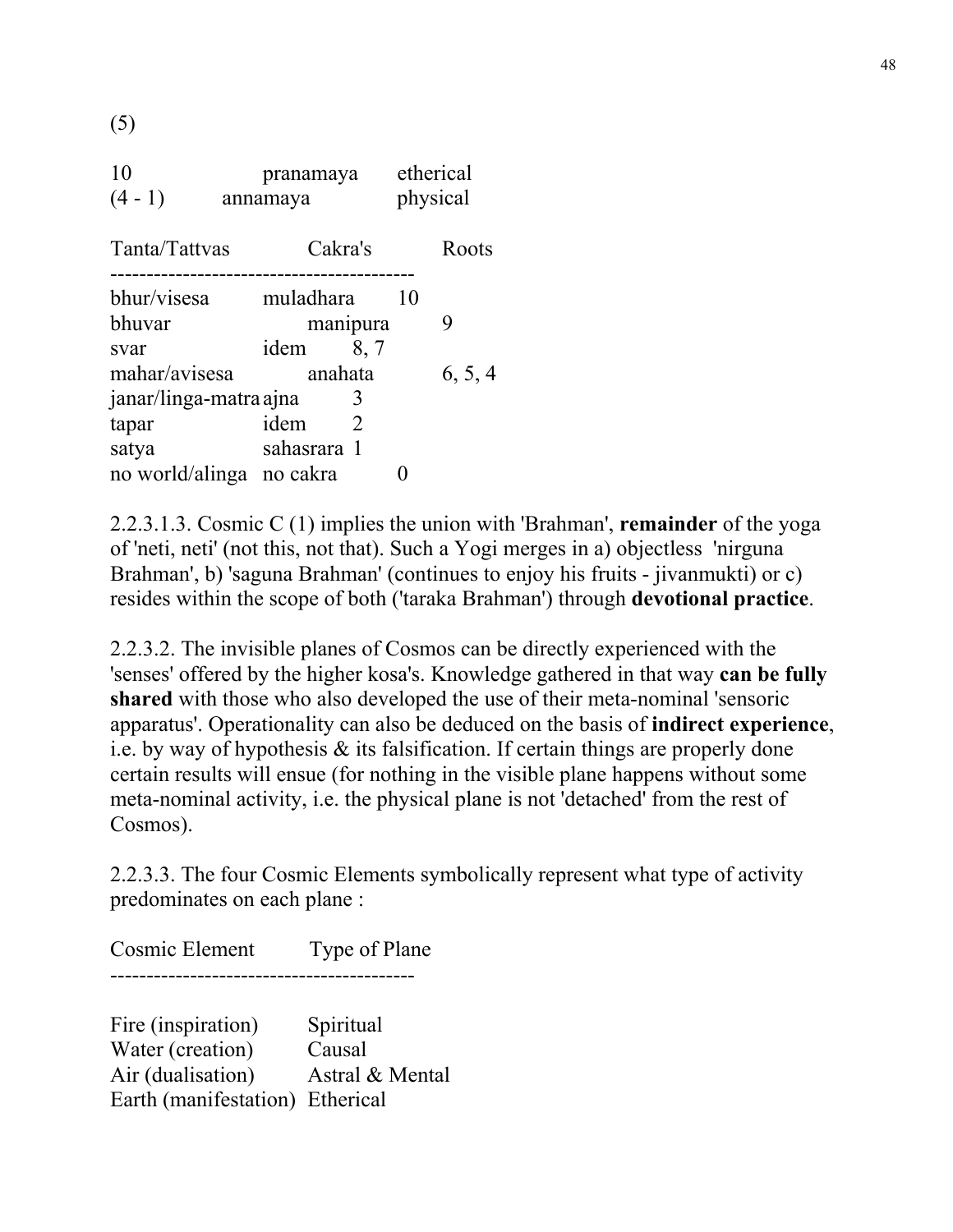## Physical

2.2.3.4. The physical plane is divided in two sets of aggregates. The first being coarse M, the second subtle M. Subtle M ('etherical') is the 'vital field' **built around every living substance.** Via it C moves beyond the nominal (coarse) stratum. It is the 'Door' to our inward senses. It is this field (and its 'E-tracks') which makes the healing sciences of acupuncture  $\&$  homoeopathy operational.

2.2.4. The 22 branches of the Tree of Life are **persistent relationships** between the roots, engendering the outer 'texture' of a living system. The branches explain the subjective dynamical associations between the objective roots & will be responsible for variety within variety. As every branch connects two roots such materia-lizations of the particularization of the code remain **within the compass of unity**.

| Ain soph aur                                                   | Ain<br>Ain soph                                   |  |
|----------------------------------------------------------------|---------------------------------------------------|--|
|                                                                | $\cdot$ 1                                         |  |
| .3                                                             | $\cdot$ .2                                        |  |
| Abyss -0-0-0-0-0-0- (+) -0-0-0-0-0-0-0-0-<br>(upper/out) Briah |                                                   |  |
| .5                                                             | .4                                                |  |
| Veil -------------- .6 ---------------<br>(Paroketh) Yetzirah  |                                                   |  |
| .8                                                             | .7                                                |  |
|                                                                | .9                                                |  |
|                                                                | Abyss -0-0-0-0-0-0- (-) -0-0-0-0-0-0-0-(lower/in) |  |

Assiah .10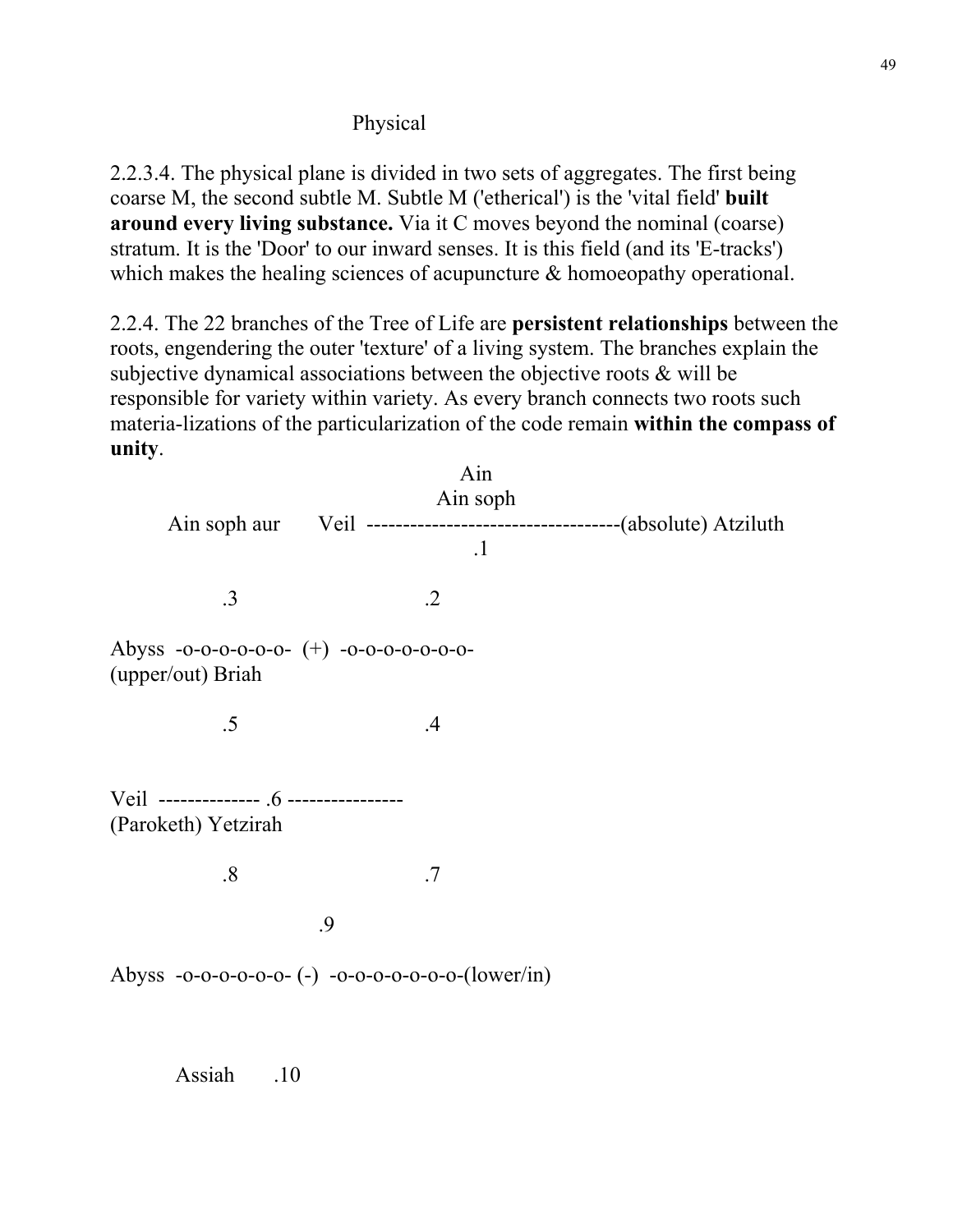2.2.4.1. The syntax between the roots (= branches, or paths) is **a dynamical one**, for the code of life is part of the UEC. Dynamism means flux  $\&$  change. Only few steady pathways have been constructed by the spiritual ancestors of Man. Each human can benefit from these past achievements. The paths of the Tree of Lifecode contain the matrices of Western ancestral spiritual practices (from Babylonia to the present time). Consider it as **a global spiritual technology** (Imitatio Christi) or archetypal 'Yogi' (Isvara).

2.2.4.2. The E-momenta (1.3.1.) charac-terizing the Tree of Life (showing the influence of conscious choice on the UEC) are each placed 'above' an Abyss (viz. Ethica). An Abyss symbolizes **a dramatical change of perspective**. From bottom to top two such changes occur :

\* between 10  $\&$  9 symbolizing the difference between 'outward'  $\&$  'inward' sense;

\* between 4 & 3 implying the radical change from 'form' to 'formless' (or, from the becoming of emancipation to the end of becoming given in enlightenment).

2.2.4.3. **Rendering a Veil** means 'clarifying' Mind-identity (7 to 6) & 'using' unknowing in the proper way (1 to 0). The former allowing both Ego  $\&$  Selfperspective (veiling the eternal from the profane), the latter concerned with the merging of C in full-emptiness, manifested, unmanifested or **both**.

2.2.5. One of the important non-Fregean characteristics of this code of life is its **analogous chartering of semantic units**. The branches are a lexicon of analogies. These define the non-Fregean semantical part of **a universal spiritual language**.

2.2.5.1. Analogical lexicons allow for a interhemispheral (M) transference of I, one of the conditions of dim  $C = 5$ . As this synergetic state (or 'now-ness') asks for the negation of the friction caused by **the inertia of the time-factor** its causation by  $\dim C = 4$  is impossible without an Art of Memory.

2.2.5.2. This important ancient discipline (perhaps -in view of the absence of advanced technology at that time- the 'nec plus ultra' of their intellectual activity) has been eclipsed by 'causa efficiens'-science in the XVIIthe & XVIIIth century. Its rebirth was psychoanalytical & expressionistic, not formal-empirical (yet).

2.2.5.3. This Art of Memory (Cicero, Lullius, Vico, Bruno, Jung) allows for the identification of every known nominal object (dim  $C = 4$ ) with a universalizing, non-Fregean semantical unit (which is visualized). Every branch of the Tree is such a unit. So the architecture of the Tree is a lexicon for visual non-Fregean dynamical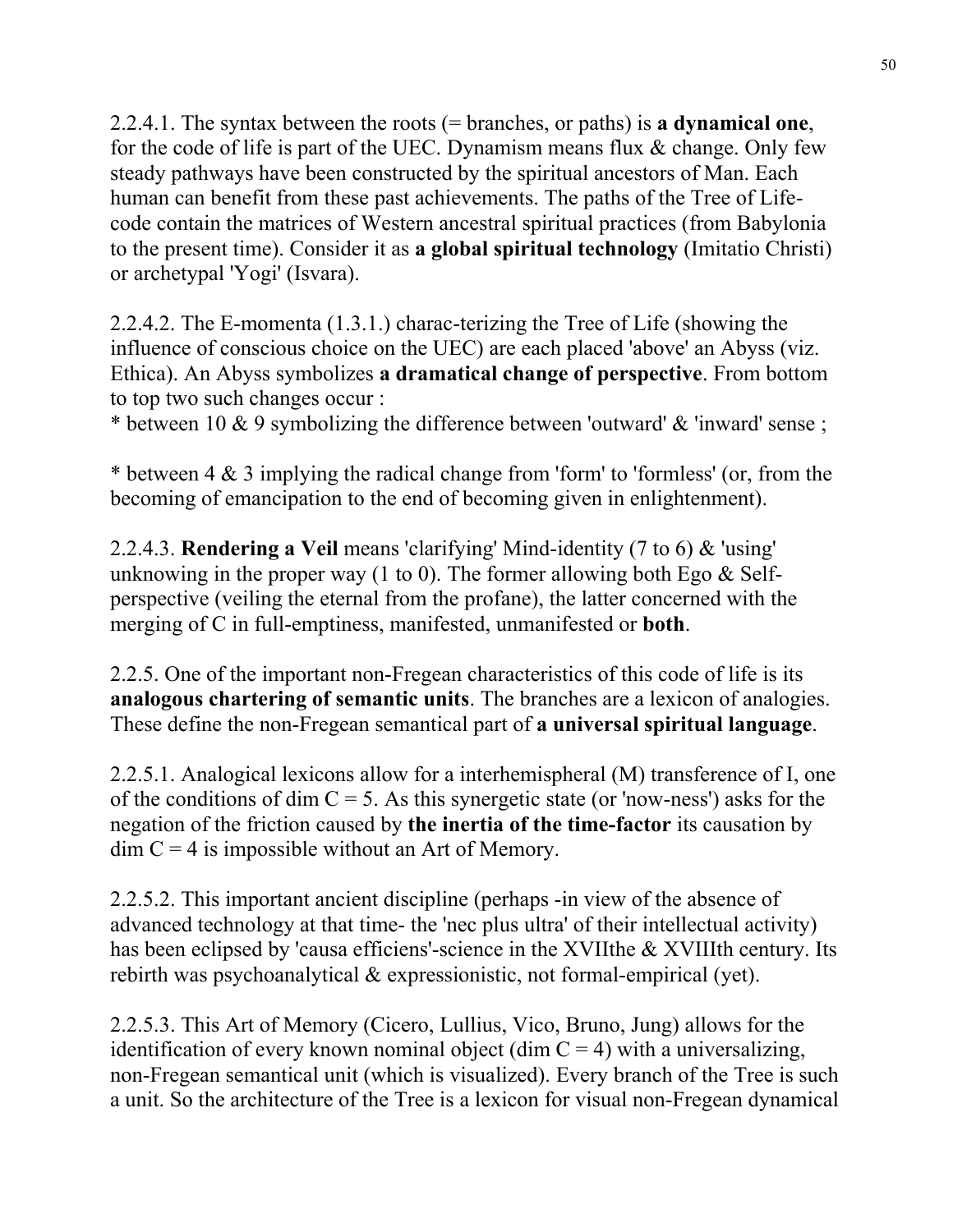codation. As every symbol characterizes an aspect of dialectical change, every 'atom' of time can be represented by **analogous symbols**.

2.2.5.4. Every 'symbol' (besides of having a 'mental' frame) is stored into memory as **a sequence of visual matrices**, i.e. as a 'phantasy'.

2.2.5.4.1. In this way the voluntary application of the power of the imaginary allows for a cognitive faculty (dim  $C = 4$ ) **guided by imagination** (dim  $C = 3, 2 \&$ 1).

2.2.5.4.2. So the adequate performance of this Art asks for a interhemispheral transference coupled with an interaction between cortex (limbic system & brainstem) and neo-cortex (also : the two hemispheres & the corpus callosum).

2.2.5.4.3. In this fashion the Art is a natural bridge between 'homo normalis' (Reich) & the meta-nominal.

2.2.5.5. For Bruno the only gateway (sola porta) for **internal mental states** and the 'chain of chains' (vinculum vinculorum) is given by **phantasy** (beside Eros & Faith).

2.2.5.5.1. The Art of Memory helps to attain an extraordinary domination over one's own phantasy through detachment (or renunciation - viz. Esthetica).

2.2.5.5.2. Detachment is the fruit of the continuous effort **not to identify** with or be entangled by the strongest images produced by the voluntary release into C of the imaginary & phantastic contents of deep-brain-software. Patanjali calls renunciation 'a special knowledge' (gathered by means of spiritual exercise).

2.2.5.6. This Art of Memory is formal-empirical because expertise in it will imply a completely integrated nervous system (M) with typical behavioral effects on the environment.

2.2.5.6.1. The historical fact that this science is not part of the 'curriculae' of Western Universities is one of the direct causes of the decline of most intellectual & moral standards at the close of the second millenium, especially of the Will to apply a Just Law for all living beings in accord with their Nature & Culture.

2.2.5.6.2. Neglect of this Art causes divisions between 'homo sapiens' (neo-cortex) & his animal (cortex). As soon as this Art is mastered Man stops being manipulated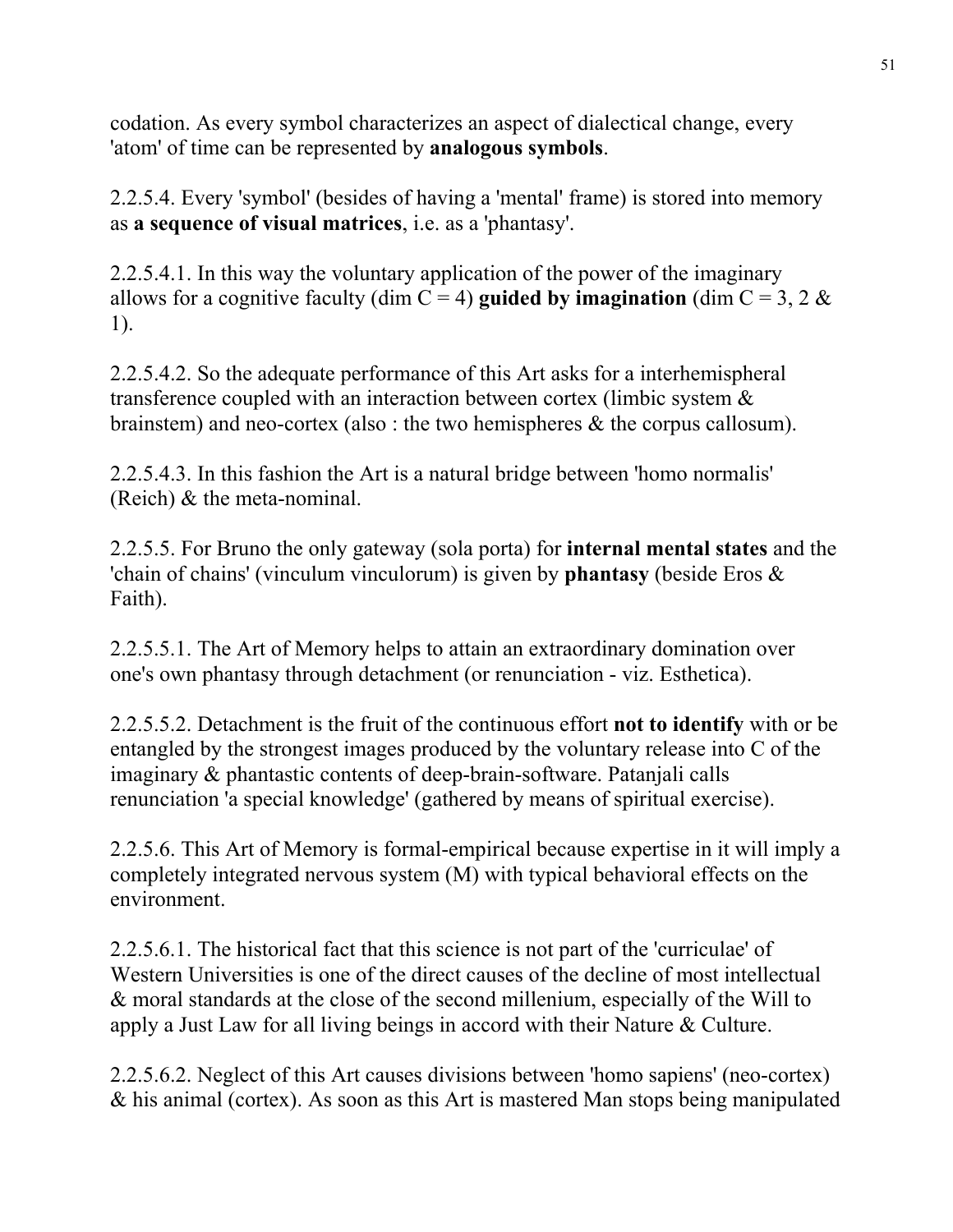; instead he becomes **a master of manipulation** ; i.e. someone who is an observer of relations from which he **understands** how to profit & let others profit. A statement not to misunderstand.

2.2.5.7. The limbic brain stores I in emotions (which are always imitative -dim  $C =$ 3-  $\&$  contextual -dim C = 2-), whereas the brainstem contains collective, universal & united survival-I, from the reptiles down to the first organisms.

Part of brain Type of CDim ----------------------------------------- neo-cortex formal 4 limbic system imitative 3 tribal 2 brainstem libidinal 1

2.2.5.8. The essence of the Art of Memory is a pictoral  $\&$  symbolical system enabling C a) to connect every relative  $\&$  temporal 'here' with a timeless  $\&$ expanded **symbol of the Art** immediately causing the 'now'-ness of dim  $C = 5 \& b$ ) to influence the I-banks of collective levels (dim  $C = 6$  - showing that no magic(k) is possible without the Art).

2.2.5.9. In our logic we focus on the first part of the Art of Memory. A system of 22 branches is **not absolute**. Future addition may seem necessary. However, the qabala is firmly rooted in the Egyptian Art of Memory (pictorals of the cult of Ra), Hermetism & Gnosticism (2th & 3th century A.D.). Because of the Second Commandment, it remained **abstract** & is restricted enough not to allow for more than 22 letters (i.e. One language) while speaking and considering the World (profane) and its Creator (sacral).

2.2.5.10. So the Art of Memory is a non-Fregean logic enabling Man to free himself from most limitations of dim C = 4 without **neglecting** the World 'here' ; on the contrary, the Art assures a detached intrest in M, stimulating **fertile change**.

2.2.5.11. All branches are assimilated on all 'strata' of Cosmos :

a) physical : ritual action, i.e. a sequence of actions symbolizing the particular meaning of each branch and the key to its use while connecting the 'here' to the 'now' (this is called 'path-working' ) ;

b) emotio-mental : concentration on the 'letter' of each path :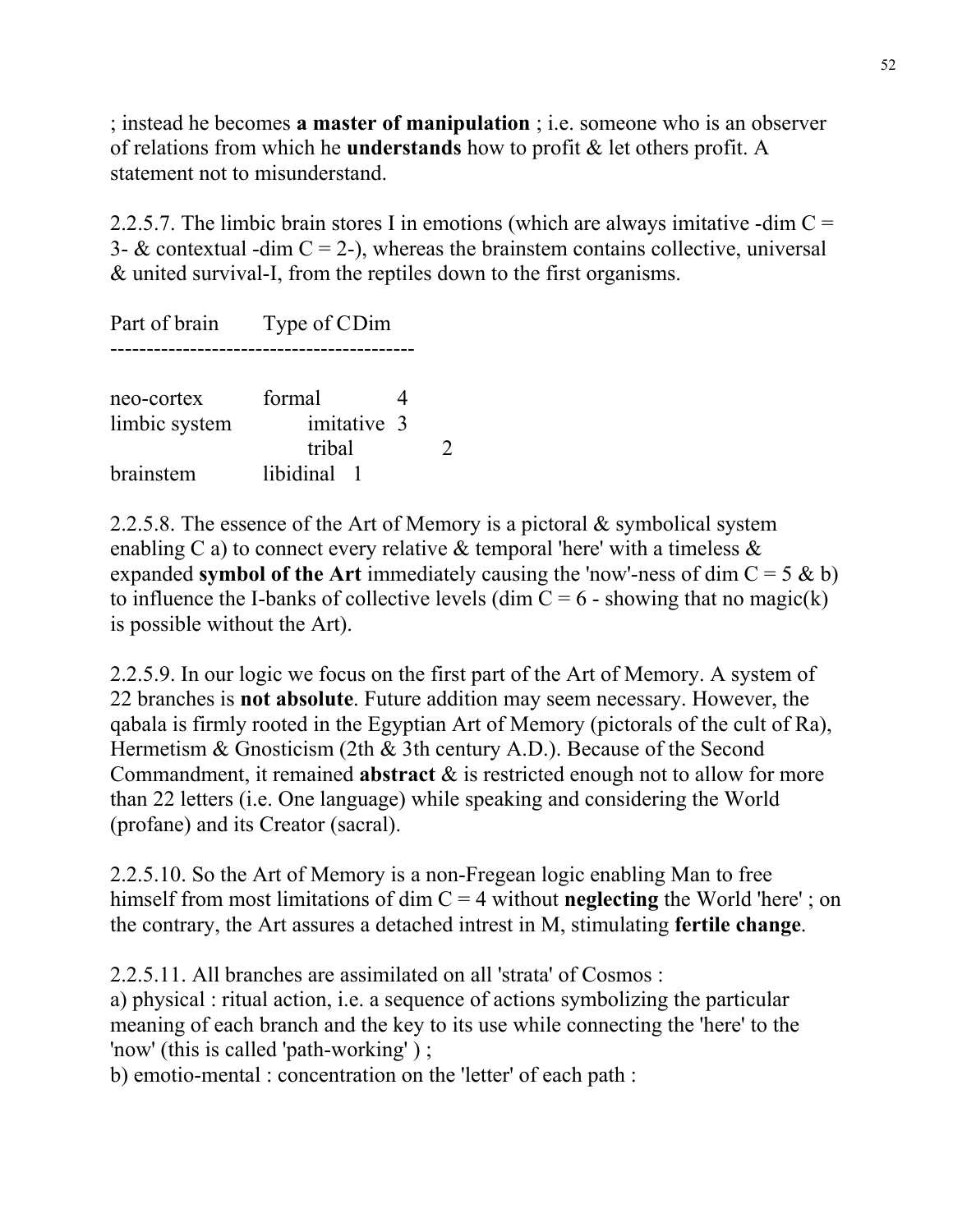c) causal : contemplation of all possible meanings related to each path ;

d) Divine : conscious union with limbic and reptile brains (M) co-relative to a particular aspect of the possible absolute (or identification of C with the terminus of each path).

After many trials & errors, a perma-nent influence on & transformation of  $\dim C = 4$  will slowly eventuate. After many years of practice  $\dim C = 5$  becomes **a permanent mode of measurement** (if and only if a full & tested mastery in the Art has been attained).

2.2.5.12. The 22-matrix of possibilities offered by the branches represents the result of at least 2.500 years of **continuous practice** of the Art of Memory by (large & small) congregations of qabalists in love of God & Wisdom. The stress of their work on meta-nominal M (loka's or planes) is **considerable**. The **sum total of stress** caused by a thought-form is called its 'égrégore'.

2.2.5.13. The qabala is also a language, a system of symbolism & an instrument for classification & interpretation. Its parts are : dogmatic, literal, practical & unwritten. Practical qabala is a ceremonial system based on the synthesis of mayor aspects of all parts. It allows C to inte-grate the Tree-code.

2.2.5.14. A universal 'mytho' & 'meta' -logical language can be defined. In some systems parts of the language are missing or **different names** are used for **identical** spiritual principles. Most (if not all) spiritual systems can be (re)understood, (re)symbolized, (re)classified & (re)interpreted using the Tree-code.

2.2.5.15. Each path corresponds with a cosmobiological symbol (planet, sign or element) & one letter :

|    | <b>Branches</b> |        |        | Roots |         |
|----|-----------------|--------|--------|-------|---------|
| 11 | Air             | Aleph  |        |       | Uranus  |
| 12 | Mercury         |        | Beth 2 |       | Neptune |
| 13 | Moon            | Gimel  | 3      | Pluto |         |
| 14 | Venus           | Daleth | 4      |       | Jupiter |
| 15 | Aries           | He     | 5      | Mars  |         |
| 16 | <b>Taurus</b>   | Vau    |        | 6     | Sun     |
| 17 | Gemini          | Zain 7 |        | Venus |         |
| 18 | Cancer          | Cheth  |        | 8     | Mercury |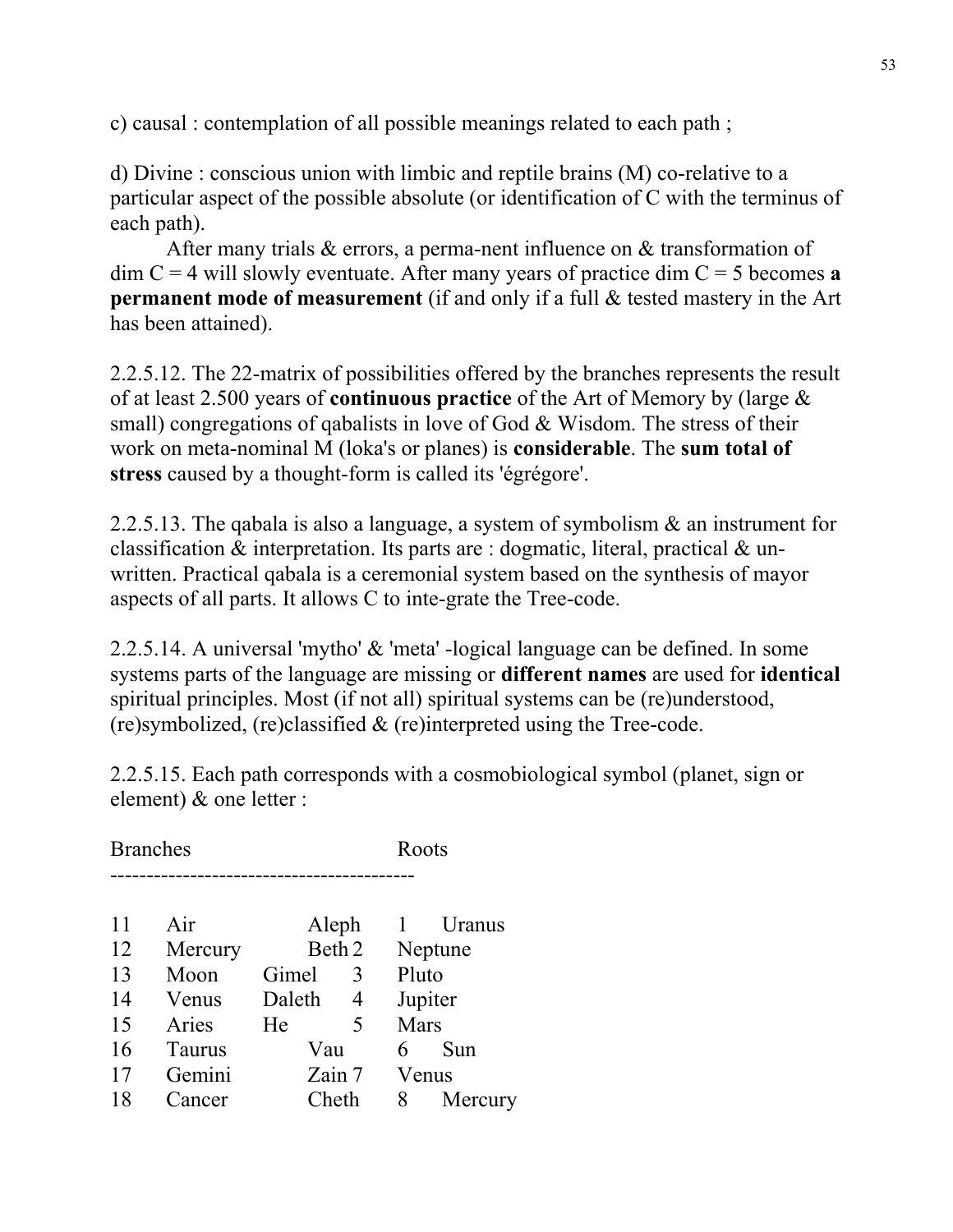| 19  | Leo      | Teth 9           | Moon          |
|-----|----------|------------------|---------------|
| 20  | Virgo    | 10<br>Yod        | Saturn        |
| 21  | Jupiter  | Kaph             |               |
| 22  | Libra    | Lamed            | Daath:        |
| 23  | Water    | Mem              | Chiron        |
| 24  | Scorpio  | Nun              | Transpluto    |
| 25  | Sagitt.  | Sameth           | Lilith        |
| 26  | Capric.  | Ayin             |               |
| 27  | Mars     | Pe               |               |
| 28  | Aquarius | Tzaddi           | $HGA$ :       |
| 29  | Pisces   | Qoph             | Pars Fortunae |
| 30  | Sun      | Resh             |               |
| 31  | Fire     | Shin Cosmodesic: |               |
| 32a | Saturn   | Tau              | Lunar Nodes   |
| 32b | Earth    | Tau              |               |

2.2.6. A healing action will restore the unbalance of the Middle Pillar of the Tree (or C) caused when one or more of the roots **reverse**. As the spiritual plane is beyond deterioration & reversal our code of healing has 7 points (of restoration). We limit ourselves to the effects of 'chaotic' unbalance on C :

Reversal (demon) Restoration by ---------------------------------------- 10 Filth (gluttony) Purification 9 Lability & Egoism (lust) Mind-control 8 Unreliability (covetousness) Correct view 7 Hate & attachment (sadness) Natural Harmony 6 Ugliness (anger) Creativity 5 Cruelty (sloth) Pure motivation 4 Pretence (idle glory) Compassion

2.2.6.1. In our Western monastic tradition these reversals are considered as aspects of **the archetype of Evil** (personalized as 'Satan') called 'demons'. The 'demonical'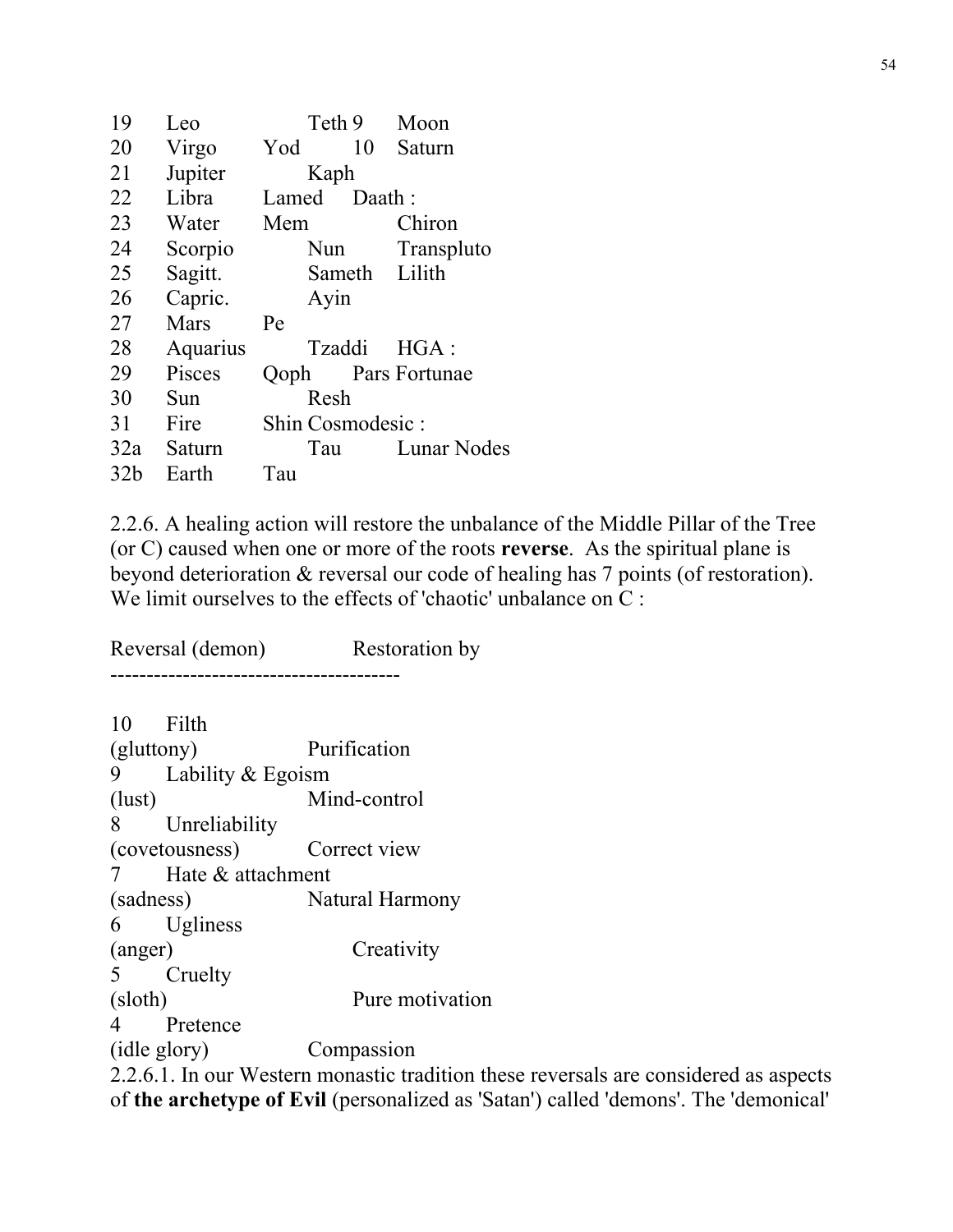('diabulus' or 'putting together duali-ties') is a) a Shadow-projection of re-pressed contents  $\&$  b) a collective name given to the cause of our phylogenetical frictions (as a species). Satan is an allegorical personification of **Man's incompleteness & a diabole for Chaos** (or Cosmic waste - viz Ethica).

2.2.6.2. These seven demons (operating **below** the upper Abyss) are called 'deadly sins' because they are fatal to the salvation of **the soul** (i.e. they block continuous Self-experience). They influence Man as a function of their plane of operation :

| Type of Demon | Affected part      |
|---------------|--------------------|
|               |                    |
| $-10$         | physical body      |
| $-09$         | emotions           |
| $-08$         | emotions $\&$ mind |
| - 07          | emotions $&$ mind  |
| $-06$         | mind $&$ soul      |
| $-0.5$        | soul               |
| - 04          | soul               |

2.2.6.3. The 'supreme demon' (pride) will try to do his 'trick' when all former demons are conjured and the soul stands **at the edge** of the Abyss of 'Deification' (unification with the Monad). Pride makes of knowledge (Daath) the (pseudo) Crown of the Tree & identifies Self & Ego with God. 'Ego Deus est' is carved on the brow of horned Satan. If and only if pride has been conjured (because Man understands what he is, no more & no less) enlight-enment terminates becoming.

2.2.6.4. A 'demonology' is part of a psychosynthetical theory on the psychology of Man. A 'demon' should not be considered as a common 'object of know-ledge'. A 'demon' is (as Jung showed) the name given to **an exteriorized complex or active unconscious part of the actor**.

2.2.6.4.1. By naming the complex one allows it to release a quantum of its (repressed) E (being the result of differences between 'conscious' & 'unconscious' viz. Esthetica).

2.2.6.4.2. Demons cause most (mental) & psychosomatical disorders. When a civilization reaches the end of its Cosmic Month (viz. Esthetica), demons become very powerful. Nowadays egoism, hate & cruelty are very prominent. By the way, Self-directed anger **drives all other demons away** by virtue of the  $-- = +$  law.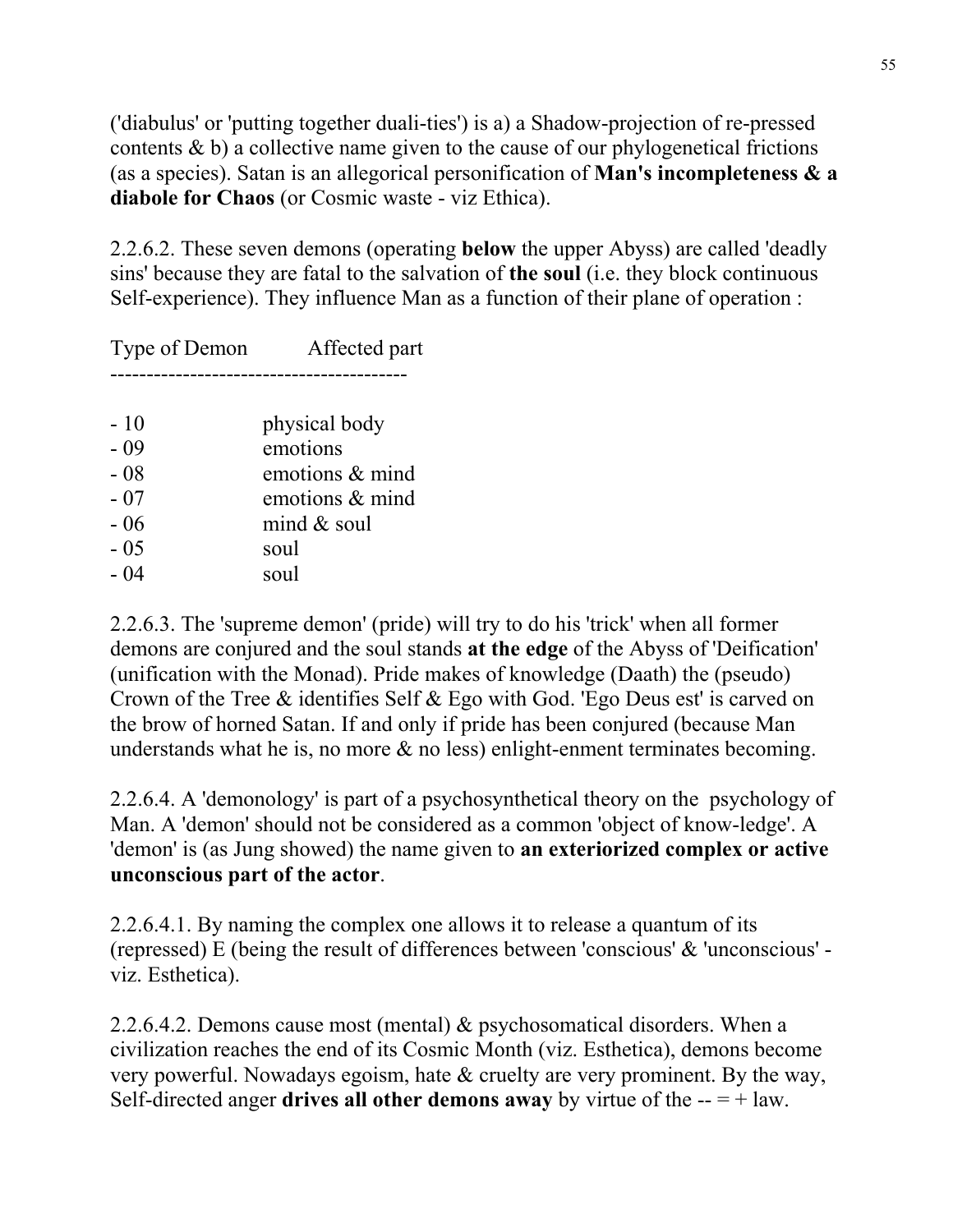2.2.7. A healing action, in order to 'earth' the restoration of a root, takes into account the four elements of M ; this is realized through four 'verbs', symbolizing the **kind of action** asked for in order to 'earth' the change from unbalance (qlipoth) to Sephirotic equi-librium :

Elements of M (dim/way) Part of Man (root) ---------------------------------------- gravity  $(1)$  body  $(10)$ (be silent) electromagnetism  $(2)$  mind  $(9, 8 \& 7)$  (know) weak force (3) soul  $(6, 5 \& 4)$  (will) strong force (4) spirit  $(3, 2 \& 1)$ (dare)

2.2.8. All operators of a 'healthy' organism work in accord with the CC. The M of such an organism is called 'good' because no material processes are introduced which destroy **the overall negentropic development** of the system. This does not mean that katabolism does not occur. It is equilibrated by anabolic processes and so does not harm **the homeostasis** of the system as a whole.

Root Strenght (health) of M

------------------------------------------

| 10 | mechanico-sensoric balance |
|----|----------------------------|
| 09 | cellular homeostasis       |
| 08 | nervous equilibrium        |
| 07 | endocrinical harmony       |
| 06 | holistic brain-activity    |
| 05 | purging katabolism         |
| 04 | vitalizing anabolism       |
|    |                            |

2.2.9. The four 'errors' are :

Element (dim) Objective Subjective

-----------------------------------------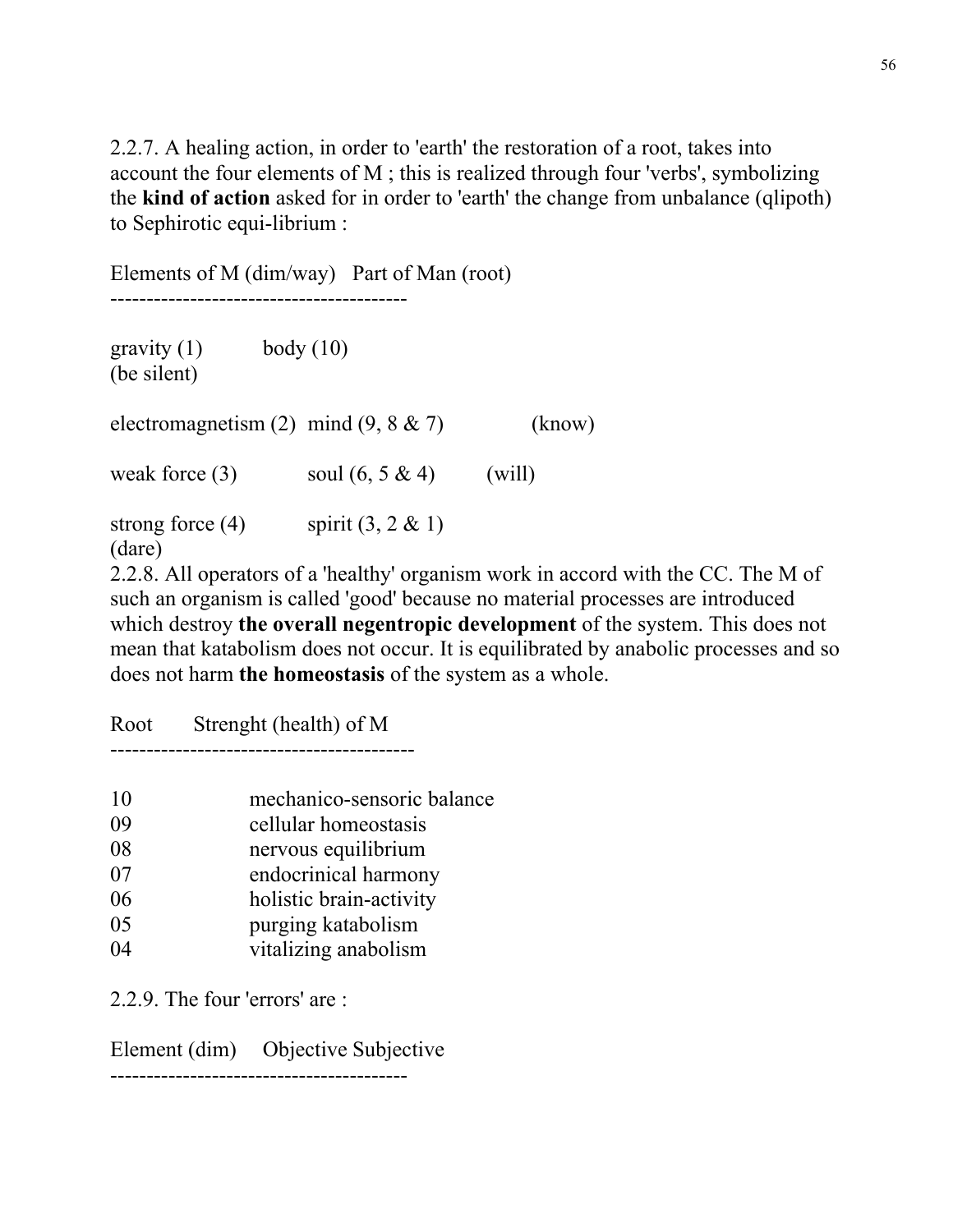Earth (1) disorder guilt Air (2) lawlessness doubt Water (3) insanity unworthiness Fire (4) dispersions in

2.2.9. Sickness goes with root-reversals resulting in wrong habits & causing the deterioration of the connecting 'branches'. Some are phylogenetical (bad ancestral habits) & can be eased (not cured). Some are temporal (cosmobiological stresses) & some permanent (retribution).

\* 2.3. In this logical our subject of experience is understood as a 'human' cybernetic system, **a compound** of :

a) M (in particular 'a human brain') ;

b) I both internal as external (D.N.A. & cosmotype versus those concepts present as a result of post-natal cognitive growth) &

c) C (defined as the active product of auto-symbolical meaning-delimitation).

2.3.1. A cybernetic system is an organized living compound. All its parts are corelative & form an organic unity.

2.3.1.1. This means that one is unable to practically analyze the compound without eclipsing a clear perspective on the analytical goal : to find **the binding-principle** (compare this with the problem of isolating the gluons that keep a set of quarks together).

2.3.1.2. It is called 'cybernetic' because life is movement, and all living organisms must know how to 'steer well' on their cosmodesic (in order to survive).

2.3.1.3. The binding-principle of the human system can be expressed in terms of **conscious needs**. At each stage of its operational functioning human C needs different types of I  $&$  M-inputs. When a need has been fulfilled a new, higher need ensues. When all nominal needs have been satisfied, meta-nominal needs **do not necessarily emerge**.

2.3.1.4. The needs of the human system are associated with characteristic material & informational conditions :

Need (dim) M I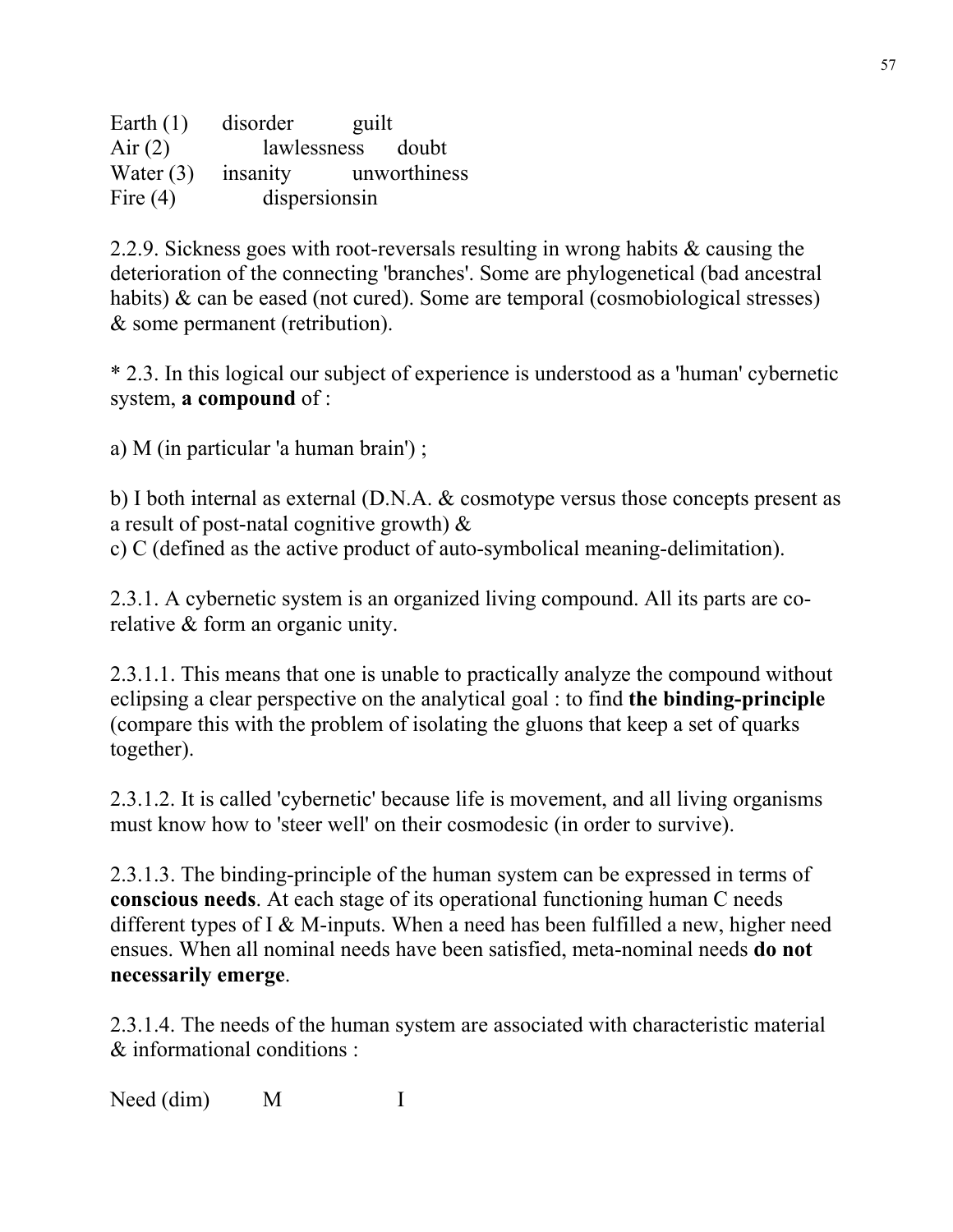-----------------------------------------

safety (1) health/food mirror belongingness (2) shelter name social status (3) education language self-esteem (4) job democracy globalization (5) world order life-code alteration (6) stellar order flux-code deification (7) Divine order stop-code

2.3.2. Considering M & Man, we should investigate **the human brain** for it stores & carries out I. The brain is a unity of three mayor parts, whereas brain-waves (measured in Hz) are co-relative to different states of C.

a) following waves indicate 'nominal' activity-states of the brain :

\* Stress Beta : 40 - 33 Hz / Concentrated Waking / dim  $C = 4$ 

\* Beta : 26 - 16 Hz / Relaxed Waking / dim  $C = 4$ 

 $*$  Alpha : 12 - 9.0 Hz / Hypnotic sleep / dim C = 3

\* Theta :  $5.0 - 7.0$  Hz / Deep sleep / dim C = 2

\* Delta : 1.5 - 3.0 Hz / Deep sleep / dim  $C = 1$ 

b) these parts contain data  $\&$  software, result of evolution :

\* neo-cortex : so-called 'higher' mental functions ;

\* limbic system : emotions, memory, instinct ;

\* reptile brain (top of brainstem) : unitary clock-mechanisms.

2.3.2.1. Neurophysiologically three mayor vertical parts prevail in the human brain, the neo-cortex, the limbic system and the reptile brain.

2.3.2.1.1. The neo-cortex is the 'human' brain. The limbic system is the 'mammal' brain (200 million years). Together with the 'reptile' brain (500 million years old) it forms the 'cortex'.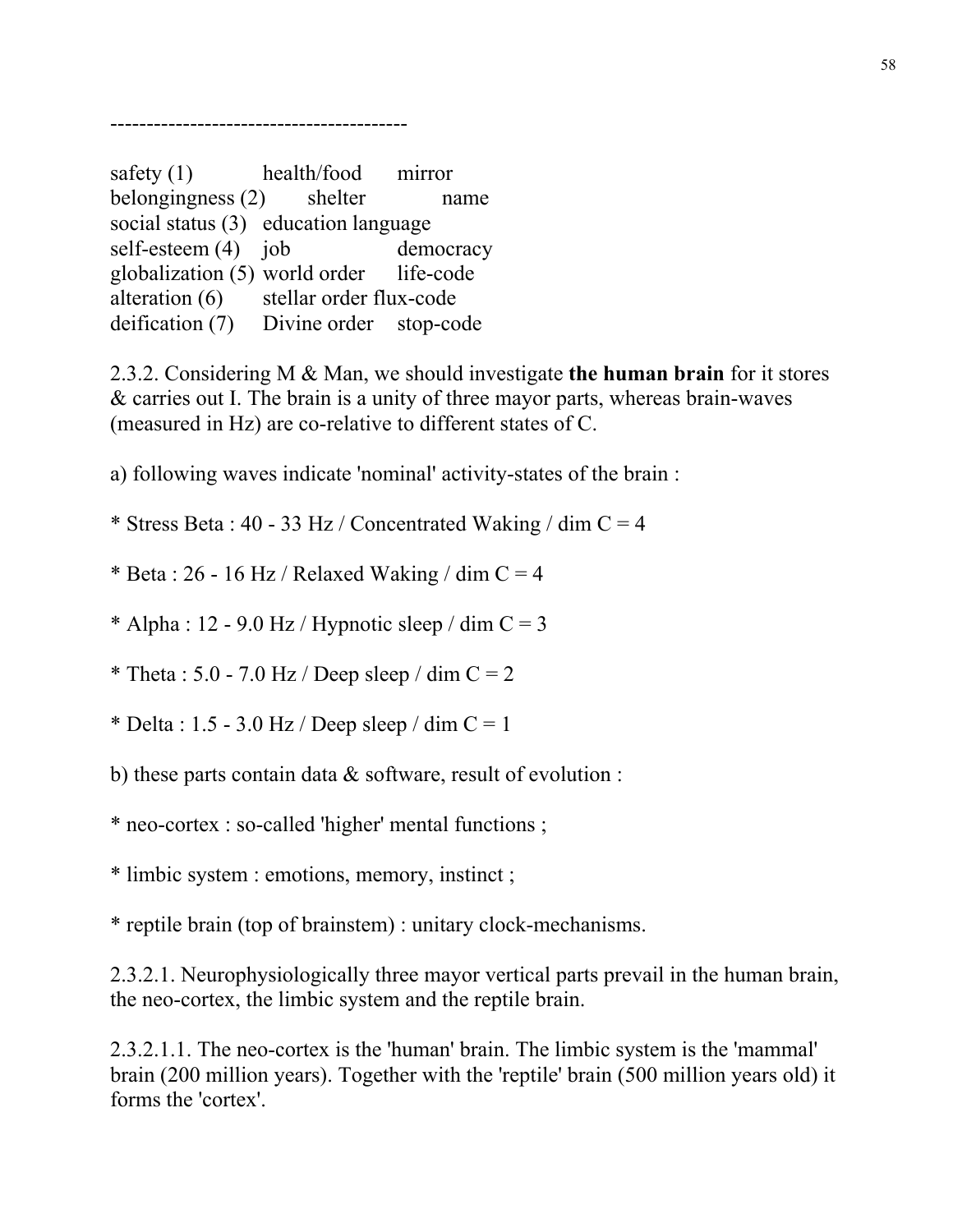2.3.2.1.2. Horizontally a division occurs defining two hemispheres interacting via a third ('corpus callosum'). Vertically, relatively **few connections** prevail between cortex & neo-cortex, explaining the latter's tendency towards **isolation** (10.000 million neurons form 14.000 million synapses -contact-points- constituting the neocortex).

2.3.2.1.3. In the cortex less neurons occur and brain-texture is largely made out of (sensoric & motoric) M (observing & adjusting nearly all bodily functions by means of control-areas as the hypothalamus & the formatio reticularis).

2.3.2.1.4. The neo-cortex is a relatively new strand (ca. 3 to 4 mm thick) formed 500.000 years ago. The neo-cortex is characterized by **a hemisphereal repartition** of most advanced neurological functions. It carries out 4 dimensional C. This repartition is mediated by the 'corpus callosum', the 'bridge' between left & right hemisphere.

2.3.2.1.5. Nowadays the neo-cortex is found to be **lateralized**, meaning that functionally one dominates the other (left dominating right is the case with most right-handed people). This is less significant for females. Male culture tends to **overstress** the left (digital but serial). Female culture seems to be more able to keep the 'natural' balance with the right (analogous but parallel).

2.3.2.1.5.1. This lateralization is not a sign of the 'triumph' of 'reason' over 'emotion'. On the contrary, it is a signal of stress, a sign that the fossilizing effect of one-dimensional rationality (Marcuse) is showing itself.

2.3.2.1.5.2. In the 'natural' state of the brain a **interhemispheral transference occurs continuously**. This is the 'Zenith' of 'formal' reason. It is carried out by a limited synthesis of opposites as shown by the two perspectives offered to the 'homo sapiens' by the CC : one linear (temporal), digital (yes or no) and serial (one at a time) & one cyclical (a-temporal), analogous (Art of Memory) and parallel (many at a time).

2.3.2.1.5.3. In the 'unhealthy' state one hemisphere (master) dominates the other (slave), resulting in the repression of I in the latter. This will carry out Shadowinstructions, and reverse the repression causing mental disorders in the former. The absence of hemisphereal symmetry will eventually cause 'permanent' carrier-waves (feeding some neurological networks constantly), indicating obsessive complexes. Slavery is a reflection of the Shadow created by **fossilized conscious auto-**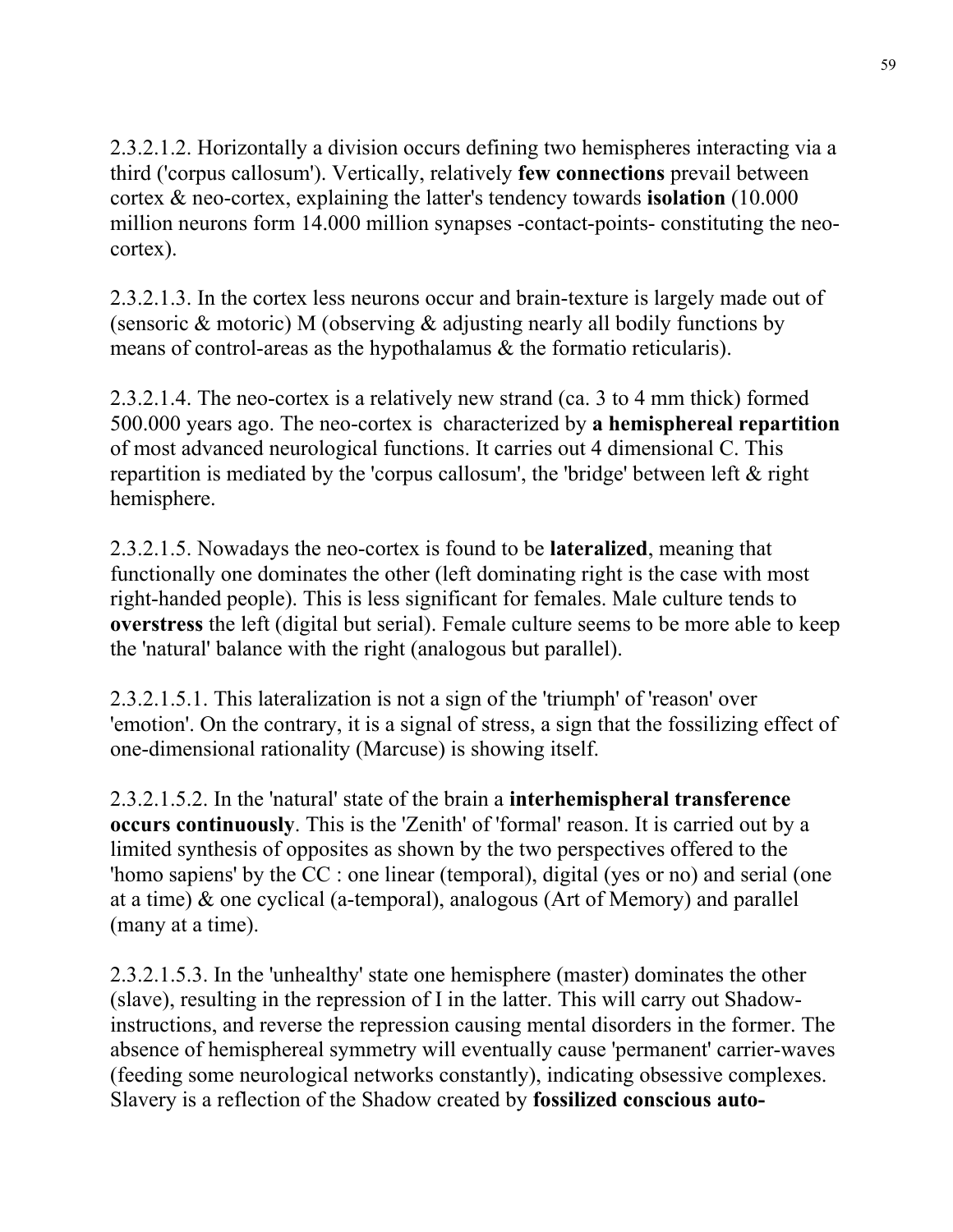**definitions**. It represents the possibility of reduction and negation of the potential of **free auto-definition** (by **wrong** moral choice).

2.3.2.2. The upper part of the limbic system contains repressed emotional I from early childhood (carries out the **personal** aspect of the Shadow). It operates according to autonomous ancestral & instinctual emotional software (sympa-thicus versus parasympathicus) & a general survival-code based upon past **instinctual** problem-solving. The lower part carries **collective** software related to universal evil (collective Shadow) & the 'erotical' archetypes (viz. Jung / 'Anima' versus 'Animus').

2.3.2.3. I carried by the slave-hemisphere, early childhood traumata & universal evil (limbic system) constitute the 'Shadow' of nominal C, both in its personal & collective aspect. The former should be integrated (viz. Esthetica) to target dim  $C =$ 5, whereas the latter will be understood later (viz. Ethica).

2.3.2.3.1. 'Integration' implies that part of the Shadow **can not be driven away**. Understanding change means to teach the way of **naming, accepting & using** personal evil for a greater good.

2.3.2.3.2. Understanding universal evil is like hating that evil has to be brought into the nominal Universe (in order for it to rise to a new higher collective mean). It is knowing how to use the  $- = +$  law for **the final triumph of good over evil.** 

2.3.2.4. The reptile brain carries out I relative to a) universal survival-patterns of the species (Anima/Animus)  $\&$  b) the cosmodesic of each  $\&$  every Self (evolution through transformation). The archetype of transformation (or 'Self') implies the idea of a particularized 'perfect' path (viz. Adler's Leitlinie). Only when Man understands the 'instructions' defining the general outline of the path of his Self  $\&$ acts accordingly, will happiness and fulfillment be a living fact willed by the Monad, created by its Self, formed by its Ego & enacted by its bodies.

2.3.2.4.1. The 'formatio reticularis' is a relatively small area of the reptile brain regulating the (qualitative) kind of brain-activity (quantity remaining constant throughout) co-relative to different 'states of C'. It stimulates the neo-cortex in different ways conditioning (via the so-called ARAS-system) the possibility of **different types of overall neuronal activity** (co-relative to different states of C).

2.3.2.4.2. 'States of C' are each carried out by a particular brain-state, asking for a conditioned set of events in some and/or parts of the brain. All conscious states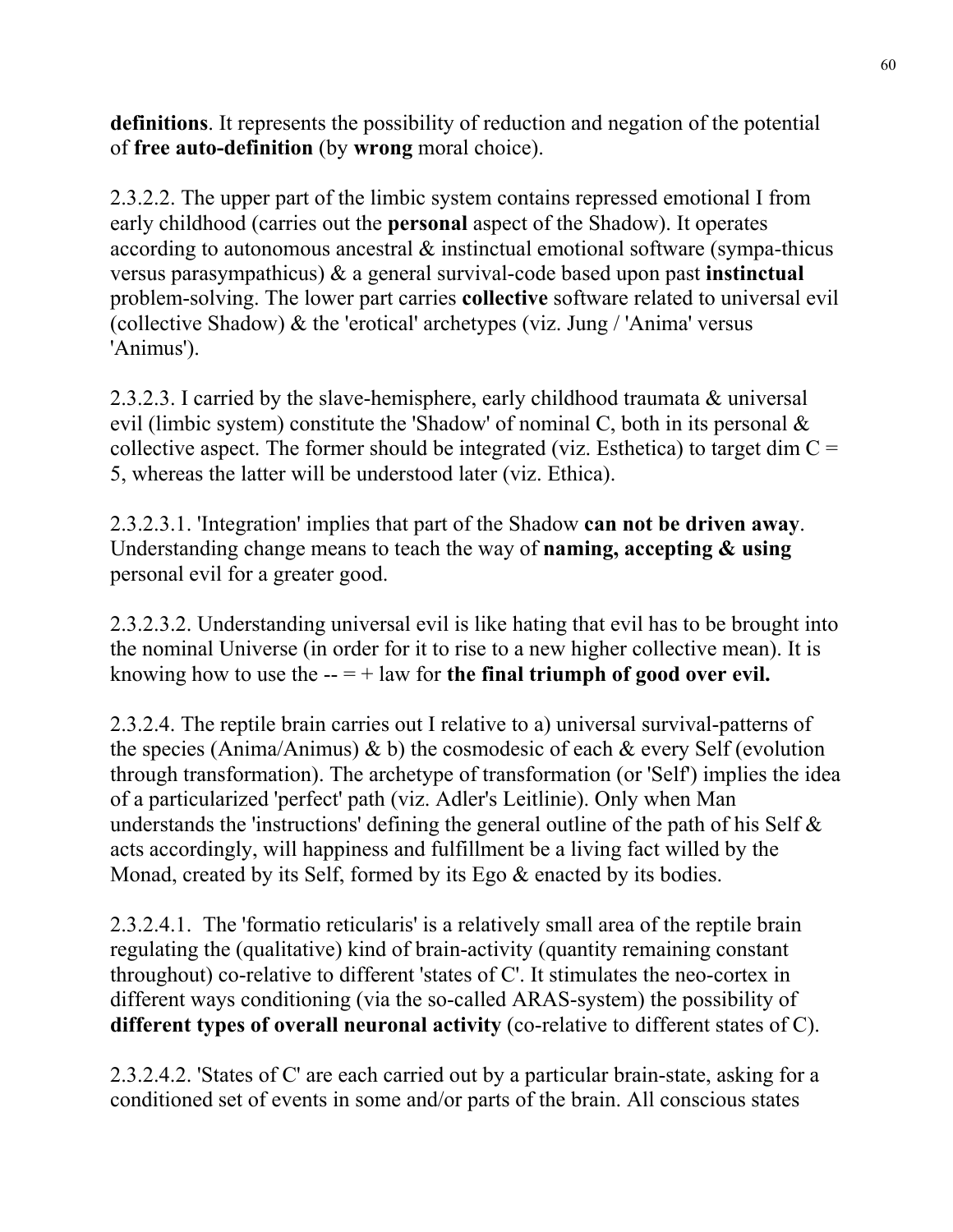(dim  $C = 1$  to 7) imply a M-carrier, i.e. the wave-state of the set of neuronal activity (co-relative to the spectrum of possible conscious change). Nominal C (dim 4 - 1) is known as waking (4), sleep (1) & dreamsleep  $(2 \& 3)$ .

2.3.2.4.3. 'Waking' (dim  $C = 4$ ) connects with Beta-carriers. As soon as lateralization is in effect stress Beta-carriers and/or hemispheral asymmetry prevail. 'Sleeping' (deepsleep) is always dreamless. It goes with an oscillation from Beta to Delta & a prolonged Delta-plateau. The quality-change of brain-activity indicating **the assimilation** of past I-inputs. 'Dreamsleep' follows 'sleep'. It moves from Delta to Alpha & low Beta-frequencies. So the difference between both states is shown by the fact that the former goes with a definite movement along **exclusive** frequency-bands, whereas the latter is accompanied by Beta-like waves (indicating creative use of I-inputs).

2.3.2.4.3.1. When Man falls asleep Alpha (hypnotic sleep), Theta & Delta (deep sleep) occur as **exclusive frequencies** (from high to low). Delta will be observed after ca. 30 minutes of sleep  $\&$  be retained for ca. 30 minutes after which the first dream will last ca. 20 minutes. Then frequencies will drop again to the Delta-band.

2.3.2.4.3.2. The cycle of sleep (ca. 90 minutes) is repeated ca. 4 to 5 times. Every time the deepsleep-level will be higher (from Delta the first time to Alpha the fifth time) and the dreamsleep-interval will become larger (30 minutes the fifth time). During hypnotic sleep phantasy is alert & suggestibility is extreme.

2.3.2.4.4. Dreamsleep is **a compound state**. In it 'Rapid Eye Movement' (REM) & low Beta are evident. This is called 'paradoxical' because this neurological activity resembles waking (showing the affinity between both). Dreamsleep is a 'mediator' state between waking and delta-sleep allowing for **the creative use of past nervous inputs**. Dreamsleep is necessary for the physical vehicle to recharge & inner adjustments to be made. For most it is a **pseudo-meta nominal 'outlet'** (as most of us do not dream under will).

2.3.2.4.5. Next to 1) waking, 2) sleep to dreamless deepsleep & 3) dreamsleep, a 'fourth state' (or 'turiya' - Mandukya Upanishads) is postulated. This 'fourth' state is co-relative to the **meta-nominal dimensions of C**. In the literal sense the idea of a fourth 'state' would imply the full mastery over **all meta-nominal dimensions**. The yogi who abides in this 'fourth state' has established his (her) C in its octagonal of possible 'states' (from 1 to 8). Its wave-carrier is, ex hypothesi, a compound of low Beta, Alpha, Theta & Delta.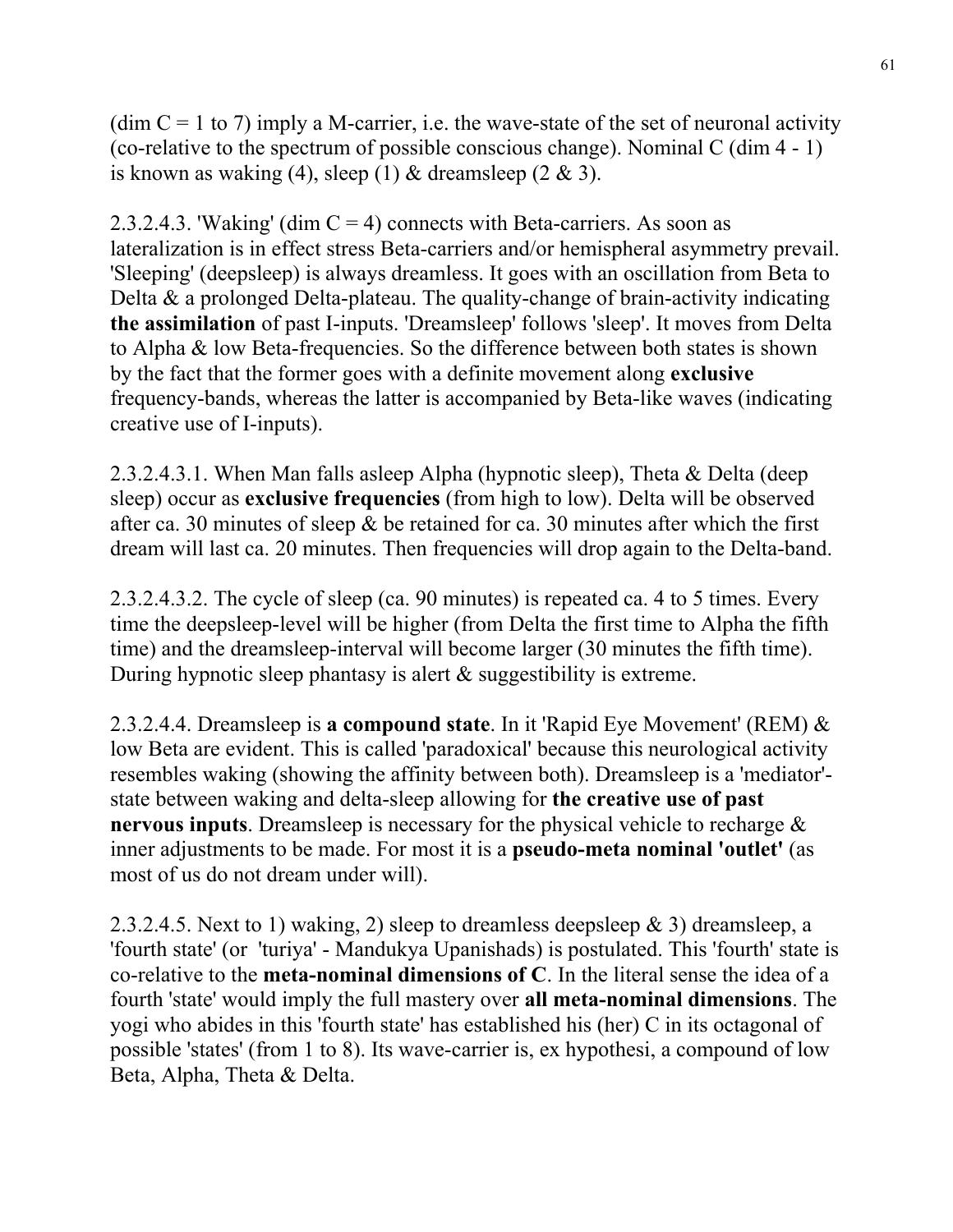2.3.2.4.6. The fifth dimension of C is carried out by a compound of ca. 10% of Beta, releasing ca. 60% of Alpha, ca. 20% of Theta & ca. 10% of Delta simultaneously  $&$  symmetrically.

2.3.2.4.7. Dim  $C = 5$  asks for a paradoxical compound of neuronal states distributed symmetrically and allowing for interhemispheral transferences between :

a) logic (left/Air) & feeling (right/Water) ;

b) formal reason (top/Fire) & global ancestral past (bottom/Earth).

2.3.3. Considering I & Man we observe five I-sources :

1. phylogenetical : stored in D.N.A. ;

2. cosmotypical : indicated by moment & place of birth ;

as these do not change after birth both are called 'internal information' ;

3. social : codes received through social interaction ;

4. personal : information gathered from action through Ego ;

- meta-nominal dimensions from this point-

5. individual : information gathered from action through Self.

as these change constantly they are called 'external information'. 2.3.4. Considering C & the human race the advent of Mind & thought are important. Thoughts are particular contents of Mind. Mind is the outcome of cognitive growth, based on interactions with the environ-ment. Mind is a 'mental' subset of C. Ultimately dim  $C = 4$  identifies with Mind. 'Mind' (C) is co-relative to 'Mind-iden-tity' (I), for 'Mind' is always used in a formal context **allowing for identity**. This explains why the phrase 'he is out of his Mind' suggests loss of identity (and loss of 'definable' personality).

2.3.4.1. The 'meaning' of thoughts is defined by C. C itself can not be formally defined otherwise than by showing that **the negation of C is a conscious act**. C and auto-regulation are clearly connected. As soon as a system is able to adjust its software as a result of free internal choice the system may be called 'con-scious'. If freedom is limited by external pressure a system is beyond any doubt less conscious. Upon this foundation a genuine definition of responsibility can be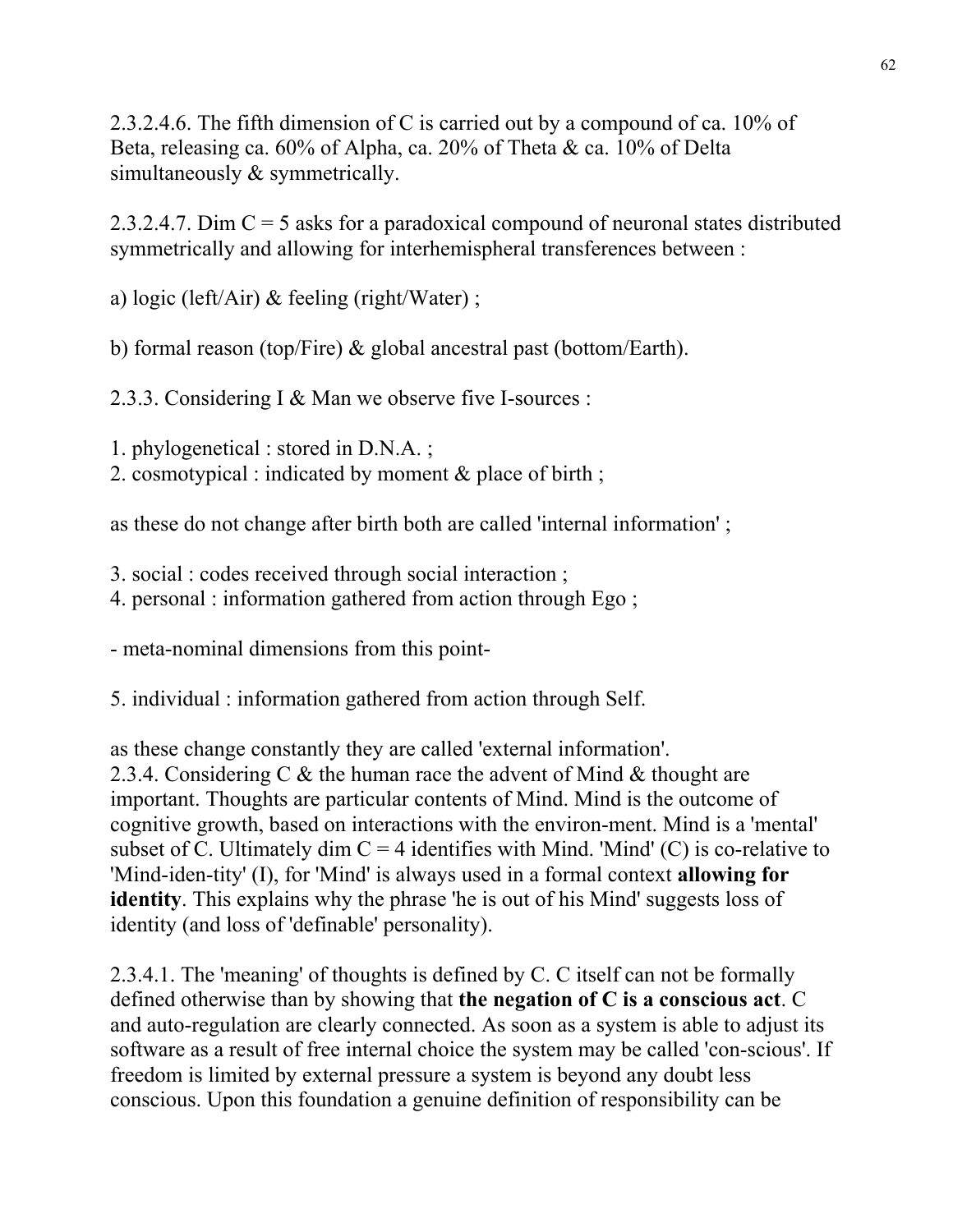erected (viz. Ethica).

2.3.4.2. We say 'Mind is product of I  $\&$  M'. This is true in formal nominal dimensions, creating a sub-Universe within Cosmos formed by a 'mathesis' which chains C to the tragi-comical reflection of Ego-imposed Mind-identity.

2.3.4.3. 'Sub specie aeternitatis' C is 'prima causa' or 'causa proxima'. If autoregulation does not 'Crown' our C-theory, then **loss of C** will occur.

2.3.4.4. Man is able to move freely in every part of Cosmos. To do this C utili-zes a number of dimensions to measure & to observe. In each functional part of Cosmos Man's Mind-identity stores into memory only those auto-regulations which it **understands as necessary to survive** in that part. The greater the number of dimensions, the smaller the influence of Mind on C (and the clearer the difference between C & Mind becomes).

2.3.4.4.1. On nominal levels (in ceteris paribus) libidinal C shows that Man's foundation is his body-identity (allowing via 'le stade du miroir' for the growth of a 'personal' identity), whereas formal C indicates the completion of the implementation of a 'personal' Mind-identity (a thinking Ego, uttering : 'I am this here').

2.3.4.4.2. Meta-nominal levels are open if the social Ego accepts to be regulated by timeless & universal Ideas (namely those expressing the particular Self-task). So **Self-identity** is Man's creative & **angelic realization**. Through aspiration and the proper assimilation of the Ideas connected with the task (i.e. performance of 'true' will) Ego-identity may altogether be **assimilated** by Self & Man may realize his individuality (after which Ego becomes a useful 'personalizing instrument' of Self operating through the enacting Body as light through a lens). Accepting Self means that Ego is **certain** that the roots of spiritual emancipation remain **invisible**.

2.3.4.4.3. 'Beatic' Self-realization is the heart of yet another even more subtle expression of C. As soon as Mind is constantly occupied with the Self-task (being enacted without interruptions), then and only then will 'Mind empty itself' and plunge into the 'Darkness of unknowing'. This means a Self-sacrifice, whereby the individual potential is given (back) to the 'Great Sea', seeking to arrive 'at the other shore of wisdom' : Self merging into Monad.

2.3.5. From the perspective of becoming (dim  $C = 5, 6$ ), every Point of Cosmos is a Self in some stage of expression (here), whereas each Self is a particular expression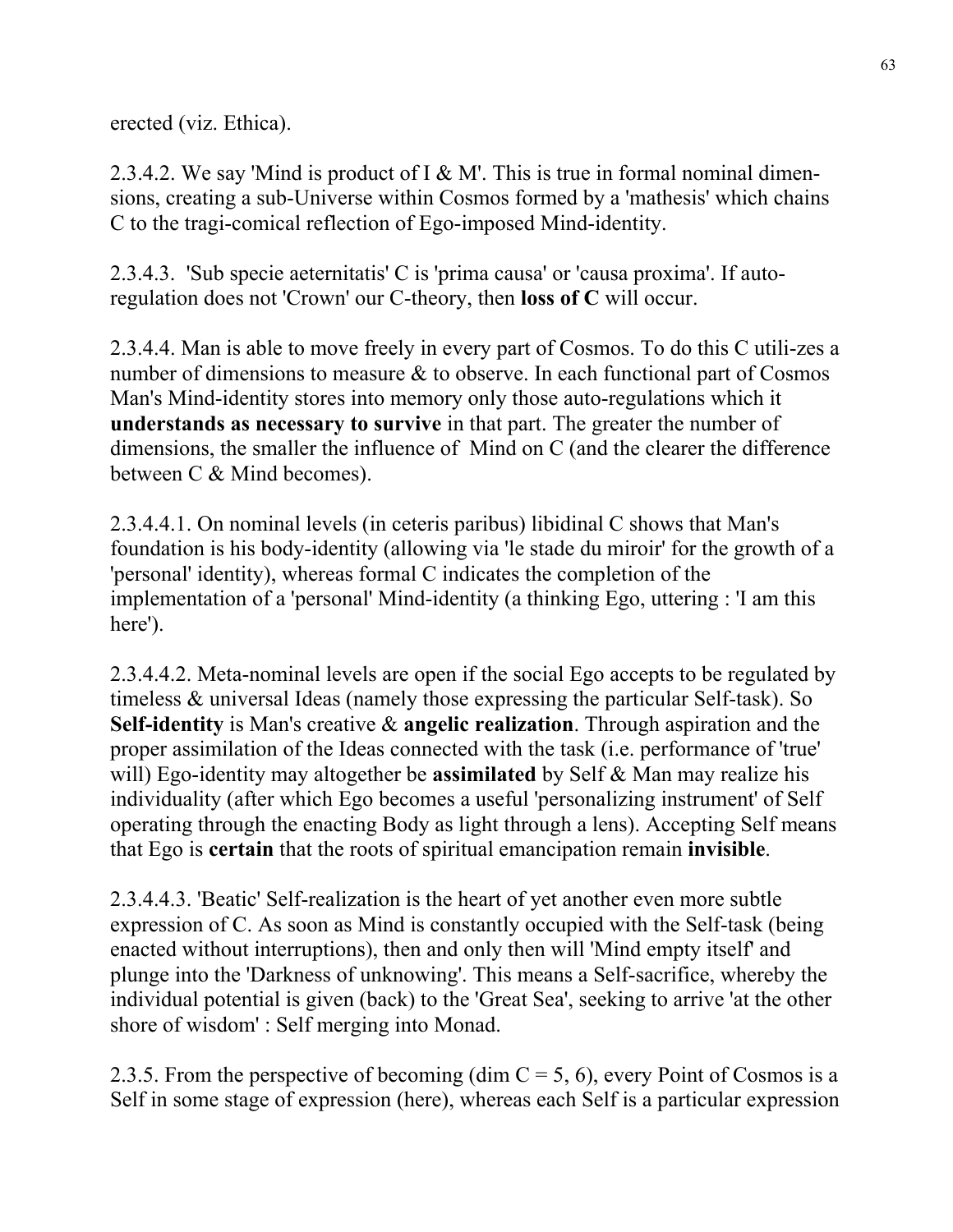of the Monad. Now at the end of becoming C experiences (dim  $C = 7$ ) this Monad as the **sole** inertial reference frame (Cosmos **as a whole** being experienced as an accelerated or non-inertial reference frame).

2.3.5.1. To qabalists the Monad is the contraction of full-emptiness (Ain Soph Aur) to a Point of Pressure (Kether) ruling by the life-law of light the Self-flux as part of the Dance (CC) of Cosmos.

2.2.5.2. On Hilbert's **Omega** ( ) falls the shadow of our limitless **unknowing.** Every Point of Cosmos is a **virtual** Cosmic middle-point. Monad is **inertial** because within Cosmos It behaves like the empty, vacuous  $\&$  undifferentiated, whereas (**negating** Cosmos) It **implicitly** lightens & interpenetrates all (like in a 'plenum') **virtually** allowing for 'all possibility'.

2.3.5.3. The question whether there is only **one** Monad (for all Selves) or **many** (for each Self) can not be answered by argument (viz. Plato's Parmenides), being an object of theological axiomata built upon **mystic experience** (dim  $C = 7$ ). Here it is assumed that the notion of 'monadic plurality' is **the subtlest form** of ignorance (illusion) left to deal with (related to pride). Here and only here is the notion of 'Divine Grace' **meaningful**. Where Monadic unity is denied there can be no Cosmos, only Chaos. The Supreme Law !

2.3.5.4. Self-expression pours 'Monadic C' ( - **Omega**) into the 'infinite but restricted' (**Epsilon-0** & **Aleph 1**) mould of Self-iden-tity. Monadic C is built upon the concen-trated contraction of Mind to One Point, moving **for ever** nearer & nearer (Gregorius of Nyssa) to its asymptotic limit ( ) after which nothing of Self & Cosmos remains (viz. apophatic theology).

2.3.5.5. C is a meaningful auto-regulation of movement and action. The **quality** of 'meaning' depends on the **quantity** of dimensions utilized by C while partici-pating (with Body, Ego or Self) in the enactment of the cosmodesic or 'law' of its own Monadic Self-expression (reflected as the Ideal of the Self & realized through Ego & Body as a 'path of least resistance' throughout the tragi-comical nominal Universe).

2.3.5.6. Per definition M & I are not conscious. M is blind but productive. I has form but is powerless.

2.3.5.7. M & I taken together are like a computer without electricity. C is necessary to define problems & solutions, i.e. to show forth the result of autonomous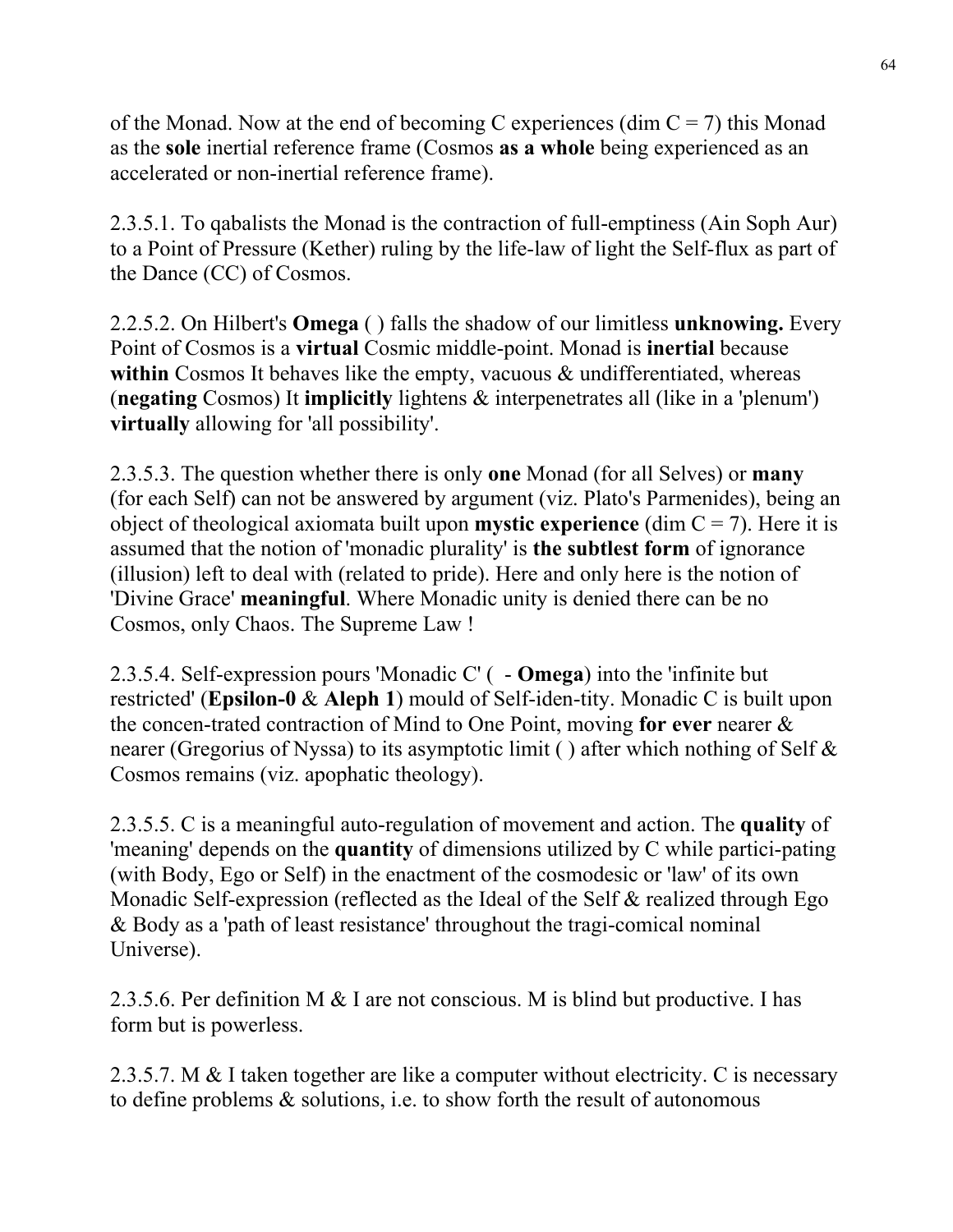reflection, symbolization & regulation.

2.3.5.8. A Monad goes out as a 'Cosmic' Self (CC) to share (UEC) & returns home empty in order to enrich itself again with unity. If at every point of this cosmic movement C remains unaffected by M or I, truly it is wise.

2.3.5.8.1. It goes without saying that in order to Self-express the Monad shows forth as a dyad (I & M). How to understand this dyad ? Vedantists consider the experience of Cosmos as a whole to be **illusionary**, meaning that the dyad is the result of the 'superimposition' of **not-Monad on Monad**. For them the experience of duality is caused by Ignorance (avidya) and the core of spiritual emancipation is the destruction of the impact of illusion. Suppose somebody **seems to** observes a snake. True knowledge (vidya) makes this person understand that the snake is in fact a robe ...

2.3.5.8.2. Realists will argue that the dyad is 'real' **on its own plane** (i.e. all planes except the Atziluthic -Monad-), for one can not understand Self-expression or Cosmic life (CC) as **genuine** without it.

2.3.5.8.3. Unity unfolds as a dyad & returns to Itself with understanding (triad). \* 2.4. The object of experience is a tragi-comical nominal Universe. Because of the interaction between M & the other Worlds (I & C), material entropy is **locally cancelled** to create negentropic & meta-entropic forms of life. So parts of this Universe are 'alive'.

2.4.1. The interaction of M with the rest is necessary and conditional. For it is impossible to understand & manipulate material effects without the co-relative use of categories belonging to the other Universes (a clear example of this is given by the Pauli exclusion-principle).

2.4.2. The laws of the material Universe have **uncertainty** in common. We can not answer the ultimate material question without stepping outside the boundaries of the material Universe. This meta-nominal perspective offers new ways of measurment.

Moreover, even if new answers are found using meta-nominal I & C, M as-such is likely never to render **her last veil**. The key being : things work.

2.4.2.1. Some consider the nominal Universe as **a finite container** wherein the (tragical) eternal return of the same perpetuates.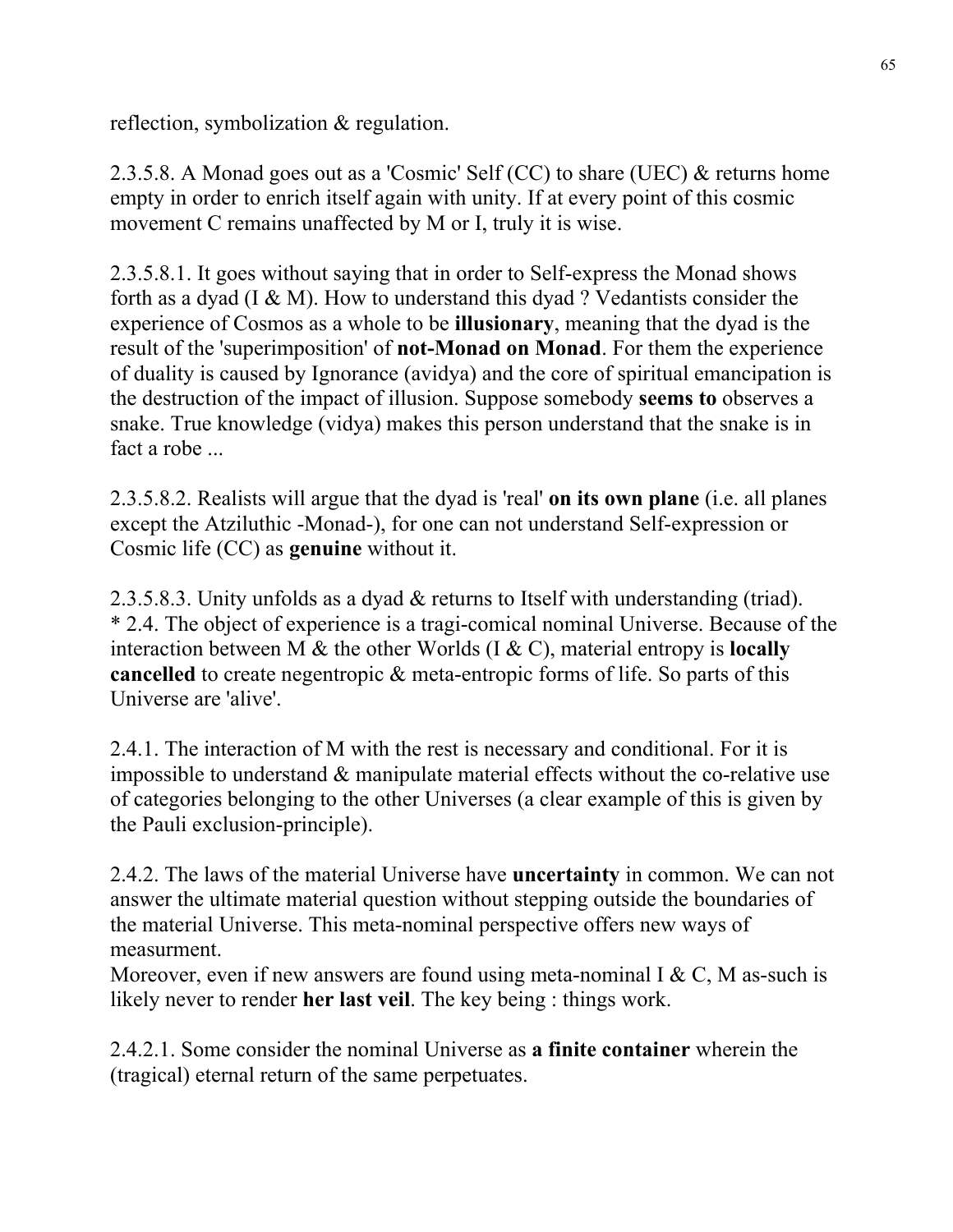2.4.2.2. Others discover **continuous novelty** & change by futilizing limits & creating meaning-clashes (comical).

2.4.2.3. To move beyond the nominal both tragical & comical have **to merge**. Lyricism is the 'logic' of this tragi-comical union.

2.4.3. Only briefly do we consider the contents of the meta-nominal dimensions of the M & I Worlds. This in order to focus on C and its **tragi-comical absorption**. Also because a strong sense of absurdity is needed before attempting to describe what has been said in East & West about meta-nominal material dimensions.

2.4.4. However, if aware of meta-nominal dimensions of M & I (allowing for a 24 dimensional Cosmos) following relation-ships ensue :

Meta-M & I elements :

Dimension M I ------------------------------------------

5 (synergy) Astromental Air 6 (magic/change) Causal Water 7 (unio mystica) Spiritual Fire

Divine Logoi :

|   | 3) Buddhic: Unity of   | Cosmos (or UEC)          |  |
|---|------------------------|--------------------------|--|
|   | 2) Atmic : Word of     | Cosmos (CC)              |  |
|   | 1) Monadic: Cause of   | Cosmos (Demiurgos)       |  |
| 8 | Full-emptiness : Cause | of Causes (Logoic - God) |  |

\* 2.5. Cosmos is characterized by order. Order implies a regular spaciotemporal string of moments (which together constitute the UEC between the Cosmic operators). Order is impossible if the idea of the many is considered without the idea of unity. This is called 'unbalance' or 'Chaos'. Full-emptiness moves **beyond the universal negation of both**, whereas its contraction (Cause of Cosmos) is the hyper-unity of 'being' & 'not-being'. Order connects Mind-items, chaos disperses &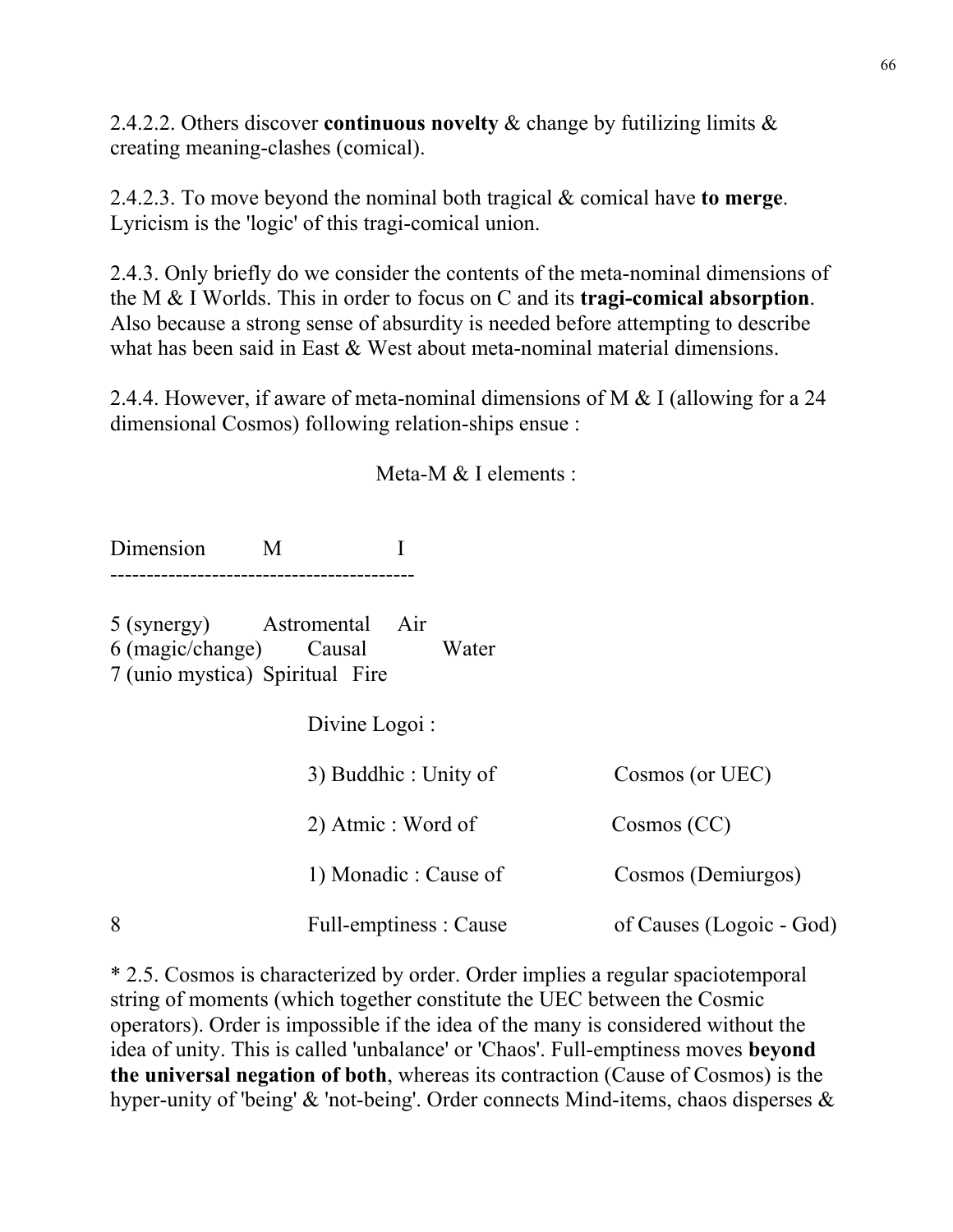atomizes Mind. A just & beautiful order is the answer of an enlightened Mind to the question of spiritual emancipation.

2.5.1. Order can be open, closed, finite, or infinite. When **new** elements are added to an open & ordered set its structure **changes**. In a closed order **new** elements negate & **reinforce** the given order. In a finite order axiomatics **limit the number** of possible elements of the set 'per definition'. In an infinite order the set of allowed elements is **transfinite**. This matrix allows for a classification of four types of order :

|               | <b>Closed</b> | Open      |
|---------------|---------------|-----------|
| <b>Finite</b> | militaristic  | practical |
|               |               |           |

**Infinite** (neo) humanistic cosmic

2.5.1.1. The order of the nominal Universe is closed & infinite (by reiteration of the UEC).

2.5.1.1.1. In traditional humanism (Erasmus, Moore) Enlightened Man (the prototype of the neo-kapitalistic 'Protagoras') is placed **at the centre** of the nominal Universe. Man is allowed to destroy Nature if so pleases him. Not so with neohumanism. Although we understands that there is **no way out of humanism** (no way out of C), we know a way out of (modern) Western **pseudo**-enlightenment : accepting the tragi-comical 'Gestalt' of **the freedom of human choice** on this little planet seemingly lost in the Cosmic Dance.

2.5.1.1.2. If we accept our frailty & greatness 'à la Pascal' a **global** type of C emerges in every **local** context Man happens to be in (1.3.3.1.). Beyond sex, race, language, nationality & continentality global issues receive **top-priority**. These are built upon human rights, the capital-good 'Nature' & a militaristic world-order safeguarding the **global planetary order** (GPO). The intelligence of this militaristic order should be practical before being ideological.

2.5.1.2. The order of Cosmos is open & infinite ; every novelty influencing the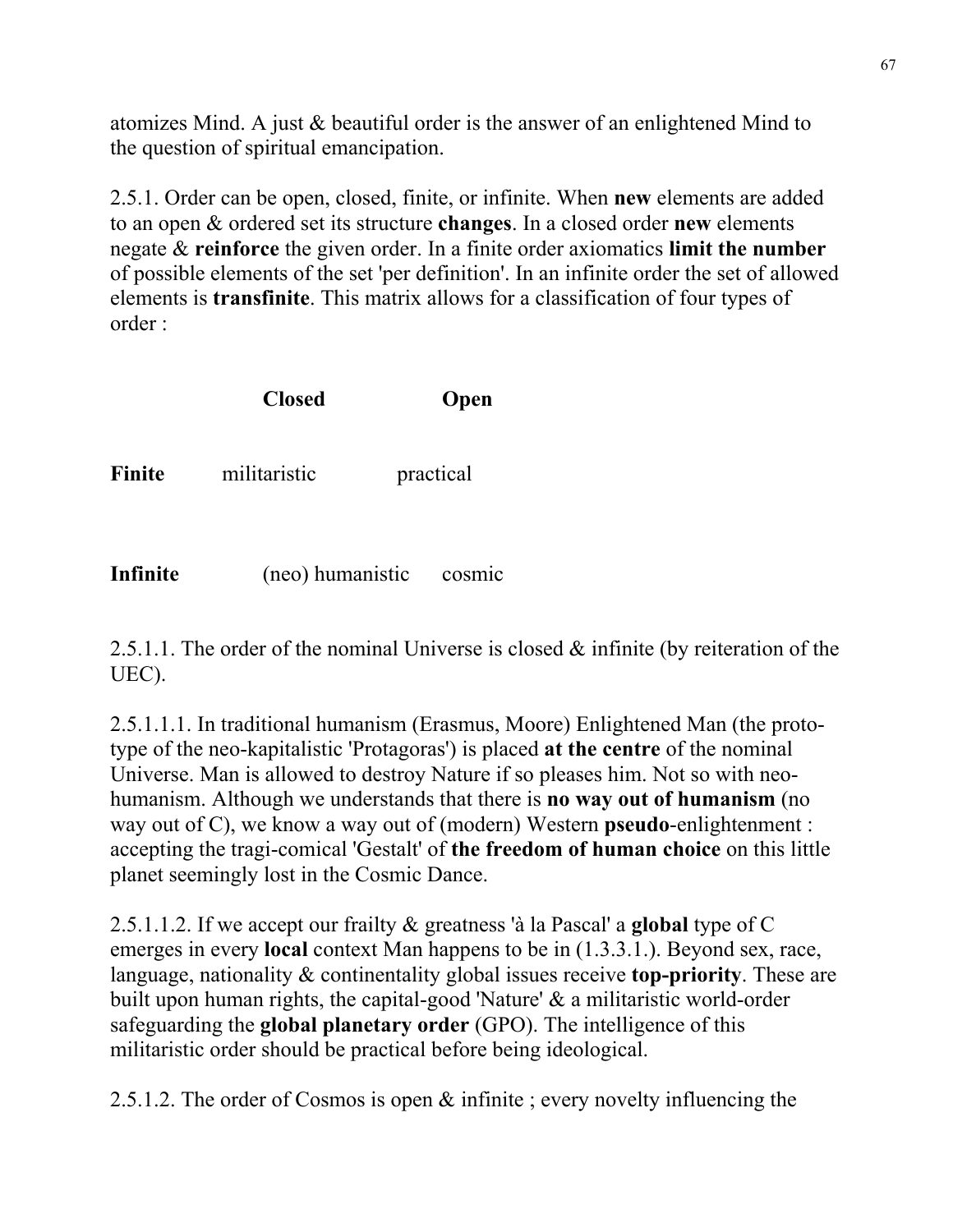whole of Cosmos, whereas the transfinite progression along the planes is indicative of its **neverending flux** (exitus a Deo -involution- reditus -evolution- in Deum). The end of an open  $\&$  infinite order can not be understood without full-emptiness.

2.5.1.3. The order expressed by unenlightened Mind is closed & finite. Minds taken by 'Eros' (Plato) form a closed & infinite order. Enlightened Minds participate in the Cosmic order.

2.5.2. A form-axiom defines the underlying bond between operators & order.

2.5.2.1. Three form-axioms ensue : a semantical, a syntactic  $\&$  a pragmatical. Unity of **meaning** allows for living knowledge (C). Identity asks for **formal** duality (I). Enactment (M) is **contextual**.

2.5.2.2. A pragmatic form-axiom allows for a 'natural' material connection with order. So ecology is in the first place pragmatical, viewing M as **frozen light**. Priority is given to variety & workable schemes. Because one constantly has to fight entropy Nature is tragical.

2.5.2.3. A syntactic form-axiom defines an informational connection. Logic, science & law are examples. Clarity & completeness are given top-priority. Practical realization is of a lesser concern. This may lead to fossilization, i.e. the breakdown of novelty & invention (ars inveniendi). 'Zeroing' is the trick to 'scate' on tragi-comical dialectics.

2.5.2.4. With a semantical form-axiom a conscious realm is formed. Man is **a giver of meaning**. His Art his most exemplaric asset. If Art is divorced from physics & logic knowledge will be **atomized**. Genuine civilization is always artistic.

\* 2.6. Consider God, understood as **the unity of four 'logoï'** :

**1**. a primordial 'logos' of which nothing (virtual 'plenum') can be said (0) ; **2**. a first 'logos' or hyper-existing Creator of Cosmos, 'Demiurgos' or 'Cause of Causes' who as 'Abraxic' hyper-unity (1) moves beyond Cosmos (transcendent) **and** as diversity  $(1 + 1 + ... = 10)$  equals Cosmos (immanent) -or panenthe<sup>ssm-</sup>; **3**. a second 'logos' or the CC (supreme 'plan' or architecture of Cosmos) & **4**. a third 'logos', or 'tertium comparationis' materially equilibrating the action of the first two logoï through the pair involution/evolution (& the UEC). This third person is M, Earth, its Nature, a womb receiving in order to bestow.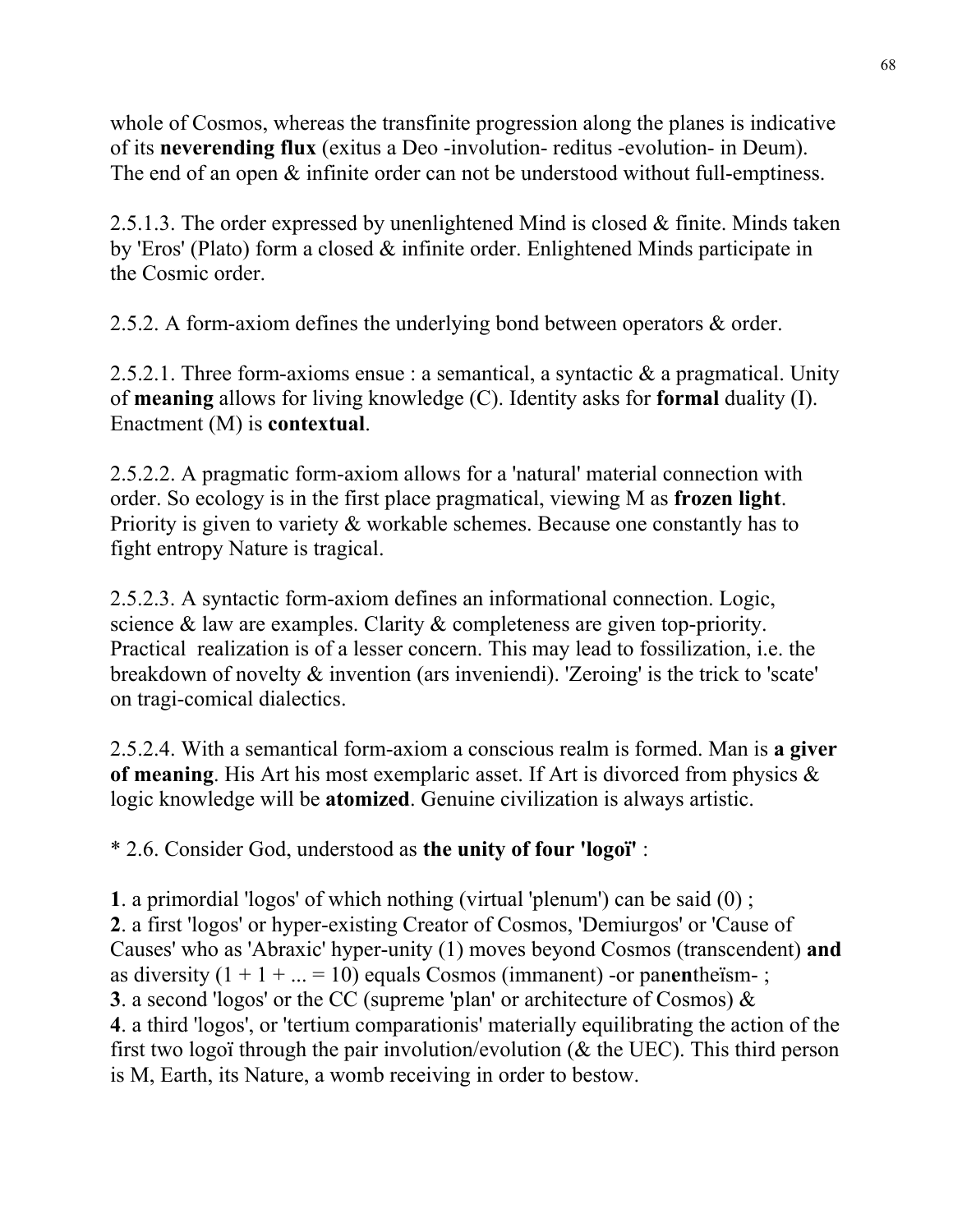2.6.1. Is Man not in total darkness regarding God's primordial 'logos' ? Mystics experience the first ; Magi the second. Globally all parts of Nature experience the third 'logos' as **orgasm** (physically & in subtle ways).

2.6.1.1. Scottus claimed that the primordial 'logos' creates **without being created** ('natura quae creat et non creatur'), while the first created & **creates**. Is this a 'creatio ex nihilo' ? Is the emergence of Cosmos 'ex abrupto' ? The contraction of full-emptiness creates a 'plenum' (Point) experienced by Man as empty, expressing 'all possibility'. The origin of the nominal Universe is a 'Cos-mic Egg' ; a 'Primordial Atom' ; M before the 'Big Bang'.

2.6.1.2. Qabalists **distinguish** between the Empty Set & the primordial 'logos'. The primordial 'logos' is not simply **nothingness**. It is called 'negative existence' (Zohar). Of this 'negative existence' Man can have no direct experience. It is like emptiness to him. However, this 'emptiness' allows for Cosmos (everything). So God's 'Voice in the Silence' utters 'all is possible'.

2.6.2. The Demiurg (Cause or Creator of Cosmos) is created & creates. It is said that He is One with Two Faces ; His left turned to the hidden 'Darkness' of His Primordial Origin (full-emptiness) & His right turned to the Cosmic Enactment of His hyper-essence. 'God' as first logos or 'Father-Creator of the Cosmos' is object of experience (dim C = 7) whereas **a cloud of unknowing** separates Man from fullemptiness (English medieval mysticism).

2.6.3. So following structure can be inferred :

Natural set : Type of C : Aspect :

-------------- Primordial logos : --------

0 - zeroing voidal no-C God

creating

 but not created

full-emptiness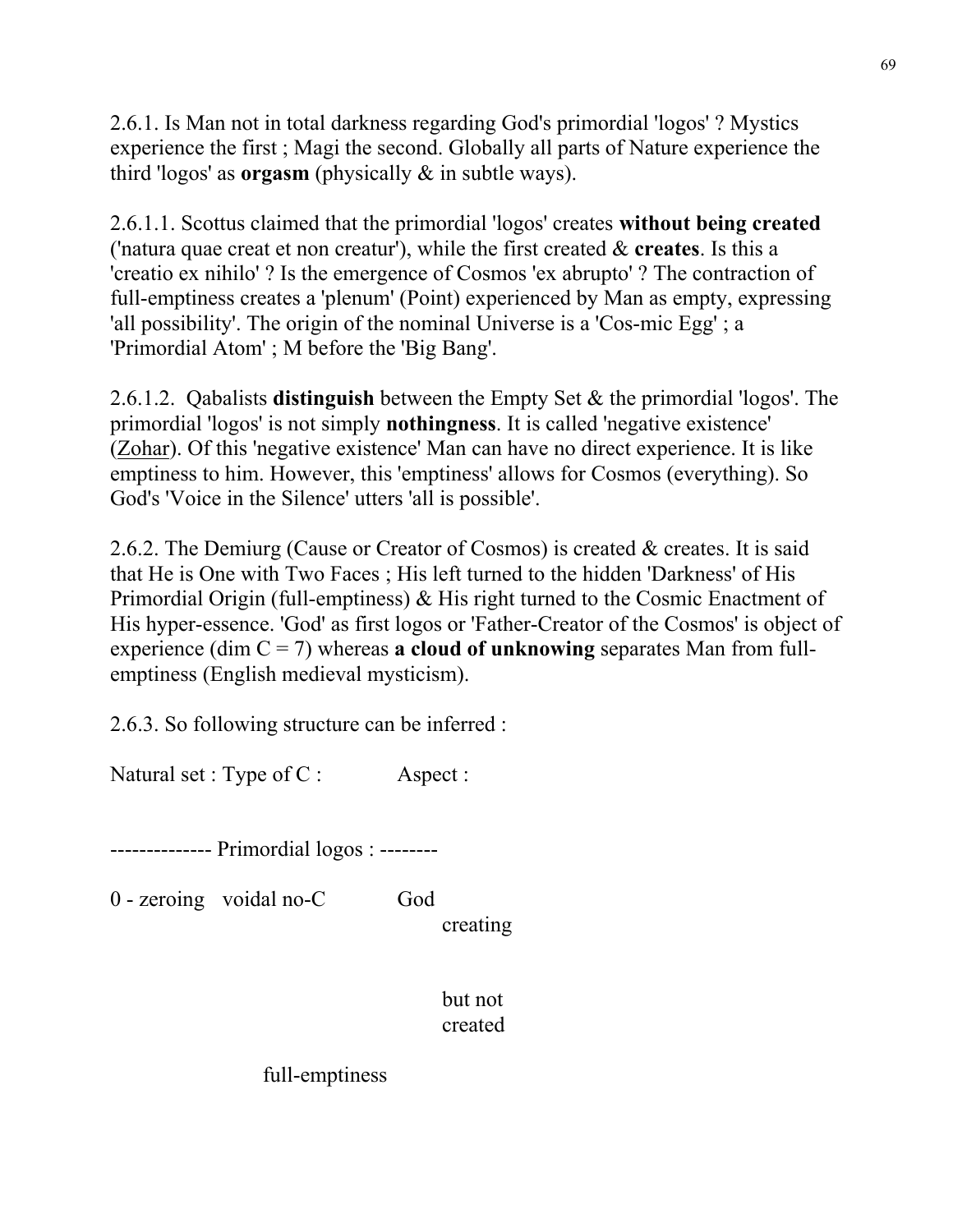| $1 -$ unity   | mystical state God<br>I am Such<br>$\dim C = 7$ | Father<br>Demiurgos                         | the |      |
|---------------|-------------------------------------------------|---------------------------------------------|-----|------|
| $2$ - duality | magical state<br>I am That<br>$\dim C = 6$      | God as<br>Saviour<br>Word<br>Son-of-<br>Man | or  |      |
| $3 -$ trinity | synergetical<br>I am Now<br>$(dim C = 5)$       | God as<br>Nature $\&$<br>Self;<br>Spirit    |     | Holy |

2.6.3.1. Vedic (visionary) Brahmanism understands the 'primordial logos' as 'nirguna Brahman', i.e. the 'bottomlessly deep' of the Supreme (Rg-veda), whereas the first is called 'saguna Brahman' (the Supreme awake & active). These are the two aspects of **One Brahman**, full-empty (or  $2 = 0$ ). In theological circles a Trinity (trimurti) developed : Shiva being the Destroyer-aspect of Brahman (2) & Vishnu His Creator-aspect (3), incarnating as a 'Divine' fallen (avatar) One, helping Nature & Culture (as a 'jivanmukti'). An avatar knows Brahman directly. His **soul** (or atman) **is** Brahman, expressing through the anahata-cakra as 'universal righteousness & love'. Three types of avatars incarnate : solitary mystics (nirguna), world teachers (saguna) & spiritual rulers (taraka) putting across **both perspectives**, delivering **one** Brahman (through devotional service).

2.6.3.2. In Zoroaster's Avesta God existed first in a primal state of dormancy (Zravane Akarena). Because the Divine Will of Ahura Mazda (**God** without a predecessor) (1) **moves** Cosmos is manifested. This movement of the Divine Will are utterances of His Word (2) forming the light-life of the polarity permeating the order (artha) of the whole Universe (3), i.e. the path of increase (spen) versus the path of decrease (angra or Satan). The Sun representing Ahura Mazda as **living** light.

2.6.3.3. In neo-Platonism (often fighting Gnosticism & Hermeticism) the One (1) (ineffable, 'other than being') emanates degrees of being : a) a World of infinite & creative Ideas (2) (noesis noeseos) allowing for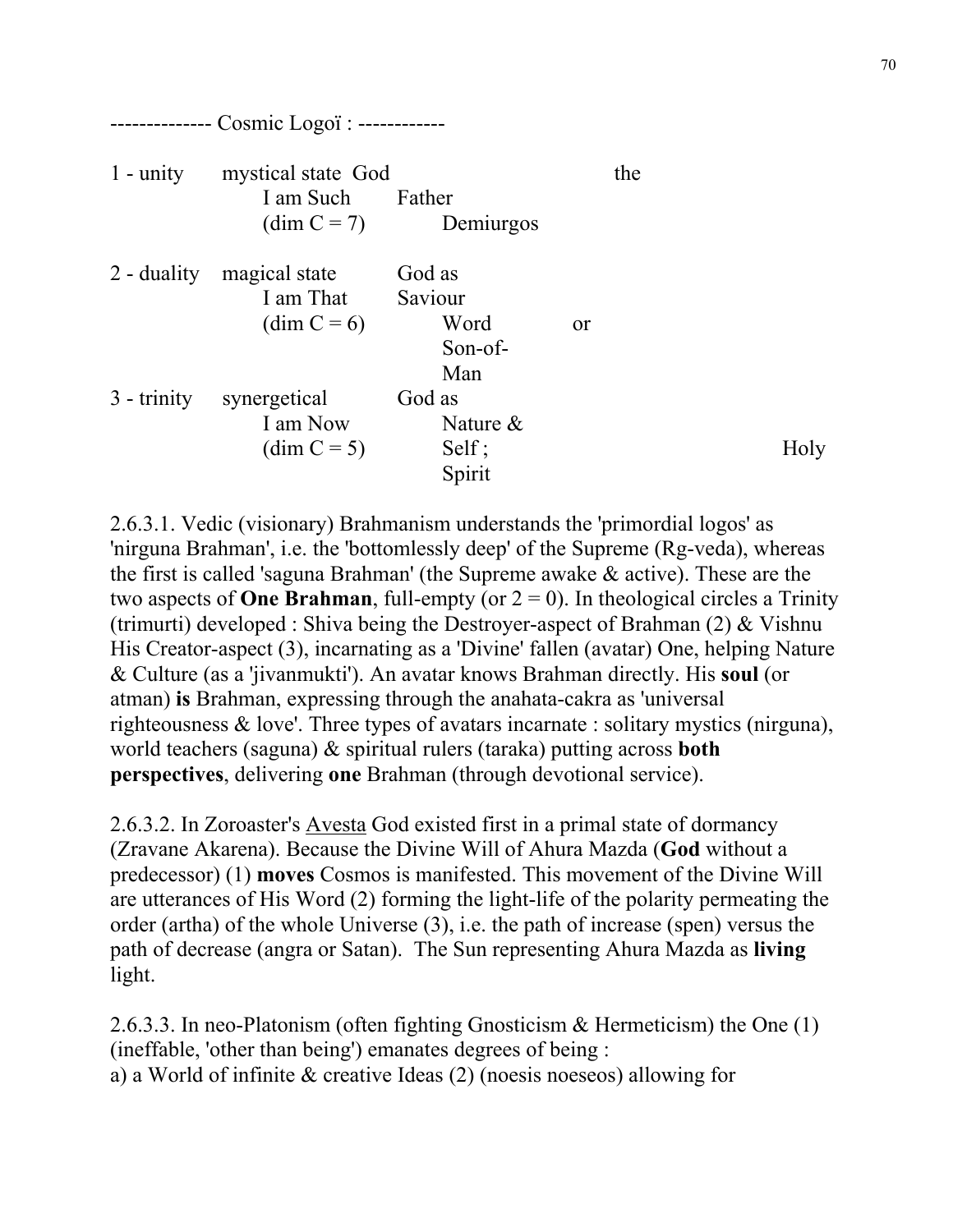b) the **expression** of duality and this untill the light-flow -after having materialized & totally exhausted itself (privatio boni)- reverses, causing (under pressure of a 'uni-versal nostalgia')

c) the **return** of all things of Cosmos to the One (3).

 The 'soul' of Man is equipped for a 'return-trip' (epistrophe) in three parts. First of all a moral formation (soul), next intellectual contemplation (spiritointelligible approach of the Ideas), finally an ecstatic union with  $\&$  pure intuition of the One : a blue cloudless sky enflamed by One eternal source of all Ideas & their continuous manifestation.

2.6.3.4. Hebrew Thorah & Zohar view the interplay between the Cosmic Logoï (aspects of the Created Creator) as a family-story :

1. the Seed of the Father (point of letter Yod) who 2. Creates with His Rod (main part of Yod) -by 3. fertilizing the womb of the Mother (He)- **their Son** (Vau) & **a (fallen) Daughter** (final He of YHVH, Yahweh or Ineffable Tetragrammaton).

 Man (the fallen Daughter) has to be **redeemed by a Messiah** (2) (re)placing Man on the 'Throne of Understanding' (or Holy Spirit - 3) ; this process **is** the 'Divine Word' or 'Plan' (YHVH (2)) of Adonai, the Lord (viz. Zohar iii, She'meneeh, fol.36a & Deut. vi,4) ...

2.6.3.5. Christianity speaks of God as The Unity of Three Persons :

1. a benevolent Creator giving Everyman **free choice** to be redeemed by 2. the Incarnation of His Word as YHshinVH (= Jesus) Christos ('anoited'), guided by

3. His 'Holy' Spirit promised by this One 'Holy' Son offering universal **grace**. 2.6.3.6. The heart of Islam ? "God ! There is no other God but He !". Mayor emphasis is placed on the 'blessed One-ness' of God, i.e. on the Unity of **Allah** (the Oasis), **Mohammed** (the Desert) & His Power (**Camel**), granting ablution & asking for daily prayers (Koran).

2.6.3.7. Are we to know His 'essence' ? Are we here to know Him as such ? Do we accept : 1. an ordered Cosmos & One 'Grand Architect' (Demiurgos) Creator of Cosmos, allowing for 2. all to be **a free sharing part** of the CC, ruled by 3. the living & invisible **hiërarchy of Nature** ?

2.6.3.8. If we understand the beauty of the Natural Universe we may apprehend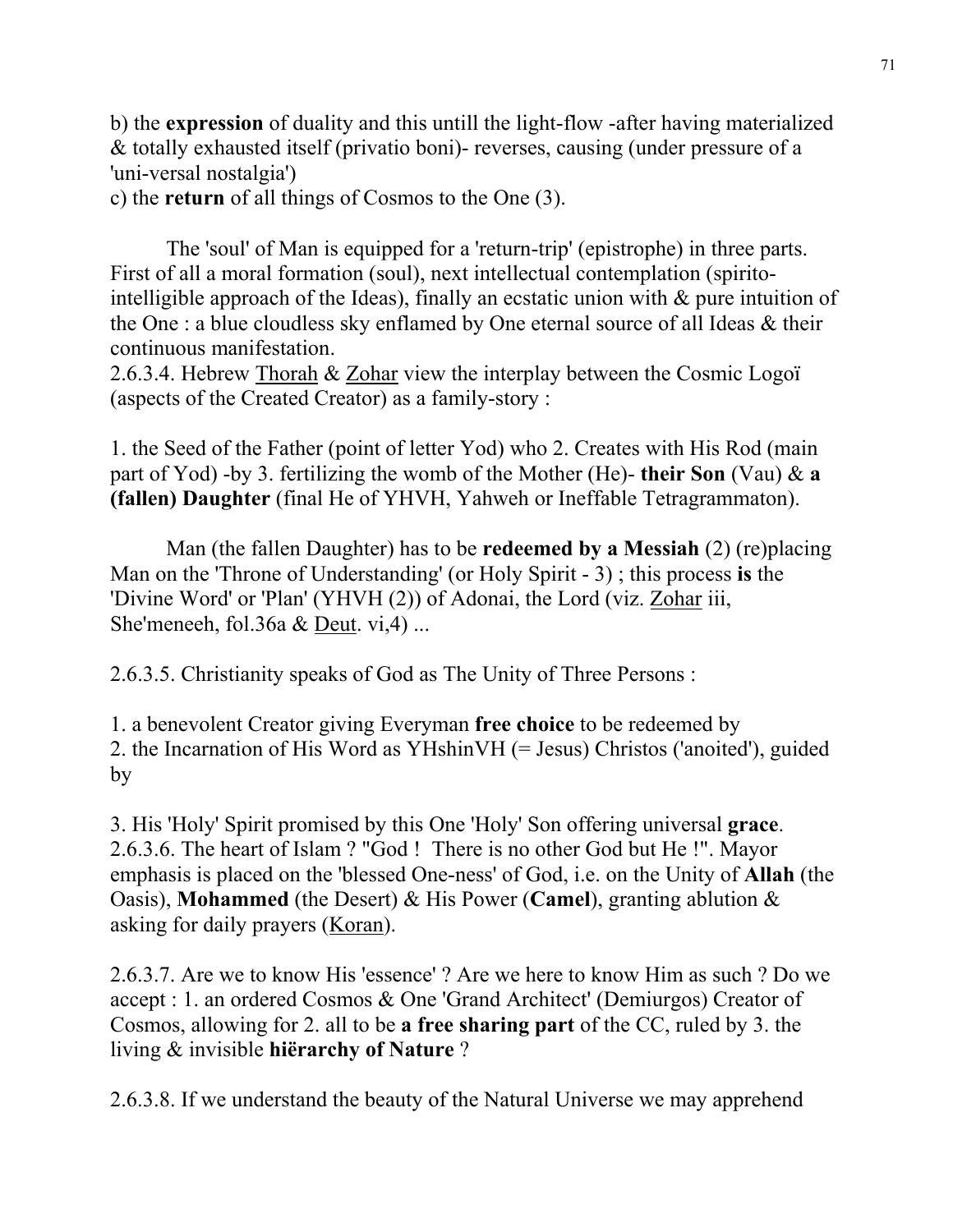Him as universal harmony & wonder.

2.6.3.8.1. The fact that contemporary science is unable to gather all factual evidence concerning **the orderly state of affairs of things** (i.e. their 'cosmicity') focussing on technological manipulation of M-, shows the dispersive effects of the reduction of C to I & I to M.

2.6.3.8.2. It is very likely that if human Culture remained untouched by the visits of enlightened ones **no human Culture would persist** for of all animals on Earth, the human animal is able to aim his free will at **valueless** goals & by doing so **autodestroy himself**. Especially when populations are high will this truth be Selfevident. Without help the ignorant humans are surely and irreversibly **lost**.

2.6.3.8.3. Nowadays the extreme tragical effects of material obsession & folly are widespread. Many if not all institutions praise God, Life, Truth & Law with the blood of **murder** on their conscience, **very dangerous** indeed. However, an 'avatar' will always save a few **pure** fools & trigger the advent of a New Aeon.

\* 2.7. Planetary participationism (PP) (or just political action) implies a) a Global Formal C (political -GPO- ; economical -GEO- & religious -GRO-), b) a Natural 'scientific' Philosophy, c) Human Rights & the Rights of Nature.

2.7.1. The GPO is a 3 leveled political system of government. It covers **global** issues. Its regulations are carried out by a continental government, or set of national republics (defining a common 'cultural area'). Republics are the democratic **units** of the GPO. Compare the whole structure with a truncated pyramid. The absence of a visible 'top' suggests that on the highest level formal C **has** to allow for metanominal dimensions **in order to** solve its problem-equations efficiently & quickly (viz. Plato's notion of the 'philosopher-king').

2.7.1.1. Physical inquiry should always be associated with Natural Philosophy. With-out 'reflection' physics engenders instru-mentalism. Natural Philosophy should never explain the Many without the One & promote **the experience** of the meta-nominal (mysti-cology). Moreover, meta-nominal physical studies is impossible without C-training.

2.7.1.2. Through the use of global bio-genetical software-controls most future ecosystems can be manicured well. The damage done by 250 years of unhealthy productivity is enormous. In the happy future the total number of species will grow in a multi-rational way (physical inquiry being 'geo-ecological').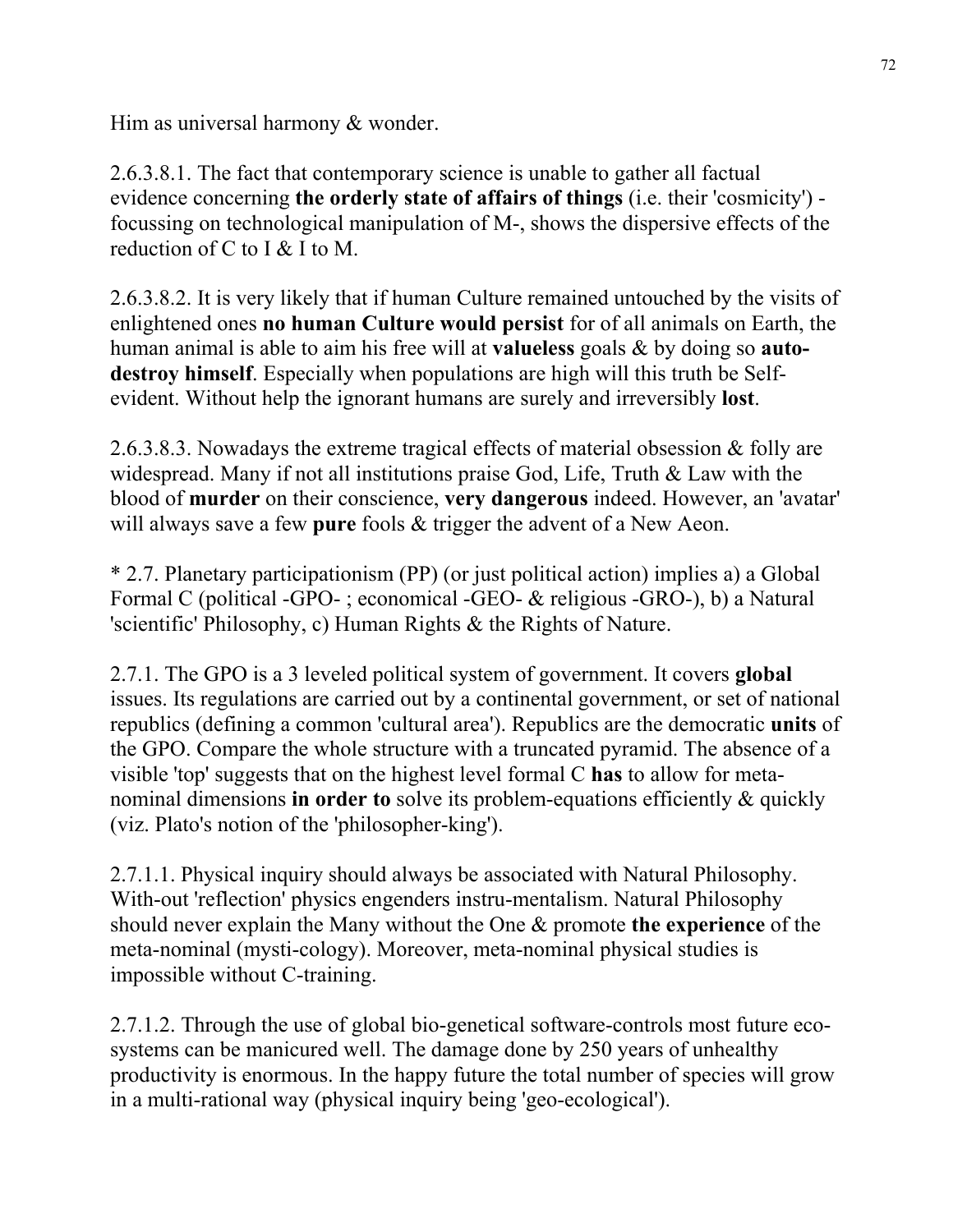2.7.1.3. After 2.000 B.C. 250 years of global pollution is to be expected (due to the current abuse). During this period every human should be as strongly antihumanistic (in the traditional sense) as he or she is a militant ecologist  $\&$  neohumanist. Actual culture endangers the continuity of the cosmic year. Natural disasters will (as usual) stop human folly **'ex abrupto'**.

2.7.1.4. It is likely that the repetitive radar-observations made by the Belgian Army of UFO's is a collective indicator of the global changes which are taking place regularly since 1989. Why do we consider ourselves to be the only observers ?

2.7.2. Bad conscious habits are easily introduced, for they trigger the entropic  $\&$ katabolic current of decay (i.e. the Boltzmann-death of the material World).

2.7.2.1. As 'experience Earth' is largly determined by our collective way of thinking, wrong global thoughts (mental evil) cause disorder, pain & cruelty.

2.7.2.2. It is better for the future to see the Earth as a big lunapark made for **all** to enjoy themselves (first neo-huma-nistic postulate). This Eutopia would imply a 'free time'-economy based on luxury-goods (available to 'the rich' via free but ecological market competition) & a world-owned robotized computer-continent (or island) producing **free basic goods for all human beings**. If technology is used properly our Edenic Ideal may become Real.

\* 2.8. A 'comical' approach to the affairs of the nominal Universe discerns, accepts & manipulates the incompleteness of Earth, offering a 'passage' to joy, tranquility & sanity. A logic of humour implies futili-zation through a) context-clash (objective) & b) paradoxical intention (subjec-tive). Call it a 'logic of cruelty' ... ?

2.8.1. The nominal Universe works in accordance with a relatively fixed & limited set of 4 dim laws. Their para-meters are therefore largely determi-nistic. This means that future states can be predicted on the basis of past states. Fatalism or radical determinism opts for the principle of absolute predictability. Relative determinism retains an uncer-tainty-limit in harmony with the founda-tion of M. Determinism becomes a source of laughter & redicule as soon as meta-nomi-nal dimensions allow for a broader perspective (on Cosmos).

2.8.1.1. Absolute determinism is tragical (objective) & creates melancholy (subjective). Here mankind is understood as un-able to change anything. Efforts may be praised, but all are really in vain, for what happens in the future can not be al-tered.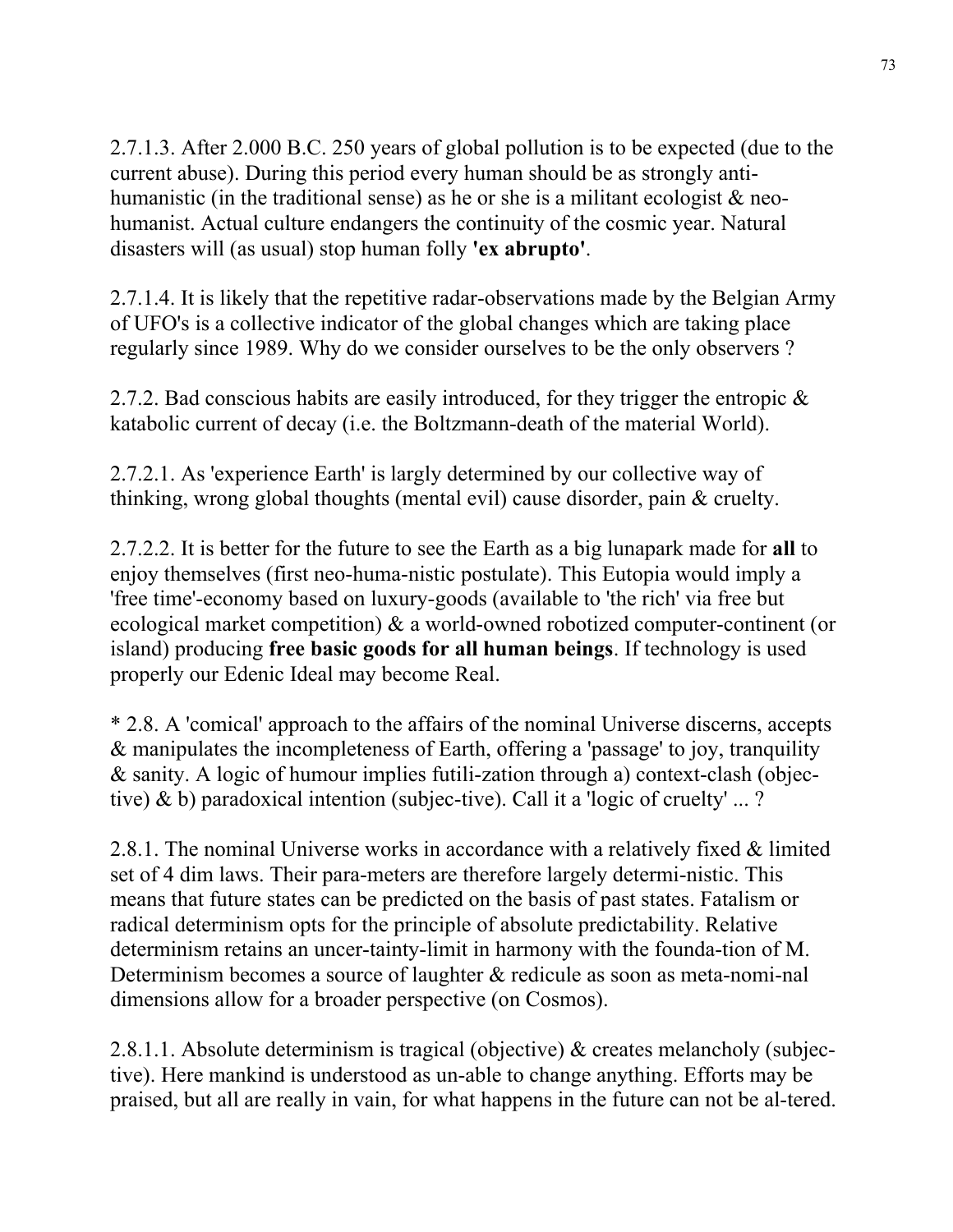Man must seek a 'stoic' dispassion  $\&$  tranquility by detaching his C from the influx of fate-driven affects. Stoics lack humour, for their tragical regularity goes with a need for a secure and stable bor-derline. They attract the sorrow they secretly enjoy & unconsciously repand. In this way they become favorite clownesk 'proto-types', given to redicule.

2.8.1.2. A 'rationality' built upon rela-tive determinism is formal and nominal. It is unable to explain itself (repression of reflection). Its 'automatic part' will eventually be completely replaced by 'imperative' software.

2.8.1.3. Multi-dimensional formal reason allows for a regulative meta-nominal perspective. It is carried out by a multiple transference between parallel left & right brain hemisphere-activity. And the Tables of the Law ? Solvuntur tabulae ! - risu !

2.8.2. Laughter = - fatalism (or conjec-tured set of actions). S/he who laughs does so because a 'fatal' pattern of 'facts' does not (-) occur. Instead a 'new' string of events is produced : a continuous emergence of unpredictable novelty within a given 'comical frame'.

2.8.2.1. The extremity of the clash be-tween the usual and the novel shapes the intensity of laughter, i.e. the absence of fatalism is a measure of the intensity of the reaction. Intense clashes lead to the perception of the Universal Joke.

2.8.2.2. If a pattern of comical events shows that a 'determining' law is temporarily out of operation (meaning that relative determinism has been cancelled - a miracle - ) ridicule & absurdity enter the picture. If this occurs regularly a sense of perplexity joins, for then C understands its own Self as conterminous with Cosmos & at the same time not differentiated from it.

2.8.2.3. When context-clashes are sought on purpose, conscious intention is called 'paradoxical', i.e. 'meaning' seems to belong to two opposed realms. So laughter is the 'via regia' to the meta-nominal. No spiritual growth without humour.

2.8.3. Spiritual growth could be seen as a 'tragi-comical absorption'. Man must learn to understand the transparancy of M (i.e. **utilize** the tragical) in order to be able to laugh (i.e. **implement** the comical) 'ad fundum'. Laughter caused by the 'Aufhebung' (Hegel) of both is the only **everlasting shield**. Those humans not serious enough to be able to laugh are truly dangerous creatures. Why not paint them green ?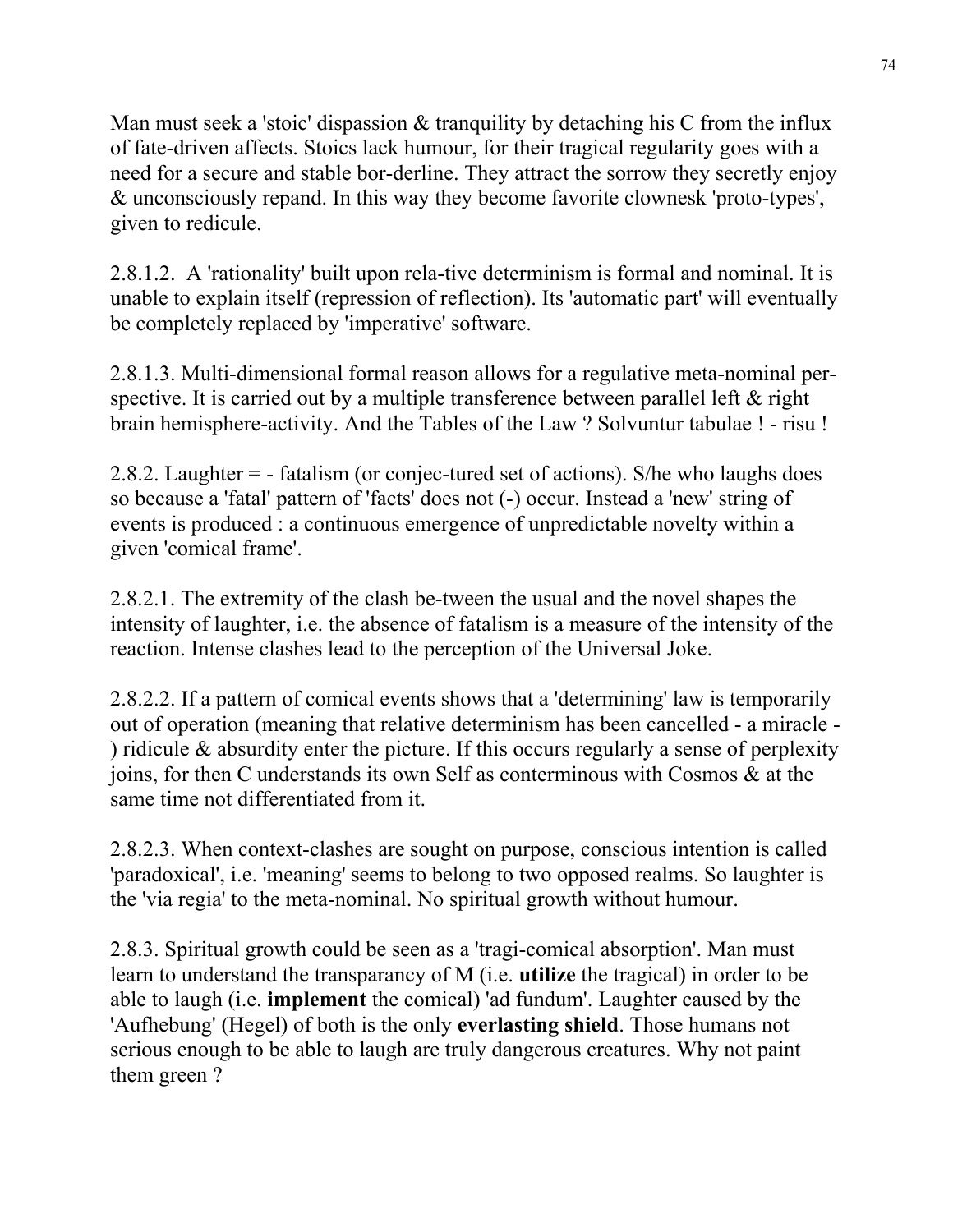2.8.3.1. The first degree (purificatio) of this absorption ensues as soon as dim  $C = 5$ has been firmly established (on a continuous daily basis). Then and only then is a comedian born. All philosophers are comedians, reducing past & future to the present. A comedian is unable to cancel relative determinism. Therefore his synergy & serendipity trigger context-clashes without eliminating the (neo) necessities of lawfulness.

2.8.3.2. The second degree (illuminatio) allows for the manipulation of metanominal laws, **temporarily** cancelling 'everyday' equations. So massive change occurs when a Magus is around. A Magus is unable to lift 'the curse of his own grade', meaning that Self-grasping may ensue (unbalanced katabolism or Chaos).

2.8.3.3. It is fairly difficult to remain serious when discussing the third degree (Deificatio). One reason is the fact that **the presence of God** makes one feel joyous, a state inclined to allow for context-clashes & paradoxes. In the core of C the everlasting Flame or Monad abides shrouded in a complete Silence, broken by the Music of Laughter. Hyper-existence is omnipotent & omniscience. It is able to cancel all laws. This idea is truly rediculous & absurd. Moreover, can 'I' help the fact that The Old Fellow loves the absurd ? Will He be serious when He goes to sleep again ? Man (in his pride) is serious  $\&$  so Man suffers ... When Kierkegaard took his famous 'leap into the absurd' he really knew what he was talking about ; again the Universal Joke.

2.8.4. Objective clashes suggest **the continuous movement** prevailing in Cosmos. It is **in harmony** with the CC. Humour adds velocity to C, for the movement of the Wheel (of Fortuna) never comes to its End, except in a C That Does not Move Anymore.

2.8.4.1. In the XVth Century Nicholas of Orbellis wrote : "An immobile body within a mobile medium changes place contin-uously, but all these successive places are equivalent." (Curcus librorum Philo-sophiae naturalis, lib.IV, cap.I.).

2.8.4.2. He added : "the first mobile is in a place 'per se', for above it is the empyrean heaven, which the philosophers have not known ; (...) it is not a place, because there is nothing beyond it" ...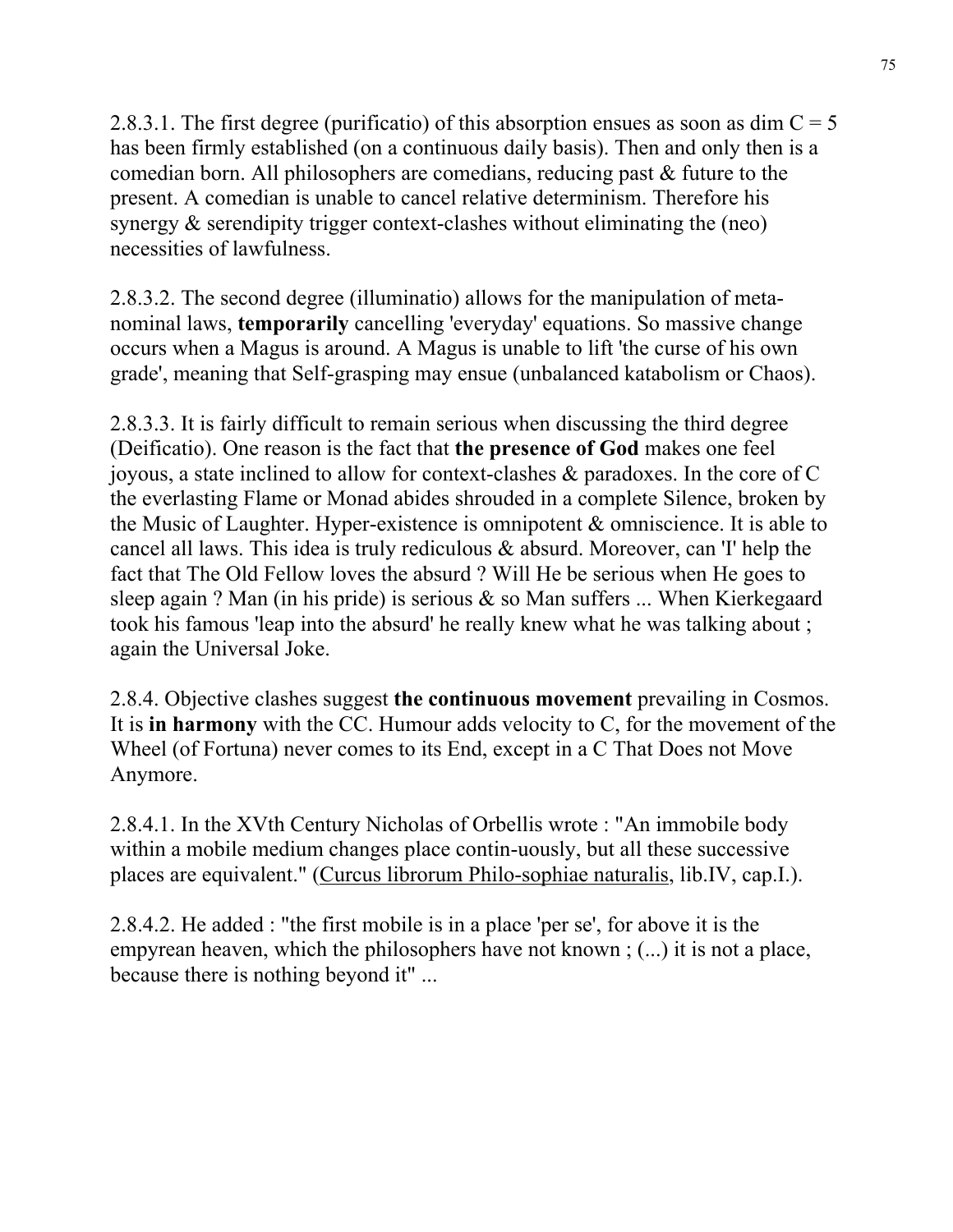**Materia ESTHETICA**.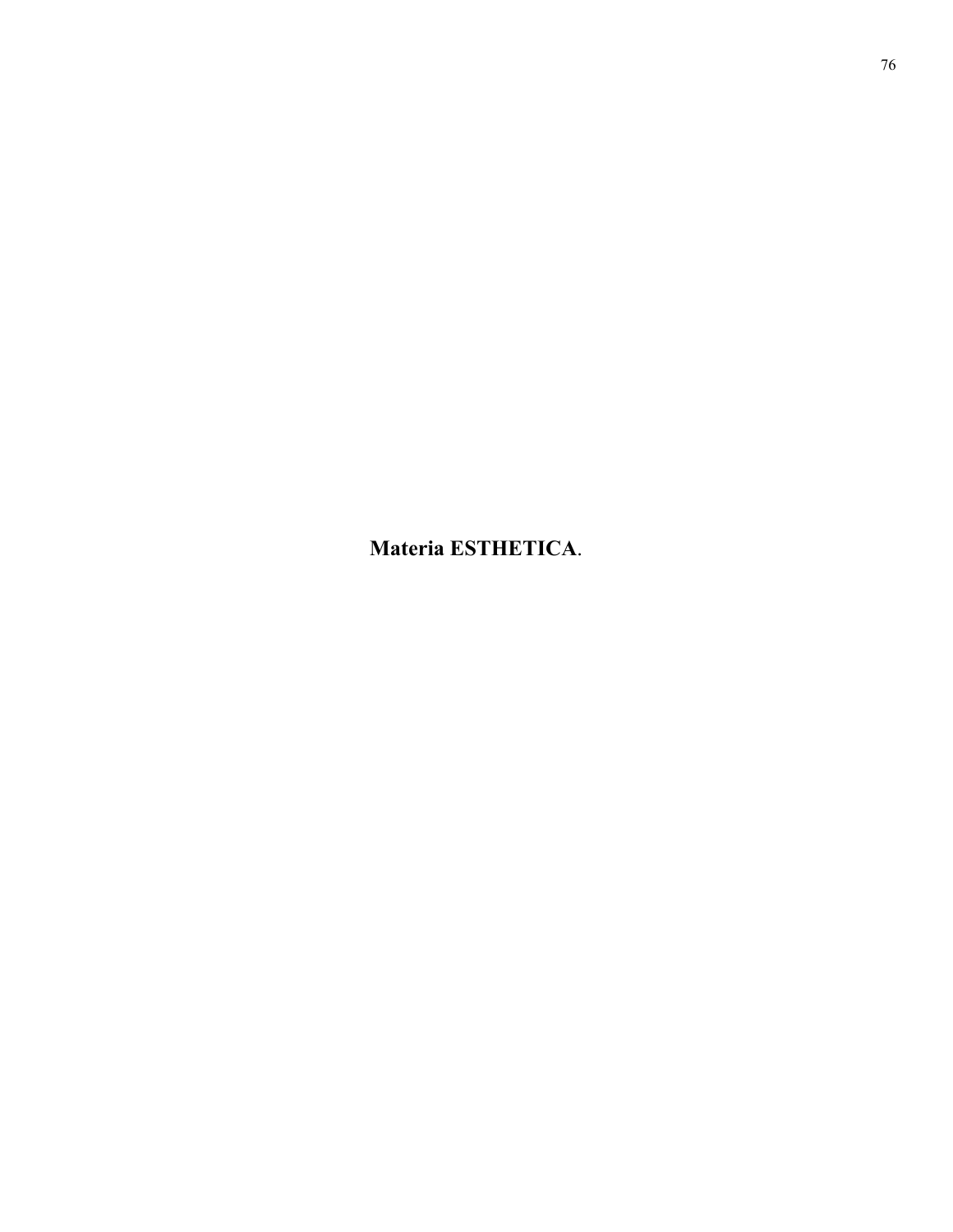3. **ESTHETICA** : Action, Consciousness, Reality-for-me, Meaning, Thought, Enlightenment, the Exemplaric & the Lyrical.

\* 3.1. Action is **participating** in the dynamics of the UEC. Repetition by some actor (C) of the same **type** of action (I) stabilizes conscious flux through the objectivity of action (the enacted M). Meta-nominal action co-creates Cosmos.

3.1.1. C is a paradoxical operator. 'Meaning' has no extension (M) -although it is carried out by M- whereas a copy can be made of its 'form' (I) without it being lost. C is the source of sources.

3.1.1.1. Nominal C is characterized by a 'dual-union' of I & M generating fluctuations in the field of C, i.e. the **restless** product of on the one side a four-dim operational state of M (t) (or one possi-bility of the material Universe at given time t) & on the other side a four-dim bio-cybernetical code (I) **interpenetrated** by meta-nominal facts through the play of paradox inherent in code (i).

3.1.1.2. Forced by an absence of solutions to their problems while using noncomplex number-sets mathematicians introduced -1 or 'i'. They created a new set offering new solutions & called a part of it 'ima-ginary'. In the same way science has to discard the onto-dualistic perspective (physics versus socio-psychology) and understand how **C defines its own realm,** influencing I & M.

3.1.1.3. If the operational independence of C is questioned, one should understand how C has **always** to be used in order for its independence to be denied. Because C (x).i is a fact, C ever escapes 'nominal' determination (by I or M).

3.1.1.4. The dimensions of C measure 'degrees of liberty'. Dim  $C = 4$  is a simple choice : Many without One or Many in One ? Dim  $C = 5$  pushes itself onward by **its own momentum** (as part of the 'subtle' UEC) towards the magic(k)al to change & grow perpetually (Gregorius of Nyssa). If at some point dim  $C = 4$  blocks the gateway to higher dimensions fossilization ensues & the glory of C is replaced by dark frus-trations feeding **utter desolation**.

3.1.1.5. 'Auto-regulation' can not be understood without considering the impact of 'i' on C. First C suddenly becomes 'aware' of a realm offering **new solutions to old unsolved problems**. The E of this 'awareness' (the result of the actual dif-ferences between I & M) 'elevates' C tem-porarily. The 'elevation-E' allows for subtle adjustments. Next C reorganizes its I & finally enacts differently (M).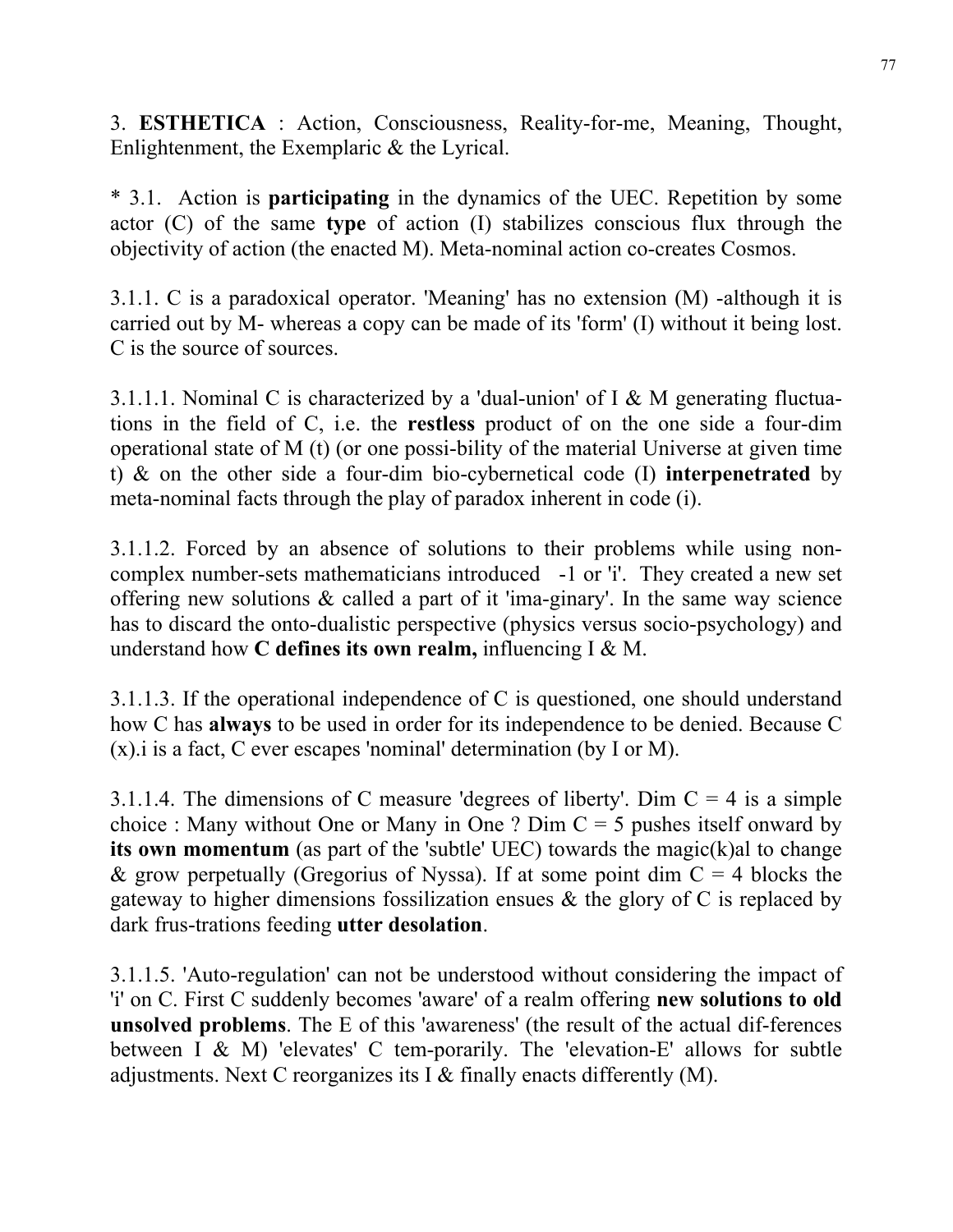3.1.1.6. As soon as C is continuously **aware** of the meta-nominal it produces **daily uncontaminatable creative momentum**. Beyond the tragi-comical reequilibrates & forms one **lyrical** perspective : always beyond the Earth but never without Her. The importance of daily meta-nominal (spi-ritual) practices **for everybody** should be stressed.

3.1.1.7. Ego is the centre of nominal C (carried out by the body). Self is the heart of meta-nominal C upon which the Monad's cosmodesic Self-expression is projected. When moving from Ego to Self C is said to 'emancipate'; as soon as Self & Monad meet 'enlightenment' ensues.

3.1.1.8. Bergson is one of the few Western philosophers who tried to solve the problems of dualistic psychology ('brain' versus 'thought') by moving beyond both idealism & realism through a 'tertium comparationis', a 'point' situated between M ('matière') and I ('esprit'). In his view **the act of remembering** (performed by memory) lies at the point of 'intersection' between M  $& 1$  :

\* I : form, structure, code (esprit) ;

\* C : nominal act of remembering, i.e. defining 'now' as part of (not independent of) a time-frame (mémoire) ;

\* M : reality-for-us ('image'), body (rôle du corps) & flux (agir & réagir).

3.1.1.9. Every 'here' (or time-atom t) constitutes a 'reality-for-me', i.e. **one & unique** conscious perspective on Cosmos. In an **absolute** sense, nobody shares this per-spective with a) my body (spacetime), b) with me (Ego) or c) my Self (cosmodesic). The meaning C attributes to this reality-type will nevertheless determine a **rela-tive** conventional context of interpre-tation & stimulate the formation of language (defining an area of direct ex-perience coupled with an **intense kind of intimacy**).

3.1.1.9.1. 'Reality-for-me' is the object of a 'cybernetical psychology' (stressing operational change through auto-regulation & a neuro-linguistic approach).

3.1.1.9.2. In this Century Jung was first to stress the psychological importance of the God-image (or 'totalizing symbol of psychic wholeness'). Uniting archetypes it is **universally represented** by Man as a set of 'uniting' pictoral symbols (showing the conjunction of a single or double pair of opposites - like Circle  $& Cross$ ). They arise from 'a collision' between the conscious  $\&$  the unconscious, and from the 'confusion' (through restlessness & disorientation) which this causes before the union of opposites takes place. This 'mysterium conjunctionis' eases the way to a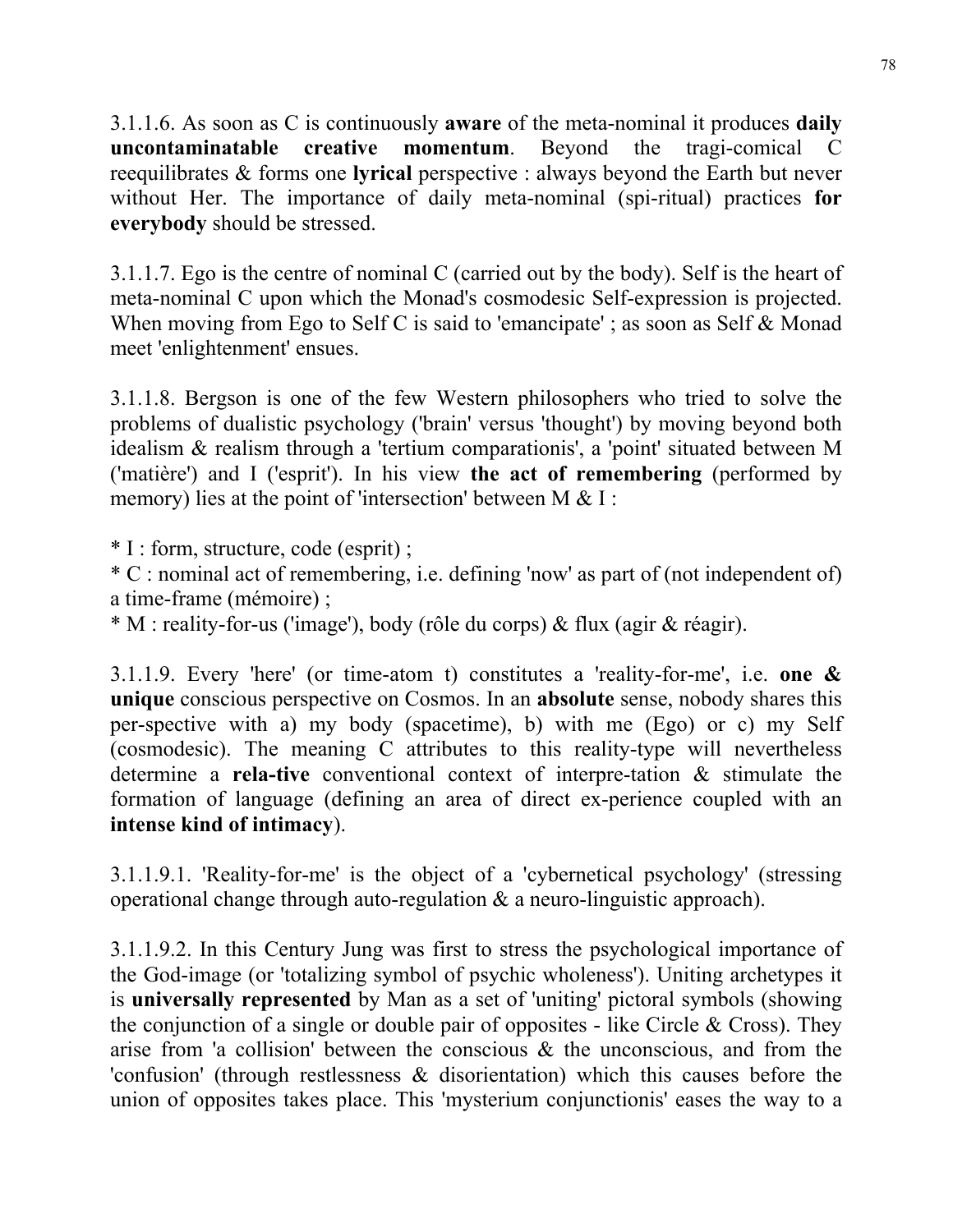healthier & quieter state (salvation).

3.1.1.9.2.1. The God-image is not something invented, it is **an experience** that comes upon Man spontaneously. In most humans It remains unconscious (compare this idea with Sunden's notion of an 'unconscious religious reference-frame'). Jung made also clear that a) when emerging in C the Image alters C temporarily, b) Mind afterwards often compensates the C-alteration by modifying the God-image & constituting a theology (superstructures).

3.1.1.9.2.2. A theology can never be verified. So Jung emphasized the idea of God's 'agnosia' (unknowing). He identified God with the 'numinosity' of the unconscious. So (also) he avoided taking symbols **to stand for God**.

3.1.1.9.3. Most components of "my" 'rea-lity-for-me' have **semiotical counterparts** (for 'I' interacted with other systems by means of words & construed my 'lexicon').

3.1.1.9.4. These are 'representations' of 'my' reality, allowing 'me' to **communicate** 'my' view to other intelligent systems (together -through dialogue- making a realityfor-us). Communication is impos-sible without the conscious intention of sharing the mental plane with others on the basis of **equal human rights**.

3.1.1.9.5. If 'my' C considers this com-munication of 'my' reality to others as impossible 'my' C has destroyed its **vital link** with the nominal Universe (in which 'my' body has to enact the Self-task).

3.1.1.9.6. If 'neurosis' means that Ego is restless because it seeks the Self but **seems** unable to find it, 'psychosis' means that (irrespective whether Self has been found or not) Ego identifies completely with the intimicy of C, breaking away from a possible 'reality-for-us'. If this happens **after** Self-experience C will 'confuse the planes' on a permanent basis.

3.1.1.9.7. As soon as formal C has been implemented clear distinctions will prevail between my ineffable 'reality-for-me' (individuum est ineffabile) & my 'language' on the one side and 'reality-for-us' & our 'language' on the other. According to the Vedanta 'discernment' between 'Seer' & 'Seen' is the 'crown-juwel' of Wisdom, the path to Unity.

3.1.2. Participation means that E is exchanged with the environment. E being the result of differences between M & I (mediated by C) exchange is **multiple**.

3.1.2.1. On the informational side new items of code are introduced and compared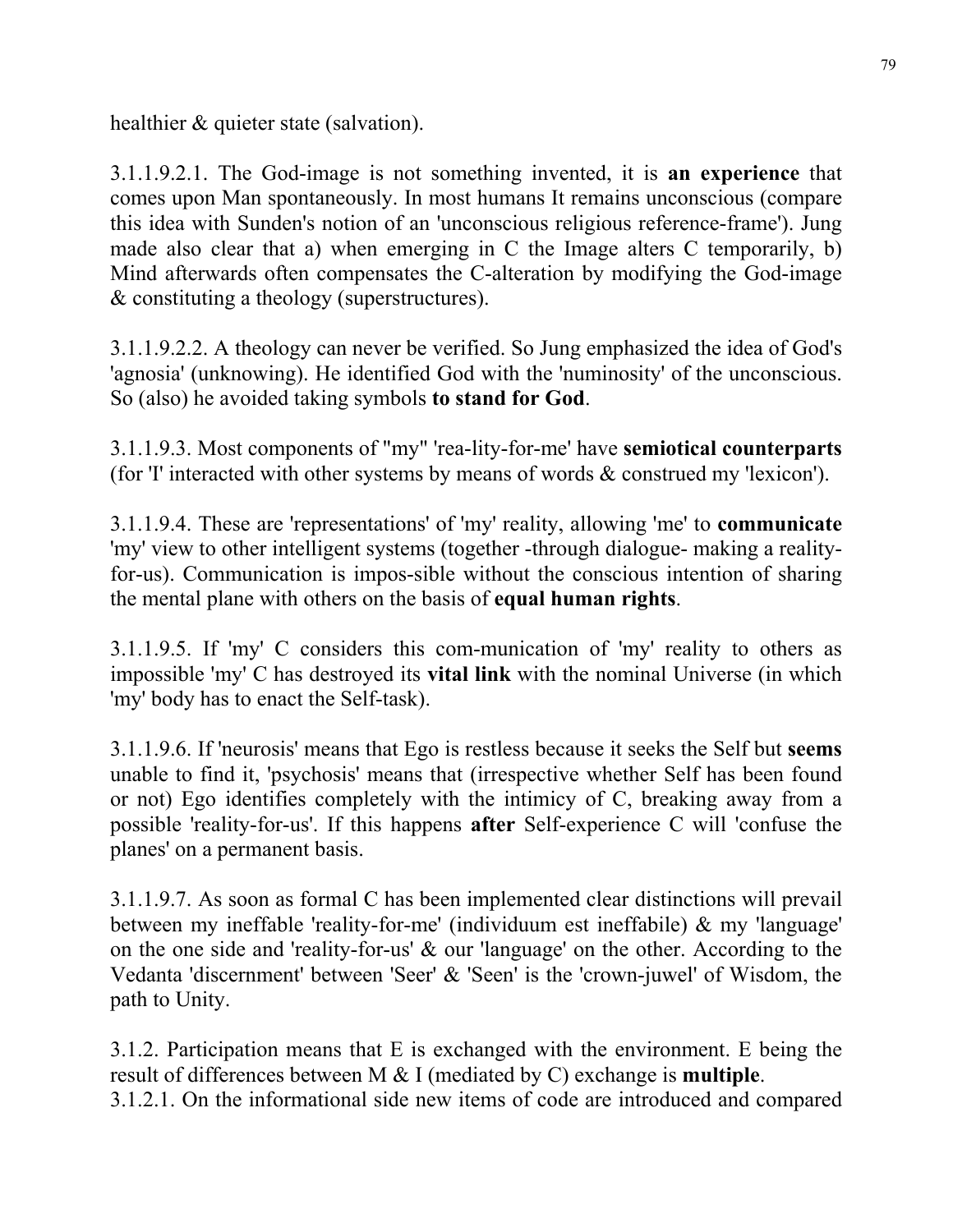with existing I. Adaptations may ensue. However, every system defines a unique informational network. So 'exchange' does not mean that one system is assimilated by another, for this would destroy the unique character of I (allowing for **variety**).

3.1.2.2. On the material side different levels of quantitative manipulation can be observed. During an exchange **the surplus of the rich** should be given to the poor in order to allow the poor to ultimately share the material manifestation of everyman's unique character. So poverty (lack of M) should always be attacked in a way that the poor eventually **learn how to share** their future surplus. In a GPO the basic needs of humanity are fulfilled.

3.1.3. Learning always involves repetition. Without it the inertia of M can not be broken. Moreover, long term adjustments of I come only with many identifications & contradictions.

3.1.3.1. I needs to be introduced step by step ; next dynamical relationships between the steps are shown & enacted. Eventually situations are created in which the enactment of the newly acquired I is put to the test. As no I-pattern is complete the process is 'Unendlich'.

3.1.3.2. Before socialization starts (and a sociotype is formed - Super-Ego) M is phylogenetically defined. Ancestral habit patterns are transcribed in the foetal brain. Most congenital handicaps can not (yet) be healed. They are the effects of ancestral mischiefs (past wrong action).

3.1.3.3. D.N.A. is but one channel through which past (genotypical) I-errors 'migrate' & take an inefficient hold over the present. In the East the 'dharmic' flow **from past to present** has been treated as part of their theory on reincarnation ('Wheel of Dharma' - viz. Ethica).

3.1.3.4. 'Reincarnation' means that an identical Self (in order to satify the 'thirst' of understanding the process of involution  $\&$  evolution as complete as possible) 'incarnates' in different successive Ego's (& co-relative bodies).

3.1.3.4.1. This notion implies a universal memory (compartimentalized in an infinite number of Self-units).

3.1.3.4.2. An Ego which does not (by its own free choice) 'reconnect' itSelf through Self-experience & Self-realization (i.e. which remains 'tricked' by Mind) is unable to retrieve Self-I nor escape from the tragi-comical Wheel of Fortune.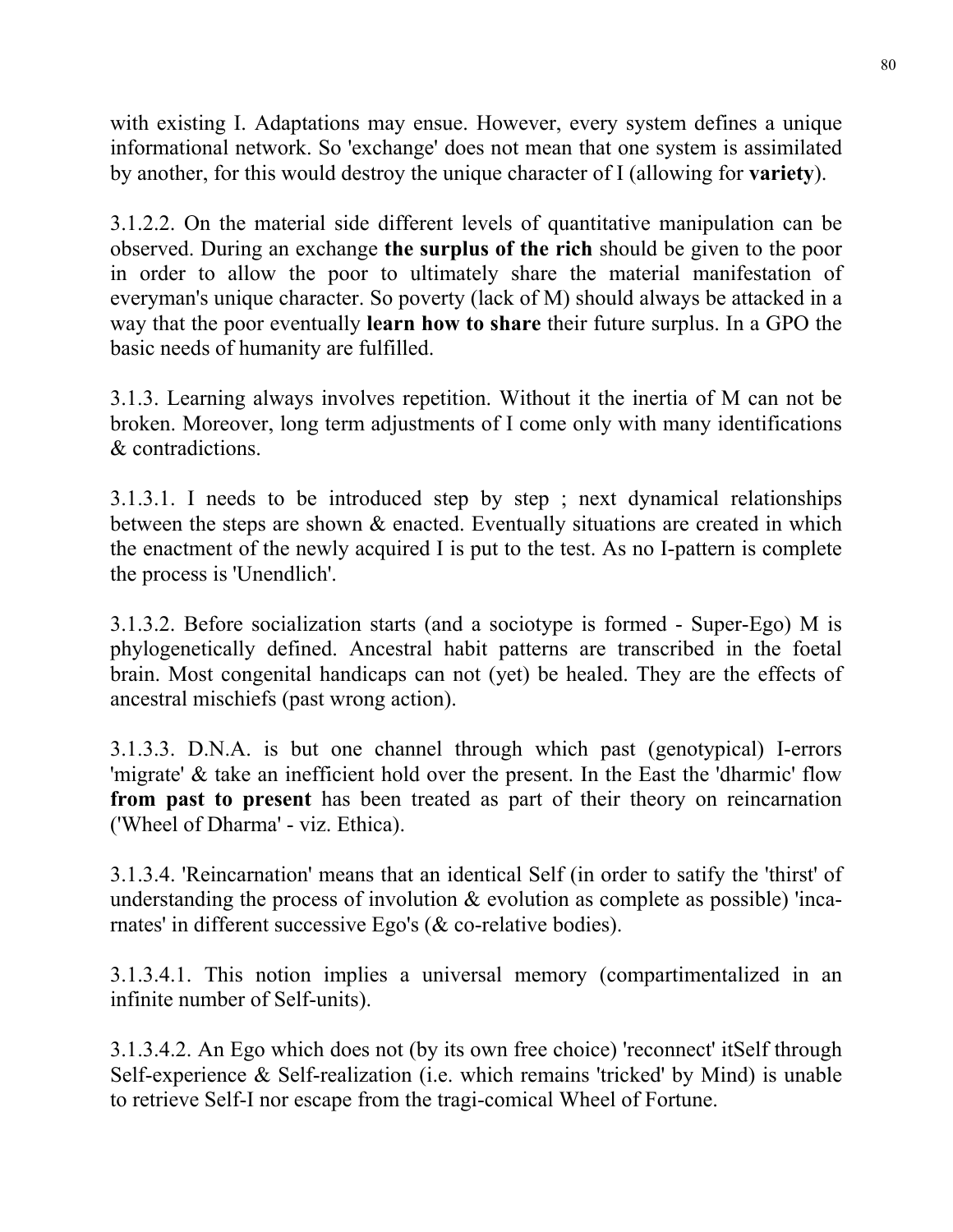3.1.3.4.3. A permanent use of the 'cube of C' (and its 8 dimensions) is impossible without a **wholistic** nominal C. Most humans experience the 'meta-nominal' as 'a flash', not as 'a state'.

3.1.4. The not-me or the 'enacted', the 'me' or the actor & the code of action or the 'action-game' confront each other in **the context of action** (constituted after some conscious agent **chose** to manifest code). The more developed C is, the more universal are the effects of its actions. Universal action co-enacts Cosmos.

3.1.4.1. Actors catch the 'meaning' of the I, code, frame or 'Word' which they enact & produce **a factual not-me**. What about the 'morality' of the performing arts (opera, theatre)  $\&$  the media (film  $&$  television) ?

3.1.4.2. Renaissance Opera (Monteverdi) was a questionable return to **the Greek synthesis of word, music & dance**. Its 'ideatum' (via Gluck's Orpheo & Mozart's Don Giovanni) culminated in the Magnum Opus of Wagner. His 'Stage Consecrating Festival' (Parzifal) shows his awareness of the possible synergetical impact on collective C of a **willed enactment of universal symbols** (using the code of the Greek 'Gesamtspiel'-model).

3.1.5. Action is impossible without a continuous effort of will. Will is the instrument of conscious choice. Without it Man is a slave. So when we say 'will' we always mean 'free will'. If an actor is compelled by **an external agent** to enact or not to enact, his actions are said not to reflect his will. The Greeks had no word for 'will'. Man was understood as **a rational animal** acting in accord with reason & intuition, doing what he thinks (Socratic determinism).

3.1.5.1. In Spinoza's system there is no place for 'free will', for everything is necessary (absolute determinism). Nominally (sub specie temporis) we are unable to demonstrate in an absolute way the freedom of the will (like we are unable to 'disprove' its possible slavish tendencies) for dim C = 4 is unable to grasp **all past causes**. So if we consider Cosmos to be **a righteous whole** we are compelled **to postulate** the important role of free will (Kant). However, according to the Russian anarchists most people want to be slaves (Hertzen), i.e. they refuse to **learn how to postulate freedom.** 

3.1.5.2. In the meta-nominal freedom looses its personal (Ego) & individual (Self) characteristics gradually. So Spinoza is right if and only if dim  $C = 7$  prevails (Monad). Dim  $C = 5$  shows synergetical determination. Dim  $C = 6$  allows for an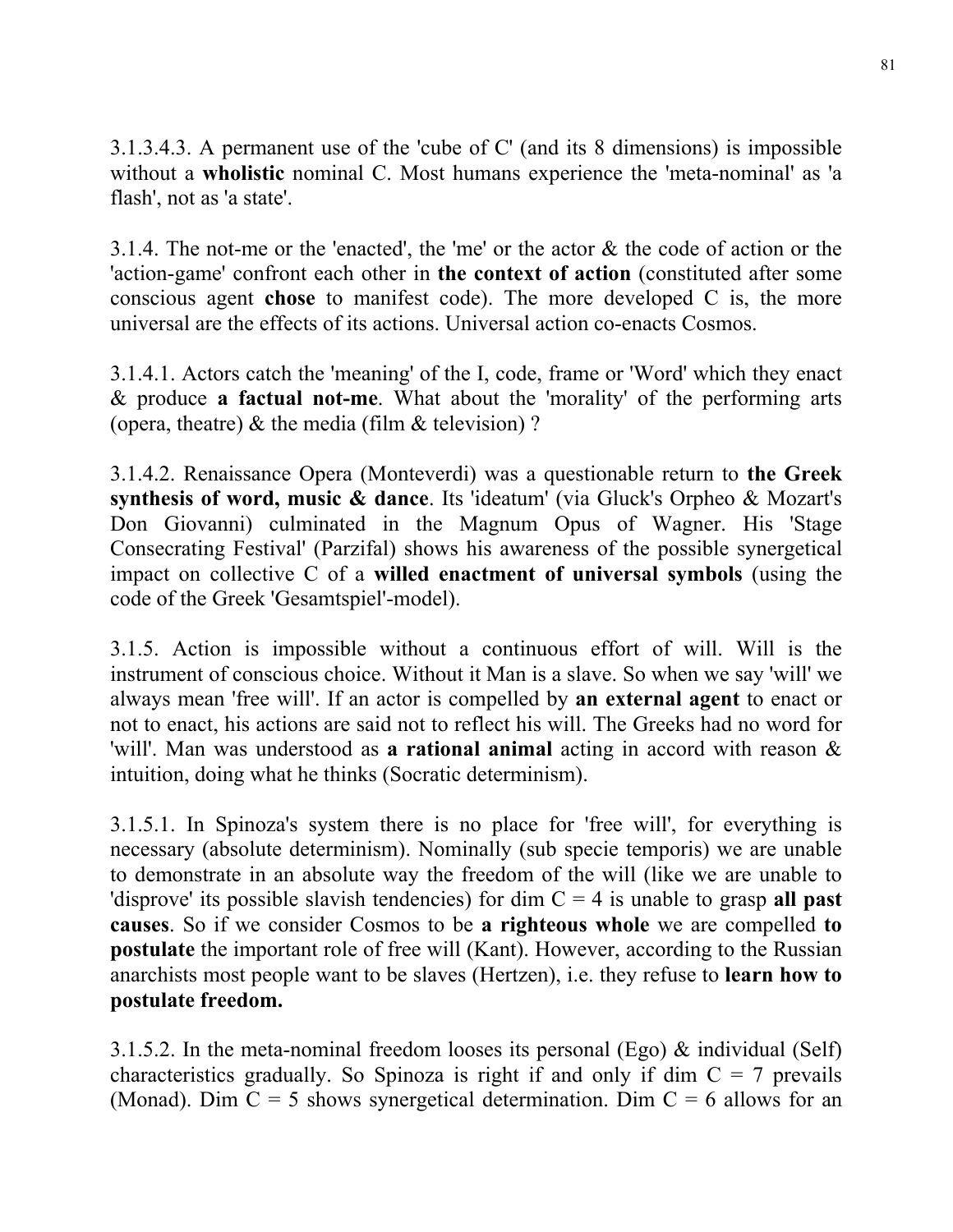optimalization of freedom.

3.1.6. A psychology of C asks for a) a **topology** of conscious processes & b) a theory on the **dynamics** between them.

We call 'conscious' all meaningful auto-regulations known to a given centre of identity **as belonging to itself**. In our model Ego and Self are such possible foci of identity. Unconscious are all meaning-ful auto-regulations which are experienced by C as a) not originating from a knowable centre of identity (Ego, Self or the influx of the senses)  $\&$  b) temporarily changing the contents of C, causing disorientation & deautomatisation.

3.1.7. Mind-identity defines the limits C accepts as meaningful & attainable while growing (feeding on the UEC). So through Mind (Mind-identity & formal C) C as a whole is divided (by itself on the basis of I) into a 'conscious' & an 'uncon-scious' part. When negentropic growth pre-vails Mind understands the final limit of C as a 'Focus Imaginarius', the edge of a circle with an infinite radius (a Curve = a Line). Where 'I' make the unconscious be I (dentity) should become.

3.1.7.1. Distinction should be made be-tween those unconscious contents which have :

a) a depersonalized vitalistic, instinc-tual, ancestral & collective origin ;

b) & those resulting from personal re-pression. The former are Freudian 'Escontents' (the Tanathos - Eros dialectic) & Jungian archetypes ('collective un-conscious'), the latter 'Shadow-contents' (Jung's 'personal unconscious' or Freud's 'the Repressed').

3.1.7.2. The archetypes are collective survival-patterns rooted in the early phylogenetical evolution of the 'homo sapiens'. Each archetype is a symbolical, psycho-evolutionary & mythical 'represen-tation' of the pre-rational, biotical & physico-instinctual experience. Jung showed that every human 'individuates' through a successive conscious assimi-lation of Shadow, Anima/Animus & the archetype of the Self.

3.1.7.3. A Shadow accompanies all objects continuously (except in Darkness & at the Zenith-point). The Shadow is a) a more or less independent **unconscious mirror-iden-tity** created as a result of the Ego's narrow views (on itself & the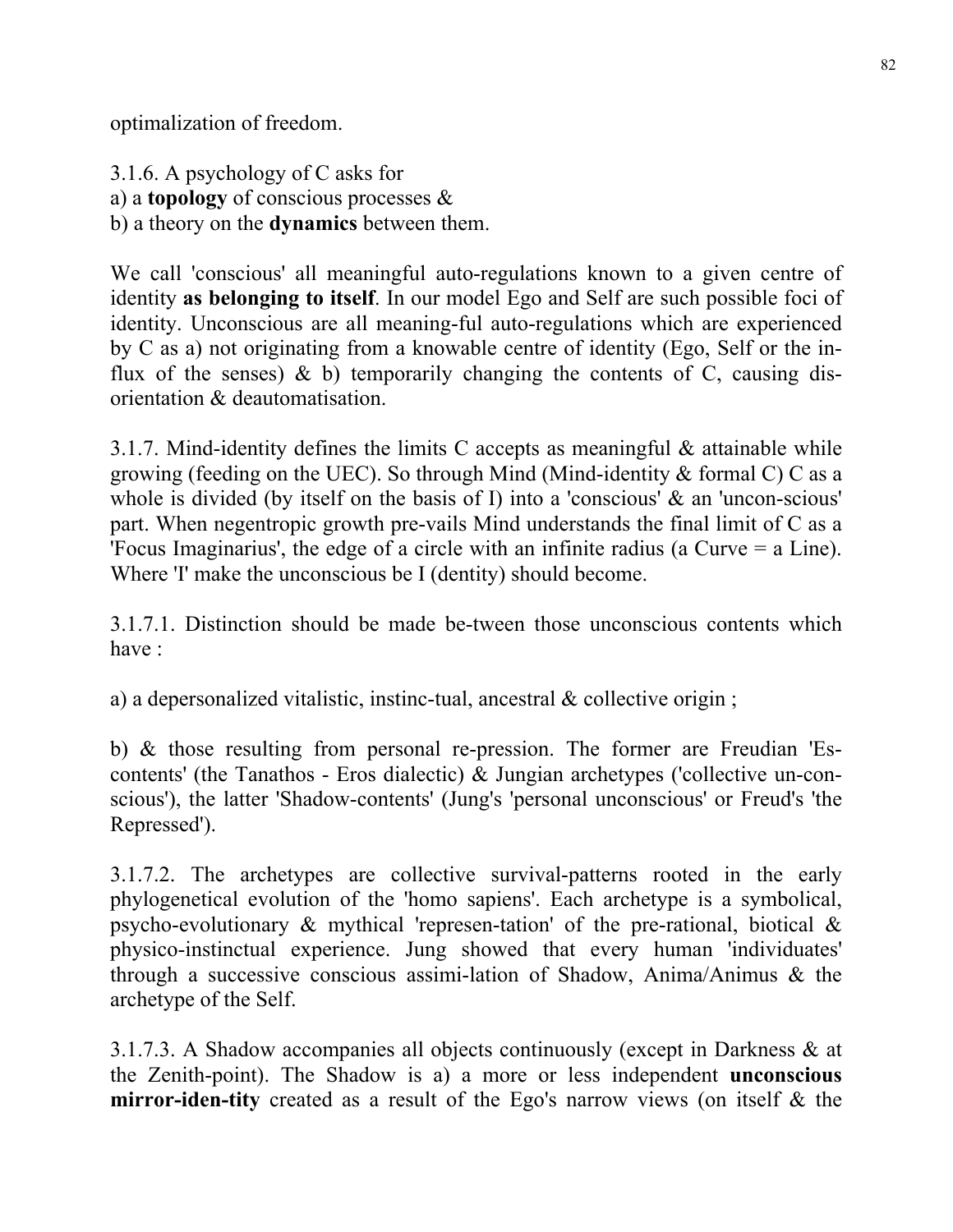world) and b) the archetype of Friction, Resistance & Inertia, i.e. a representation of how Chaos is experienced through the UEC ('Evil' being 'absence of Good').

3.1.7.4. Viewed as a mirror-identity, the Shadow is a personalized part of the 'personal unconscious'. As a symbol of 'absolute' Evil It is rooted in the Collective Fear of 'homo normalis'.

3.1.7.5. Next let us distinguish between 'lower' and 'higher' unconscious, i.e. between Man's relationship with his phylo-genetical **past** & his as yet unrealized (meta-nominal) **future**.

3.1.7.5.1. The former (Es + archetypes + Shadow-contents) result from **involution into M**, for they can be measured by the first 3 dim of the nominal Universe, whereas the contents of the Shadow result from 'nominal' malfunction (dim  $C = 4$ ), i.e. the mechanism of repression.

3.1.7.5.2. The latter (Assagioli, Maslow, Tart) was introduced to delimit those contents of C 'elevating' C, i.e. imple-menting the use of **new dimensions of (co(s)mic) experience**. Between Ego (centre of C) and Self (center of the higher un-conscious) a continuous relationship per-sists ('energized enthusiasm').

3.1.7.6. Following topografy of C ensues :

**higher** Monad Atziluth **unconscious**  Self Briah

-x-x-x-x-x-x-x-x-x-x-x-x-x-x-x-x-x-x-x-xsuperliminal threshold

**personal C (Ego)** Super-Ego

Yetzirah

subliminal treshold Conscience -o-o-o-o-o-o-o-o-o-o-o-o-o-o-o-o-o-o-o-o **lower unconscious** Ideal-Ego

repressed area the Repressed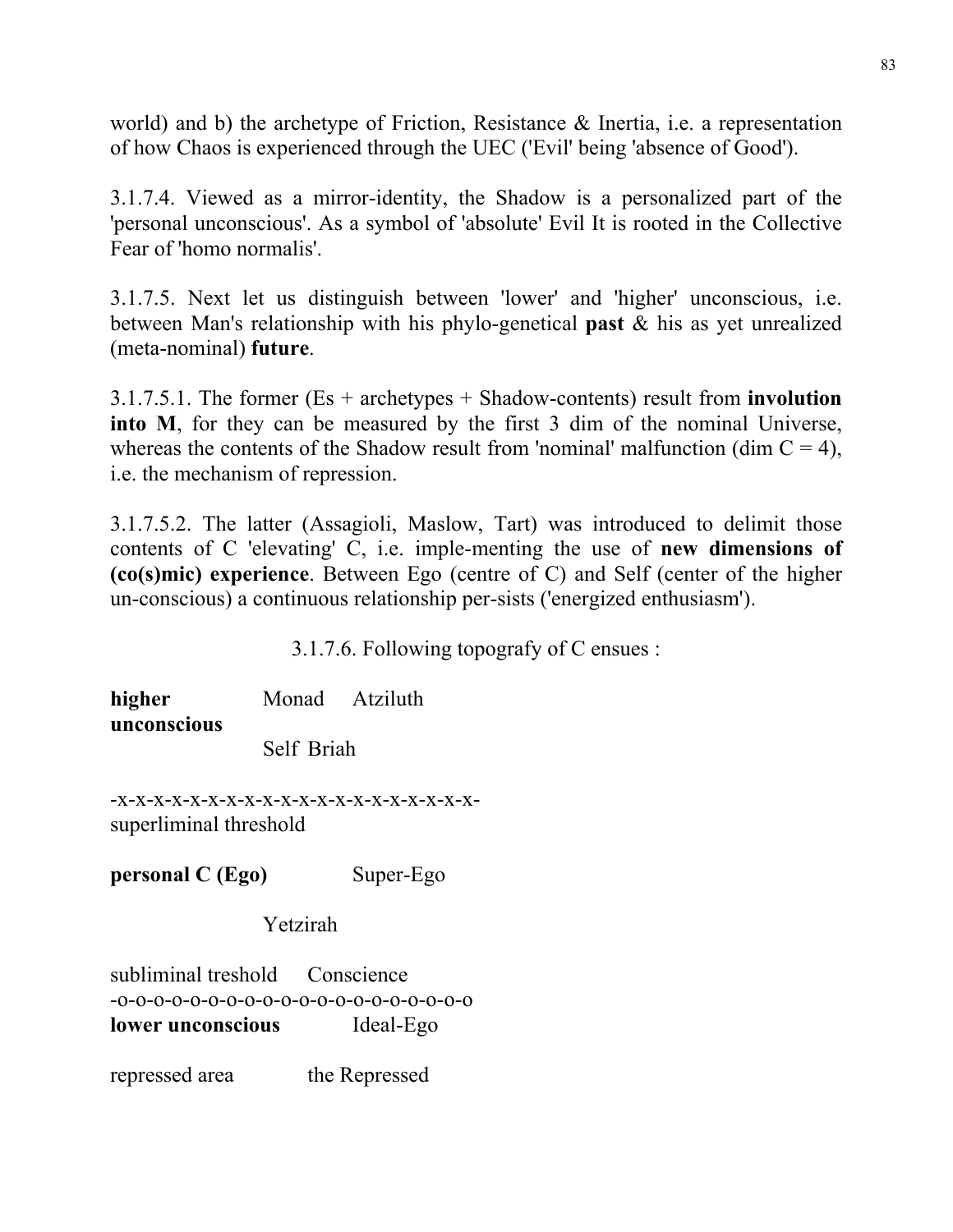| personal unconscious | Shadow                    |
|----------------------|---------------------------|
| collective threshold |                           |
|                      | Shadow as archetypal Evil |

the Vital (body) Assiah

# **collective unconscious** Archetypes

3.1.7.7. Ego (C) can be defined as a conscious focus of so-called 'persona-lized' identity, determined by sensoric selection (I) & memory (C) and carried out by the waking state of the brain (M). Op-timally a person is an intelligent, multi-rational & emphatical system, promoting **a global social network** with great happiness & enthusiasm, invoking better balance day by day in every way.

3.1.7.7.1. To understand the formation of Ego it is necessary to grasp the influence of socialization on C (dim C = 1 to 4). Socialization implies an **introjection** of the values, expectations and norms of the society in which one was brought up. It creates **a social pseudo-Self or Super-Ego** forcing C into the patterns of the **mayority** of society.

3.1.7.7.2. The influence of socialization can be traced in all nominal dim of C :

 $\dim C = 1$ : social safety-regulations regarding health and bodily functions (like disposal of waste materials) ; formation of Ego-identity through the limits imposed by the body ;

 $\dim C = 2$ : social regulations necessary to protect the Eudipal 'family-triad' to which one belongs (father, mother, child) ; first semiotic identifications of Ego on the basis of sex (I am called by this 'name' for I have a male or female body) ;

 $\dim C = 3$ : social regulations allowing to be part of a larger group or 'social class', meaning that one has to speak the language of the group before gaining any social status as member of the group ;

 $\dim C = 4$ : social regulations allowing each social class to be formally part of a democratic society offering its members an esteemed social status when full proof of mastery is evident to most members of the community of sign-interpreters. Esteem does not trigger Self-realization.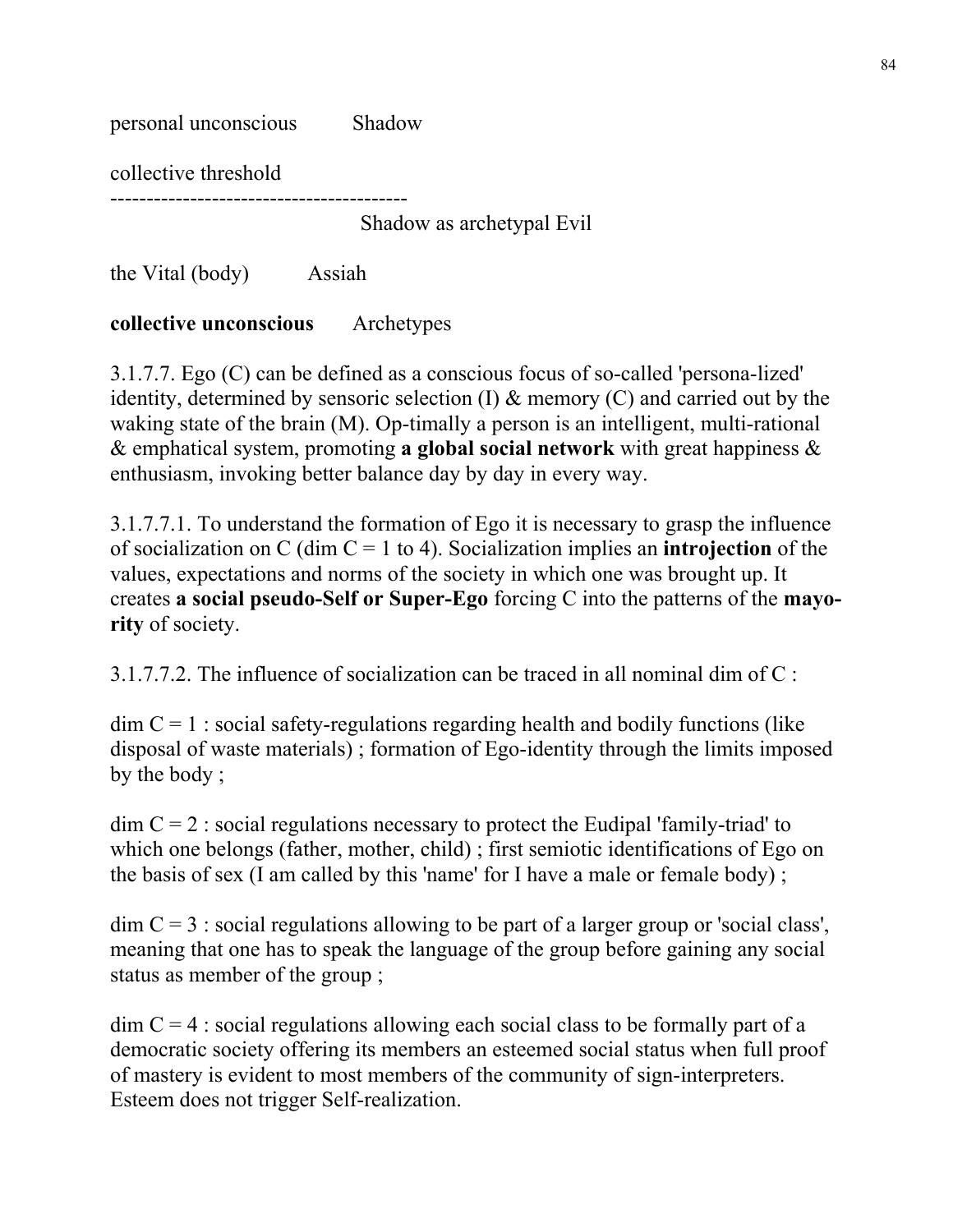3.1.7.7.3. The Super-Ego is the 'repres-sive' censor of society. It was built in to condition C in such a way that a con-stant 'checking'-procedure ensues. It represents the Ego's limits (no) & com-mandments (yes). It is 'moral' in the **relative sense** of the word (every 'so-ciety' creates its own 'morality' or collective 'habitus').

3.1.7.7.3.1. The Super-Ego has two parts : the conscious **Conscience** producing feelings of guilt (no) or 'moral' conviction (yes) & the unconscious **Ideal-Ego** constituted as a result of the 'Ideal' **others** had & have of 'my' Ego (semi-permanent projections made by others & assimilated by 'my' C).

3.1.7.7.3.2. **Repression** occurs when unconscious contents can not be released into C because they are in conflict with the Ideal-Ego (lower) or Conscience (higher). **Sublimation** occurs when these contents reinforce the Super-Ego. 3.1.7.7.3.3. **Compensation** is sought as soon as a) Ego is aware of its personal limitations & b) Super-Ego conditions C to think, feel and/or act **as if** unable to move beyond these (i.e. compensation is the satisfaction of a frustrated Ego).

3.1.7.7.3.4. The Super-Ego should be 'in syc' with the Self-discovered contents of the 'higher' and 'lower' unconscious in order to allow for **transformation** : Eexchange on all levels (or a fully expanded, 'octagon' of C).

3.1.7.7.3.5. The Super-Ego, when access to & retrieval from the higher unconscious is mastered, assimilates **genuine religious Self-values**. Its Conscience shifts from social to **spiritual morality**, announcing the dawn of (neo) human authenticity (guarding the Rights of Nature & Man).

3.1.8. So Ego is conditioned. Without the influx of Self (higher unconscious) no spiritual perspective beyond the fourth dimension is possible. Without the use of free will to evolve, Ego will remain **a prisoner of the words of society**.

3.1.8.1. C has trigger the emergence of a **genuine** personalized conscious realm. This means checking the authenticity of one's Conscience by plunging C into the un-conscious Ideal-Ego.

3.1.8.1.1. A clear definition of the con-tents of the Shadow (its Imago) will show the weak points of the Ideal others have projected upon 'me' (and 'I' -in order to socialize- have unconsciously identified with), for the Imago of the Shadow is contrary to the contents of the unconscious Ideal-Ego. It is made out of **negative** thoughts, feelings and actions and is often projected upon those people or situations **seemingly** resembling the negativity in an objective way.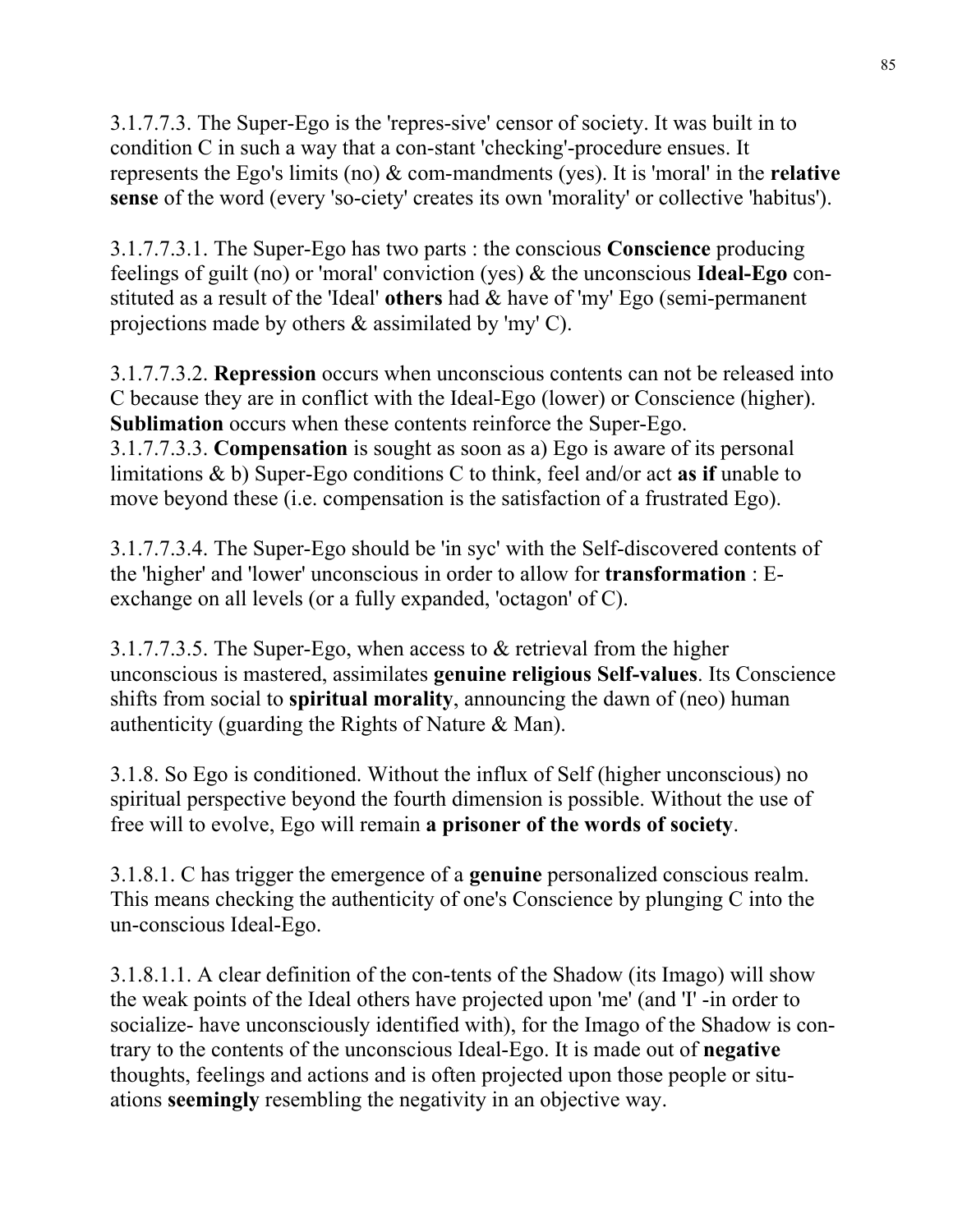3.1.8.1.2. Reshaping our 'moral' Con-science through a genuine Ideal-Ego (the synthesis of Ego's auto-analysis), will make our Conscience 'free' & able to move beyond nominal limitations.

3.1.8.2. These procedures expand C in such a way that a very personal view on life ensues. They imply a 'personal psychosynthesis' of the inherent duality of C (oscillating between M & I).

3.1.8.3. When the repressed area has become part of C the influx of the higher  $\&$ collective unconscious become abundantly evident, reshaping the outer form of the Self-image. It is at this point that new dimensions are needed in order to understand meta-nominal experience. The **inner vision of the Self** (the so-called 'Watchtowerexperience') is necessary before the Ego-created Self-image becomes a genuine Key to the meta-nominal realm. During the Self-experience Ego is absorbed by the contents of the higher unconscious, taken by its beauty, power & glory.

3.1.8.3.1. Only after many Watchtower-experiences will this Ego-like 'phantasy' or 'visual matrix' of the Self (the Self-image) become **charged with the direct experiences** of the meta-nominal (stored into memory) and serve as a 'modus operandi' to enter these subtle realms.

3.1.8.3.2. This Self-image needs to be adjusted by comparing it with the memory of past Watchtower-experiences (being made out of images & thoughts resulting from **personal** psychosynthesis it is usually out of focus as a result of interferences caused by residual Shadow-components). If the Self-image does not coincide with the real Self **a Self-block** will be the outcome (regressing -involution- & reversing). 3.1.8.4. In the meta-nominal realms (dim  $C = 5$ ) synergy, synchronicity  $\&$ serendipity occur continuously, balancing the pro-minence of (neo) causality in the nominal Universe. The difference between Ego-state and Self-state has (after the Watchtower-experience) become very clear.

3.1.8.5. As soon as the effect of the fifth dimension is experienced conti-nuously (i.e. synchronicity determines events as casually as (neo) causality does) Ego becomes **an instrument used by Self** to perform its (Self) task, imple-menting individuality (dim  $C = 6$ ). An individual is a free person able to master him (her) Self in such a way that sponta-neous creativity prevails throughout his (her) long  $\&$ happy existence on Earth.

3.1.8.6. The duality between Self and Ego dissolves  $\&$  an mysterious  $\&$ inexplicable Monadic unity of experience prevails (the suchness of the 'absolute I'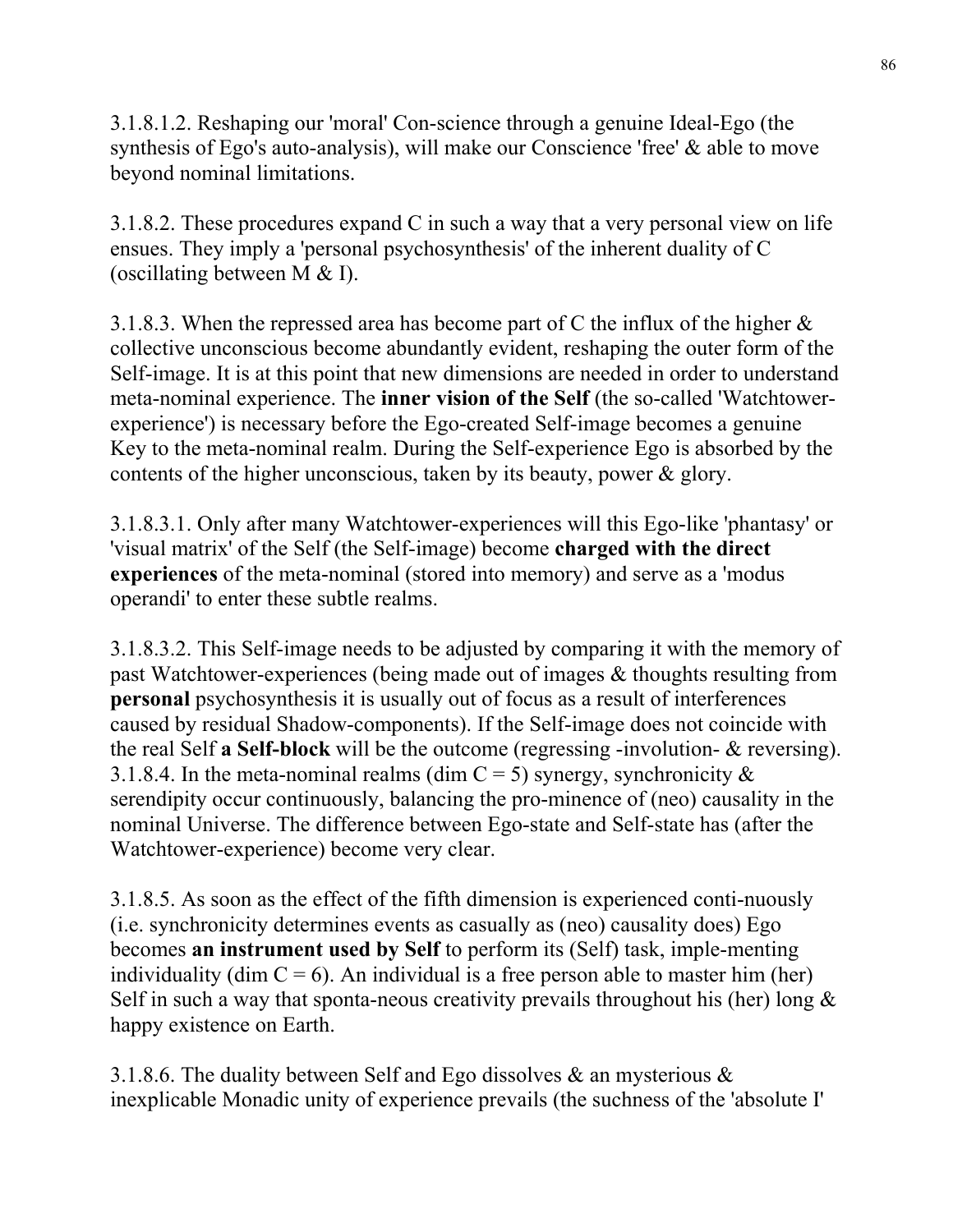$(dim C = 7)$ ).

3.1.8.7. No Unity can be postulated without its inexplicable origin : full-emptiness  $(dim = 8)$ .

3.1.8.8. If all dimensions are integrated a complete individual ensues. After 'personal' psychosynthesis 'spiritual' psycho-synthesis terminates becoming. The first leading to a happy life within society, the second to a cosmic life.

3.1.8.8.1. The goal of (neo) humanity is a collective happiness (here & now) arched by one GPO, one GRO and one GEO.

3.1.8.8.2. The formation of individuality is a difficult and dangerous matter, for on collective as well as on higher levels mayor ordeals and fossilizations may occur, leading to forms of psychosis (loss of reality-taxation causing suffering).

3.1.8.8.3. Without individuality no authentic humanity, and no confederal **global economical order (GEO)** will be implemented.

3.1.9. The Self is 'a high focus' of individualized identity, determined by creative universal ideas, beyond the impact of spacetime (i.e. material di-mensions)  $\&$  abiding on its own 'plane' (causal higher unconscious) as a 'perfect Star'. A **global religious order (GRO)** guides Man on the different paths towards the same God.

3.1.9.1. It is very difficult for Man to understand his origin as Stellar. Every man and every woman is a potential Monad ; **a reflection of the whole (macrocosmos) as a part (microcosmos)** ; a Star amoungst Stars abiding in one Cosmos. 3.1.9.2. Only in a Stellar perspective is Man likely to surrender his Self-grasping and dare the 'absurd' leap into the loving care of Cosmos, relating Many to One (as a Plan of Life) perpetually.

3.1.9.3. 'Chaos' is characterized by the **absence** of a connection between One and Many (undifferentiated Many without reference to any Centre).

3.1.9.4. To 'homo normalis' the influence of the Self makes itself felt through the 'abstract' semantical layers of the Super-Ego's 'database'. Most people never persue philosophy or let these matters 'organize themselves' (i.e. do not pay any atten-tion, **wrongly** considering the matter as 'irrelevant' to their condition).

3.1.9.5. Most churches (institutionalized religions) incarnate the thought-form of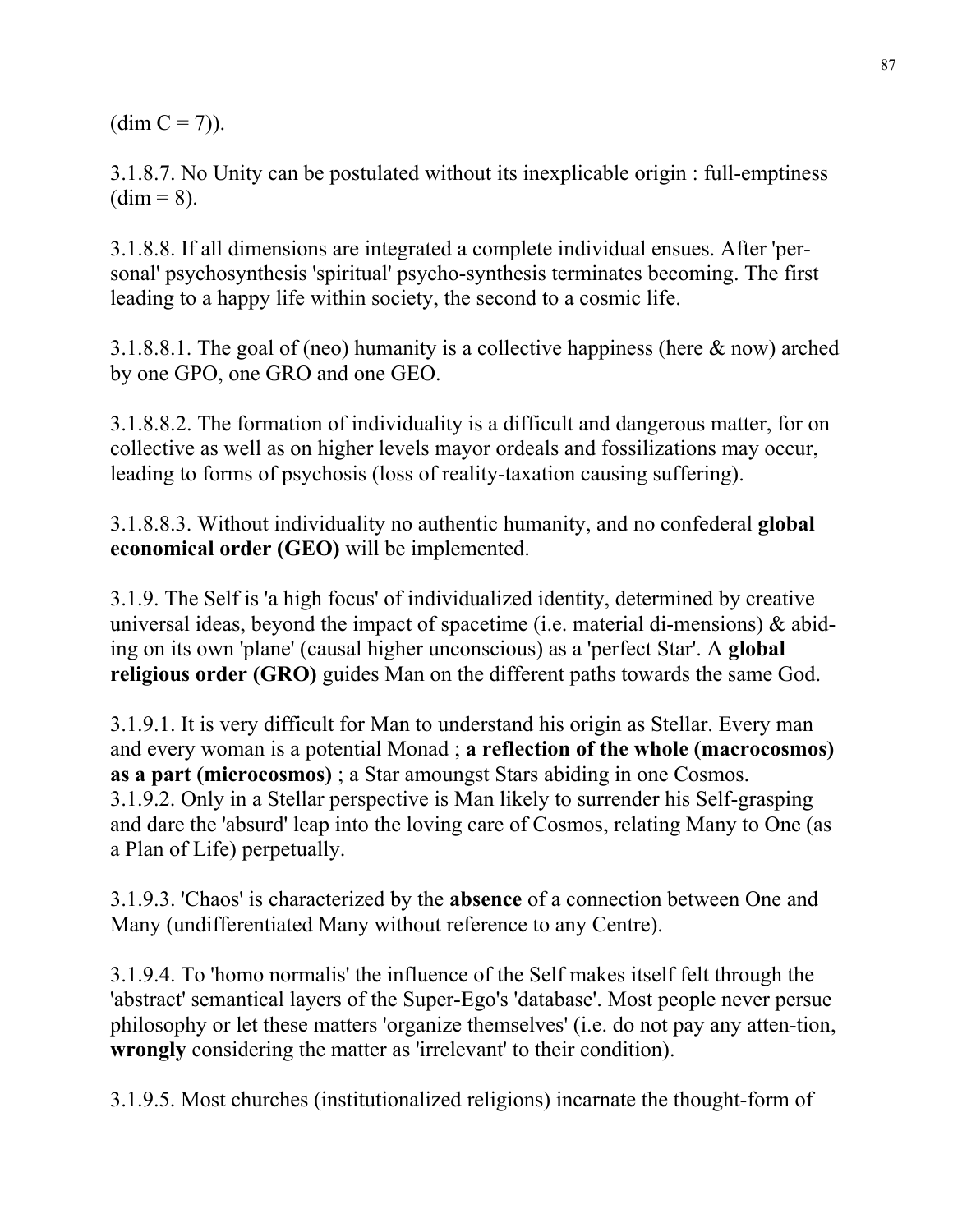some 'Holy Book' (like Brahmanism, Judaïsm, Christianism & Islam) & offer a 'collective Self'. In this way they influence the Super-Ego and condition the personality in a 'moral' way. The Roman Church is the last remainder of the Roman Imperial Order. The Papacy playing **a mayor role** in establishing the GRO.

3.1.9.6. A collective Self denies Ego the possibility of individuality. Its 'priests' demand 'obedient behavior' on the basis of **a finite set of relative language-signs** (defined as 'holy').

3.1.9.6.1. A Group-Self (or 'égregore') relates individuals in a meta-nominal way to **a common source** of Cosmic Order, leaving each free to act in accordance with the Self-experienced principles constituting that (invisible) Order. A 'wrong move on the path' affects **the in-tensity of Self-realization**. So one only pays for what one has broken.

3.1.9.6.2. At the close of an Aeon most churches destroy their own magic(k) ... (unable to invoke the new current).

3.1.9.7. Let me be very clear : each Self is One unique task performed for the Glory of overall Unity. Each Self is a Star, a **unique microcosmos**, its Monadic essence remaining the sole **unsolvable mystery** (like the Origin of All Stars). The GRO organizes spiritual emancipation from person to individual, guiding those who aspire to attain **a direct link** with their own Self for the sake of the continuity of the  $GPO & the GEO$ 

3.1.9.8. Nor Moses, nor Jesus, nor the Prophet(s) will ever be unique enough to vessel the task of **each** Self. They represent the 'eternal exemplaric' (sublime Art). The Age of Servitude & Sacrifice (Pisces) **is over**. The New Age offers the challenge for all to be truly free ; also the ordeal of will and the swift retributive effect of the misuse of unbalanced katabolism (Chaos).

3.1.10. At an Egoic level Will (the instrument of conscious choice) is **free**, meaning that the power of discernment given by formal reason may be used to define a set of possibilities and make **a choice**. 'Freedom of choice' is guaranteed by making sure that nothing whatsoever could have hindered the party to make a different choice. This is the Augustinian definition.

3.1.10.1. To the most fragile of all area's of C (namely the Ego) is given free choice. Unenlightened humans have to bear the burden of freedom. The few realized ones just do their jobs for such is life.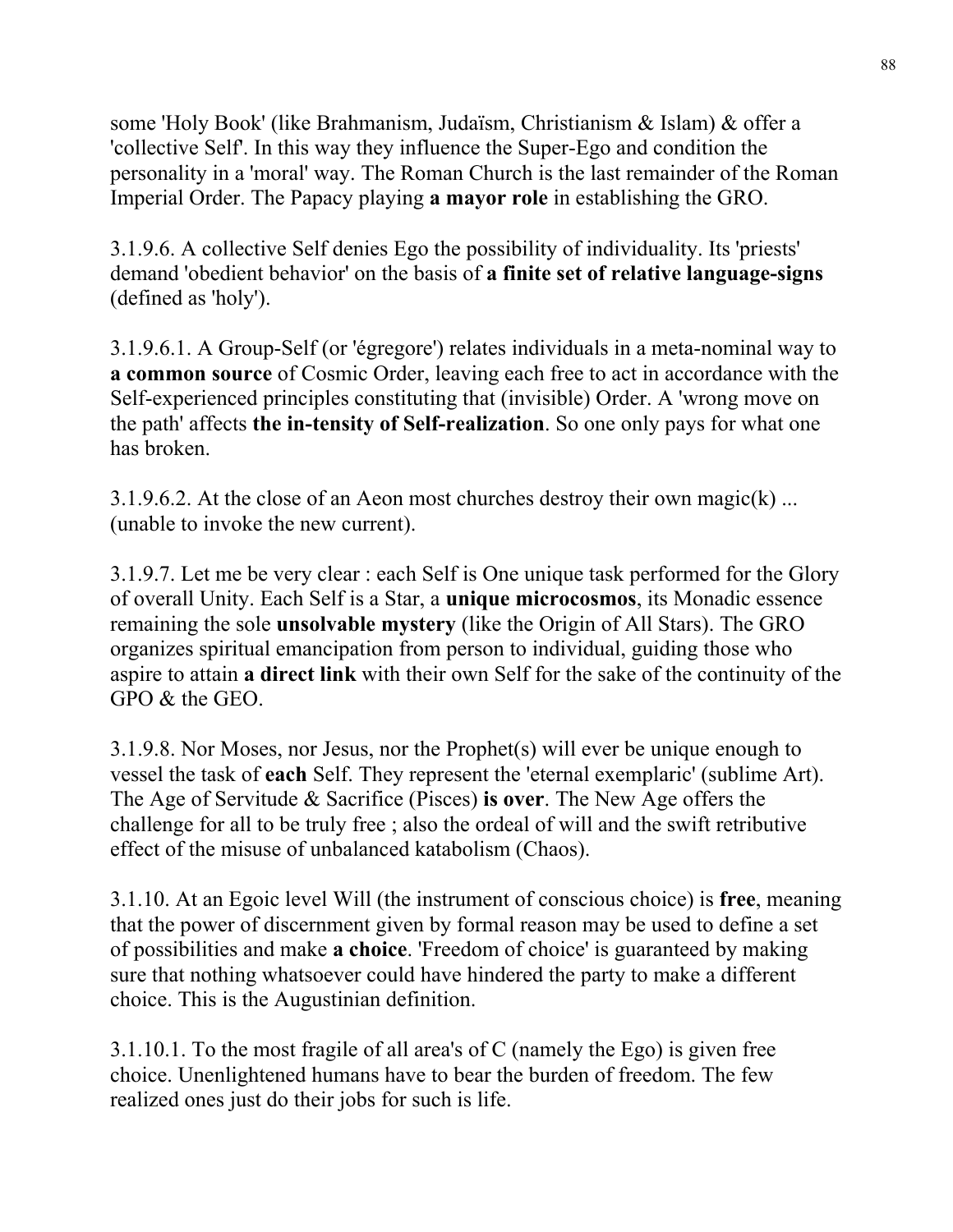3.1.10.2. Man has **to make a choice for life** and the code administered by life. If he joins forces with anti-life (Chaos or evil) he **destroys** himself. If he does not understand anti-life properly he is **drained**. By transformation through a natural process (UEC) does the CC prevail (and Chaos play its **adverse** part).

3.1.10.3. Concerning this alliance with natural life allow me to suggest a Cosmic Year of 12 Cosmic Months or Aeons of each ca. 2.160 years (the Vernal Equinox slowly moves -1 in 72 years- relative to the Stars behind the Ecliptic due to the nutation of the Earth's poles). These 12 Aeons are each symbolized by a Zodiacal symbol (viz. Art of Memory). The Aeons flow from one to another according to a finite set of rules & in each month a different 'theme' is carried out (viz. 'Aeonic' history).

3.1.10.3.1. Two general rules :

a) an Aeon comes to a close after 2/3 has passed through the increased antagonistic activity of the force (symbol) opposing it (example : Pisces ends by the work of Virgo) ;

b) the ruler(s) of the symbol representing the Aeon define **the strongest operative aspect of the Life-force** active during the period. In the past Aeon Jupiter & Neptune defined the contents of the 'Aeonic Equation' (the Supreme Formula to use the Infinite Life-force from the perspective of that Aeon). In the present Aeon Saturn & Uranus rule ;

c) as soon as 2/3 has passed two Formulae have to be used simultaneously :

- the current Formula **to enhance the collapse** of the Aeon at hand ;

- the next Formula **to enhance the arrival of new initiators** & the new aspect of the Life-force ;

d) to each Aeon a particular 'initiatoric key' is attributed. Its proper use ena-bling C to solve the Aeonic Equation :

- \* **Taurus** / Age of Isis : initiator Thoth (Mercury) ;
- \* **Aries** / Age of Osiris Slain : initiator Seti (Pluto) ;
- \* **Pisces** / Age of Osiris Risen : initiator Amon (Jupiter) ;
- \* **Aquarius** / Age of Horus Avenger : initiator Horus (Mars) ;

e) a 'Chaotic Age' ensues at the end of each Aeon & the beginning of the next.

3.1.10.3.2. Limiting ourselves to a limited set of historical events we get :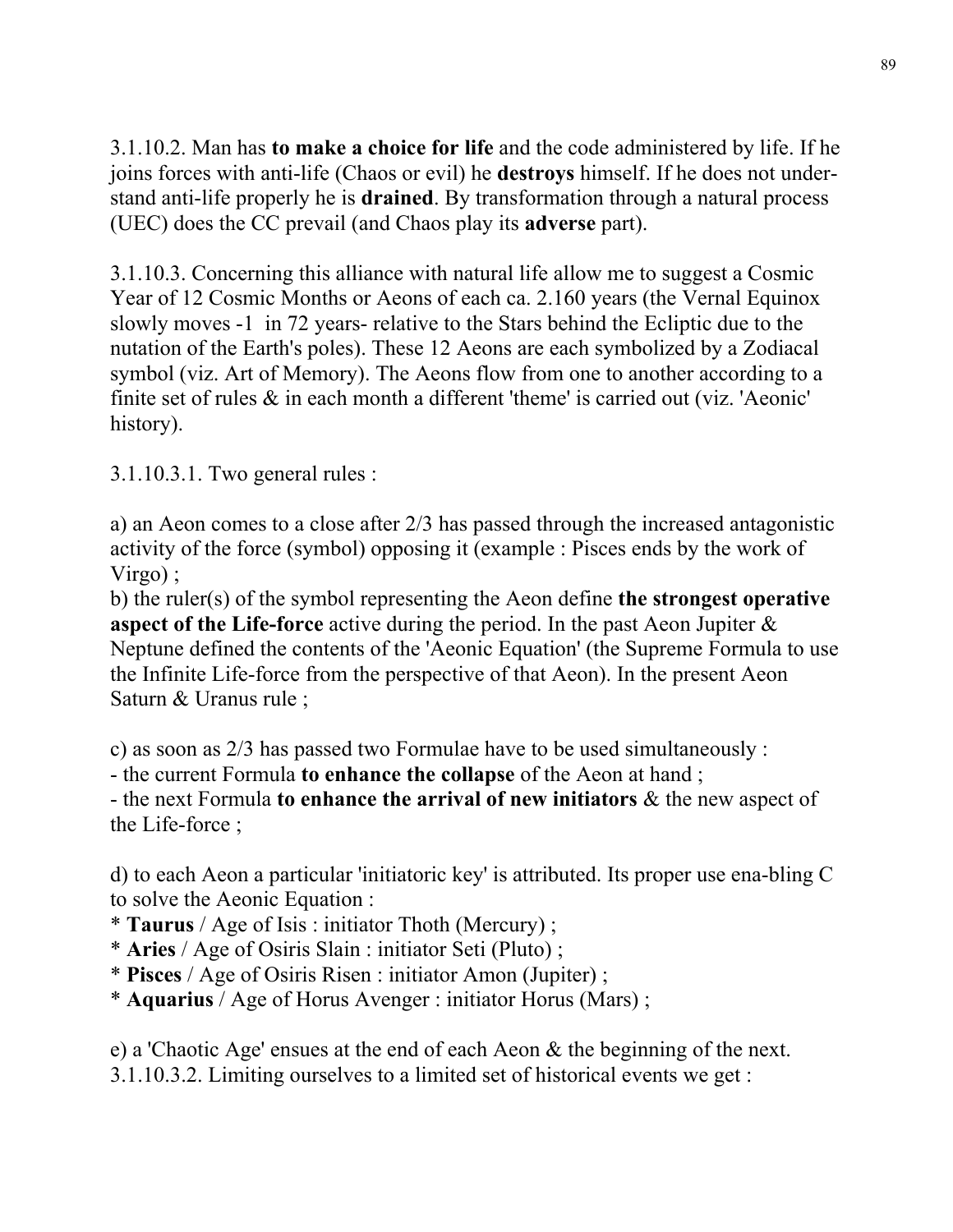## **\* Aeon of Taurus (ca. 4.320 - 2.160 B.C.)**

 Chalcolithic Age, later Bronze Age, invention of the wheel, of the first war chariot, of pottery & the art of writing. Worship of the Bull in Egypt & Crete. Closing (ca. 2.880 B.C.) through Scorpio around the time of the (re)construction of the Great Piramids  $\&$  the Sphinx (ca. 2.500 B.C.). Cult of the mysteries of magic(k) and death widespread, ending with a Chaotic Age lasting till 2.060 B.C. (Egypt unified) ;

### **\* Aeon of Aries (ca. 2.160 B.C. - 0)**

 Middle Kingdom starting with the reunification of Egypt, its cultural splendour under the might of powerful pharaohs worshipping the Ram (Ramses II, Seti I). Period of war and authoritarian & pioneering leadership. Osirification of death-cult (Pluto ruling Aries). Closing (ca. 720 B.C.) through Libra with the division of Egypt (1.050 B.C, XXIthe dynasty), Greek colonization & its esthetical polis-diplomacy. After Alexander the Great the supremacy of the Greco-Roman model is total (Ptolemaic dynasties) & Roman Empire (27 B.C.) ;

#### **\* Aeon of Pisces (ca. 0 - 2000 A.D.) :**

 Birth of Jesus of Nazareth, who said 'Come with me, and I will make you fishers of men' (Matt.4:19). His birth coincided with the 'Chaotic Age' draining the 'Pax Romana' & precipitating a Germano-Christian world order (Jupiter) based on dualities (Pope & Emperor, Heaven & Earth, Spirit & Body, Jesus the Christ & Satan). Propagation of a world-picture in which a morality of renunciation limits the free expression of individuality  $\&$  causes the repression of M. The advent of illusions created for the sake of a faith moving against reason ('credo quia absurdum est'). An irrational adherence to 'Holy' words in a book. Closing (ca. 1.440 A.D.) through Virgo with materialistic reason (from Thomas of Aquinas via Luther to end with modern technology), philosophical  $\&$  economical illuminism (XVIIth & XVIIIth).

#### **\* Aeon of Aquarius (ca.2.000 - 4.000 A.D.)**

 Starts with a chaotic era of several centuries caused by disregarding the quantification of natural capital goods, pollution (Nature) & overpopulation (Culture). These trigger global ecological disasters (till ca. 2.300 A.D.). **Integration of duality** instead of polari-zation of opposites. Renewed attitude to-wards 'evil' or 'chaos', stressing equi-librium & avoiding repression by naming, experiencing & assimilating erotical Shadow-components. Establishment of :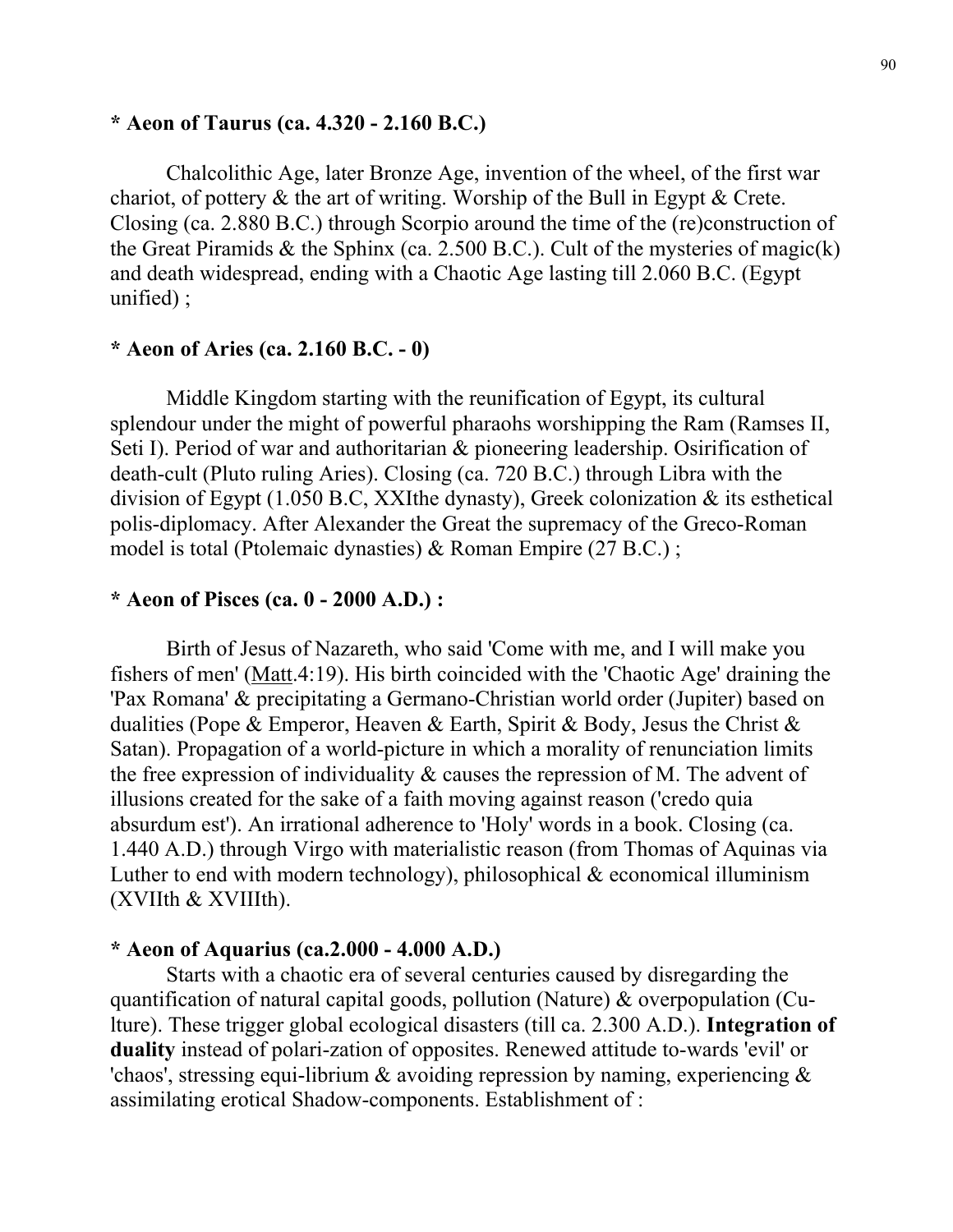a) a 'political World order' (ca. 2.500 A.D.), promoting a confederal planetary peace through neo-democratic leadership (GPO) ;

b) a renewed economical system (a global eco-market-system combined with the 're-gional' mentality of the 'homo faber' - GEO) ; c) a revitalized global religious order (GRO).

 This new 'brotherhood' between States triggers the advent of **inter-stellar relationships** boosting technology and C considerably (ca. 3.000 A.D.). Global happiness for 4.00 years through freedom, equality and friendship. Global leadership on the basis of the 'truncated pyramid'-model : the few ruling the many secretly & silently. Closing (ca. 3.440 A.D.) through Leo with the implementation of a new type of 'magic(k)al' monarcy (i.e. the 'Magi' stepping into the light of publicity and reestablishing visible centres of authority).

3.1.11. Sexuality will be defined as a set of actions assuring **procreation**. Eroticism (having sexual connotations) does not necessarily imply reproduction, for it is mainly concerned with **the stimulation of physical pleasure** using the erogenous zones of the body. Sex is Nature at work with Man, whereas eroticism is Man's C at work in Nature's pleasure-grounds.

3.1.11.1. The first half of the equation of Aquarius (its 'Formula of action') implies a sexual-erotical key (Mars). Nobody will be able to be part of the New Aeon if sexual-erotic energies are **re-pressed** or **sublimated**.

3.1.11.2. Although elsewhere (viz. Ceremonial Papers) the matter has been dealt with in depth let us restate the central idea : no genuine sex without ero-ticism and no eroticism without the inte-gration of **both** masculine & feminine **in one individual** (or 'omni-eroticism'). The 'battle' of the sexes is therefore not a social but a psychodynamical one. It should be solved by every individual alone before invoking the 'Logos Aeonos'. Every Aquarian is free to experience, accept & integrate all types of **erotical** behavior.

3.1.11.2.1. A male body may carry a feminine Ego & vice versa. All bodies carry the seed of their counterpart. The goal ? An Ego able to share (physical) love **irrespective** of biological sex, mo-ving beyond the polarity between 'homo-sexual' and 'heterosexual' (resulting from repressive dualistic thought).

3.1.11.2.2. Let us clearly warn against anal penetration. Regular practice will surely unlock the tendency to regress towards the animal & biotic (involution).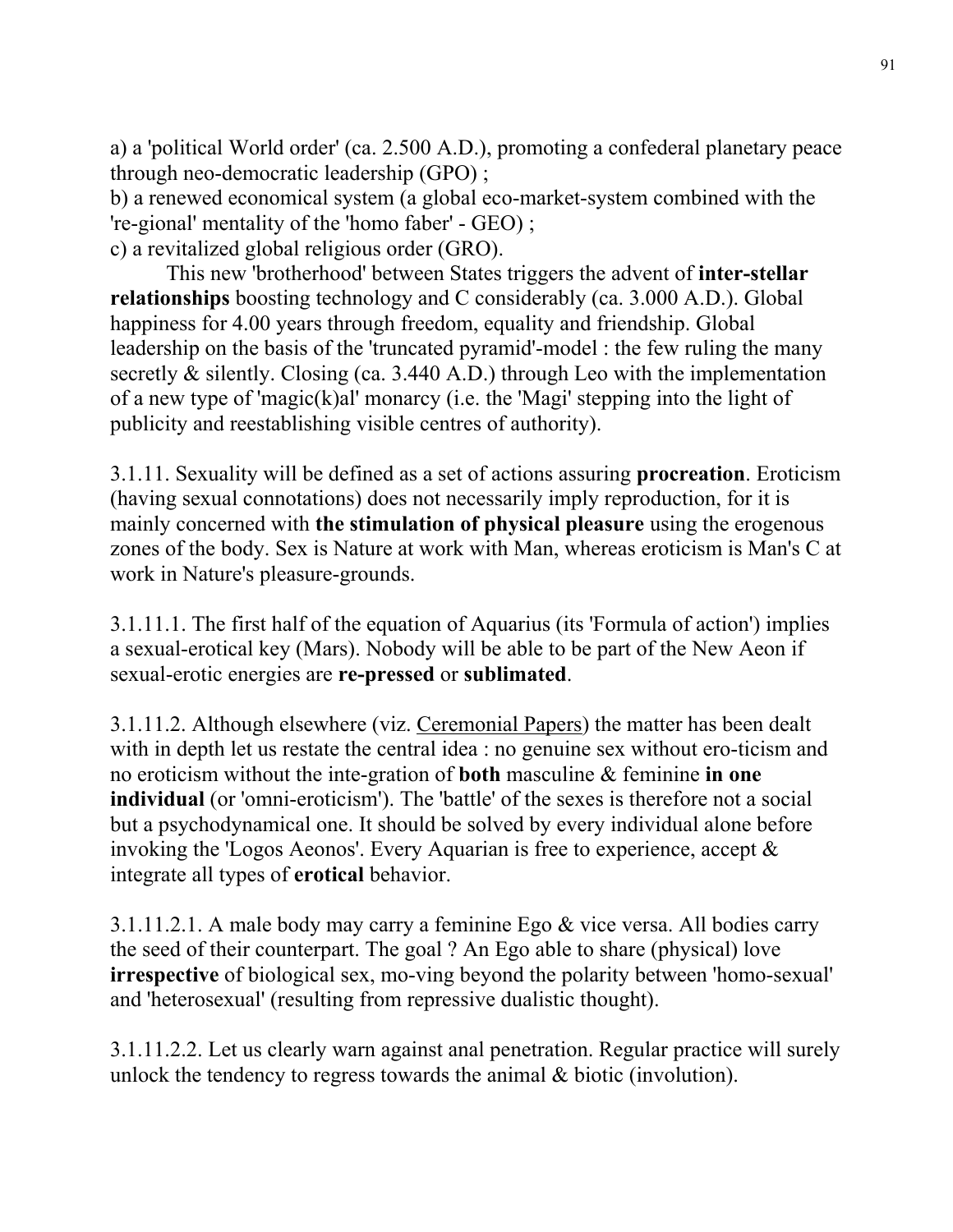3.1.11.2.3. Erotical 'variations' are unlawful if and only if they produce **unwanted suffering for those involved**. It is wise for the individually to express his (her) Shadow through erotical 'games of power & slavery' (sadomasochism), for war in general can be reduced to **collective types of repression** of libidinal waste-energy (anal phase). In the past this repression was due to the unwholesome dualistic morality propagated by nearly all churches.

3.1.11.2.4. No omni-erotical synthesis is impossible if the act of love **never** moves beyond the sensation of physical release.

3.1.11.2.5. If feelings of power are not assimilated by the proper channels **moral** 'sado-masochism' occurs. Although accepted by most Super-Ego's its practice will deplete Conscience and block all spiritual growth. Perverted warfare, deadly types of sports, sexual harassment of woman (by men who lost contact with their revitalizing 'female component'), drugabuse (to inflate the Ego temporarily)  $\&$ general loss of creativity is the outcome of moral SM.

3.1.11.2.6. If during sexual-erotical action the actors want the union to be **total and lasting on all planes** a type of enlightenment will accompany orgasm (its 'top' lasting longer than 10 seconds).

3.1.11.2.7. The production of semen is a very delicate physical process taking a lot of physical E. If auto-erotic behavior is performed (masturbation) males should (to save E) make sure **not to release semen during orgasm**. If full orgasm is sought (a rare occasion) the Lunar cycle should be implemented and the one-orgasm-a-weekrule will prove to be satisfying & lasting.

3.1.12. Western Alchemists showed that the etherical (vital) field surrounding semen is influenced by the state of C **during sexual or erotical activity**. Imagination plays a very important part in this. 'Pure seeds' kindle the healing 'Philosophical Fire' of the alchemist's 'Athanor'.

3.1.12.1. If -during the act- unkind feelings persist, the vital field of the physical body will be depleted and mental disorders will ensue.

3.1.12.2. If physical pleasure-seeking is the only goal loss of semen is a waste of E, causing -after some time- a negative attitude. This engenders social problems.

3.1.12.3. Between opposed sexes the erotical game should be played according to Taoist & Tantric rules, stressing **the emergence of a dynamical equilibrium** of opposed forces offered to Cosmos (Tao).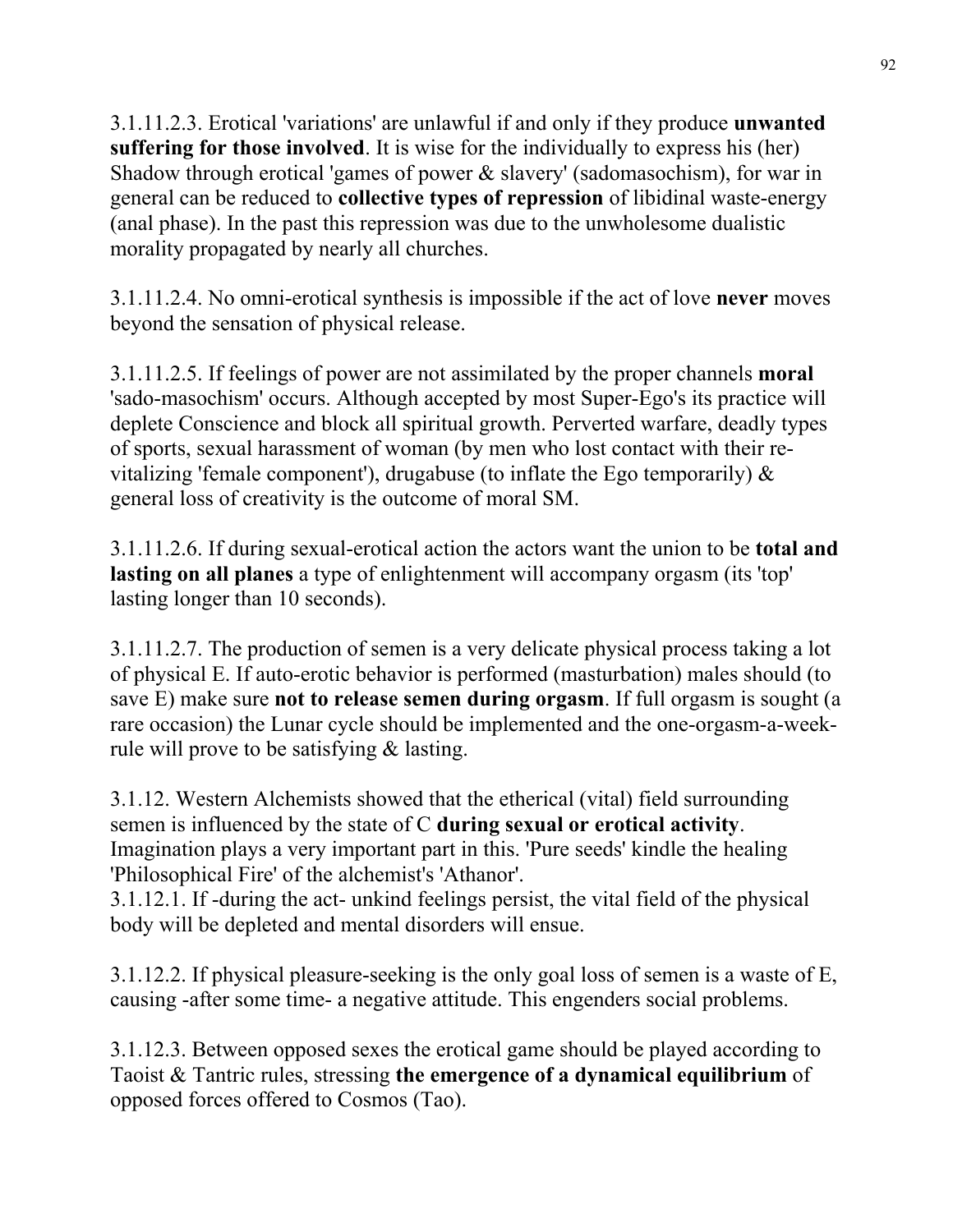3.1.12.4. Like sexes should **improvise & invent** avoiding **identification** with + or understanding how emotions can be trans-ferred by an **active neutrality**, respecting the Beauty of **virtual** action.

\* 3.2. Thought is an organized sequence of cognitive events produced by Mind. Thought is carried out by the brain, the etherical field  $\&$  both astral and mental bodies.

3.2.1. Mind (Mind-identity + formal C) is the maker of thoughts. If nominal C prevails Mind, meaning-delimitation & auto-regulation work together. Mind is possible because it is built around identity & Ego (the instrument of Self).

3.2.1.1. The identification of 'me' with 'my' thoughts is the logical precondition of 'me' having thoughts.

3.2.1.2. Formal C & Mind-identity (I) together make Mind. M marks the borders of thought. C gives meaning to thought.

3.2.2. A cognitive event is an occurence within Mind. Insofar as thoughts are shared will they be more than subjective.

3.2.2.1. By means of language does C give meaning to its 'world' of thoughts.

3.2.2.2. The **semantics** of a word is determined by C, by our ability to know ourselves, whereas the order in which a word appears is its **syntax**. Where & when this-or-that conscious use is enacted is its **pragmatics**. These are the components of a linguistic theory.

3.2.3. C defines meaning ; I allows for identity ('my' meaning), whereas M carries out (enacts). Ignorance is present when Mind identifies with M or I. 3.2.3.1. As momentum & position of the particles of M are uncertain, no enactment can be predicted without **a margin of error**. In this sense M contradicts the identity implied by conscious meaning.

3.2.3.2. The human brain (co-)enacts the conscious meaning 'I' attribute to 'my' thoughts (in ceteris paribus) for the bodies enact the conscious actions of some set of identities (or an actor).

3.2.4. By addition of new thoughts Mind **expands**. By substraction of old thoughts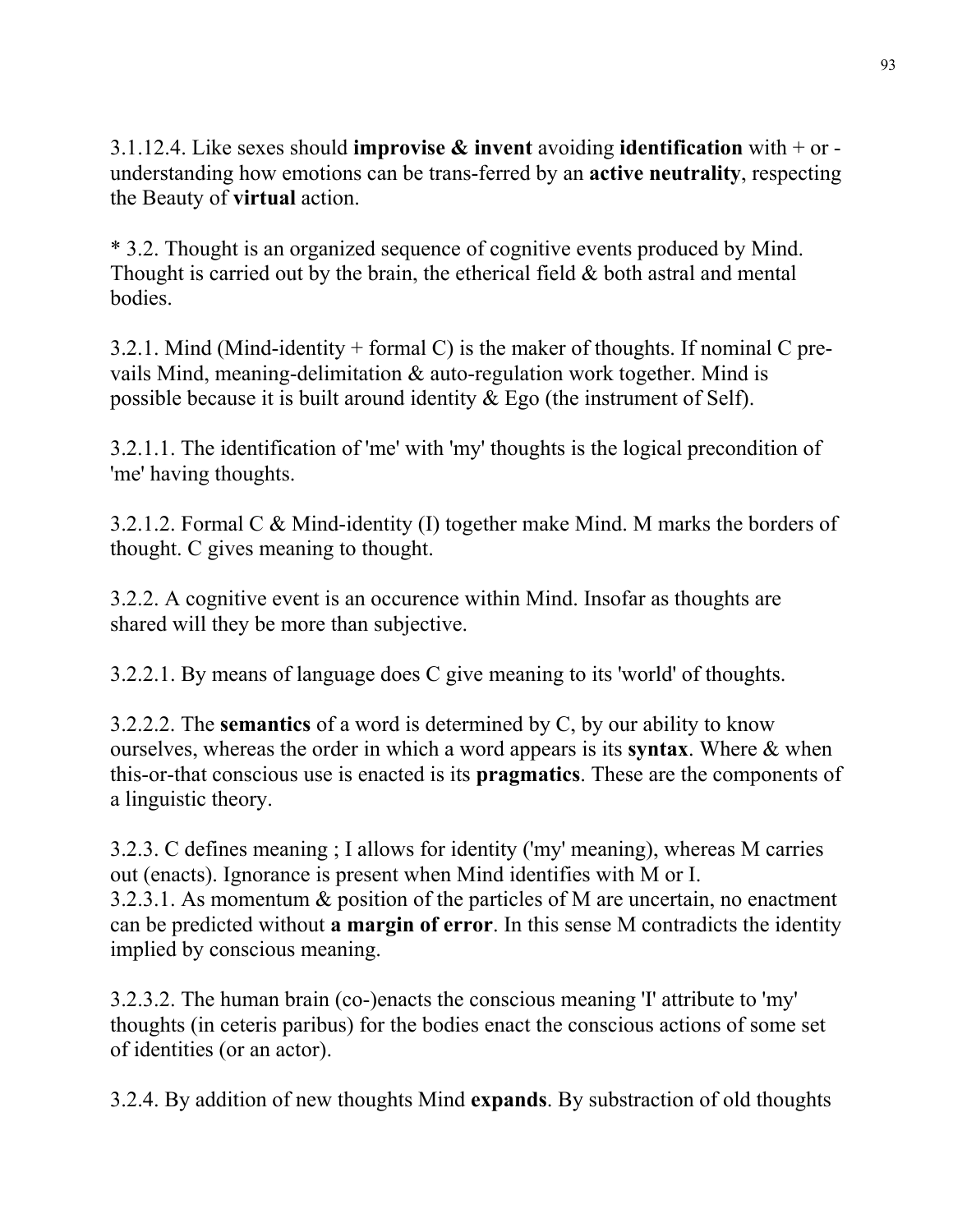Mind **contracts**. The 'alpha' of formal ideas is the ideal object symbolized by "0" (all possibility). From it "The One" proceeds. By addition the Natural Set is created to make for variety within unity.

3.2.4.1. If the ideas of a) Zero  $\&$  b) the Infinite  $(1 + 1)$  ...) are both  $\&$  at the same **time** pushed to c) the highest pos-sible conscious apprehension (triad), a complete annihilation of the root of Mind (dyad) takes place establishing **unity**.

3.2.4.2. When C observes a disturbance in the transparancy of this inexplicable permeability of full-emptiness (a return of flux) a state of iniquity & stress will ensue. This is caused by the **collapse of the wave-package** associated with meta-nominal C. Because M implies indetermina-bility even the great Sages are unable to predict **in an absolute way** how long the 'top' of their enlightement will last. Collapse is due to the 'ripening' of past subliminal activators of C.

3.2.4.3. How the M-wave (Mw) collapse comes about is co-relative with the extension of C, i.e. its 'cosmicity' causing loss & return :

dim C = 7 Mw-collapse : loss of **direct unitary life** in 'suchness' (indirectly remaining present as a 'samadhic residue') - emergence of **Self-experience** ;

dim C = 6 Mw-collapse : loss of **omnipotent** 'thatness' (immediately replaced by submission to a 'higher order') - emergence of **Self-grasping** ;

dim C = 5 Mw-collapse : loss of **intuition of being now** 'in syc' with Cosmos (spectre of life-imprisonment in the tragi-comical) - emergence of **Ego-experience** ;<br>,

dim C = 4 Mw-collapse : loss of an overall **formal & human** perspective (dispersive fragmentarization of the exemplaric) - emergence of emotional **Egograsping** ;

dim C = 3 Mw-collapse : loss of respect in **decontextualized examples** (return to tri-bal geo-sentiment or nationalism) - emer-gence of **a subhuman fascistoid 'Beast'** ;

dim C = 2 Mw-collapse : loss of any as-sociation with a definite **micro-social sphere** (return to direct confrontation & violent follow-the-leader instincts) emergence of the **subhuman Primate** ;

 $\dim C = 1$  Mw-collapse : loss of **vital form** & decomposition of the physical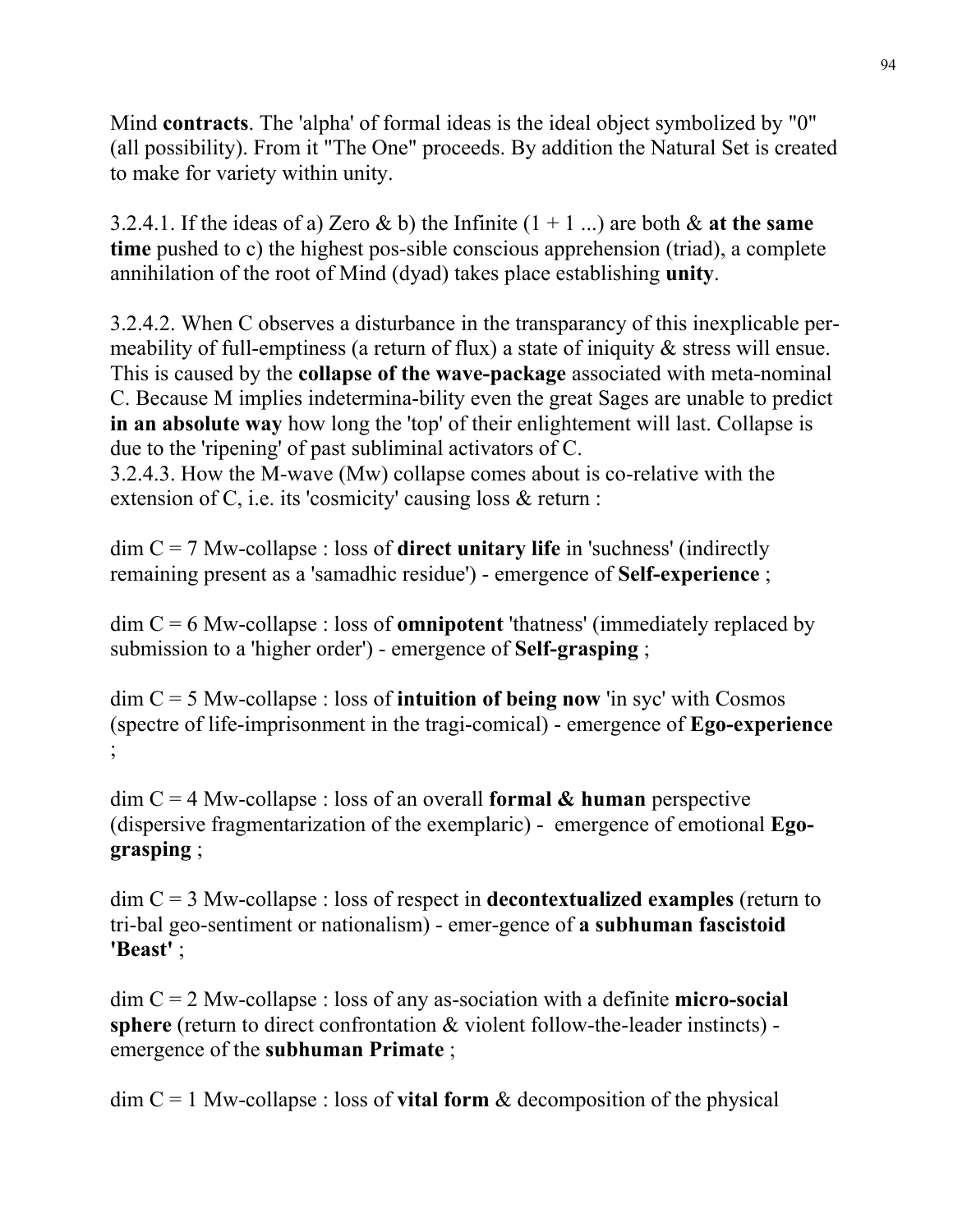vehicle - return of Man to his elements ; **loss of C**.

3.2.5. Meaning is expressed by C as a glyph or **state of M** symbolizing the intended meaning.

3.2.5.1. The nominal continuum is charac-terized by a) memory (past) or b) goals (future). The former is usually feared (as memory stores 'evolutionary stess-points' of the cosmodesic, 'memory' & 'pain' get associated). Goals go with needs & the idea that the future will be better than now, pushing Mind forth & causing **a cyclical reiteration of experienced facts**.

3.2.5.2. In the meta-nominal state Mind perpetually **knows that it knows not** (and by doing so is pacified). It has become a personal instrument used in the work of an individuality '**aware**' of the transparancy, cloudlessness, one-pointed creativity, and beautiful expansion of the Great Laughter.

3.2.5.3. Meta-nominal meaning can not be expressed in a **consistent** way. This because of the addition of dimensions beyond the basic nominal 'four'. Formal clash (paradox), incompleteness & uncer-tainty are therefore meta-nominal 'hermeneutical' veils. **Coherence** remains pos-sible. S/he who seeks will find ...

3.2.5.4. Consider the cause of Cosmos. M and I never become meaningful without C. If A caused C, A would have to be under-stood without C, so A is meaningless for the attribution of 'meaning' pertains to C. So meta-nominal thought is always meaningful in **a metaphorical sense** (next to symbolizing 'doors of perception').

3.2.5.4.1. A metaphore suggests that 'after' or 'behind' its glyphs a new horizon may be found (for those **able to enjoy** the plurality of M).

3.2.5.4.2. Cosmos is a metaphore indicat-ing an unknown **whole**.

3.2.6. The 'meaning of life' is the individual's definition of his (her) Self-task. Super-Ego is unable to give meaning to life beyond the reinforcement of social structures. So in a collapsing social body only few have the power to regard life as meaningful & do not become like dogs.

3.2.6.1. Life has **no meaning** without C. The code of life (I) offers the possibility to **understand** every element of life as part of the CC. But understanding is **hating** that evil has to be brought into this World  $(- = +)$ . The 'pain' of tragedy (M) is felt when life's meaning is materialized as **fate** (under the cover of statistical neo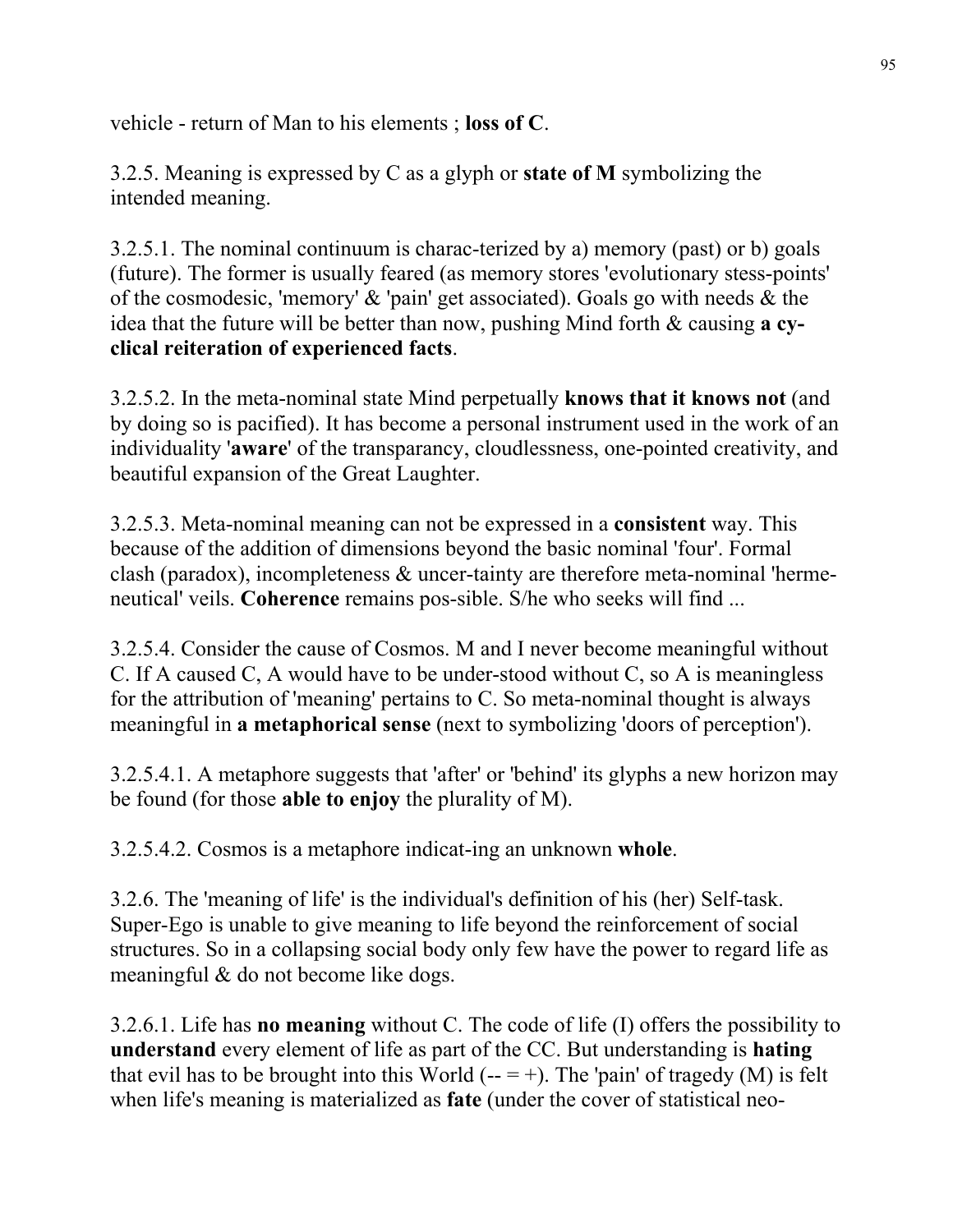causalities captured by the Schrödinger-quantumfield-equation). Physicists allowing too much 'hasard' to explain M's 'necessities' are likely to reintroduce God in a childish way. Devoid of C our nominal Universe is meaningless.

3.2.6.2. Absolute determinism is only meaningful 'at the top of the mountain' (dim  $C = 7$ ). Self-realization allows C to work according to rules helping C to **emancipate nominal experience** (creating, through an 'Art of Life', a lyrical existence beyond the grasp of the 'spinning jenny' of the fates).

\* 3.3. Emancipation (in a spiritual sense) is the science & the art of mastering the meta-nominal dimensions of Cosmos by constantly moving beyond the influence of **the idea of limitation** on cognition, re-stricted by enlightenment, **terminating becoming**.

 Emancipation does never end, for its goal is like an ever-escaping horizon. As long as Ignorance prevails Mind pushes it-self forward from object to object.

 Enlightenment is the end of Ignorance by the continuous presence of **a particular spiritual knowledge**. This 'knowledge' has been given different 'names' : 'vidya' by Sankara, 'sa-upadhi-sesa-nirvana' or 'nirvana-element with the groups of existence' by Buddhists, 'Daath' by Qabalists, 'acies mentis' by Augustine, 'cognitio Dei experimentalis' by Thomas Aquinas, 'amor Dei intellectualis' by Spinoza to quote a few 'oned' with God.

3.3.1. A balanced (formal) Ego-C is con-ditional in order to emancipate. Why ? Because with every absorption the firm foundation upon which formal C has been erected : the identification  $(I, Mind-identity)$  of thought  $(C)$  with physical reality (M), is eroded. The 'reduction' of this identification to naught by the con-tinuous experience of the impermanence and 'inherent' emptiness (of both thought & reality) is the condition to end becoming, emerging as soon as C by means of a continuous direct spiritual experience **knows** it merged in potential fullness. This reduction can be compared with Husserl's 'Einklammerung'.

3.3.1.1. If an unbalanced Ego forces its way into the meta-nominal **wrong choices will ensue** and the inertia of M will stop all further emancipation. Moreover, 'homo normalis' will (by instinct) not accept its flair of patho-spirituality, even when hidden (projection). Strict solitude or compromise are solutions. The former will eventually show the way out of the unbalance (or raging insanity will ensue). The latter drains the vital field (prana) (till physical death occurs).

3.3.1.2. Emancipation happens naturally, without disturbing the healthy environment. It is always accompanied by spiritual exercise. So emancipation implies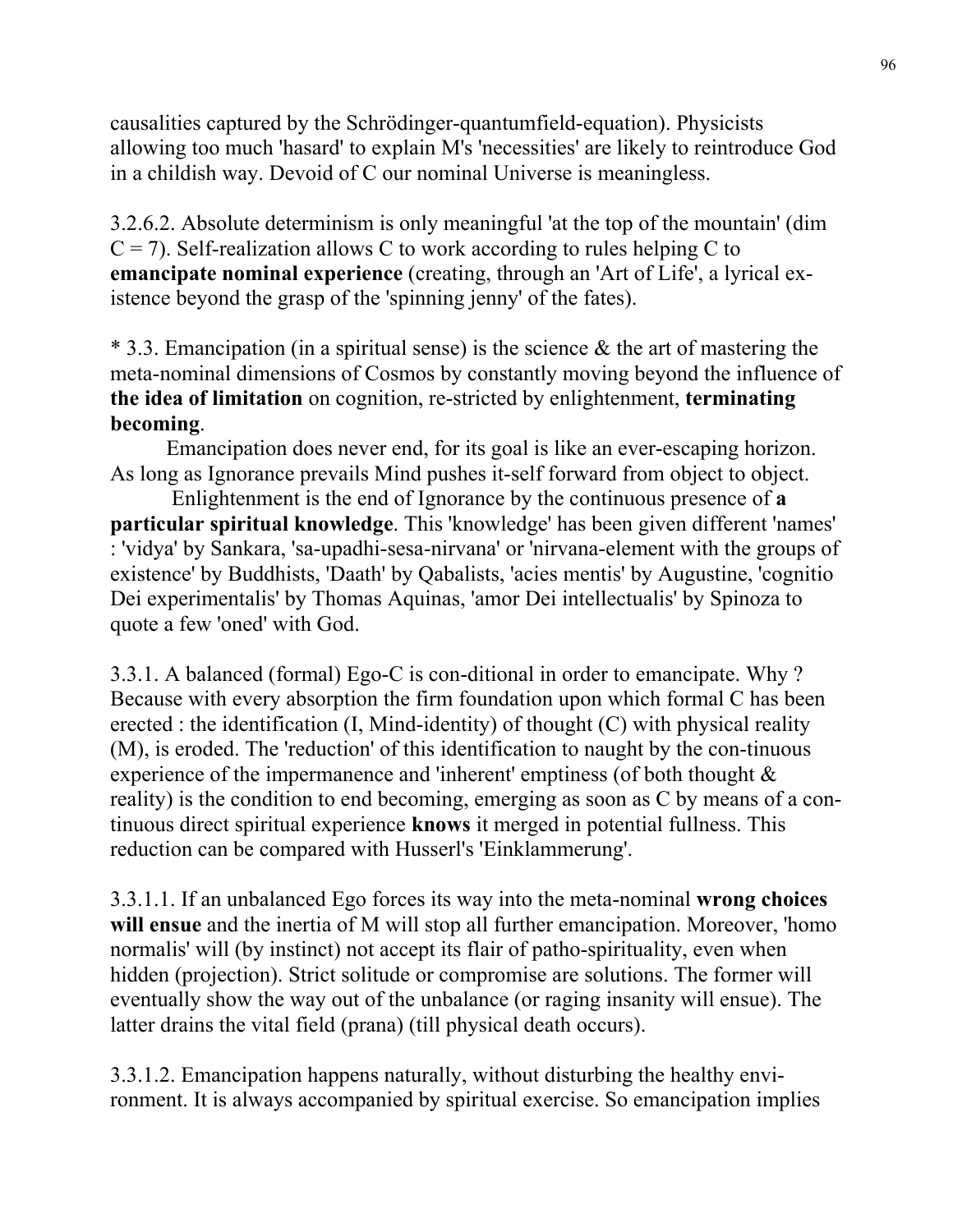action, although for the case of Enlightenment only 'vidya' or 'Daath' has to prevail, i.e. this **particular knowledge** is the sole means of attaining enlight-enment by ending becoming. This is crucial for the logic of a tragi-comical view (or foundation of a philosophy 'ab absurdo').

3.3.1.2.1. Every cosmodesic is unique. So exceptional forms of emancipation occur for the sake of **the exemplaricity of everything** (or Cosmic 'Art of variation'). Such exceptions assure the plenty of becoming, the variety of time's children.

3.3.1.2.2. As a discipline 'authentic emancipation' asks for a lot of physical solitude, a critical reflective Mind, a few good friends & a steady enthusiasm to reach the end of becoming. For if these are not aknowledged Ego has become the slave of Mind & **the case is lost**.

3.3.2. What is this knowledge at the top of our nominal & meta-nominal persuits ? It is the understanding erected upon renunciation that both universal object (all that is real, to me, to us) & universal subject (all that is know to be true, to me, to us) are **one and the same full-emptiness**, i.e. lack of factual substantiality coupled with virtual potentiality. This is the simple, everpresent, unitary, absolute, eternal  $\&$ infinite Final Ground of all dimensional cognition, allowing 'all possibility'.

3.3.2.1. To a 'jivan-mukti' (an Enlightened one while living) it is clear that M (and also I) are everchanging, dynamical. His C (dim  $C = 7$ ) is free from the grip of this dialectical flux of becoming (repetition of the same). Beyond stability & change unknowing reigns. On the surface of such C the Monadic Source reflects and Body, Ego, & Self are (inter) penetrated by it without loss of Cosmic purpose. The jivanmukti continuously knows a) **the crucial difference** between the C-World and the I.M.-World (the former truly Monadic & the latter really dia-lectical) and b) **continuously renounces both I & M** by one-pointed concentration on the simple full-emptiness, root of both. 'Homo normalis' experiences M, I & C as dynamical, maintaining the cyclical 'law of the Great Dharmic Wheel' : birth, suffering, free choice & death. Of these only **Egoic free choice** makes the dif-ference between a life of sorrow and a life interpenetrated by the source of life itself, ending becoming.

3.3.2.1.1. For Sankara the origin of Ignorance is the **superimposition** (adhyasa) of object on subject (viz. Brahma-sutra). For both have their own province. The transfer, with its qualities, of the object (the not-Monad) to the subject (Monad) is **false knowledge** 'mixing up reality with unreality'. The key is **always to discriminate** (viveka).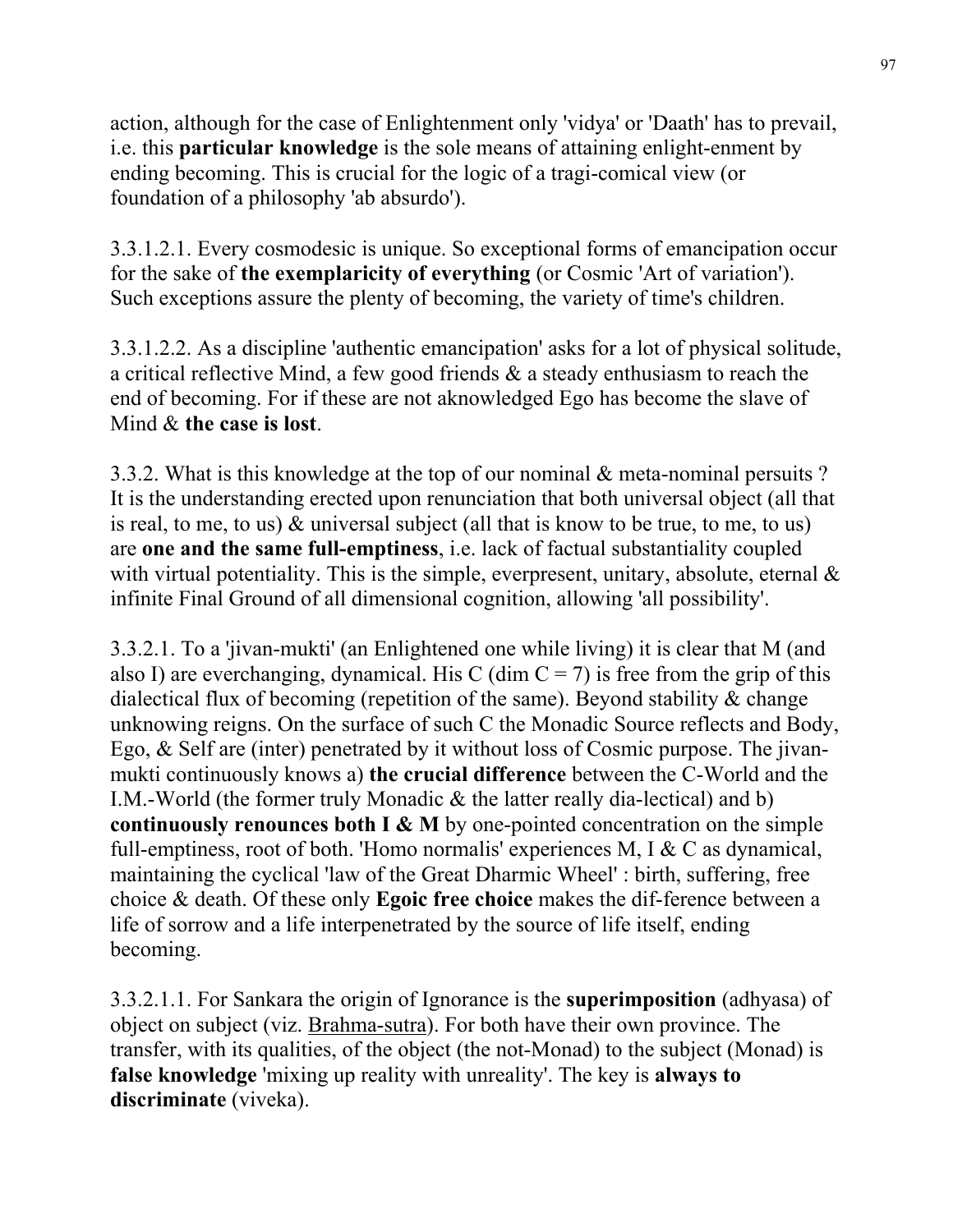3.3.2.1.1.1. This 'idealist' of the East teaches that 'avidya' results from a superimposition causing C to think : 'I am This not-I'. Its 'Cosmic equivalent' is 'maya', veiling Truth & advocating the not-Monad (i.e. illusionary objectivity).

3.3.2.1.1.2. Take this 'avidya' away and you cause direct Enlightenment. Past & future 'karma' are destroyed. Only the 'karma' **that has already commenced bearing fruit**, sustaining this present life is not yet dead. The jivan-mukti **witnesses** how he experiences activity caused by 'prarabdha karma' without mixing up reality.

3.3.2.1.2. In the Yoga-sutra of Patanjali (which is influenced by the Samkhya-sutra) the word 'jivan-mukti' does not appear. It is known that Patanjali's model represents a disciplined, restricted & minimalistic, orthopractical version of the Eastern tradition regarding Enlightenment.

3.3.2.1.2.1. For Samkhya (& Yoga) the object is 'real'. Its flux (or vrtti) have a real base, namely 'prakrti' (conveys the idea of 'bringing forth'). Mind (citta) is part of 'prakrti'.

3.3.2.1.2.2. Everything besides 'prakrti' is called 'purusa'. This 'purusa' (of unknown etymology) is beyond the grasp of space & time, and stands in no conceivable relation to the composite world of phenomena or their transcendental source (Isvara). It represents 'enlightened C'.

3.3.2.1.2.3. Purusa is the authentic being of Man. The rest (loka's, citta, kosa's & Cosmos itself) is 'on the move'. Only 'purusa' remains everywhere  $\&$  all the time identical to itself. By the practice (sadhana) of the yoga of 'union' the practioner (sadhaka) restricts (nirodha) the flux (vrtti) caused by 'prakrti' on Mind ('citta' or 'to recognize, to be bright, to shine').

3.3.2.1.2.4. So 'yoga' is defined as 'citta-vrtti-nirodhaha' (I,2) or : yoga is the restriction of the fluctuation of C. The method is practice (abhyasa) & dispassion or renunciation (vairagya).

3.3.2.1.2.5. Eventually concentration (dharana), contemplation (dhyana) & three main types of union (samadhi) occur : with seed, without seed  $&$  'dharma-meghasamadhi' (the yogi's exit from the prakrti realm 'in toto'). So the jivan-mukti has not yet attained total liberation. S/he is said to be of 'medium discrimination' (madhyaviveka), not of 'intense' discimination. His enlightenment stops flux **except that which has already begun bearing fruit**. Patanjali insists that identification with flux will cause affliction (klesa), root of suffering.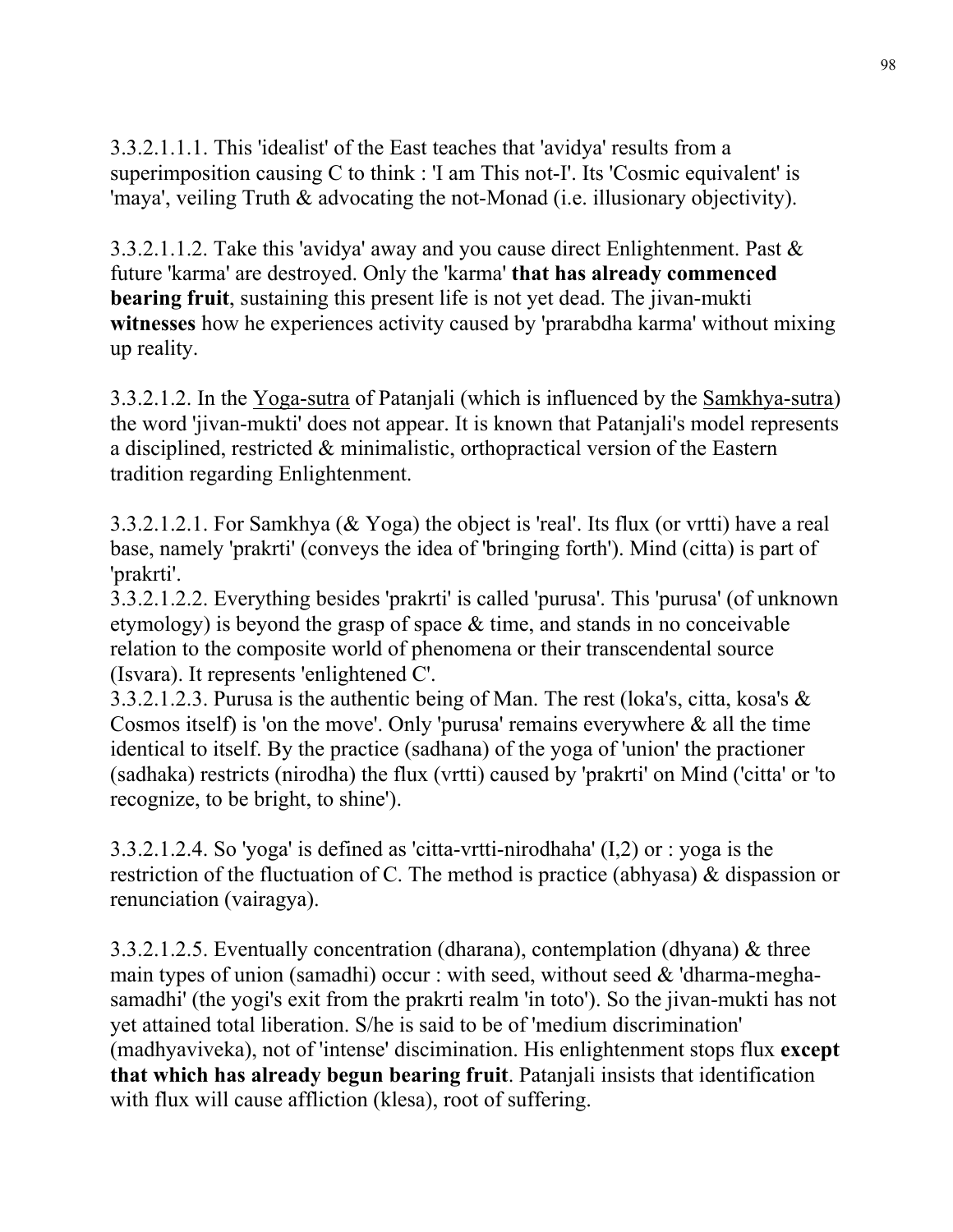3.3.2.2. What is called 'the Western Tradition' is a compound of different methods of union :

**the Egypto-Judeo** : ritualistic & ceremonial approach tending towards a numerological theology (qabala) ;

**the Greco-Roman** : dialogal & artistic refinement of the former tradition creating a universal philosophy of religion (Pythagoras, Plato, Plotinos) ;

**the Germano-Celtic** : Nature-inspired (shamanistic) & violent methods of release transforming Man into a Natural Force ;

**the Christian** : monastic & mystico-devotional union.

3.3.2.2.1. The Christian 'method' has been advocated by the Roman Church as 'different' from the others. The truth is that most of the time the Roman Church **recuperated** past traditions before excom-municating them as 'heretical', often murdering the so-called 'heretics' after long torture and absurd trials.

3.3.2.2.2. During its periods of 'inte-riorization' the Christo-monastic tra-dition (supervised by the Church) **produced more than one spiritual giant.** This fact can not be denied. In France this happened in the XIth century, spreading over Europe till the XVIth. Known as 'the father of mysticism' Jan of Ruusbroec (1293 - 1381) wrote down an organized  $\&$  inspired 'pheno-menology' of 'mystic experience'. His direct 'spiritual sources' were Beatrix of Nazareth (1200 - 1268) & Hadewijch of Antwerp (XIIIth).

3.3.2.3. For Ruusbroec the mystic experiences God directly. This experience makes him 'oned' with God. This simple (one-fold) unity will (after many such direct experiences of God) be **understood by the mystic** as a complex phenomenon.

 Oneness is no undifferentiated state but **a living organic whole**. In this whole the mystic discovers 'aspects' and so the unitive experience can be characterized by 'moments'. In the life of the mystic these moments taken together constitute the one complex phenomenon 'God', but taken separately they are the Persons of one and the same reality fulfilling & stimulating each other.

 At first the movement of 'ebb and flow' is discovered. Each 'moment' corresponding to **a type of mystical union** : a) the 'out-going' (action) to 'union with intermediary' versus b) the 'in-going' (contemplation) to 'union without intermediary'. After 'ebb and flow' have been experienced **often** a moment of repose ensues. Finally a 'third' moment ensues : 'union without difference'. 3.3.2.3.1. 'Union with intermediary' is the state of **a Self-realized mystic**, his C being unable to sustain the experience of God (Monad) **without the Self**. The 'inter-mediary' (the Self) unites but also ex-cludes the perfect **experience of God as**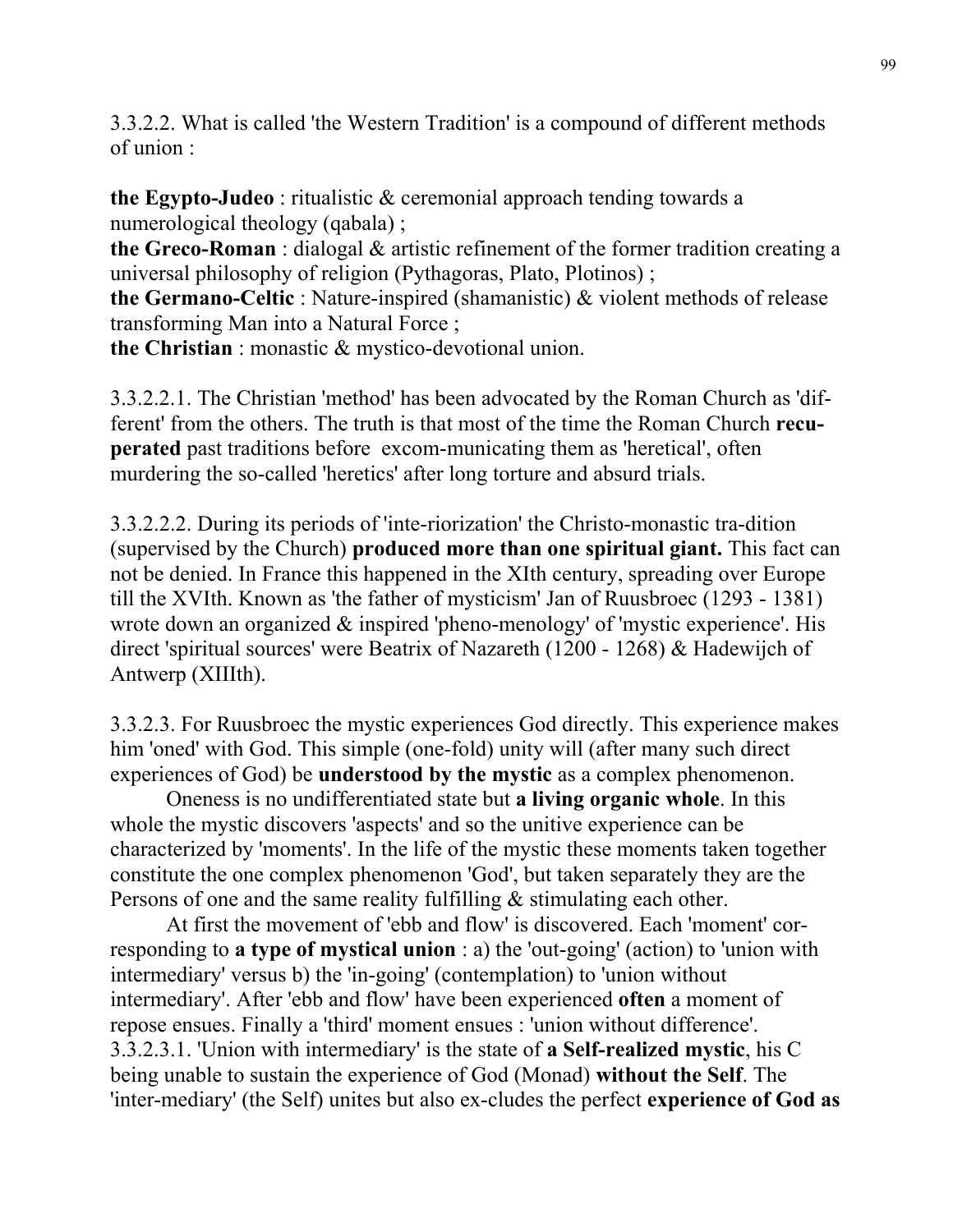**God**. To approach another by means of something else implies that **no genuine unity** with that other is achieved. This moment suggests the transcendence of God. By virtue of the intermediary God is experienced as **beyond the Self**.

3.3.2.3.1.1. If emphasis is placed upon the Self the mystic will experience God through the 'window' (offered by the Self) & finally take possession over one of the infinite attributes of God. If this occurs a 'false' mystic is born. Because s/he imposes the limits of the Self upon C, s/he understand God as identical to these limits & claim Ego = (Self =) God.

3.3.2.3.1.2. If the transcendence of God is overstressed the difference between God and Man becomes unpractical for both.

3.3.2.3.2. 'Union without intermediary' is the state of **a God-realized mystic**, his C being totally penetrated by the simple unifying 'pressure' of **the felt presence of God**. This in such a way that God is experienced as **the sole possessor of the Self**. It is He who acts through the Self. However, God's love-game consists of merciless consolation & desolation, by someone Other & stronger than Self. This to assure that the mystic does not consider that **he belongs to himself**. By accepting the whole presence of God the mystic moves beyond the 'Divine' cage offered by Self of God, being absorbed in God's essence without loosing human es-sence. So Ego by offering Self meets God (Monad), implying a complete yielding to God's life. God's 'immanence' is stressed.

3.3.2.3.3. It is impossible to experience God via Self & at the same time experience God as God. Both are moments of the mys-tic's unitive life, united by the one-fold simple, full-empty 'superessence' of God.

3.3.2.3.4. 'Union without distinction' is a moment of the mystic's life. It can be understood as **the permanent Monad of unity** remaining everpresent while 'ebb and flow' are experienced.

3.3.2.3.4.1. For the mystic God's essence is this full-emptiness, penetrating everything. So both 'union with intermediary' (+) as 'without intermediary' (-) imply full-emptiness (0). When absorbed in a 'union without distinction' the mystic experiences God as the unity of a) an active life  $\&$  b) a complete, simple  $\&$  single full-emptiness.

3.3.2.3.4.2. The active life of God is understood by Ruusbroec as the interaction between three Persons, **only relating to each other** (i.e. not 'looking' at God's essence) : when the mystic stands naked before God s/he experiences God as Father. When s/he faces his unmoving Word s/he experienced God as Son ; when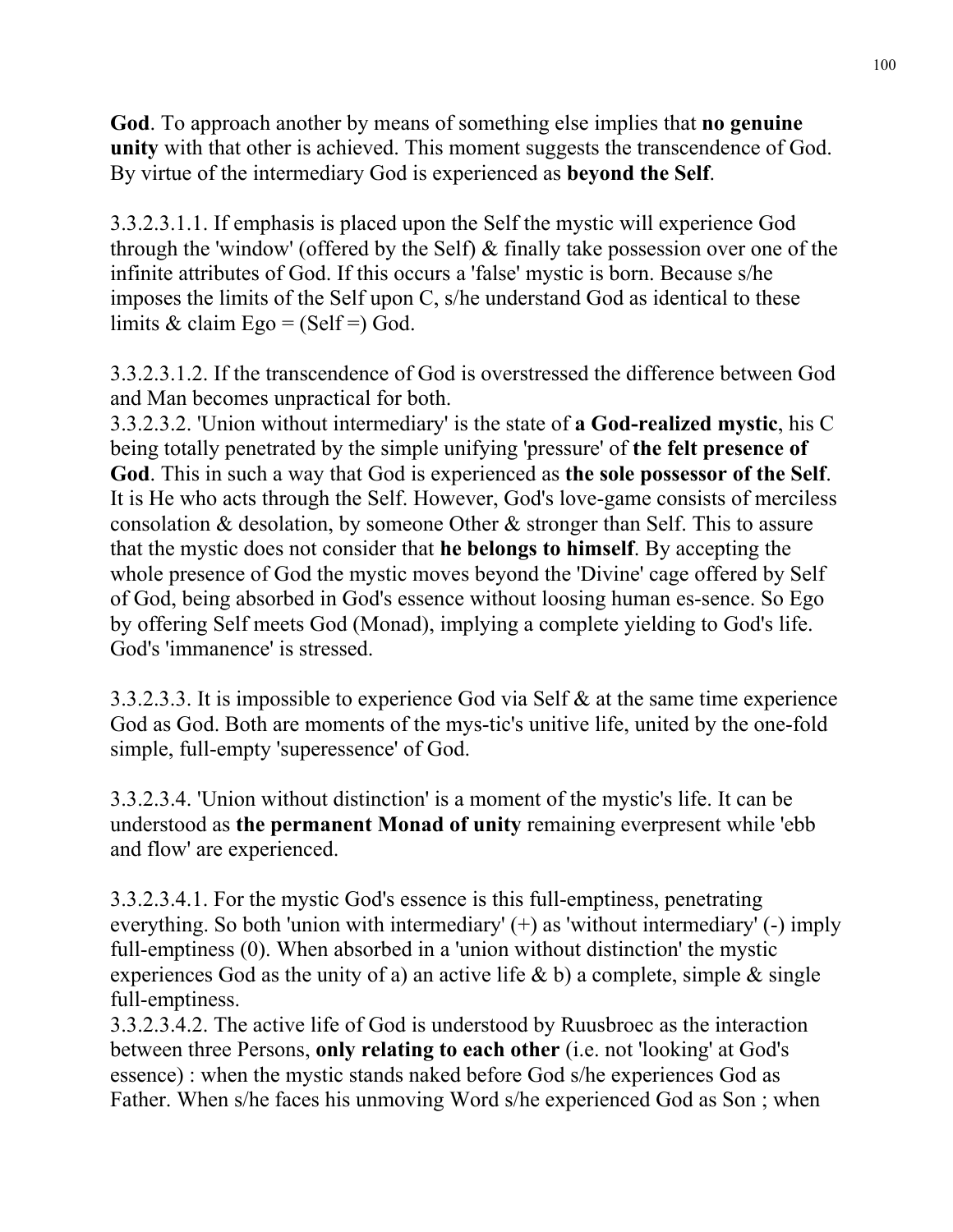covered by His everchanging plenty s/he is in touch with God as Holy Spirit.

3.3.2.3.4.3. Ruusbroec does not claim that mystic experience means **a fusion of the essence of Man with that of God** (like in Vedanta). Man's essence does contain the necessary empty 'ground' into which God may pour His bottomless plenty or invite Man to meet Him.

3.3.2.3.4.4. 'Union without distinction' is the state of a mystic who has such a constant experience of & converse with God that nothing matters anymore, **except God**.

3.3.2.4. In her Seven ways of Holy Love (ca.1236) Beatrix of Nazareth explains how seven 'Holy' ways come from above to show Man how to work in order to return home. These 'ways' are united by 'love' and unfold like a fan or a rose. So we do not speak of 'steps' or 'stages' but rather of simultaneous 'moments' of the experience of God.

 In the first way the eager soul works very hard to establish the C of the **Edenic ideal** of purity, freedom and nobility. She must learn to serve her master without question  $\&$  for nothing (second way). In the third (and this for the first time) she experiences her Self directly. This gives spiritual joy. However, as she strives to love Him as He loves her (or 'orwoet') she suffers. In the fourth & the fifth this suffering shows forth as a 'split' between ecstatic and unbearable joy (fourth) and hellish depressions and physical collapse (fifth). The soul **has to autoheal the spiritual vanity** of willing to give to God **in the same way** as He has given to her (a wish not in accord with Man's essence). As soon as this has happened a 'Beatic' state ensues (the sixth) & the Bride of God experiences how **the Bridegroom works in her & through her**.

 Finally this Beatic Bride of God moves beyond the frontier of time and plunges all what she is into the bottom-less Abyss of God-head where the eternity of the Trinity is omnipresent. On Earth such a soul eagerly awaits release ('contemptus mundi'). In order to love God this Liberated soul even chooses not to be consolated by God ! (the seventh)

3.3.3. The present 'yoga of mind' triggers emancipation via the gradual emancipation of Mind through spiritual knowledge leading to **the destruction of Ignorance** (avidya) & an enlightened state **while alive** (jivan-mukti).

 This yoga is the source of all Eastern ways, its foliage the fruit of its best seeds. Its aim is **the cessation of the fluctuations of C**.

 This mental yoga is a set of mental acts unifying C daily by means of 'yogic' mental operators or a 'yogic key' (YK) igniting the continuous activity of dim  $C =$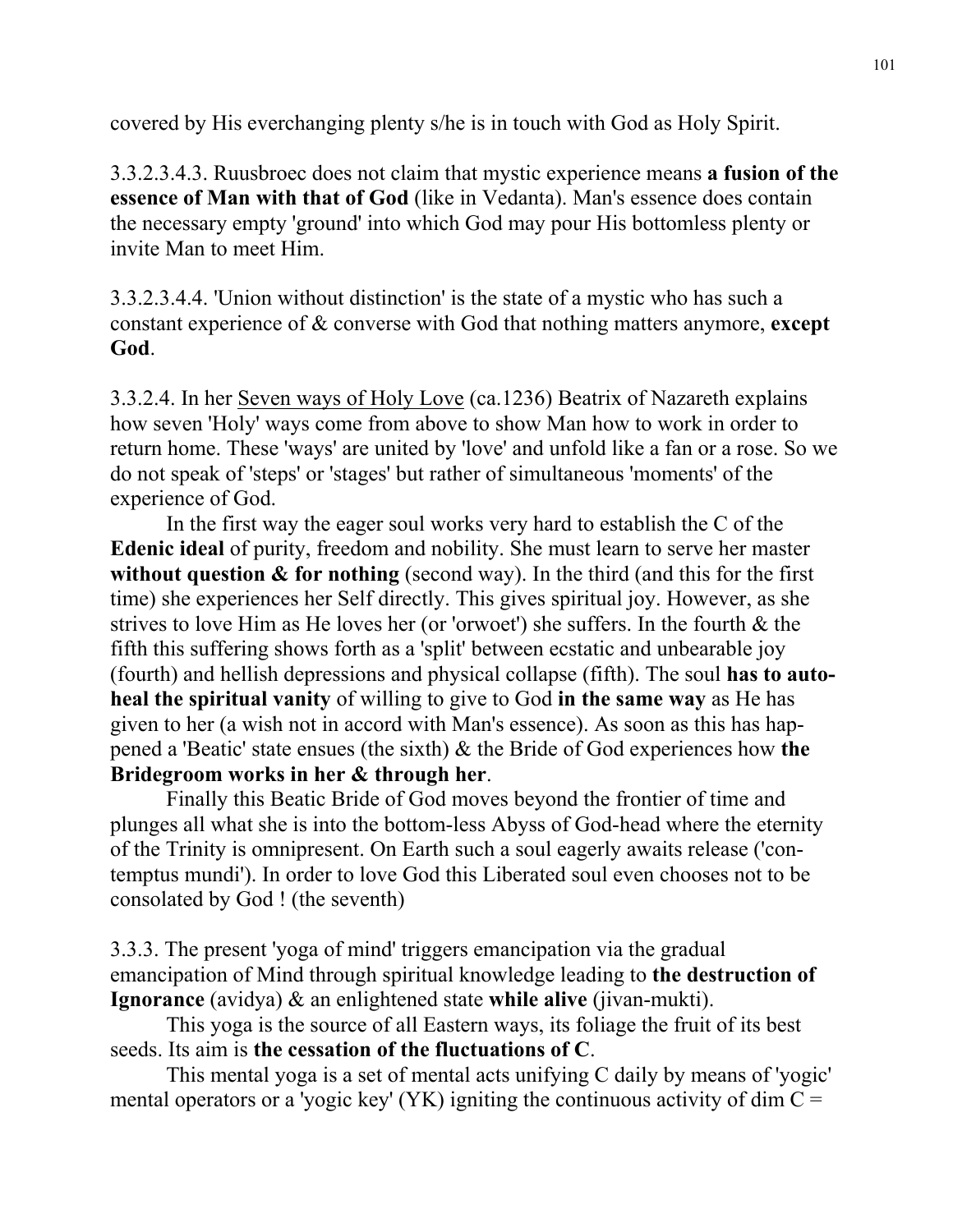5, 6 & 7, arched by the inexplicable understanding of the impact of unknowing (the knowledge of Cosmos' full-emptiness) on C (the experience of **the end** of becoming).

3.3.3.1. A serious but unenlightened Mind should (before considering to operate the YK) at least :

a) accept the 'meta'-nominal as a 'possibility' ;

b) carry out the YK for **at least one year** before judging its effects (realization of new potential) &

c) truly understand that yoga is not a theory but **a set of actions** triggering the formation of a permanent 'yogic' mental operator aiming to share new dimensions.

 Learning how to use new ways of measurement asks for a continuous curiosity. As a 'balanced' whole is top priority a **critical but open** Mind has to operate all the way up.

3.3.3.2. Those who (for the moment) like their nominal status (dim  $C = 4 / \text{self}$ esteem-needs fulfilled) ; those who are not curious enough to study (dim  $C = 4/$ frustrated self-esteem-needs) or deny the possibility of enlightenment (dim  $C = 4$ ) involutive, frustrated belongingness-needs) should regularly ask themselves : is the same sorrow still worth it ?

3.3.3.3. Enlightenment can not be attained without guidance. Auto-initiation is a sign of **great authenticity**. It is the stern path of the hermit-philosopher. Its creed ? 'I' need nobody to kindle my Fire, for where 'I' stand 'I' stand al-one facing the Cause of Causes. Nevertheless, before (auto) initiation ensues the as-pirant needs a genuine **spiritual guide**.

3.3.3.3.1. If 'initiated' by a 'guru' (a jivan-mukti) one accepts the bondage caused by the ripening of his 'residual' karmic seeds. One is an instrument of the endurance of 'guru's' enactment of his (prarabdha) karma. This is the path of devotion, Art & grace. Those who still need **to project their Self** upon an enlightened fellowhuman in order **to grow by the assimilated Image** are drawn to a 'guru'. The YK (like any other mental operator) can be learned. So actual 'initiation' is always 'autoinitiatoric'.

3.3.3.3.2. The 'guru' is an imagined 'Door' leading Ego out of **the prison created by Self** for the sake of Ego's (crisis) evolution (or emancipation). The 'guru' is not the Self.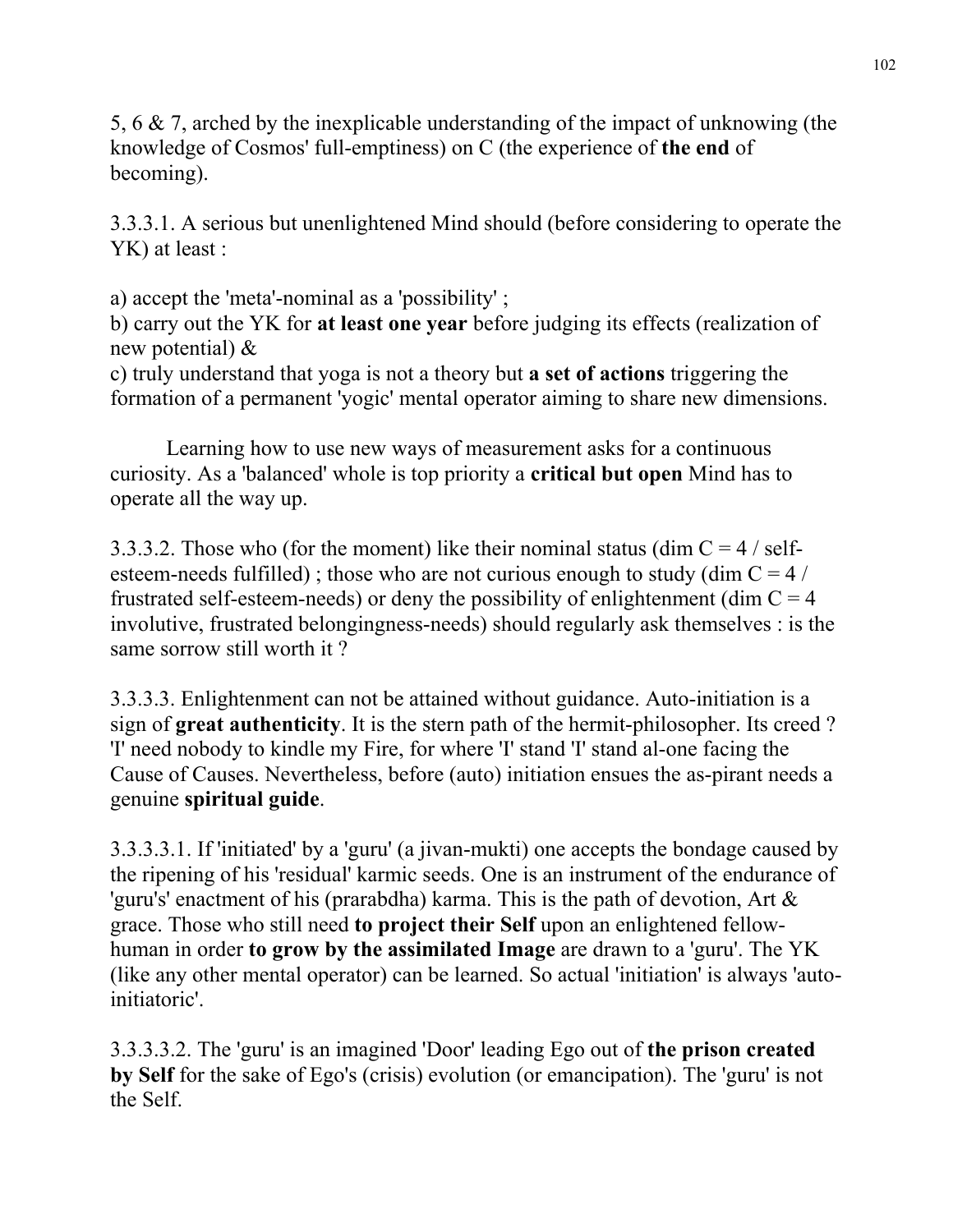3.3.3.3.3. As there is no other 'guru' than one's own Self, the 'guru' is a spiritual example **projected outwards** by one's Self in order to allow one's Ego to grasp the invisible in a personalized visible way. A genuine guru/disciple-love affair **is the cause of its own end** and this before the physical death of the 'guru' is a fact. Less will not do anymore (belonging to the past Aeonic Key).

3.3.3.3.4. As soon as a genuine spiritual guide has been found & practice is regular, 'auto-initiation' will be the outcome (i.e. the **spontaneous emergence** of the meta-nominal). At this point Cosmos pro-vides the aspirant with all sign-posts necessary for **a natural evolution of C**. This is (of all) the best path. In view of possible distractions it is also the most dangerous. So in all cases a guide **one can trust** is necessary (and rare).

3.3.3.3.5. It is wise (not necessary) to make a general survey of the 'history & philosophy' of yoga before engaging with its practice. When firmly **established in practice** will the yogi inhale the breath of infinity (implemented as soon as 'the perpetual now' prevades C). Yoga itself is a product of action & **action alone**.

3.3.3.3.6. If enlightenment is accepted as a possibility then surely all are aknowledged of being able to (potentially) end becoming. And if 'I' seek this ending then surely it is to make others benefit from it (**not** necessarily for the benefit of **all** sentient beings (viz. Ethica)).

3.3.4. Ego (focus of nominal C) is rooted in Mind (language & observation), imagination (phantasy) & will (action). Personal will is free, i.e. triggers action or not (implements choice). Ego (and not Self) has to choose & make a move for the meta-nominal. Some mental attitudes & preliminaries should be taken into consideration.

3.3.4.1. In a nominal unenlightened Mind, Ego slowly inflates & the transitory dialectical forms of tragical materialism (M) coupled with comical idealism (I) ensue. They are (1) filth, instability, ignorance, unhappiness, suffering, hate  $\& (7)$ pain (compare these with the reversals of the Cosmic roots of the Tree of Life). Today (at the close of the Aeon of the Fishes of Sorrow) we witness the global impact of this truth.

3.3.4.2. If Ego is placed on the path of emancipation a) proper preparation, b) earnest daily practice of the YK & c) renunciation should prevail. In order to assure the permanency of the new state (the fact that nominal C needs to expe-rience the meta-nominal **often** in order to learn how to measure life with dim  $C = 5 \& 6$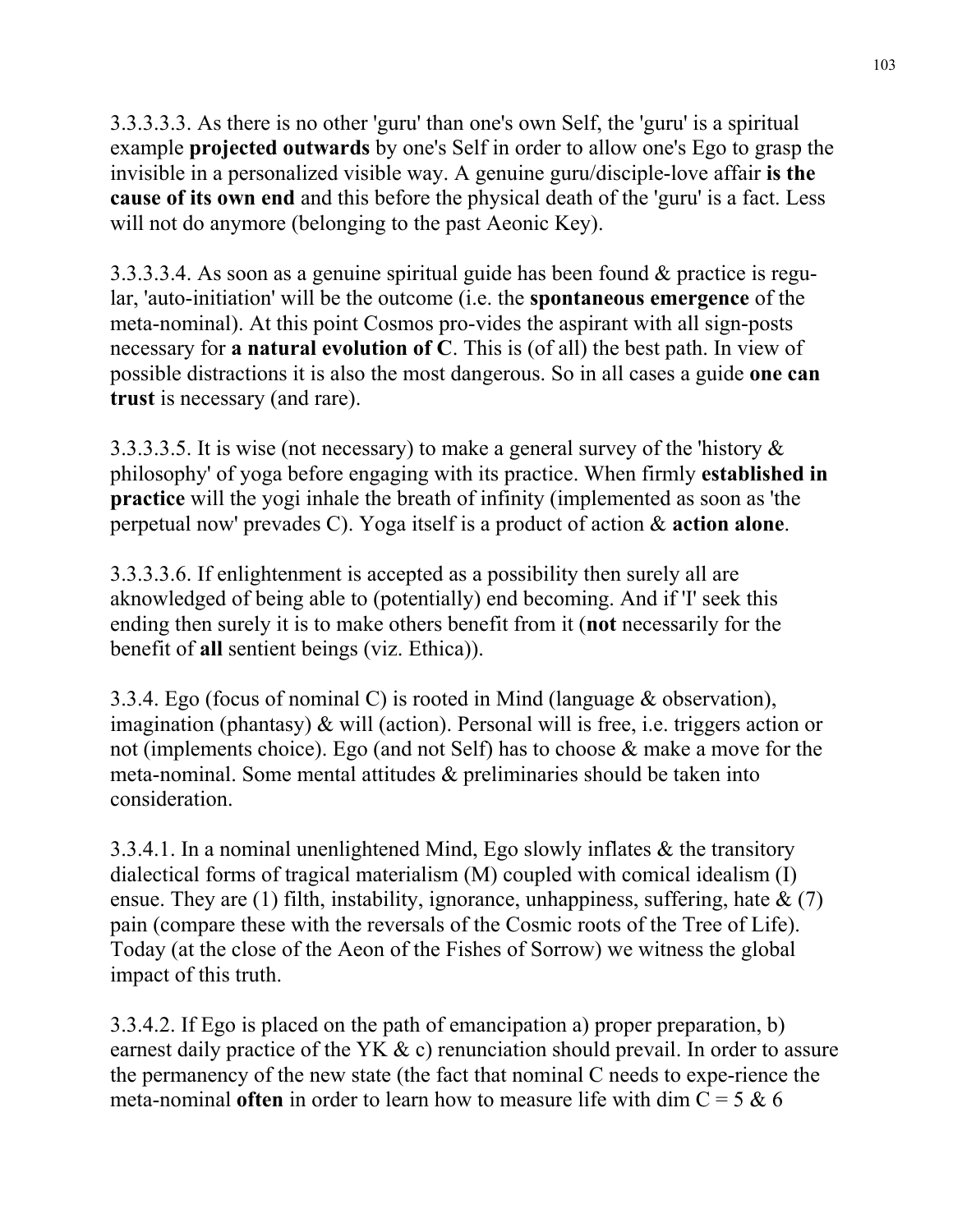**continuously)** 'initiation' should be sought between 22 & 29, so that all mayor components of the Key are assimilated in a synergetical way (dim  $C = 5$ ):  $\dim C = 4$ : here-C, constant fluctuation  $dim C = 5$ : now-C, Self-realization  $\dim C = 6$ : that-C, constant change  $dim C = 7$ : such-C, Monadic union

3.3.4.3. Because the different meta-dimensions of C a) imply **the futilization** of nominal perspectives ; b) show -via the manipulation of 'meta-laws' (of which they are the extension)- **the degree of absurdity** ruling the nominal 'laws' ; c) decontextualize & **recontextualize** 'nomi-nal' facts & d) allow for a **intense joy** (ananda) our 'yoga of Mind' implements a gradual **lyrical absorption** (moving beyond the tragi-comical).

3.3.4.3.1. Never consider the fact that mystics laught a lot as a trivial issue. A sense of humour is essential to a genuine logic of spiritual emancipation.

3.3.4.3.2. The idea of dimensionality sug-gests a limit. Every time C moves beyond a limit it formely cherished a lot (i.e. identified with through I) the **absurdity** of the so-called 'factual' nominal tragi-comical Universe becomes clear in an apodictical way. Unfortunately nominal humans often repress the memory of this experience and so slowly create the con-ditions of their own downfall (fossili-zation). Absurdity shows the advent of lyricism and the refusal to identify with tragi-comical conditions.

 $\dim C = 5$ : past + future = now; the absurdity of time;  $\dim C = 6$ : mine + theirs = that ; the absurdity of inertia ;  $\dim C = 7$ : Self + God = such ; the absurdity of absolute existence ;  $\dim C = 8$ : the Great Joke : all is possible when no-thing is.

3.3.4.3.3. The best preparation to a Yoga of Mind (or 'enactment' of the YK) is a use of the Zero-operator to empty Mind of its contents.

3.3.4.3.3.1. One should 'delete' (Z) Ego's identification with the nominal Universe. This allows for a permanent 'transposi-tion' of the sense of identity & for a continuous 5 dimensional meta-nominal Self-experience. The second issue to be 'deleted' (in the Abyss) is Self-reali-zation itself (which is continuous below the Abyss). This is done by merging all eternal Ideas into hyper-existence ; beyond object & subject (Monadic).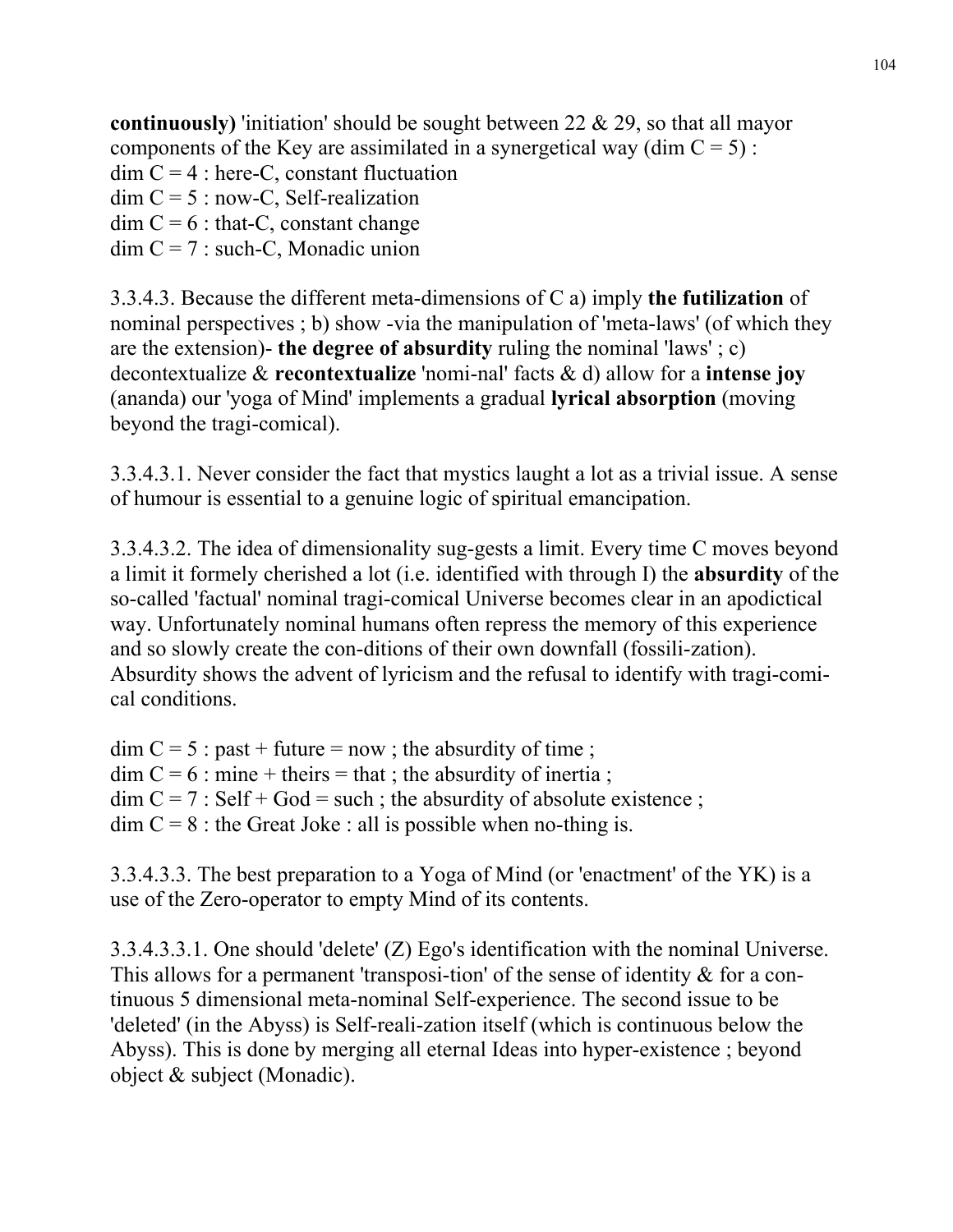3.3.4.3.3.2. Nominal C is always in a state of flux, i.e. change of position  $\&$ momentum (M) and/or alteration of code (I) occur regularly (although the range of this change is not large). Nominal M, with its perpetual cyclical change operating within a confined continuum, does indeed suggest the **suffocating quality of fatalism**; its tragicism, pathetic despair & suffering. According to the yogi this nominal suffering has to be fully aknow-ledged in order for the practice to become regular.

3.3.4.3.3.3. By putting all our claims about 'reality-as-such' 'between brackets' we trigger a particular conscious attitude enabling the emergence of the meta-nominal & the **pacification of the flux of C**. We use the Z-operator to create conscious 'space' enabling the Monad to act through Self-C and end becoming. 3.3.4.3.3.4. So preparation to & genera-tion of emancipation ask for :

a) a totalization of nominal experience (the 'Gestalt' of ideas & facts regarding life here) ;

b) a mental discernment between 'reality-as-such' and the 'nominal' ('reality-for-us') ;<br>,

c) the intuition of a Self accompanying all 'my' (Ego) experiences & allowing 'me' to know that 'I' (Ego) 'exist' ;

d) a full concentration on this Self ;

e) the permanent registration of Self-realization in memory, causing contemplative reflection.

3.3.4.3.3.5. Renunciation (detachment) is defined as follows :

a) renunciation : a determined will **to move beyond nominal experience** 'on the wings' of good aspiration (like a witness not craving for experience while engaged in it) ;

b) good aspiration : seeking enlightenment to **implement the correct view** (clearing obstacles on the path of emancipation) ;

c) correct view : to know that thought & facts are **empty of 'inherent existence'** (no-thing) allowing for 'all possibility' (& the virtual **full**ness of every-thing).

3.3.4.3.3.6. Finally, preparation means that the YK is **enacted alone**. Yoga seeks for a direct (1 to 1) experience of the 'meta'-nominal. This implies deautomatization & solitary withdrawal from daily worldly affairs.

3.3.5. 'Enlightenment' is the label given to a state of C wherein all becoming has stopped (dim  $C = 7$ ). Although there is only one 'enlightened' state different 'types' prevail. Each 'type' being the expression of **one attribute of totalized cessation of**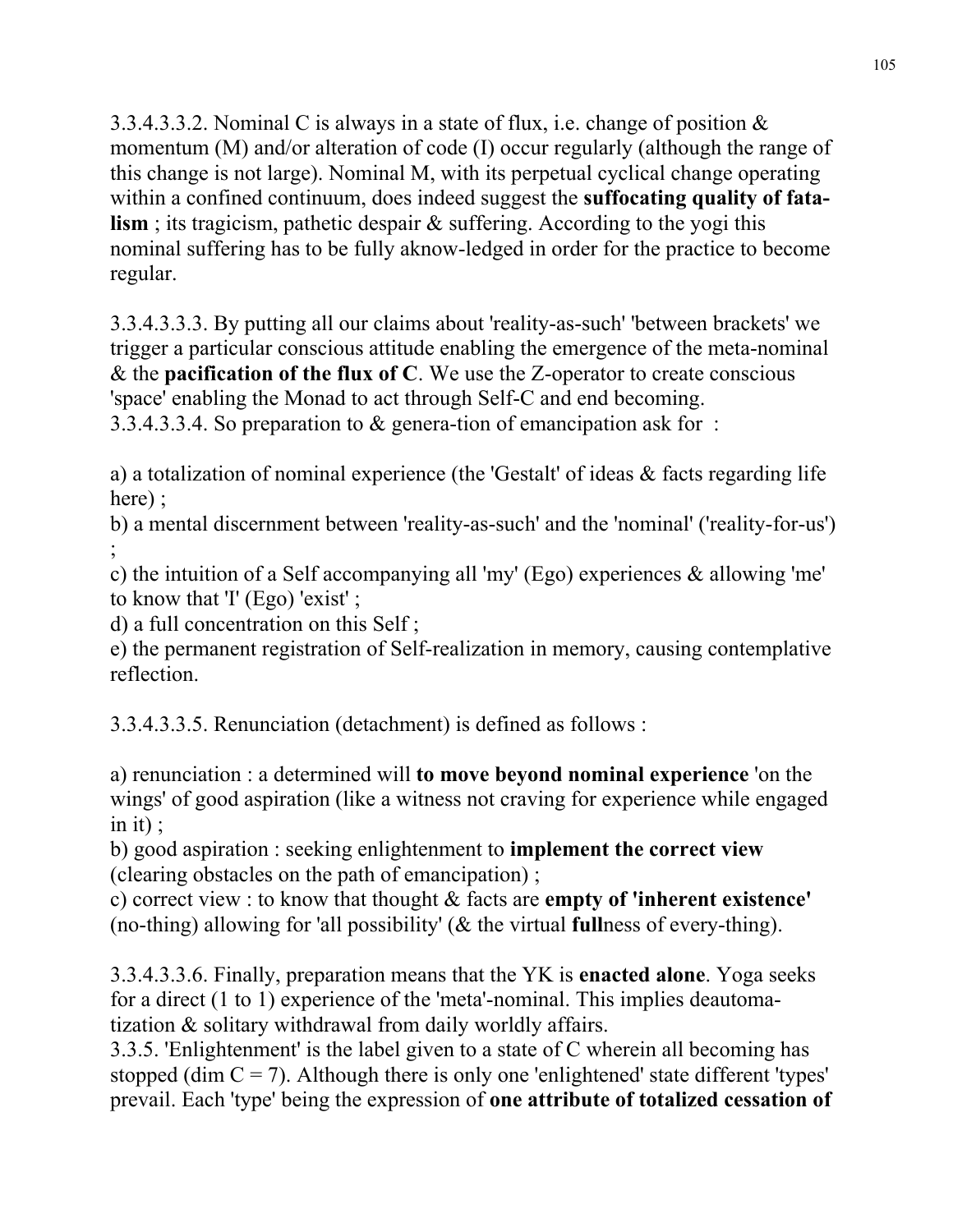**conscious flux**. When Man attains 'Final Liberation' (dharma-megha-samadhi) all kosa's (M) return to their elemental states, i.e. the physical vehicle is reabsorbed.

3.3.5.1. The Self is the meta-nominal focus of C. Each Self travels on a unique path of 'least resistance' (its cosmo-desic). It does not only accompany & regulate Egoic life. It gives C (if realized) a lasting **panoramic perspective.** 

3.3.5.2. So genuine emancipation leads to the end of emancipation. This can only mean **the cessation of the influence of M & I on C**. So a Buddha is not of Cosmos anymore. A 'jivan-mukti' has not yet reached 'Final Liberation' (the 'top' of the pyramid), although s/he has moved beyond the pull of the nominal Universe (the truncated pyramid - without 'top'). The jivan-mukti is a 'master of emanci-pation' (mastering all types of enlight-enment **except** 'Final Liberation').

3.3.5.3. Patanjali postulates that by 'sadhana' (practice & renunciation) the 'sadhaka' (practitioner) will form 'a thought-seed'. This is the fruit of concentration (dharana, part of practice) on **a material** (M) or **an ideal** (I) object of cognition without identifying with it.

3.3.5.3.1. After long practice the thought-seed will become a 'lotus'. A M-seed will allow for a 'samadhi-with-cognitation' (savitarka samadhi), an I-seed for a more subtle 'reflective sa-madhi' (savicara samadhi). Both are known as 'samadhi-withseed' (samprajnata). Each samadhic seed leads to 'subtle' types of conscious flux. The yogi restricts this flux (nirvitarka, nirvicara). If the flux of Self-realization (causal) has been 'restricted' **Self-grasping has ended.**

3.3.5.3.2. The Lotus unfolds because the yogi is able to eliminate from his C all flux foreign to it ('vrtti-nirodha'), concentrating on the thought-seed.

3.3.5.3.3. A material seed will engender a creative & cognitive type of enlightenment ('savitarka' means 'with cogitation'). It causes **a hyper-creative, joyous & Self-reinforcing flux**. Its influence on C is cancelled by restricting the flux of Self-grasping, i.e. by negating these 'samadhic thoughts'. This causes C to become absorbed in the unity of the core of the Lotus (growing out of the material seed & unfolding with brightness). This state is the negation of 'savitarka samadhi', called 'nirvitarka' (ultra-cogitative).

3.3.5.3.4. A subtle seed (result of concentration on **the invisible** structure of Nature) engenders reflection (vicara), i.e. a clear & truth-bearing insight in the 'subtle' planes. Because of its flux the reflection is negated (nirvicara). A higher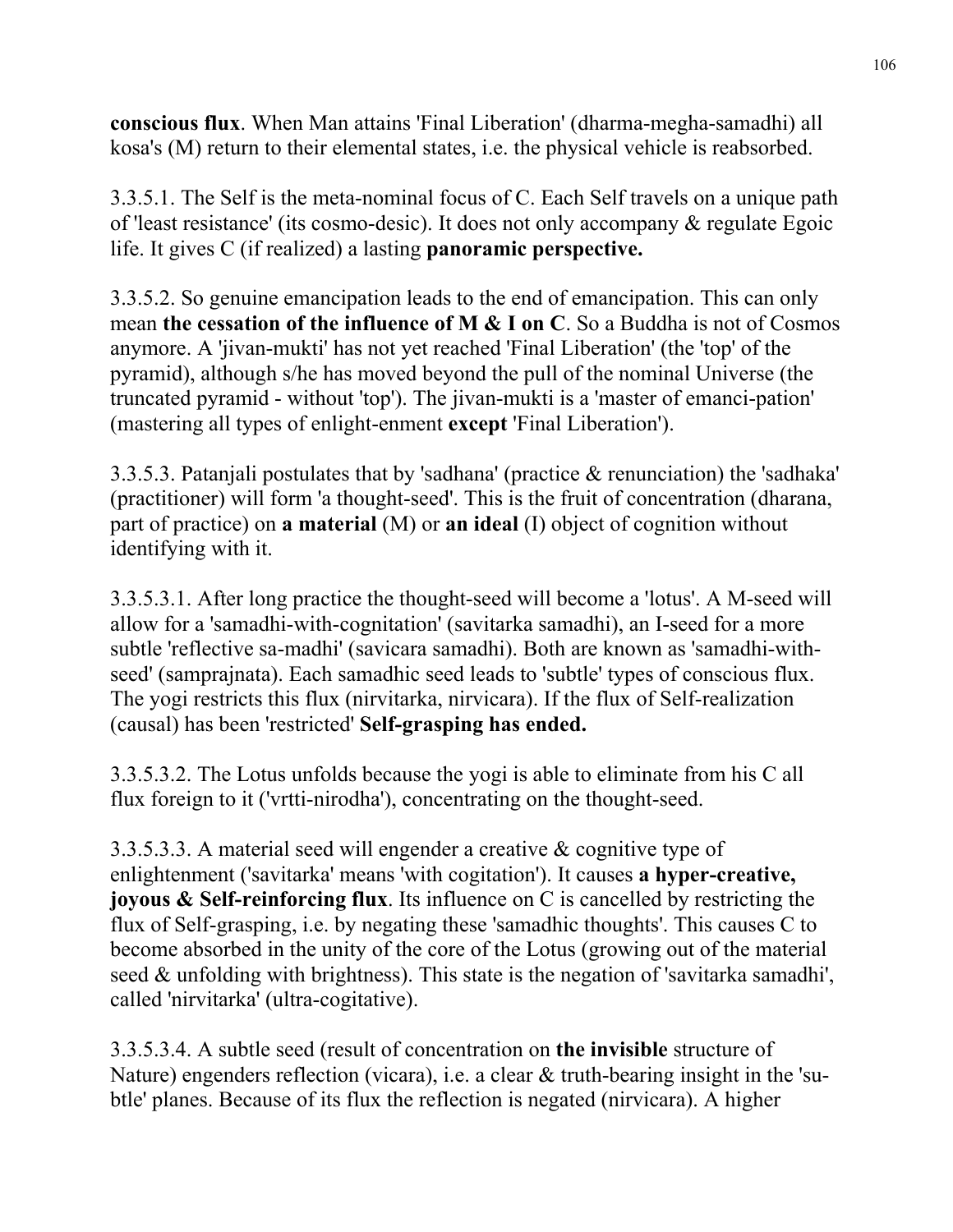entasis ensues.

3.3.5.3.5. The highest modality of 'nirvicara' entasis (Eliade's rendering of 'samadhi') is the state of 'nirvicara-vaisaradya', in which **the Abyss of the Soul** (adhy-atman) is utterly calm (prasada). Two modalities of 'nirvicara samadhi' : a) 'ananda-samadhi' (intense joy) & b) an awareness of 'I'-existence or 'asmitasamadhi'. Before merging in the (seedless) spiritual realm the yogi is submerged in a) a sweet joy (called 'dulcedo' in the West) & b) an affirmation of 'individual' existence. Only when the Abyss is calm are the final 'tricks' of maya (M, prakrti) unable to deceive C.

3.3.5.3.6. After having experienced 'samadhi-with-seed' (samprajnata samadhi) the yogi performs **the practice of concentration on the idea of cessation itself**. By doing this s/he destroys the flux caused by restriction. The state which ensues is called 'asamprajnata samadhi' (samadhi-without-seed). In this state the yogi is left with residual 'subliminal activators' (samskara's) ; the 'prarabdha karma' of the 'jivan-mukti'.

3.3.5.3.7. The final fase of his ultimate form of **embodied enlightenment** is called 'viveka-khyati', i.e. **the 'vision' of discernment** between **Cosmos & Self** (viz. 'vidya'). The yogi is absorbed by unity & with his 'particular knowledge' (vivekakhyati) s/he discerns between 'prakrti' (working through the guna's) & 'purusa' (the Ideal Yogi, or Isvara) **continuously**, confirming the established unity of C through direct experience (dim  $C = 7$ ).

3.3.5.3.8. Considering the distribution of the Tantric Energy-wheels (cakra) and the Tree of Life, following structure ensues :

Energy-Wheel (locus) Tree of Life ----------------------------------------- muladhara (base of spine) 10th root svadhistana (sexual organs) lower Abyss manipura (solar plexus) 9th root anahata (between nipples) 6th root visuddha (throat) higher Abyss ajna (between eyes) 3 & 2th root sahasrara (top of head) 1th root

3.3.5.3.8.1. Notice how the wheels are situated upon the Middle Pillar **except the ajna-cakra** (called 'the controler-wheel').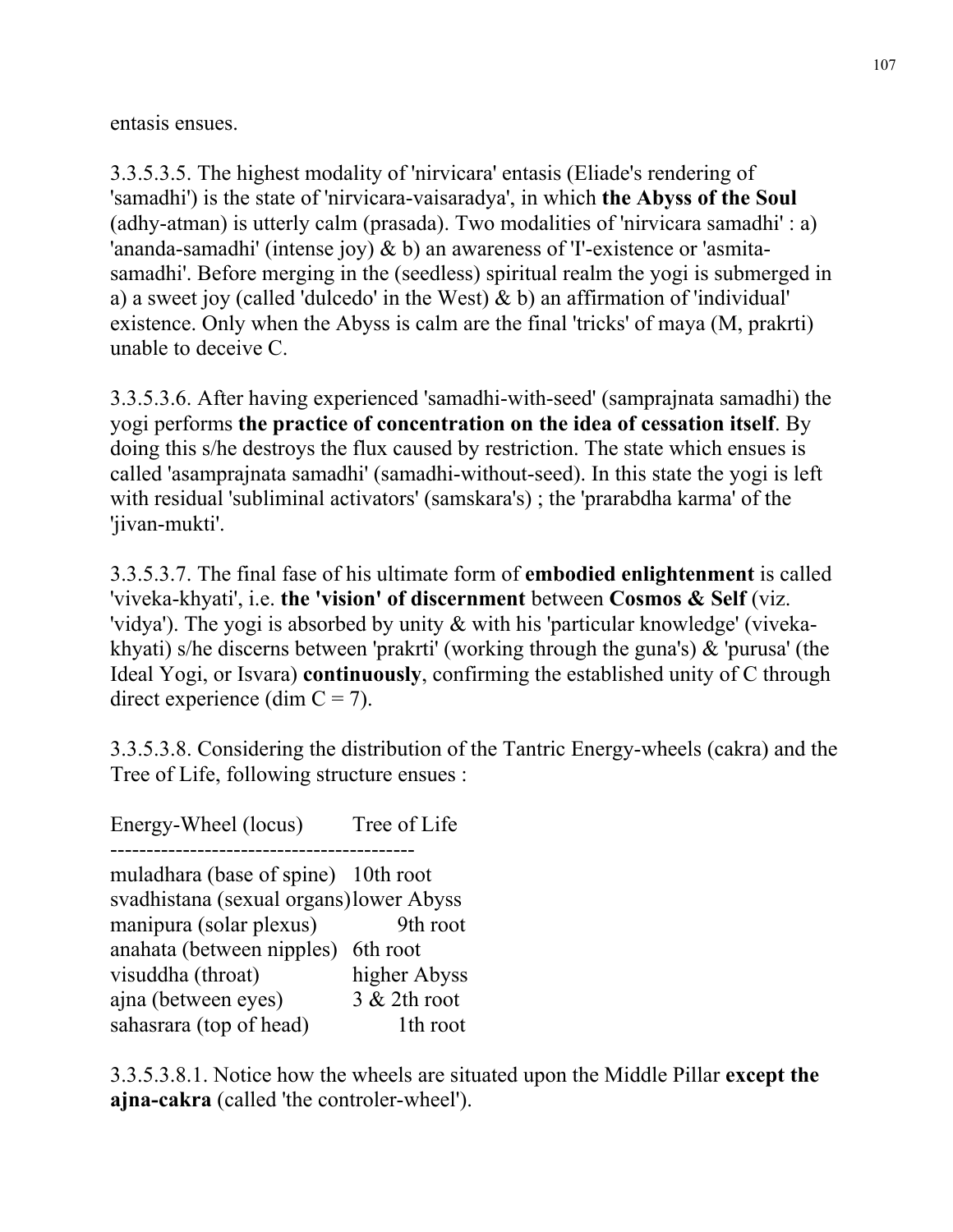3.3.5.3.8.2. Relating the different 'limbs' of Patanjali's praxis to the Tantric Cakrasystem & Western Qabala we arrive at :

| Root           | Cakra                              |               | Limbs of Yoga                      |      |         |
|----------------|------------------------------------|---------------|------------------------------------|------|---------|
| 10             |                                    |               | muladhara yama/niyama $\&$         |      | asana   |
|                | lower Abyss svadhistana            |               | pranayama                          |      |         |
| 9              |                                    |               | manipura pratyahara                |      |         |
| 6              | anahata                            |               | dharana &                          |      | dhyana  |
|                | upper Abyss visuddha vrtti-nirodha |               |                                    |      |         |
| 3 & 2          | ajna                               | samadhi-with- |                                    | seed |         |
| 1              | sahasrara asamprajnata             |               |                                    |      | samadhi |
| $\overline{0}$ |                                    |               | no bodies dharma-megha-<br>samadhi |      |         |

## 3.3.5.4. **No two YK's are identical**.

-------- from profane to sacral area ---- STAGE OF PREPARATION - Assiah 0. **Preparation**: isolation of place (yama  $\&$  niyama - 10th root - dim  $C = 1$ ) -o-o-o-o-o-o- **PURIFICATIO** -o-o-o-o-o-o-STAGE OF GENERATION - Yetzirah a. **Body**: posture & relaxation - dim  $C = 2$  (physical / asana - 9th root) b. **Emotion** : breathing  $\&$  body-language - dim  $C = 3$ (etherical / pranajama - 9th root) c. **Mind**: sense-deprivation  $\&$  visualization - dim  $C = 4$ (astral  $&$  lower mental / pratyahara - 8th  $&$  7th root) -o-o-o-o-o-o- **ILLUMINATIO** -o-o-o-o-o-o-STAGE OF COMPLETION - Briah d. **Soul**: concentration & transformation of will - dim  $C = 5$ (causal / dharana & dhyana - 6th root) e. **Soul** : perfect dhyana - dim C = 6 (causal - 5th root) f. **Soul** : vrtti nirodha - dim  $C = 6$ (causal - 4th root) -o-o-o-o-o-o-o- **UNIFICATIO** -o-o-o-o-o-o-STAGE OF PERFECTION - Atziluth g. **Spirit** : savitarka & nirvitarka samadhi - dim C = 7 (spiritual - 3th root) h. **Spirit** : savicara, nirvicara samadhi & viveka-khyati - dim C = 7 (2th root)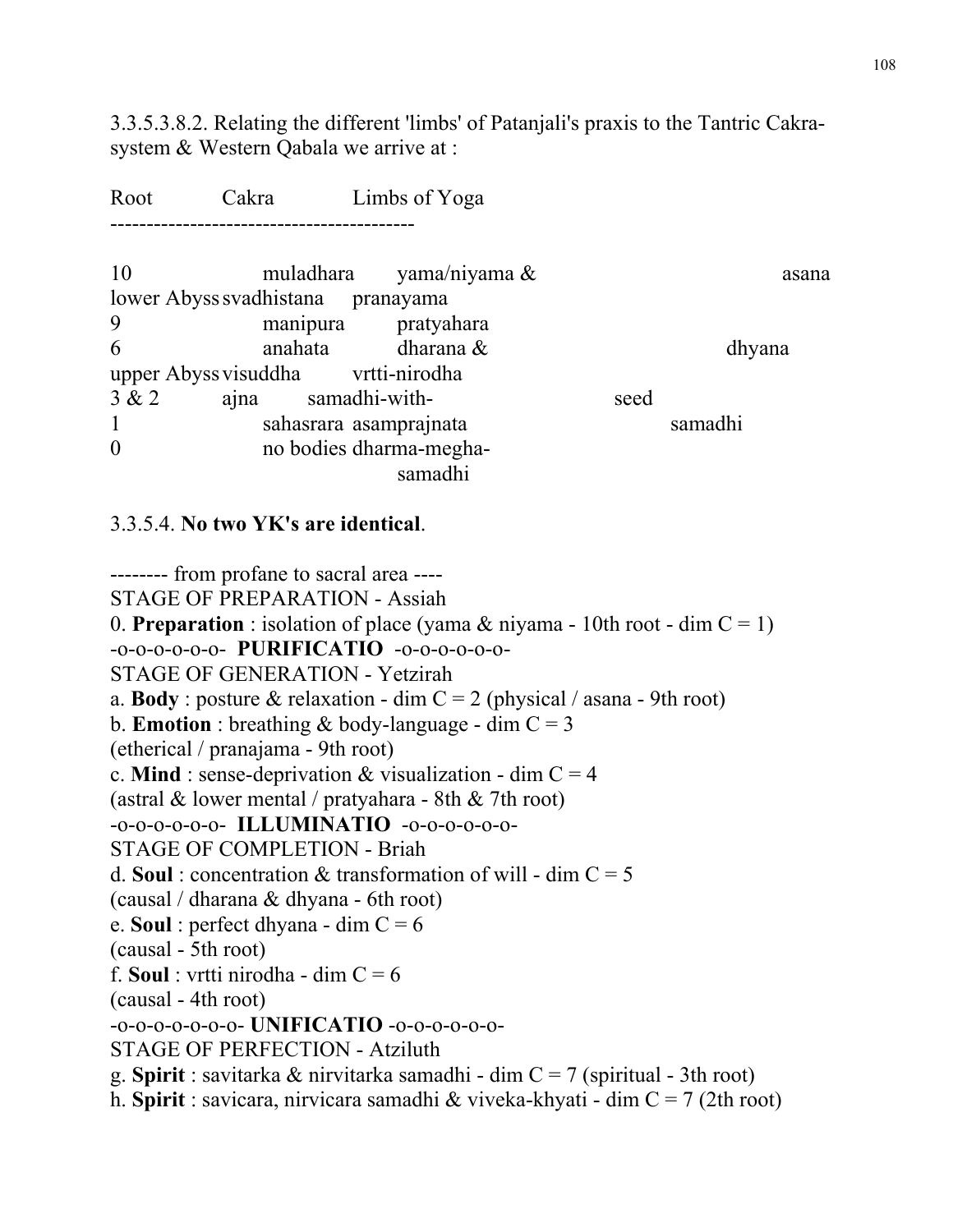i. **Spirit** : seedless union on restriction of ananda, asmita & restriction itself - dim C  $= 7$  (1th root)

-o-FINAL END OF EMANCIPATION & BECOMING-o-

j. **Final Liberation** : dharma-megha-samadhi - dim = 8 (Ain soph Aur)

-------- from sacral to profane area -----

3.3.5.4.1. Patanjali provides the 'sadhaka' (the practitioner) with a moral body : (yama -yes- / niyama -no-) :

10. Have I stolen ? To steel is to take away something which by righteousness is not for you to be called 'yours'.

Y : physical limitation.

N : physical freedom.

9. Have I been greedy ? Greed is to use your talents & past assets to accumulate unnecessary M.

Y : insanity.

N : cyclical growth.

8. Did I utter lies ? Liars, knowing truth, speak not of her.

Y : irreliability.

N : respect & honor.

7. Have I been too attached ? Attachment is a willed permanent identification with any (material or informational) object.

Y : pollution.

N : natural purity.

6. Did I seek purity ? Purity follows an open state of Mind allowing all possible experience  $\&$  ideating harmony, equilibrium  $\&$  dynamical (inspirational) neutrality between opposites continuously.

Y : great strenght.

N : Self-destruction.

5. Have I caused war ? War is the outcome of a fear to be hurt by a stronger force (temporarily blocking the 'meta-nominal').

Y : Chaos.

N : serendipity.

4. Did I do my work with joy ? Joy is the product of an inspired soul contemplating the 'One Dance of Self'.

Y : generosity & humour.

N : suffocating dogmatism.

3. Was I disciplined ? Discipline is the vigilant application of true will to

continuous purposeful enlightening action. Y : discernment.

N : misunderstanding.

2. Did I study ? Self-study is the disciplined effort of constructing a (hyper/meta)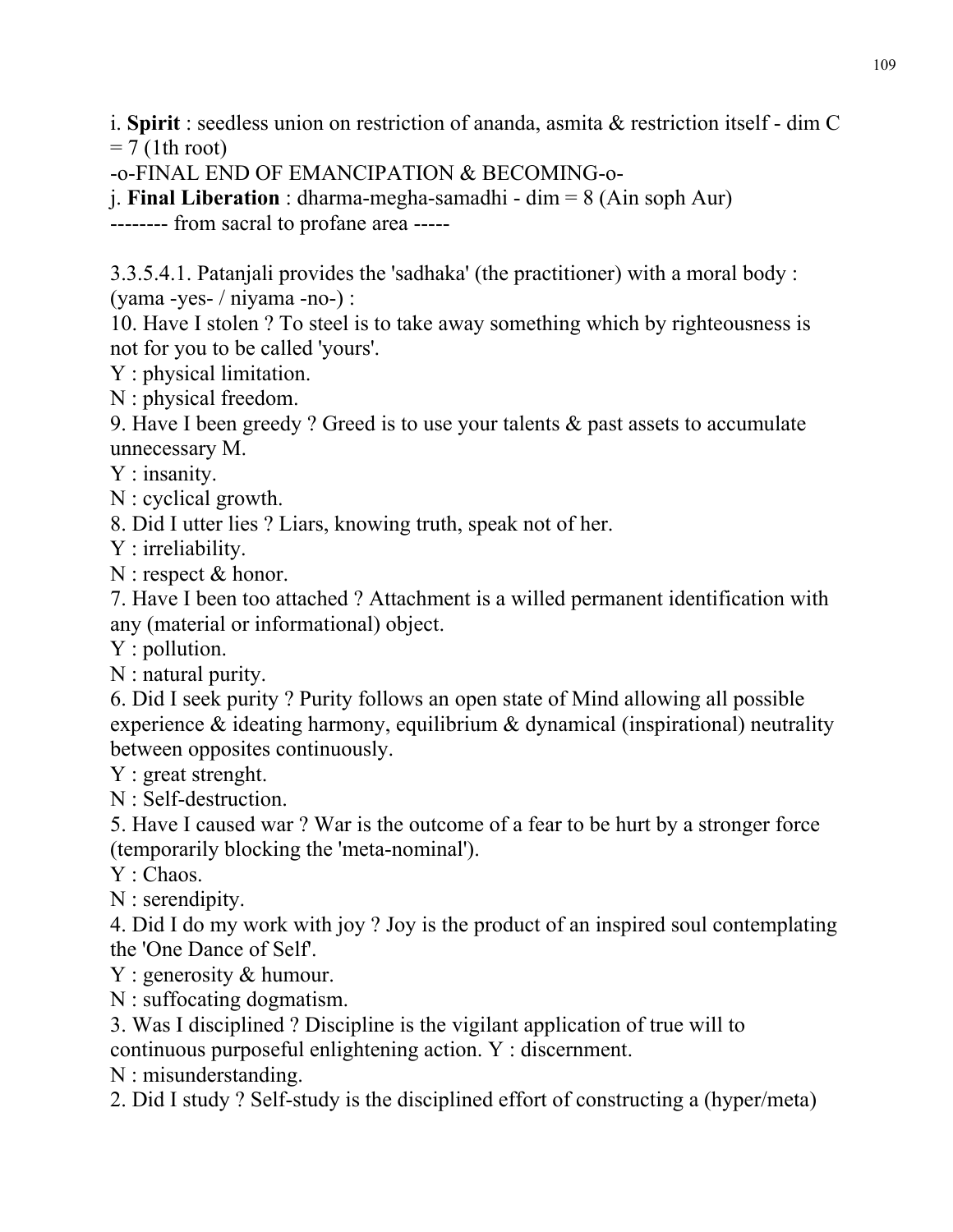rational model enabling Self and All to be unconditionally free.

- Y : creativity & wisdom.
- N : weakness & attachment.
- 1. Did I praise the Creator ? The 'Prima Causa' of All ?
- Y : love of Cosmos.
- N : reign of filth.

3.3.5.4.2. The contents of this 'morality' is historical, reflecting the yogi's concern with a proper social integration **harmless to 'yogic action'.** 

3.3.5.4.3. A 'jivan-mukti' is the witness of the karma of his (her) present life. As Monad, Self, Ego & Body are all interpenetrated by full-emptiness, 'Do what Thou wilt' (Rabelais) prevails.

3.3.5.4.4. This 'yoga of mind' has four operational levels (for it operates on all known planes of Cosmos) :

-the physical or expressive (corresponds to Earth - final He) ; -the mental-emotional or formative (corresponds to Air - Vau) ;

-the causal or creative (corresponds to Water - He) ;

-the spiritual or originative (corresponds to Fire - Yod).

3.3.5.4.4.1. Whenever C fluctuates (and so is modified by external conditions) the first two levels are operational. Whenever C aspires perfect peace the third becomes operational. As soon as C can be called 'unmodified' or 'enlightened while living' all levels are active.

3.3.5.4.4.2. The first two levels correspond to the **animalistic** patterns humans incorporated through phylogenesis.

3.3.5.4.4.3. The third level can be divided in two :

a) a formal state (automic & autocentric) corresponding to Piaget's formal operational level of cognitive growth, looking down at the first two ; b) the creative state (spontaneous & allocentric) driven by the meta-nominal C (higher unconscious), seeking **the inner sense of one-ness** regulating C all the time and everywhere.

3.3.5.4.4.4. On every level of operation this 'yoga of mind' strives to assure balance, homeostasis, growth (negentropy & meta-entropy) and last but not least **the increase of the power of love**.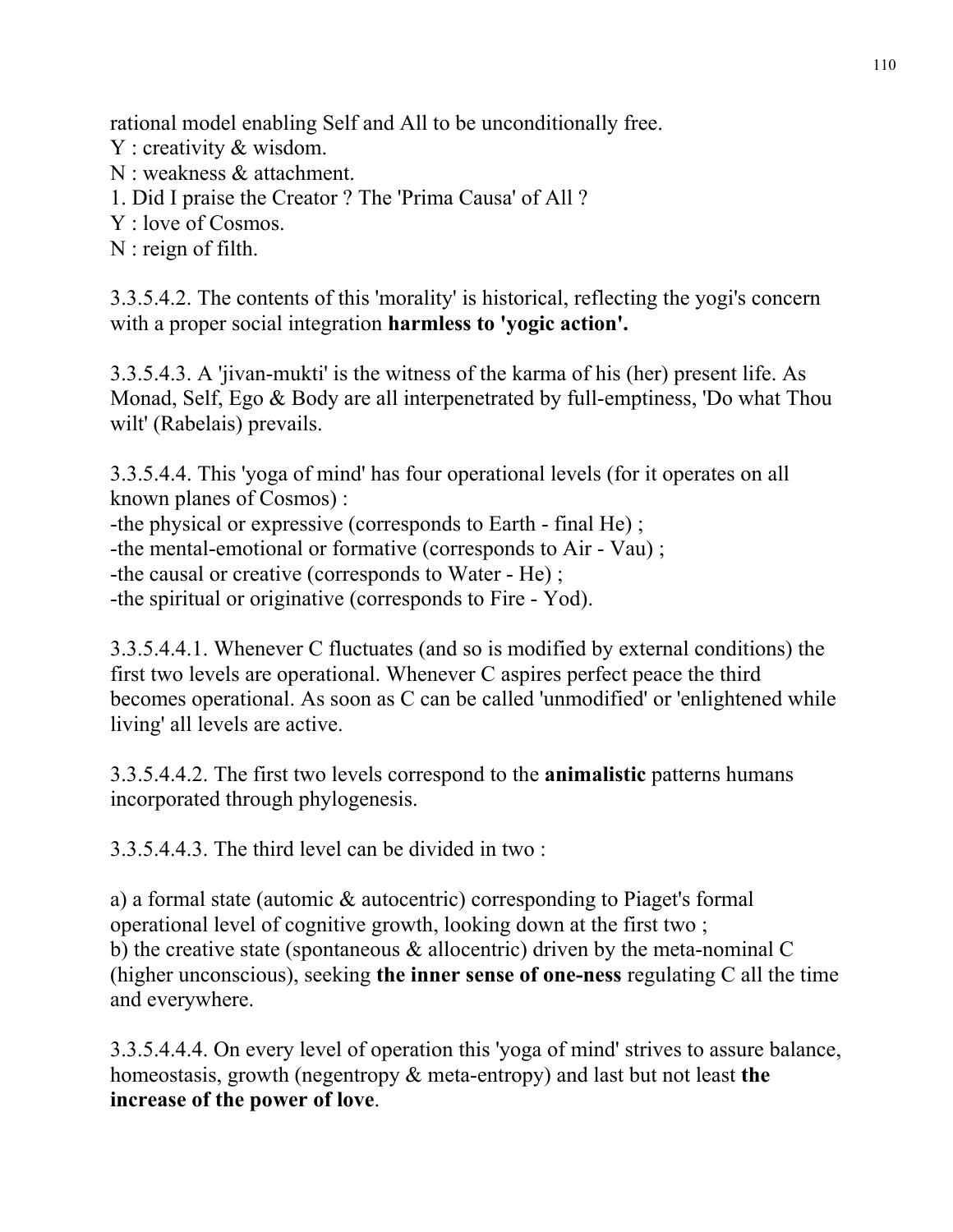3.3.5.4.4.5. On **the physical level** this balance is known as a 'healthy homeostasis' between a dynamic set of physical variabels. Diet, posture, regular breathing, regular conscious sensoric deprivation or controlled stimulation, the establishment of a permanent symmetrical brain-wave stratum in both hemispheres of the neo-cortex, regular conscious control of limbic activity via the production of alpha-waves, and the integration of theta and delta-wave activity are essential to it. This 'hatha'-yogic ascesis should be induced in **a moderate but regular way**. No fruits without ordeals (the distractions).

3.3.5.4.4.6. On **the mental-emotional level** this balance is known as a powerful feeling of Ego-worth, aspiration and center, exhalting all living beings around (enthusiasm). It is related to the intensity of the so-called 'Philosophical Fire' (alchemy). One of its layers could be defined as a healthy electromagnetic E-stream covering the physical body. Its intensity is caused by the meaning given to all Erotic activities, limited by quantity (of used fluids) and quality (of C during orgasm). Most important however is quality, because **physical orgasm could be seen as a reflection of the spiritual state of C**.

3.3.5.4.4.7. On **the causal level** this balance is created by the power of will, and acts as the mirror of discernment. This is the highest level attainable by Mind, as no modified forms of C perceive the unity of all life-processes of which it is a subject (by 'privatio' of 'intui-tive knowledge'). The emergence of a universalizing philosophy is the outcome of any form of causal yoga. It allows one to participate in Cosmos in order to be able to finally move beyond it. It allows for the enjoyment of Self **without falling into the trap of Self-grasping**.

3.3.5.4.4.8. On **the spiritual level** this yoga therefore balances good and evil, truth and falsehood, beauty and uglyness by the introduction of a 'tertium comparationis'. Of the 'Edenic' purity of en-lightenment nothing can be said for the Crown of this yoga is understood to be but the 'Lurianic' contraction of full-empti-ness (i.e. a union with Uranic Kether). So only **practice** can bring about **direct ex-perience**, whereas many experiences trig-ger a **genuine understanding** of the role played by Divinity in Cosmos.

3.3.5.4.5. In order to attain, C must start at the bottom and steadily move towards the Crown. Every **individual** has **always and everywhere** the possibility of attaining immediately **the highest possible state of enlightenment** given to incarnated C (i.e. be a 'jivan-mukti'), although by the play of illusion (the whirling in the Abyss of the Soul) this may **seem** difficult or even **impossible**. The stronger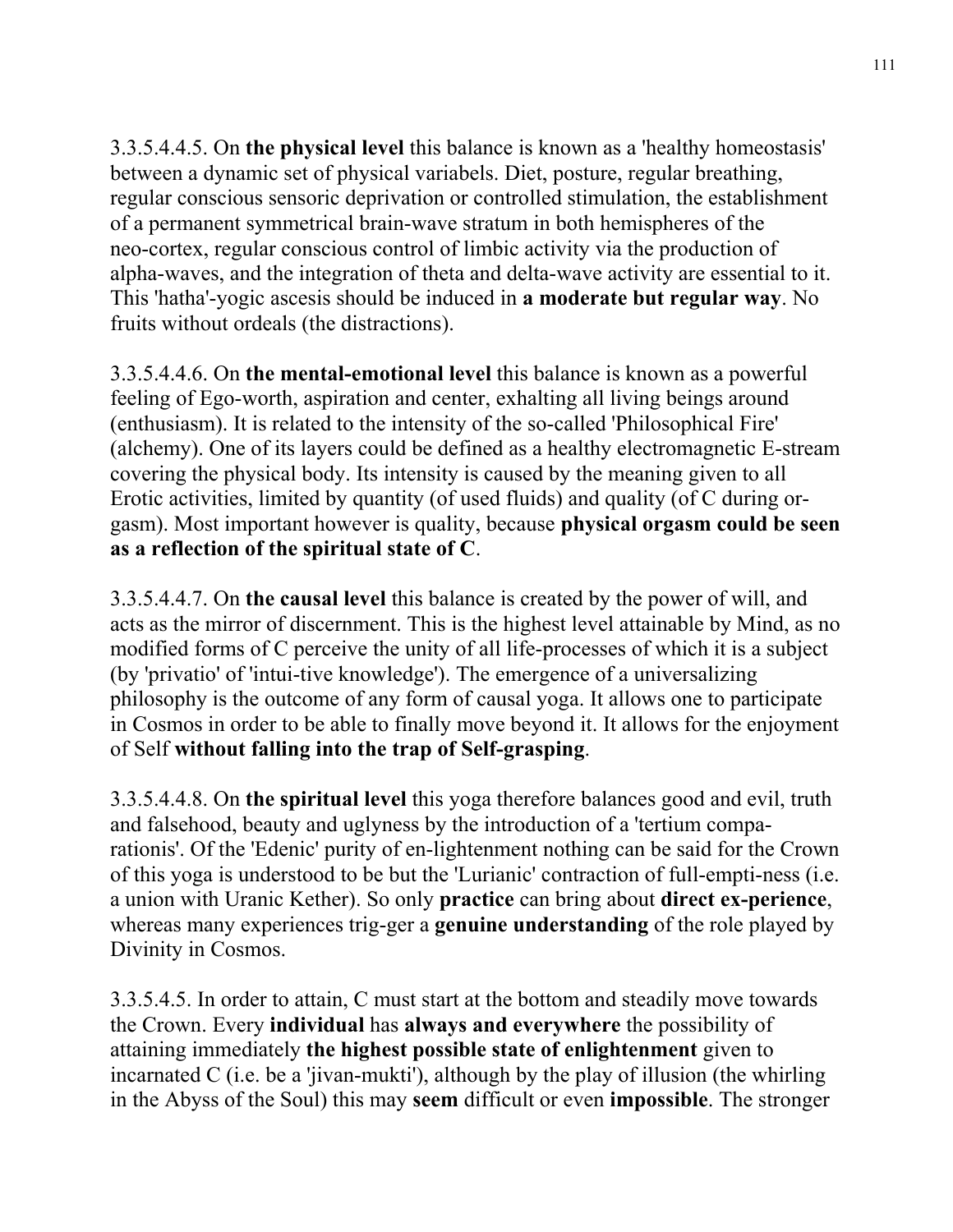the aspiration the more likely the attainment.

3.3.5.5. Let us define the different limbs of Raya Yoga & their rubric of practice :

1) **yama/niyama (do & do not)** : perform 'sadhana' at Sunrise & Sunset (for 30'). Clean your body, the place of working & do not practice just after meals. Make sure not to be disturbed or interrupted. Con-centrate on each question (cfr.supra) and answer it while visualizing a set of facts relating You with it (if You stole see Yourself steeling, recalling context  $\&$  cause; if not, visualize Your freedom); 2) **asana (posture)** : triggers relaxation & feels comfortable. The spine should always be vertical  $\&$  the physical body free from restraints (of clothing etc ...). Lotus posture can be replaced by the Pharaonic posture : sit on chair & place feet parallel ; make sure Your knees formulate 90 and place both hands on each leg seeing to it that Your spine is in one line with Your head ;

3) **pranajama (rhythmic breath)** : the In-stop-Out-stop rhythm is traditional (breath moving from one's navel centre to one's brow centre). Visualize a beam of white light travelling between those two points. An In-breath (abhyantara) moving from the navel to the brow and Stopping (stambha) there ; and Out-breath (bahya) moving from the brow to the navel and Stopping there. Harmonize this rhythm with the number of heart-beats ;

4) **pratyahara (sensoric isolation)** : withdraw Your senses from the objects of the outer World as soon as posture & breathing have become automatic. Physical sensations should not activate Your attention or interest.

 These practices (or 'outer members') should be performed **for at least 8 weeks on a daily basis** (only physical illness being a sufficient reason to stop). **Never stop the practice for any other reason**. If You do, start all over again (even after 7 weeks and 6 days). Again and again this rule should be repeated. **No material, emo-tional & mental reason is sufficient to stop the practice.** Hinderances are ordeals to test one's will & determination.

5) **dharana (concentration)** : is the first of the 'inner members' (antar-angas) of the 'astangayoga'. Generation will begin to take place. Concentration means to bind the Mind 'on one place' in a 'motionless state'. It is a creative act based on the principle of centralization of C around a **coarse or subtle 'seed-thought'**. C enters the second phase of the process of cosmi-cisation. Concentration can also be performed by 'japas' (or repetition) of a two syllabled word or 'mantra' **in harmony with breathing**. A genuine 'mantra' has a) a particular rhythm, b) a spiritual meaning, c) musical characteristics. Consider the mantra 'Brah-man'. Its rhythmisation means the inner recitation of 'Brah-' on the In-breath, followed by Stop (no sound) & the recitation of '-man' on the Out-breath, followed by Stop (no sound) etc ...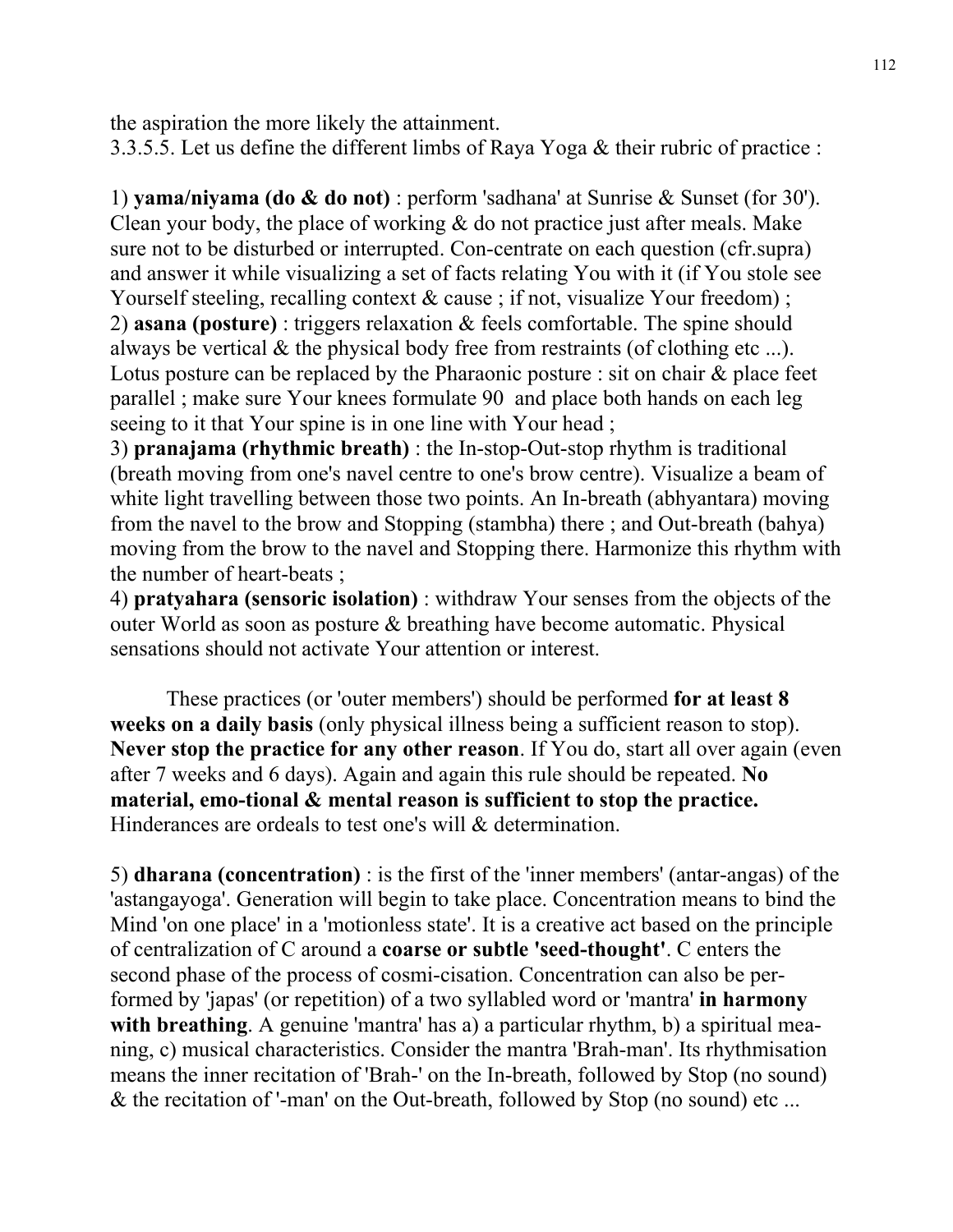Mind should be totally absorbed by this practice if perfect concentration is sought after. Only then will **the one** 'seed-thought' 'unfold' as **the many** leaves of a Lotusflower.

6) **dhyana (contemplation)** : is the fruit of a successful concentration. Mind is contracted to its seed-thought (intensified) & around it an infinite field of associations emerge which are all **experienced as circumambulating the seed** (totalization). So all flux is focussed on a common centre. Associations loose their disconnected nature and are **experienced as the unfolding leaves of a Lotusflower** springing out of the seed-thought. Dhyana is an impure approximation to union, for seed-thought & Lotus are **nearly** one.

7) **samadhi (union)** : Yoga is 'samadhi'. The long process of neo-humanization (viz. 2th postulate) which commenced with morality & the restriction of movement, disorderly breath, senses, discursive thought triggers (after contemplation) **union**, the transformation of C into a hyper-C (dim  $C = 7$ ). Yoga can only be known by Yoga. 'Samadhi' evades defini-tion. Hence circumscription must suffice. A total unification of perceiver, process of perception & perceived ensues. Opposi-tes are lifted and **the thing-as-such is directly known**. The modalities of union are classified according to the nature of their accompanying awarenesses (pratyayas)

## **I. samadhi-with-seed :**

- \* crude seed : vitarka samadhi
- \* its restriction : nirvitarka samadhi
- (eliminating the accompanying ideas)
- \* subtle seed : vicara samadhi
- \* its restriction : nirvicara samadhi

## **II. samadhi-without-seed :**

 The union of the 'jivan-mukta' : or entasis 'without difference' in which flux caused by samskara's are **burnt out** (except those that already started to bear fruit).

"The correlation between the Seer & the Seen is the cause to be overcome." (Patanjali, Yoga sutra, II.17)

## **III. dharma-megha-samadhi :**

 Having served the Self-purpose of restoring its purity, monadic C merges into full-emptiness, in a state of al(l)-one-ness (kaivalya), beyond description : a thunderlike silence ?!

3.3.5.6. The attainment of 'asamprajnata samadhi' implies a merging of C with the Divine Mind of the Demiurg (the Great Architect of Cosmos or Macro-cosmic Mind). At that time C enjoys infinite happiness  $\&$  since the Cosmic Mind has no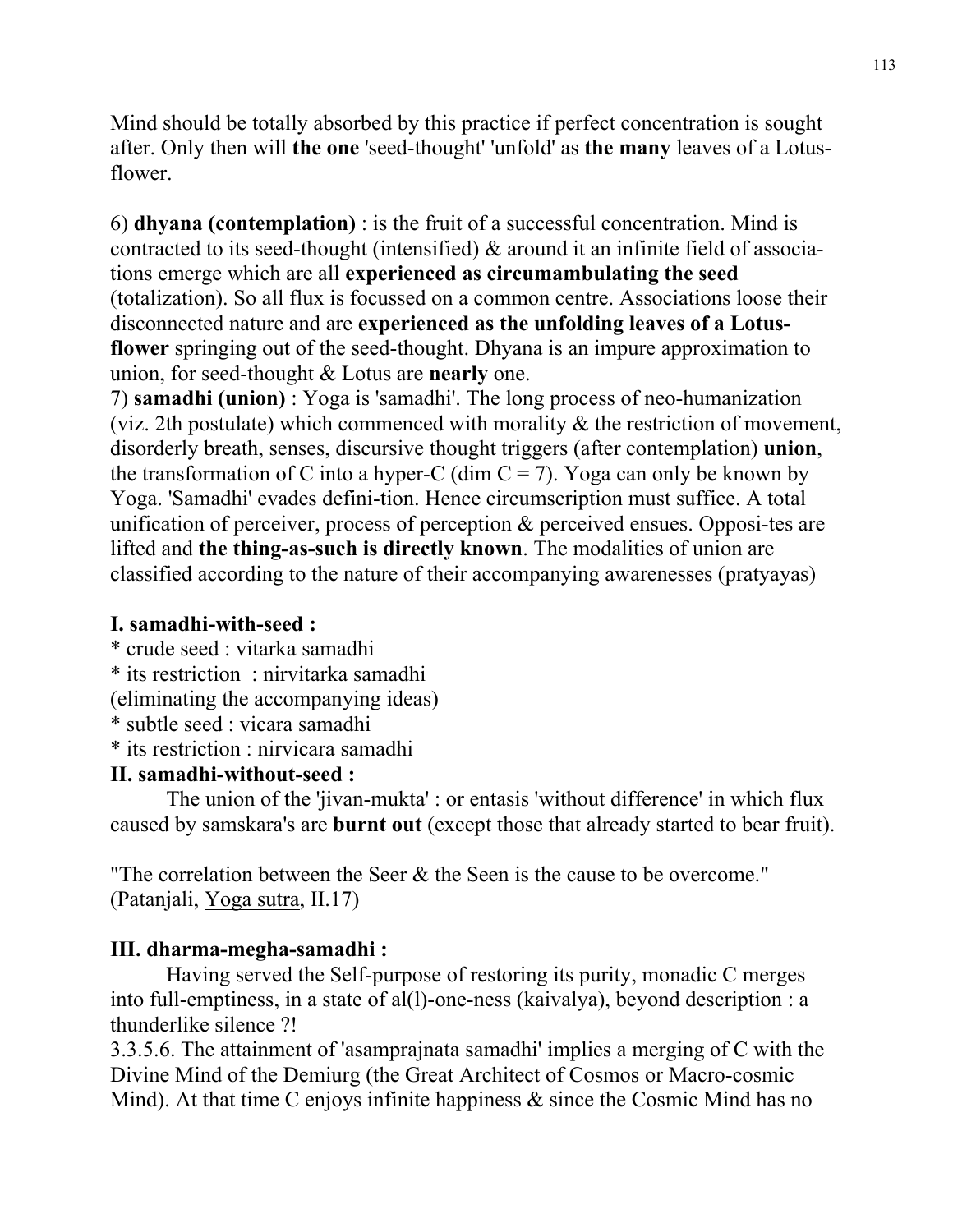perceivable entity outside It, Its peace stands no chance of being perturbated by any flux or counter-flux with any 'external' phenomena. The vital force of the bodies remains intact and the physical bearing (like any other crude object) remains under the direct dictates of the Cosmic Mind. This is 'savikalpa samadhi' ('kalp', to think or imagine). At this level 'I am Cosmos' is true. The yogi for who this state is permanent has attained '**mukti**'. His Mind co-produces Cosmos instantly. The sadhaka feels : 'From Me all originates, in Me all is dissolved  $\&$  (re)established'.

3.3.5.7. When such a 'jivan-mukti' is merged into nirguna-Brahman, 'nirvikalpa samadhi' ensues. In non-duality, Mind is completely suspended & the yogi deluged in an ocean of effulgence. Only an unex-pressed Light-life remains, whose perceiver remains Self-lost in ecstasy (completely oblivious as to what he has or what is getting) : '**moksa**' or 'nirvana'.

3.3.5.8. An enlightened Yogi merging full-emptiness with samskara's of **future actions in his Mind** will be pulled back into lower planes to fulfil these poten-tial experiences. This is 'bija samadhi'. If he merges with seeds burnt an eternal state of peace ensues (nirbija samadhi) attained by Divine Grace.

3.3.5.9. If the enlightened Yogi merges in full-emptiness **deciding in advance** to take on samskara's for a particular period & a particular (avataric) task, He creates his own 'nirmana citta' (built C). This is a Supreme Yogi, one of the Buddha's, creating (through savikalpa samadhi) His own causal, mental, astral, etherical & physical M, C & I. All this to perform His Self-imposed task in Cosmos.

3.3.5.10. If the enlightened Yogi does not decide to take on some Cosmic task & never wants to get out of nirguna-Brahman, His C will completely merge in unmanifest full-emptiness. The three guna's (M) remain 'alinga' (undifferentiate natura natu-rans). Is this Patanjali's 'dharma-megha-samadhi' ? It is not identical to the Tantric 'nirvikalpa samadhi' or 'nirbija samadhi', for both indicate **an embodied enlightenment**, whereas the former -in accord with truth- implies the absolute, eternal & irreversible restriction of all prakrtic flux-factors ? An 'emptiness' allowing for 'all possibility' : non-dual full-emptiness ?

3.3.5.11. In Tantric practices an inter-mediary between 'mukti' & 'moksa' is union with 'taraka Brahman'. It results when an enlightened Yogi **gets out of nirguna Brahman** (leaves 'nirvikalpa samadhi') & merges in a Brahman residing within the scope of **both** nirguna & saguna Brahman. He resides in the middle point between the manifest  $\&$  the unmanifest and can fulfil the function of both; the sign of a living Buddha or Supreme Yogi.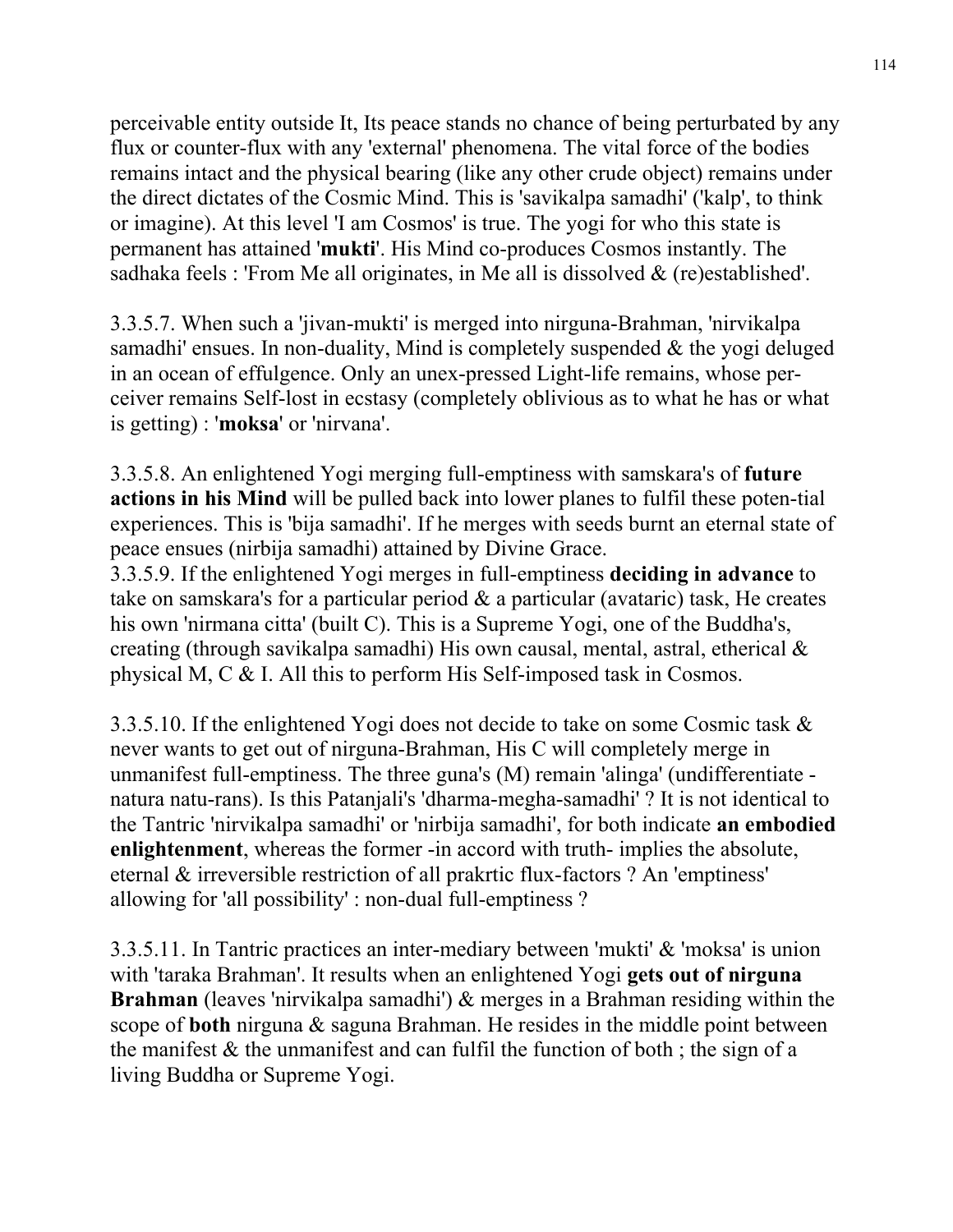3.3.6. The Western key (WK) to spiritual emancipation is ritualistic & ceremonial (regards life as a Cosmic organization or 'Great Work'). Union is primarily sought after 'with the eyes open', i.e. **M participates in shaping the Key**.

3.3.6.1. Man (or micro-Cosmos) is a 'image' of the macro-Cosmos (or Cosmos) concentrated around the point of C. When both align C **co**-creates Cosmos. First Man has to reshape his (impure) micro-Cosmos (magic), next co-create (magick).

3.3.6.2. Rituals are used to shape conscious channels between micro & macro ('preexisting' in the unconscious). An 'Art of Memory' is introduced connecting every possible fact with its 'co-creative' counterpart (enabling C to **understand** how facts are Self-produced).

3.3.6.3. A ritualistic approach can be observed in every branch of the Western Tradition, showing the tendency of this type of spirituality to stress **the con-scious & moral integration of Spirit & M**.

\* East/Spring/1th Quater-Moon/Dawn/Air

**Greco-Roman** : mysteries (Olympian, Orphic, Eleusis), Hermetism, Roman Law & Religion

\* South/Summer/2th Quater-Moon/Noon/Fire

**Egypto-Judeo** : mysteries, Death-cult & alchemy, Qabala, Solomonic magic, **Templars** 

\* West/Autumn/3th Quater-Moon/Dusk/Water

**Christian** : sacramental rituals, ecclesiastic ceremonialism, Rosicrucianism \* North/Winter/4th Quater-Moon/Night/Earth

**Germano-Celtic** : Druids, Runes & Grail.

3.3.6.4. A ritual is a sequence of dramatized operations (symbolical of a **particular** aspect of Man's relationship with Cosmos) performed under magic(k)al conditions at a particular astrological time. A ceremony is a ritual intended to **celebrate** the Divine 'life', symbolized by the 'core' or 'Word' of the ritual system (defining how 'many' relate to 'one').

3.3.6.4.1. Ritual serves emancipation as defined earlier. Ceremony is the **commemoration of enlightenment** for the benefit of Ego, Body and Cosmos.

3.3.6.4.2. The YK 'opens' the 'interior senses' (Max Ernst), while the WK allows for **the realization of Edenic C**, i.e. perfect peace profound on nominal Earth, here & now. This key works to 'perfect' our **exterior** senses. To practice with both keys is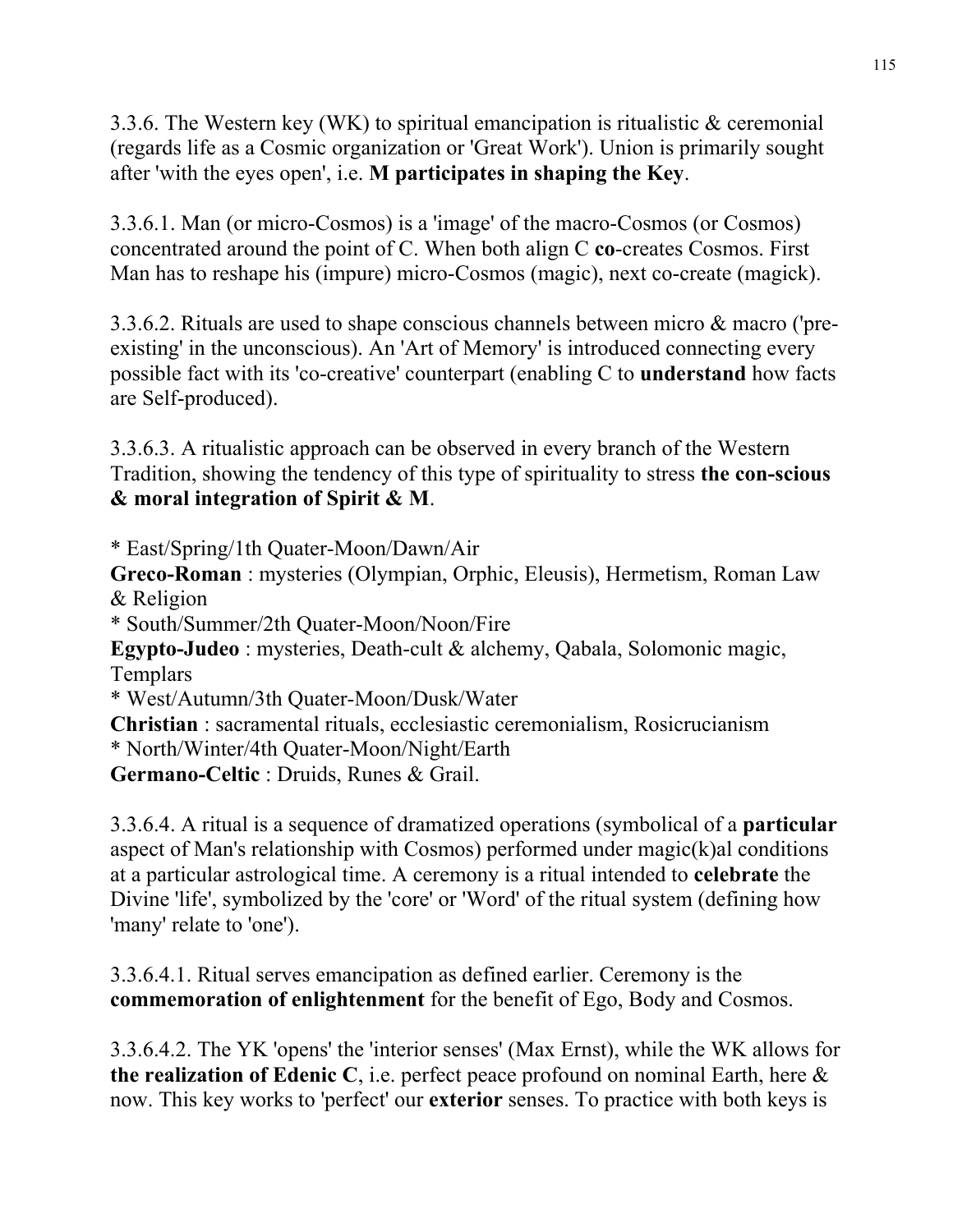essential. The YK will establish a 'inner space' while the WK will perfect our 'outer space' precipitating a global Edenic confederation of continents (GPO).

3.3.6.5. There is only One (white) 'Ritual of Emancipation'. All other rituals are 'chaotic' (or black) except if one is able to consider them as **aspects** of this 'Supreme' ritual (like a player practising the parts of a unique performance).

3.3.6.5.1. The Ritual of Emancipation has been coded by the Western tradition in different types of 'egregoric' languages, characterized by non-Fregean logics & rooted in an Art of Memory. It is divided in lower (magic) & higher (magick). 3.3.6.5.2. This Ritual has been coded using the Tree of Life. To every 'root' or Sephiroth a 'grade' is made to correspond  $& 10$  (Malkuth) = 1. The 'root' is the objective (square), the 'grade' the subjective (grade) ; the identity (=) showing **the at-one-ment of micro & macro-Cosmos**. When C has completely assimilated the part of the Ritual symbolized by each Sephiroth it is able to assume the 'grade' corresponding to it. The highest degree of the 'Scala Perfectionis' (10 ) symbolizes the 'Spiritual Marriage' with the Monad, the Western variant of 'mukti'.

 $Septiroth = grade$  Name of Grade ------------------------------------------ 0 Every Man 00 Madrigalis 000 Probationer  $10 = 1$  GARDEN Zelator -o-o- Acceptance of Shadow (l/Abyss) o-o-o  $9 = 2$  of Theoreticus  $8 = 3$  the Practicus  $7 = 4$  Temple Philosophus  $-----$  Veil of the Temple  $------6$  = 5 SANCTUARY Adeptus Minor  $5 = 6$  of the Adeptus Mayor 4 = 7 Temple Adeptus Exemptus -o-o- Annihilation of Self (h/Abyss) o-o-o  $3 = 8$  HOLY Magister Templi  $2 = 9$  of Magus  $1 = 10$  HOLIES Ipsissimus ----------- Veil of Silence --------------

000 Restricted Light Architectus 00 Infinite Space Geometricus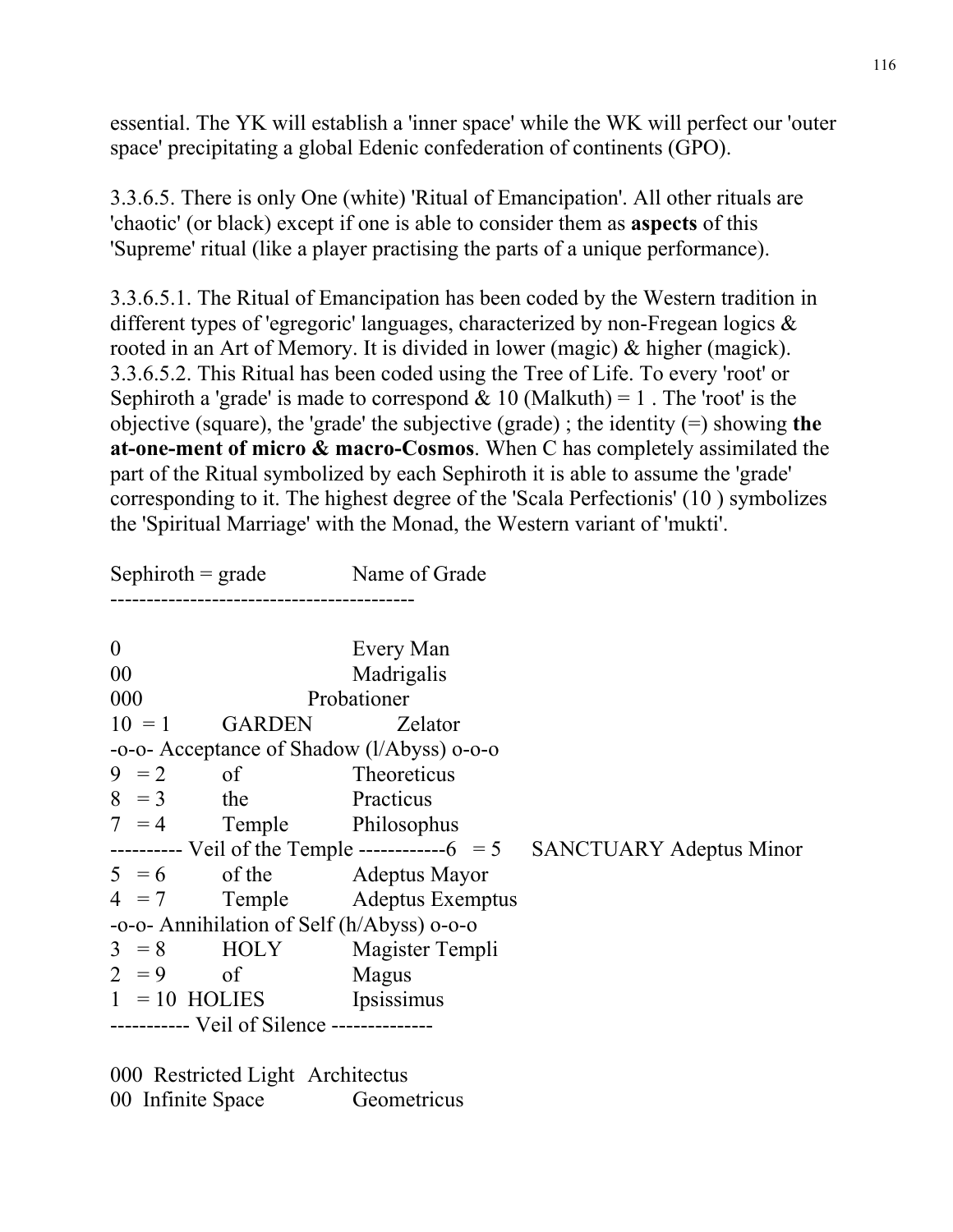3.3.6.5.3. The grade of Adeptus Minor is situated at **the middle-point** of the scale, for the integer-value of the difference between grade and root (ID) decreases before it and increases after it. The farther the two sides of the equation are from **original equality**  $(ID = 0)$ , the more difficult it is to perform the operation associated with the root. It is harder to become a Zelator (ID = 9) than to pass to Theoreticus (ID = 7). Magic is therefore progressively easier after the first step is taken & again more difficult after the grade of Adeptus Minor.

3.3.6.5.4. A task is given to each grade :

Grade Task ------------------------------------------ Every Man Accept the Idea of God Madrigalis Sing about His Persons Probationer Step towards Initiation Zelator Clean Athanor (elements) Theoreticus Study Ritual Theory Practicus Evoke & Consecrate Philosophus Invoke & love Garden Adeptus Minor Dissolve micro in Macro Adeptus Mayor Separate macro by Micro Adeptus Exemptus Enjoy the Good freely Magister Templi Understand the Temple Magus Implement its Change Ipsissimus Be Unsubstantiality

3.3.6.5.5. Invocation is calling 'in' (meta-nominal) E **from the higher planes** (causal & spiritual). Evocation is calling 'forth' E **from the lower planes** (astral & mental). Consecration is the dedication of a thing to **a single magical purpose**.

3.3.6.5.6. When the good 'Aspirant' (Pro-bationer) performs the (sub) Ritual of the Grade of Zelator  $\&$  is able to master its magical powers 'an Initiate' is born. The Path of Zelatorship leads towards the Garden while behind him the Doors of the Temple are closed & guarded. As 'Zelator' the Initiate is called '**a Pupil**'. In the Garden he seeks to become '**a Companion**'. In the College of the Holy Spirit he is called '**a Master**' ; as High Priest '**Grand-master**'. Beyond Him, only God is.

3.3.6.5.7. Every grade is symbolical :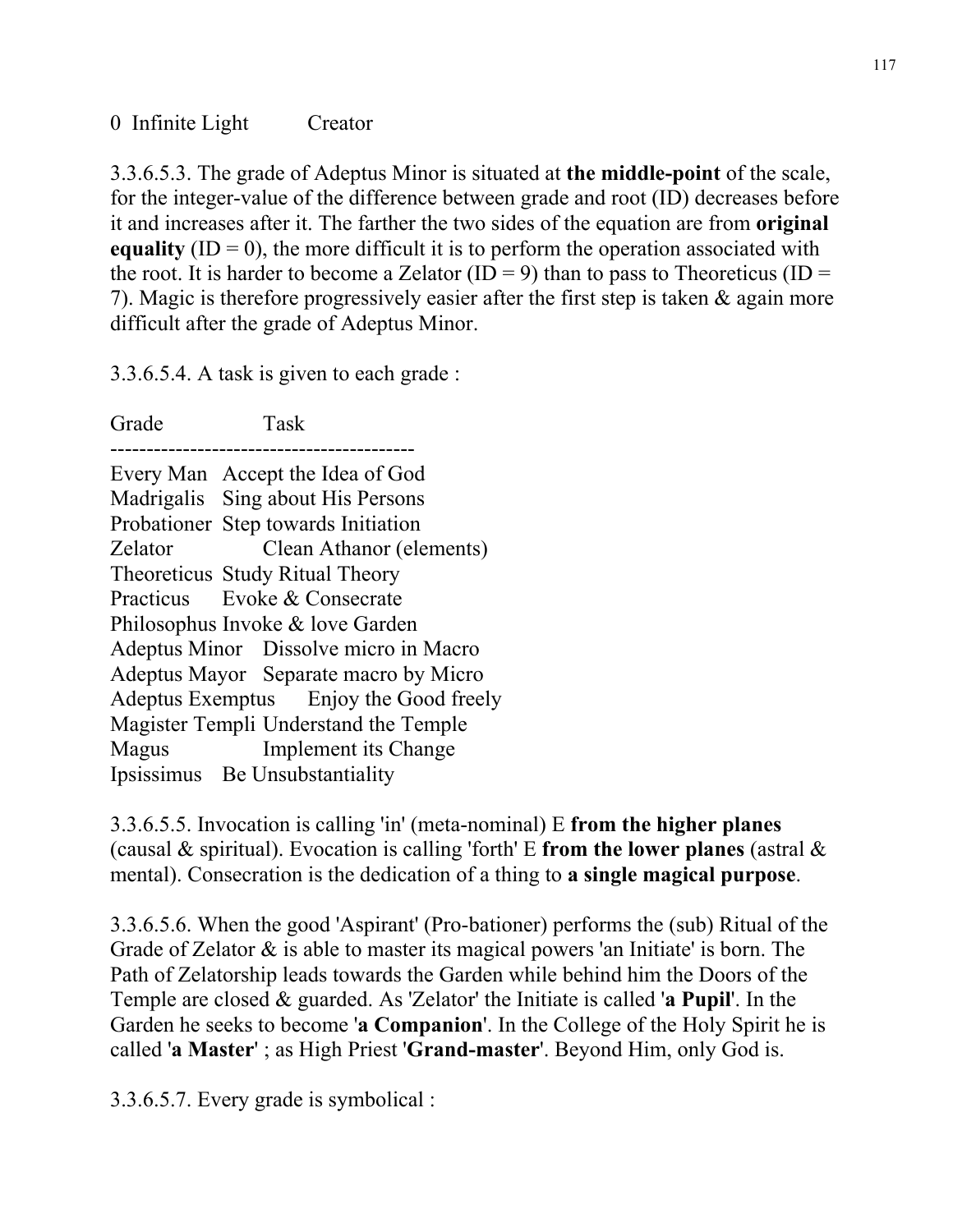| Grade Element                                   |              |                       | Planets |                                                                |             |
|-------------------------------------------------|--------------|-----------------------|---------|----------------------------------------------------------------|-------------|
| Zelator                                         | 4 Elementals |                       | Saturn  |                                                                |             |
| $-0-0-0-0-0-0- -$ Daath $-0-0-0-0-0-0-0-$       |              |                       |         |                                                                |             |
| Inversus                                        | Lixipsp      |                       |         | Lilith                                                         |             |
|                                                 |              |                       |         |                                                                |             |
| Theoreticus Water                               |              |                       |         | Moon                                                           |             |
| Practicus Air                                   |              | Mercury               |         |                                                                |             |
| Philosophus Fire                                |              | <b>Solution</b> Venus |         |                                                                |             |
| --philosophus-- Paroketh --liminis--------      |              |                       |         |                                                                |             |
| Adept Minor Quintessence                        |              |                       |         | Sun                                                            |             |
| Adept Mayor Fire                                |              |                       |         | <b>Mars</b>                                                    |             |
| Exempt Adept Water                              |              |                       |         | Jupiter                                                        |             |
|                                                 |              |                       |         | $-0$ -0-0-0-0-0-0- $+$ Daath -0-0-0-0-0-0-0-0-0-Babe Khoronzon | Chiron      |
|                                                 |              |                       |         |                                                                |             |
| Master of the                                   |              |                       |         |                                                                |             |
| Temple (He)Fire                                 |              |                       | Pluto   |                                                                |             |
| Magus (Yod) Water                               |              |                       |         | Neptune                                                        |             |
| Ipsissimus (.) Air                              |              |                       |         | Uranus                                                         |             |
| -------------- Veil of Silence ---------        |              |                       |         |                                                                |             |
| Architectus Emptiness                           |              |                       |         | Milky Way                                                      |             |
| GeometricusFullness Black Holes Creator Pleroma |              |                       |         |                                                                | (no) Cosmos |

3.3.6.6. As soon as C moves in harmony with the momentum of its particular cosmodesic of (Monadic) Self-expression, it is 'in syc' with Cosmos (dim  $C = 5$ ) & every object (That) = Mind-identity (dim  $C = 6$ ) prevails. Then & only then does a system **enact consciously its 'true will'**.

3.3.6.6.1. If Y leads to the 'enactment of true will' by system X then Y belongs to the 'natural Law' determining **the momentum of Star-path X** (or cosmodesic X). If Z secures **the permanence** of X then Z 'guards' system X from **moving away** from the unique 'track' of 'least resistance' available to system X. In the WK everything 'guarding' Man from making a wrong move is metaphorically termed 'Holy Guardian Angel' -or HGA- (Abra-Melin).

3.3.6.6.2. The ritualist seeks knowledge (Yetzirah), conversation (Briah) & union (spiritual marriage - Atziluth) with his HGA. **At-one-ment** with the HGA equals the end of becoming (emancipation) ; a state beyond being, not-being or becoming (hyper-existence - dim  $C = 7$ ). In Atziluth mysticism and magick can not be distin-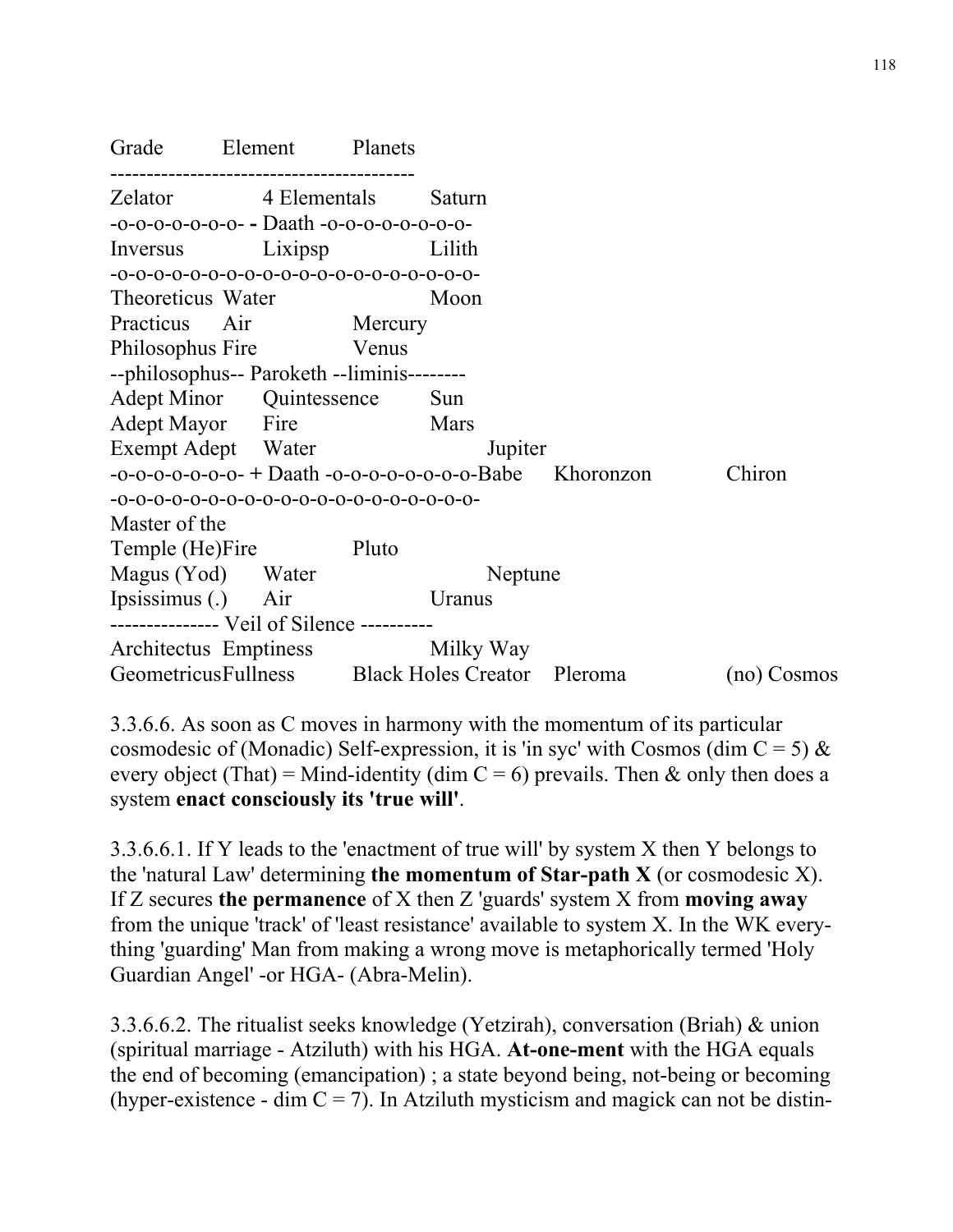guished, showing the ultimate unity of all spiritual Traditions, foundation of a genuine GRO. **Self-experience** (Briah, Watchtower) equals conversation with the HGA, whereas in a **sane** Super-Ego the HGA reflects as 'global moral imperatives' (Yetzirah).

3.3.6.6.3. In Yetzirah the HGA manifests as the highest **constructive mental** concept operative within Mind.

3.3.6.6.4. In Briah the HGA shows forth as the 'Reincarnating Self' (Tiphareth) ; an individualized balanced representation of **the final sum of previous incarnations**, showing the gained assets as well as the inevitable debts of the Monad's Selfexpression (through numerous Ego's & Bodies) along a unique cosmodesic. The HGA keeps Self-memory **intact** (viz. Ethica ; the universal field or 'First Aethyr').

3.3.6.6.5. In Atziluth no difference can be made between the HGA & C (for C moves completely in accord with its Law).

3.3.6.6.6. At the beginning of spiritual emancipation, Ego is conscious of the action of Self via the abstract layers of the Super-Ego (touching the higher unconscious). A veil separates Super-Ego & Self, and so the Self-**ideas** are only (at best) reflected through an 'inspired moral sense'. They can not be grasped directly for Selfexperience is still lacking.

3.3.6.6.7. **Knowledge** means that Ego learns how to use the thought-form of the HGA :

a) how to relate to the conditions created by new (meta-nominal) dimensions ; b) how to assimilate the Shadow and make it work to promote constructive ends & c) how to reach the end of becoming soon.

3.3.6.6.8. **Conversation** or the direct experience of the Self.

3.3.6.6.9. **Union** or perpetual perfect momentum or 'sacrament of eternal E'.

3.3.6.6.10. Three 'Orders' emerge :

\* **I.Garden** : after the purification of the Elements (thought, aspiration, feeling & body) the HGA emerges as an **unstable** 'quintessence', prelude to Self-experience. This is the realm of magic.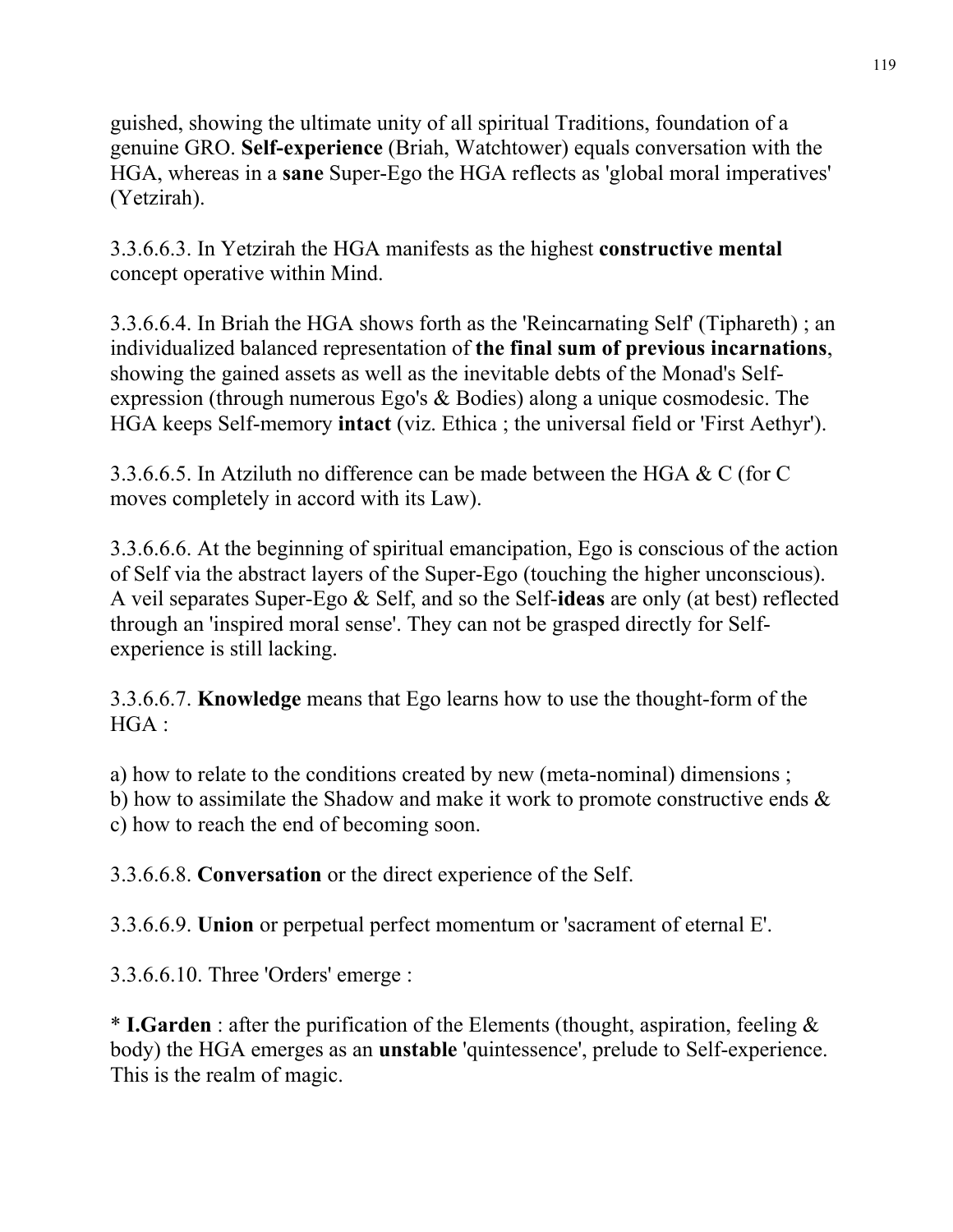\* **II.Sanctuary** : through Self-experience the 'Elemental Quintessence' (Pentagram) is transformed into a stable & integrated Self-C, middle-point between Man & God (Hexagram). The **permanent** character of Self-realization is due to the fact that C knows (through the HGA) how to perform its Self-task. This is the realm of magick.

The Abyss : Self-realization pushes C onward (by the irresitable momentum Self created) to complete the core of the Self-task (Exempt Adept). In the Abyss the Self is sacrificed (what the Free Adept **is and has** will be annihilated for ever). In the Abyss C is called 'a Babe of the Abyss' (Crowley). Its main characteristics are wholly negative for all bonds have to be resolved. If some bonds remain the Abyss is not crossed & a chaotic C ensues.

\* **III.Holy of Holies** : C is reconstructed in the Third Order & grows up to be Itself wholly & truly as It never previously was. Understanding & Wisdom witness the Spiritual Marriage of C with the HGA, i.e. a **complete surrender** to the one natural Law of its unique cosmodesic. This part of (high) magick is often called 'theurgy', linking magick with mysticism. The theurg reconnects 'higher' with 'lower'.

3.3.6.6.11. By projecting all possible positive, good, creative & anabolical qualities of one's Super-Ego on the HGA, Ego (through sublimation) elevates C temporarily. When its effect dies out the normal waking state ensues again.

3.3.6.6.11.1. However, by ritual Ego is able (guided by the HGA) to render the Veil (Paroketh) between Super-Ego & Self.

3.3.6.6.11.2. This produces the 'Watchtower-experience' ; the **direct confrontation of Ego with Self**. After this experience Ego remembers Self as a source of moral strenght & renewal. Many Self-experiences are necessary before Ego accepts the 'Holy' aspect of this 'Angel', i.e. the fact that by concentration on C realizes its Self (& knows what to do).

3.3.6.6.11.3. Because the Self is a micro-cosmic focus of becoming (a small 'Dharmic Wheel' with its own particular 'angle of approach' or cosmodesic) its driving centripetal E is experienced by Ego as **a source of abundance** (for Ego only limited free choice and survival-games prevail). Relative to Ego, Self seems a 'Perpetuum Mobile'. However, according to the qabala, full-emptiness determines the only ever-lasting movement by contraction.

3.3.6.6.11.4. This 'Spiritual Marriage' is celebrated by the Theurg (a 'jivan-mukti')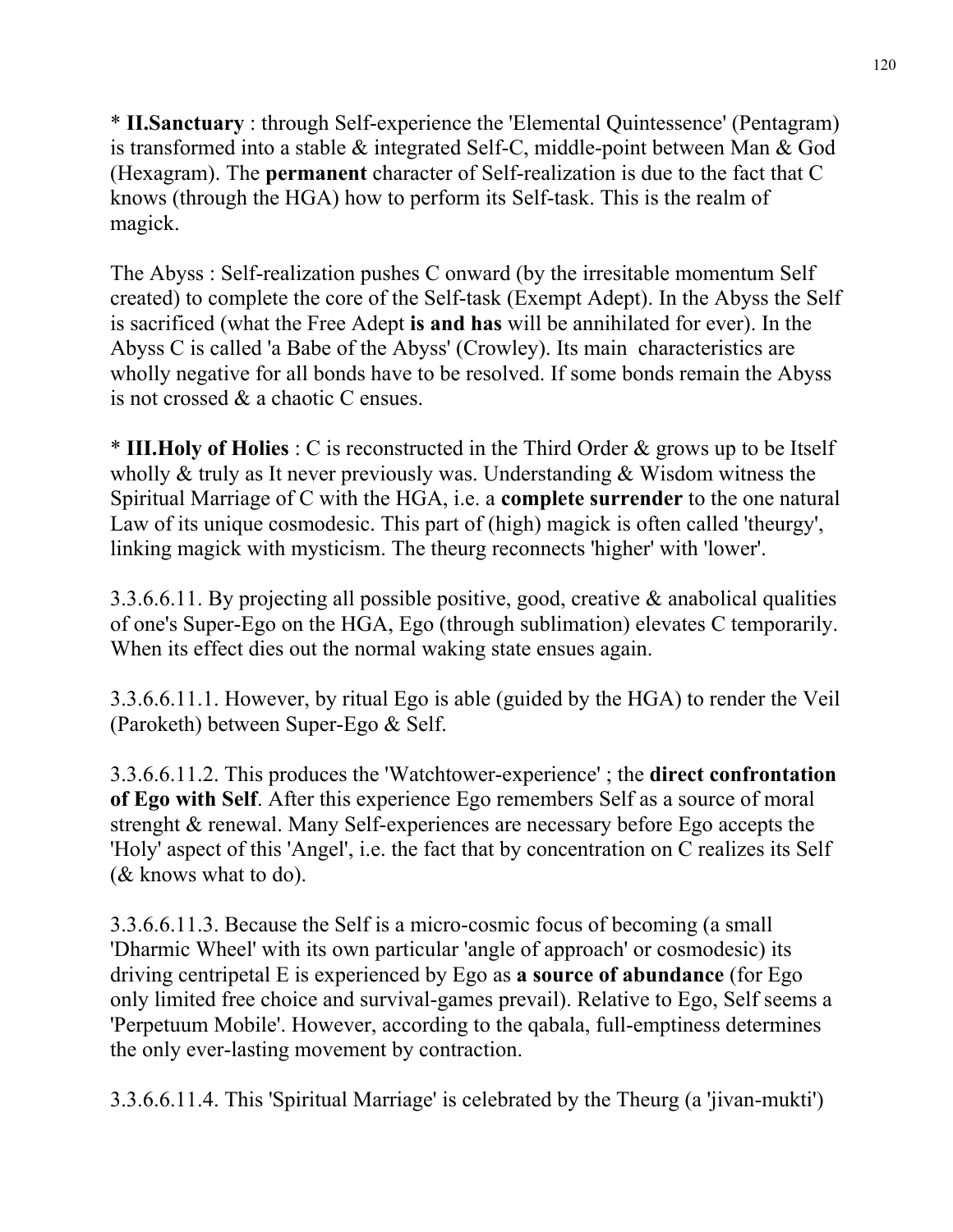in ceremonial commemorative acts. His channels allow him to 'reconnect' Atziluth & Malkuth through **sacramental rites** (& rule the Earth by the Law of his Star).

3.3.7. Let us briefly summarize :

\* 'homo normalis' has free choice, seeking emancipation beyond his formal reason or not (Probationer) ;

\* the Zelator has to adjust his Super-Ego in order to open up authentic channels (naming, accepting & integrating the 'personal' Shadow - lower Abyss) ;

\* the Theoreticus & Practicus introduce new types of actions triggering the growth of a unificatoric mental operator ;

\* after some time the Philosophus is able to experience his Self regularly ;

\* the Adept Minor performs his Self-task & Self-realizes a Free Adept ;

\* the 5th & 6th dimensions are mastered and Self-grasping occurs regularly ;

\* by virtue of the 'unificatoric residue' which C has accumulated after Selfrealization the Babe is thrust forth into the (upper) Abyss. What C was & had is completely destroyed. In order to be 'oned' Self-sacrifice has to be complete ;

\* the Master of the Temple understands the ways of Union carrying out the commanding Word of His Magus' Tetragrammaton ;

\* C is reconstructed around the Monad. It creates a (new) Self. Ego & body exhaust the remaining 'karmic seeds', bringing forth an Art of Living Well. \* 3.4. A Work of Art is an **exemplaric** operational **manipulation** of M & I ; a reflection of the artist's C, his freedom when engaged in making 'beautiful' states of M according to a **living key** (or I).

3.4.1. 'Aisthesis' is the Greek word for 'sensation' or 'observation'. Esthetica studies the sensoric 'exemplaricity' of the observed artistic product.

3.4.1.1. Nature & Man are nominal artistic sources. Other sources are surrealistic (Cosmic). Artistic products possess esthetical characteristics. These can be classified as 'sensoric' & 'evocative'.

3.4.1.1.1. The intricate harmony of the dissipative equilibrium of natural life or the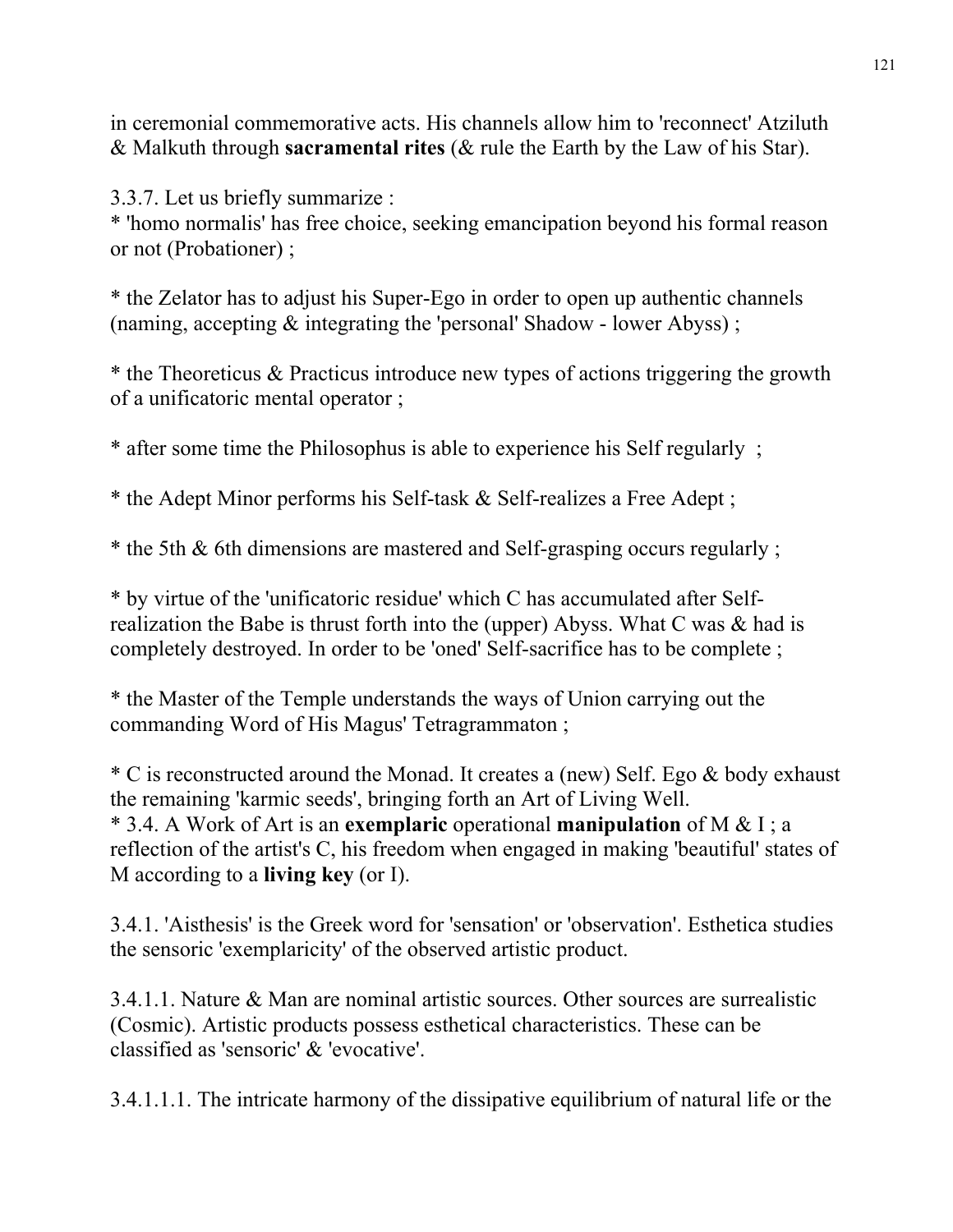delicate complexity of Galactic vastness (M) are lasting examples of the Art of the Demiurg of Cosmos. Man enacts in an exemplaric way as soon as his Art manifests his Self (dim  $C = 5$ ). No 'culture' of Art without this dimension.

3.4.1.1.2. 'Sensoric' esthetical charac-teristics are texture (what type of M ?), form (what kind of shape ?) & kinetics (what type of movement ?). 'Evocative' characteristics are suggestive conno-tations associated with the former.

3.4.1.2. Only when a Work of Art confronts its observer **beyond** the limits of sensa-tion and suggestion (i.e. co-creates the observer's observation) does it show forth surprise & wonder. Then & only then is a lyrical perspective present.

3.4.2. According to Kant the 'exemplary' is "a necessity of the assent of **all** to a judgment which is regarded as the example of a universal rule that we cannot state" (Critique of Aesthetical Judgement I,18). Esthetics is the study of the conditions of a) an exemplaric or 'esthetical' state of Mind producing b) an exemplaric or 'beautiful' manipulation of M & I.

3.4.2.1. Exemplaricity is expressed in an **esthetical judgment**. On the subjective side (esthetical source) it deals with the **quality of the artist's C**, whereas on the objective side arguments are presented to show the exemplaric quality of the **esthetical characteristics of the product**.

3.4.2.2. Someone unable to measure objects along the fifth dimension will never be an artist. This points to an objectification of the esthetical subject.

3.4.2.2.1. Artists abide in the 'now'-ness in order to create.

3.4.2.2.2. In time present C experiences the 'eternal'. So artists try to express timelessness through frozen light (M).

3.4.2.2.2.1. Because they **never** succeed Art is tragical.

3.4.2.2.2.2. Because they never **stop** trying Art is comical.

3.4.2.2.3. Because **the core of Art** is the 'hidden' experience of 'beauty', Art is lyrical, 'elevated' beyond artist or work.

3.4.3. Art is an 'epiphenomenon' of spiritual emancipation. No Art without it. So fossilization destroys the artistic impulse. Art which does not allow C to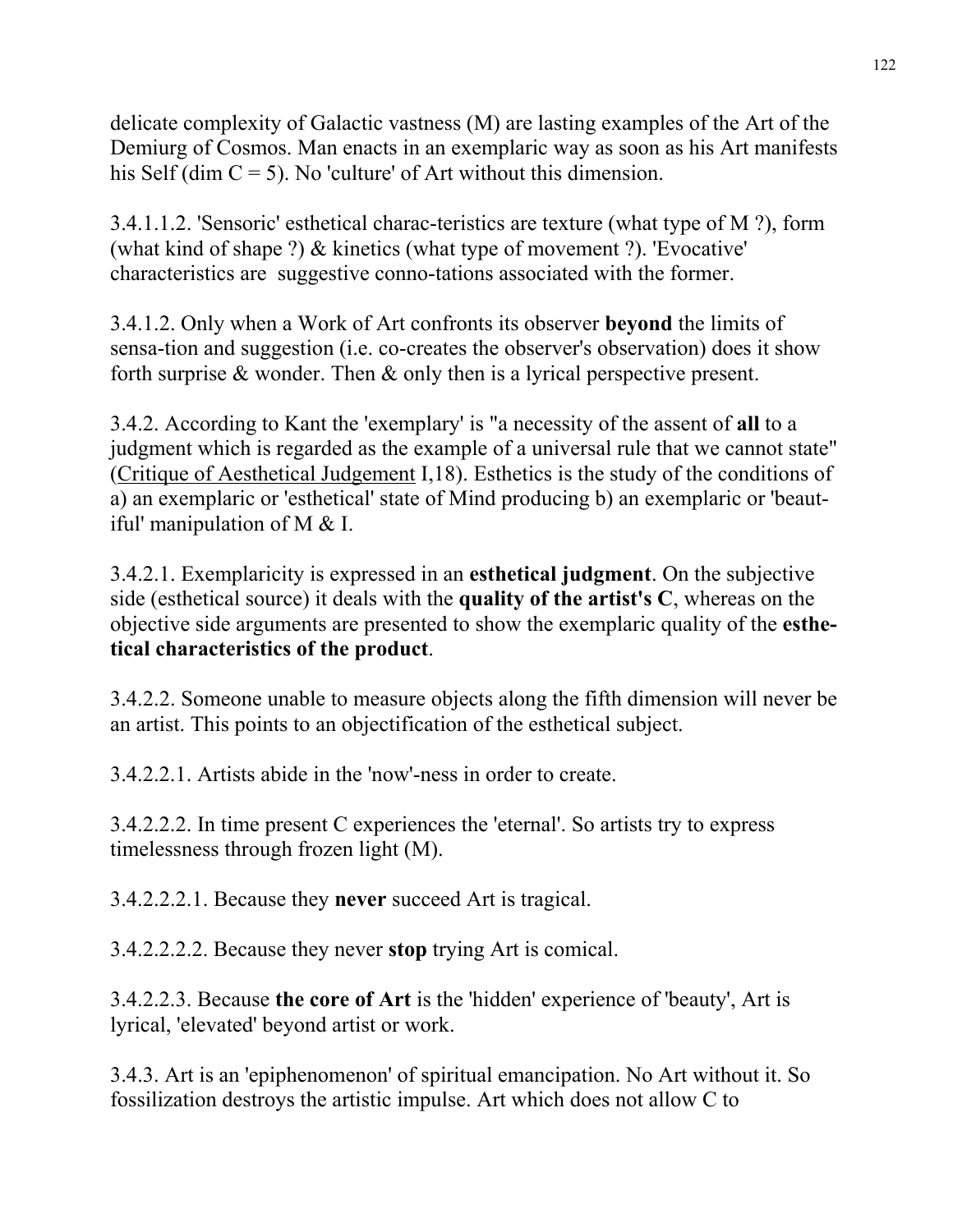emancipate is pseudo-art, emotional poison or 'art of the chaotic'.

3.4.3.1. Spiritual emancipation is impossible without the reorganization of M & I. As our life-code (I) 'becomes' through equilibration  $(+)$ , crisis  $(-)$  & re-equilibration (0) of co-relative operators (M & C) & no two cosmodesics are alike, genuine emancipation goes hand in hand with 'exemplaric' Art ; since ever linked with the ideas of 'harmony' & 'disharmony'.

3.4.3.2. Fossilization is the tragical fate of most humans. Natural law receives the highest priority & God is killed (i.e. the second postulate of 'neo-humanity' is abrogated by the wrong authority).

3.4.3.3. Insanity (permanent mental disorder) is the outcome. In some cases it is coupled with chaotic pseudo-art & rare flashes of 'genius' (viz. the archetypal figure of the Trickster & Nietzsche).

3.4.3.4. Chaotic pseudo-art is utterly rejectable for reasons of **good** taste. As a signal of 'revolt' it plays a crucial **moral** role beyond expressing the ugly. The rejection of ugliness is the link between esthetics  $\&$  ethics, just as the rejection of a) disorder (unbalance) & b) evil (chaos) is the link between a) logic & esthetics  $\&$ b) logic & ethics.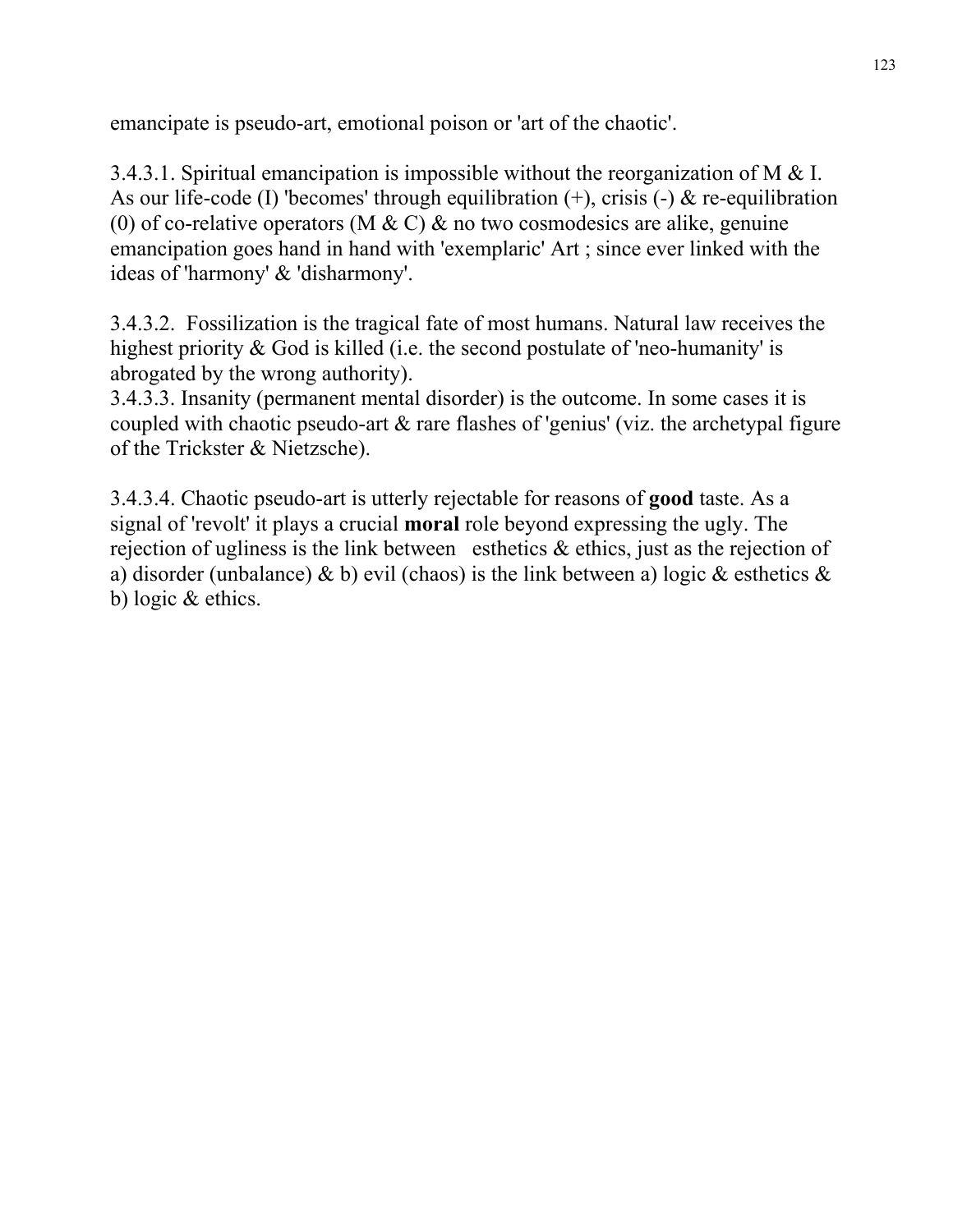**Materia ETHICA**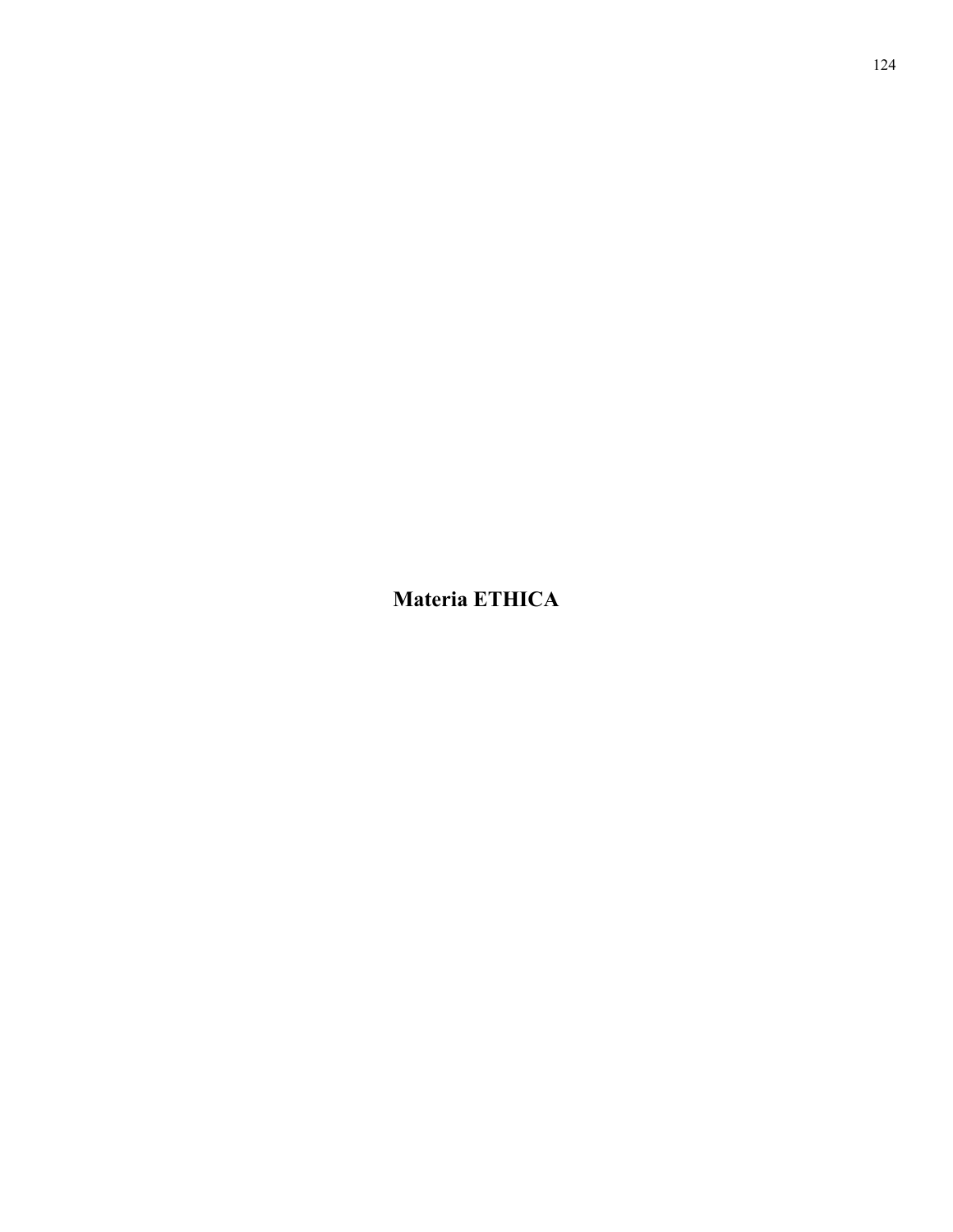4. **ETHICA** : Matter, its Gravity, Inertia & Entropy ; Reality-for-us & Facts, 'the Good' of Cosmos, Chaos & the Tragical.

\* 4.1. Ethics is **the fruit** of philosophy. It permits C to judge correctly whether its position & momentum is righteous & understand why this is so. It decides for "action" or "no action" ; the two pillars of **just** enactment (morality).

4.1.1. Philosophy is beyond any doubt useless, except for Self. Self is surely the best example Man can offer to himself. But what are the choices made by Ego ? Will I do this or will I not do it !? That is what Ethics is all about.

4.1.1.1. Most humans are slave-minded. They like to be told what to do (Hertzen). Also : Your brother is very likely to kill You if his own life is at stake, if not perhaps for less (Hobbes). Finally : where it not for Man's reason & intuition he would be lost. Man is able to **intuit & un-derstand** the real cause of his suffering & by doing so emancipate (Spinoza).

4.1.1.2. Those who stress "I do" are absorbed by **the goal** or teleology of their action. Those who stress "I do not" are formal, sterile & unkind to their environment (deontological, **the imperatives**).

4.1.1.3. The set of rules enabling C to decide in favour for action or not-action are an apodictical declaration of **the universal rights of Nature & Man**. Only a global council has 'apodictical' status.

4.1.2. Can it be helped that the mayority seems unable to emancipate ? Can it be helped that in all times Man subjugated his Brother (despite Christianity !) ? Can it be helped that a hardworking 'surviving' factory-slave thinks : there is no God ? Man needs **planetary contractualism.** 

4.1.2.1. Existentialism is the only so-called 'philosophical movement' which really concerned itself with the global **horror** of planetary existence. They introduced 'planetary C' in Western philosophy. Because Sartre's epistemology was defunct their 'style' is what is left over : the World is a huge pile of excrement (Artaud) its religions the debased reconstructions of primal violence (Bataille) ; its political institutions the consolidation of the system of Plutocratic slavery (ideological  $\&$ economical). 'I' felt very unfortunate when 'I' had to subscribe to this. But global suffering **is still a fact**.

4.1.2.2. Nowadays 'democracy' is the standard reply in 'new-speak'. Let the people decide ... Let the masses speak ... How to secure 'democracy' if everything is deci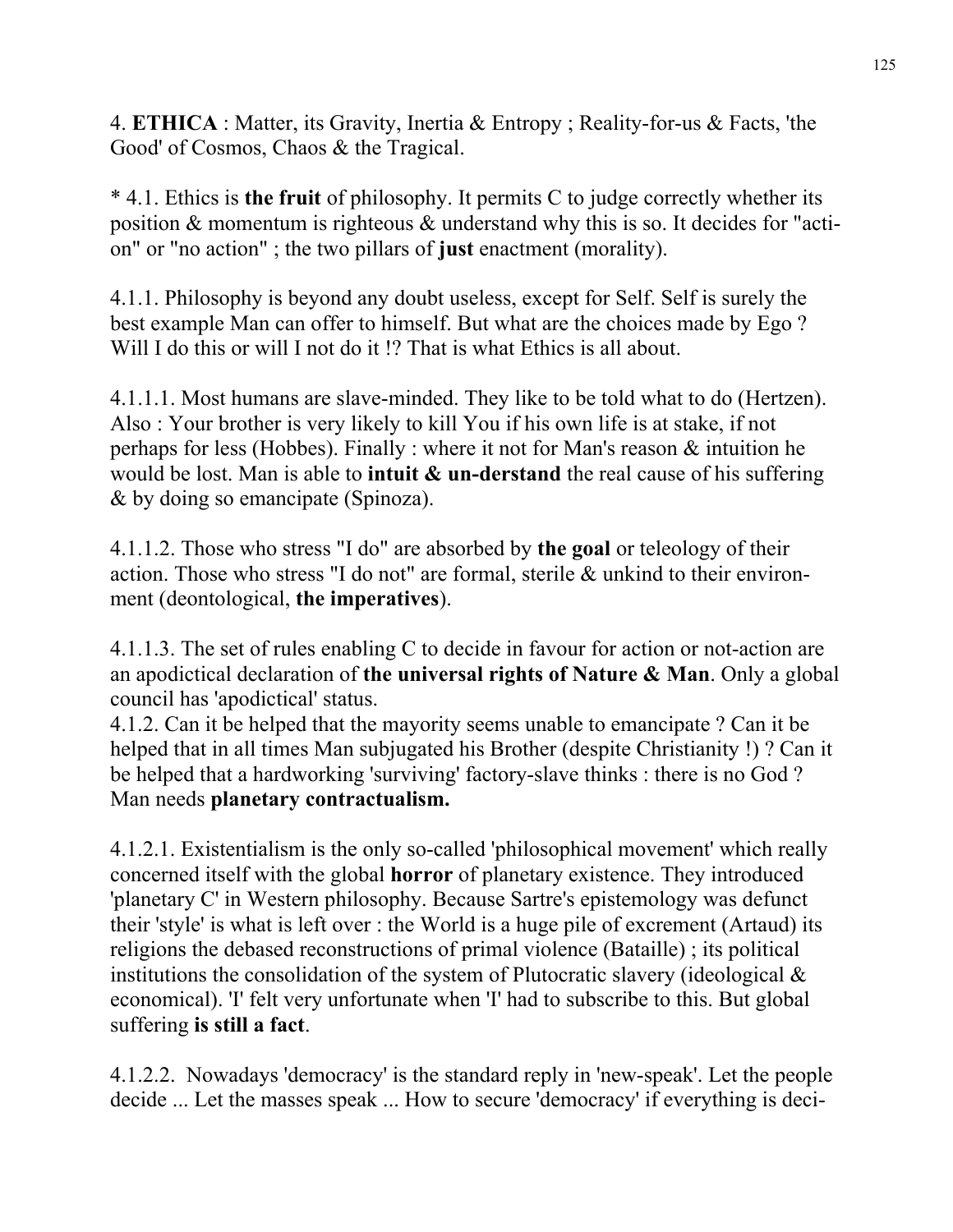ded by mayority ruling ? History shows how Plutocracy (power to the wealthy) is democracy's 'Shadow'. Nowadays Plutocracy is 'capitalistic' (private free action without a global framework).

4.1.2.2.1. Suppose 2/3 'democratically' decides to kill 1/3. Democracy survives if and only if the rights of Nature & Man are beyond its authority. Democracy is impossible if nothing is sacred.

4.1.2.2.2. Post-war neo-capitalism is based on three wrong assumptions : 1) Man is **not satisfied** when his material needs are fulfilled 2) Freedom is **not only** a matter of 'private industry' for the obvious reason that we live on a small (finite) planet (so eventually Gossen's second law comes into play on a **global** level) ; 3) Nature does play a (long term) role in the cycle of production & macro-economic organization. Nature represents **a passive 'natural capital-good'** (inviting Man to love her). The economical crisis is a result of not calculating the value of natural capitalgoods (beside global monetary unbalance & a misunderstanding of the role played by E). One should see this : one is not able to legitimize 'egology' (Levinass) & personal acquisition in the name of the 'Good' of 'society' as soon as 'society' is equated with 'Man on planet Earth'. Capitalism implies geo-sentiment.

4.1.2.2.3. Socialism is blinded by 1) a theory based on **wrong epistemological thinking** (scientism) ; 2) an **incomplete picture of Man** as a 'social animal' (discarting his individuality & spirituality).

4.1.2.2.4. Both lead a) to social desintegration & the complete collapse of known civilization (Apocalyptic scenario) **or** b) to a degenerative neo-feudal 'modern barbarism' (Virus scenario). Today a planetary solution must be found.

4.1.2.2.5. The positive side of capitalism is its emphasis on **freedom**. That of socialism its emphasis on **social righteousness**.

4.1.2.2.6. Both failed in two ways : they denied Man spiritual food & (placing him in the centre) made him destroy Nature. Both are foci of inertia & stagnation. 4.1.2.2.7. A genuine democracy has institutionalized the rights of Nature & Man, assuring that no impurity of spirit is able to corrupt its inner 'core' : the continuity of freedom on planet Earth & social righteousness.

4.1.2.2.8. Humanism placed Man in the centre. It reacted against Catholic faith, professing Man's obedience & submission to the Church of Jesus of Nazareth, called 'The Christ'. This Church (the last 'imperial order') is the 'karmic' product of the confrontation between Paul & Jesus (Matthew,  $26 - 34$  & 69/75).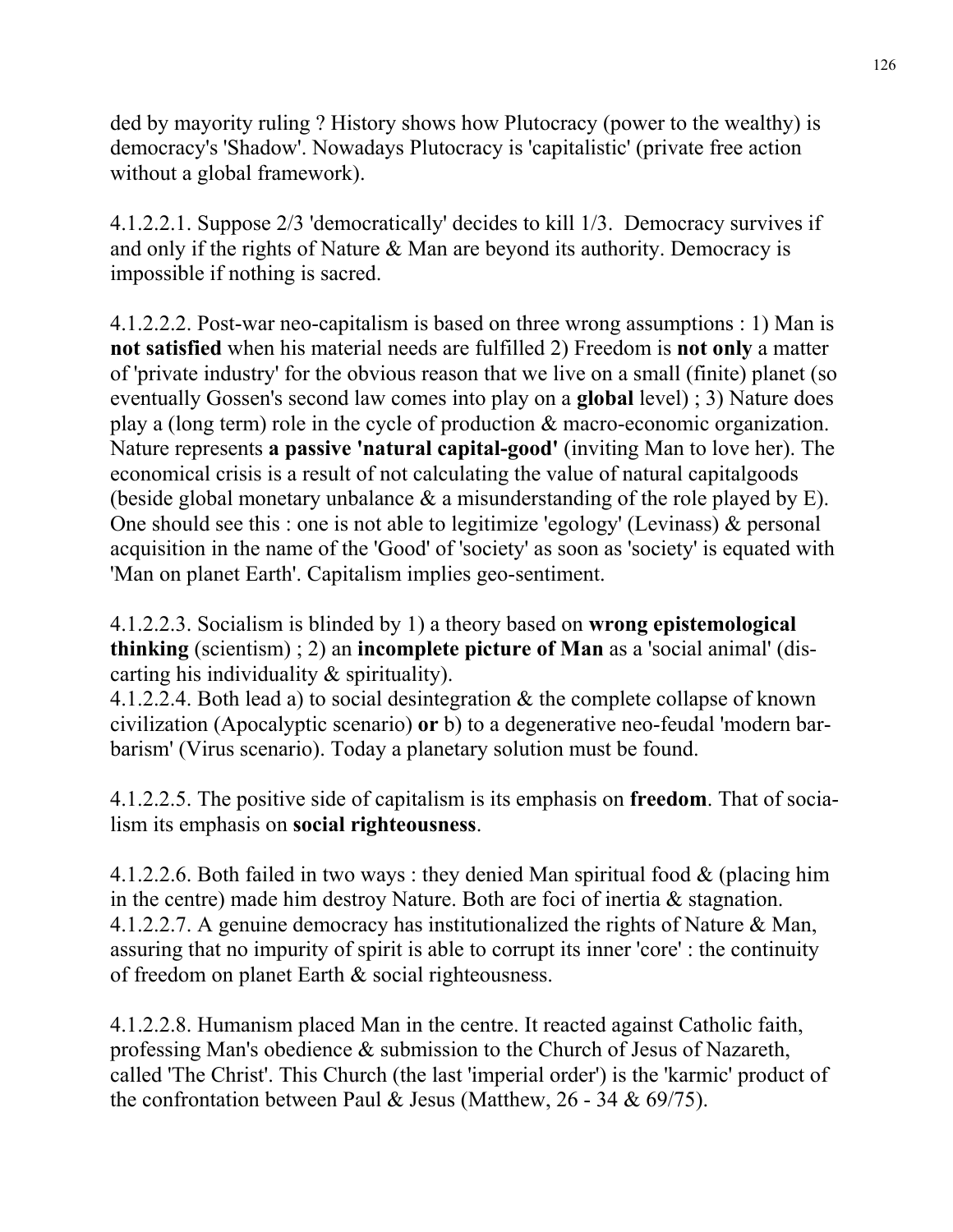4.1.2.2.9. Neo-humanism **reevaluates Man**. At first it guarantees the realization of project Earth (Buckminster Fuller). Man has to be told **how to steer this little planet well**. Natural rights have to be strictly guarded by enlightened people  $\&$ crimes against Nature should be brought to justice ; in some cases this could mean physical death.

4.1.2.2.10. Secondly, it postulates that without a common centre Man is unable to manicure planet Earth. Man is 'decentralized'. He receives a 'Mirror' and beholds his ugliness as a pre-condition to deduce (by reversal) the possible beauty of Man's existence on planet Earth. A God **everyone experiences for themSelves** is the centre.

4.1.3. Ethics implies material involvement. 'Philosophy' will be fruitless if one's 'oeconomia' (household) urges one to work hard in order to survive (Aristotle). Is this not the case with most people (ca. 90% most of the time - Veblen) ? What about the 'moral condition' of most philosophers ?

4.1.3.1. Has the West produced a lot of philosophical opportunists ? Socrates, Plotinos, Pascal, Spinoza, Nietzsche, Wittgenstein ... the rare few who 'incarnated' the love of Wisdom turning away from attachment to the World ? What about their ethics ?

4.1.3.2. 'Yes' or 'No' was never decided by correct observation & reason **alone**. The presence of a 'meta-nominal' structure directly influencing the moral operator (judging the righteousness of the enacted on the basis of a 'participative C') can be traced in every one of them.

4.1.3.3. Socrates knew that he knew notthing, invoking the Gods & consulting the Oracle of Delphi. Plotinos was taken by visions & raptures of a 'samadhic' kind. Spinoza's philosophy was finished around 18. He avoided academics & universities & was interpenetrated by an 'Amor Intellectualis Dei' (sub specie aeternitatis). Pascal reasoned with his heart & recorded his 'union' (le Mémorial). Nietzsche never recovered after insights of a 'samadhic' type (nirvicara samadhi : unable to restrict 'God is Death'). What to say about Wittgenstein ? Nothing ; **no compromises**.

4.1.4. Ethics is the rule of a **responsible** enactment. Responsibility is understanding that Man's actions will be Judged & eventually return to Man (whether as 'Good fortune' or as 'disasters'). This understanding remains imperfect as long as C remains tragically chained to nominal existence.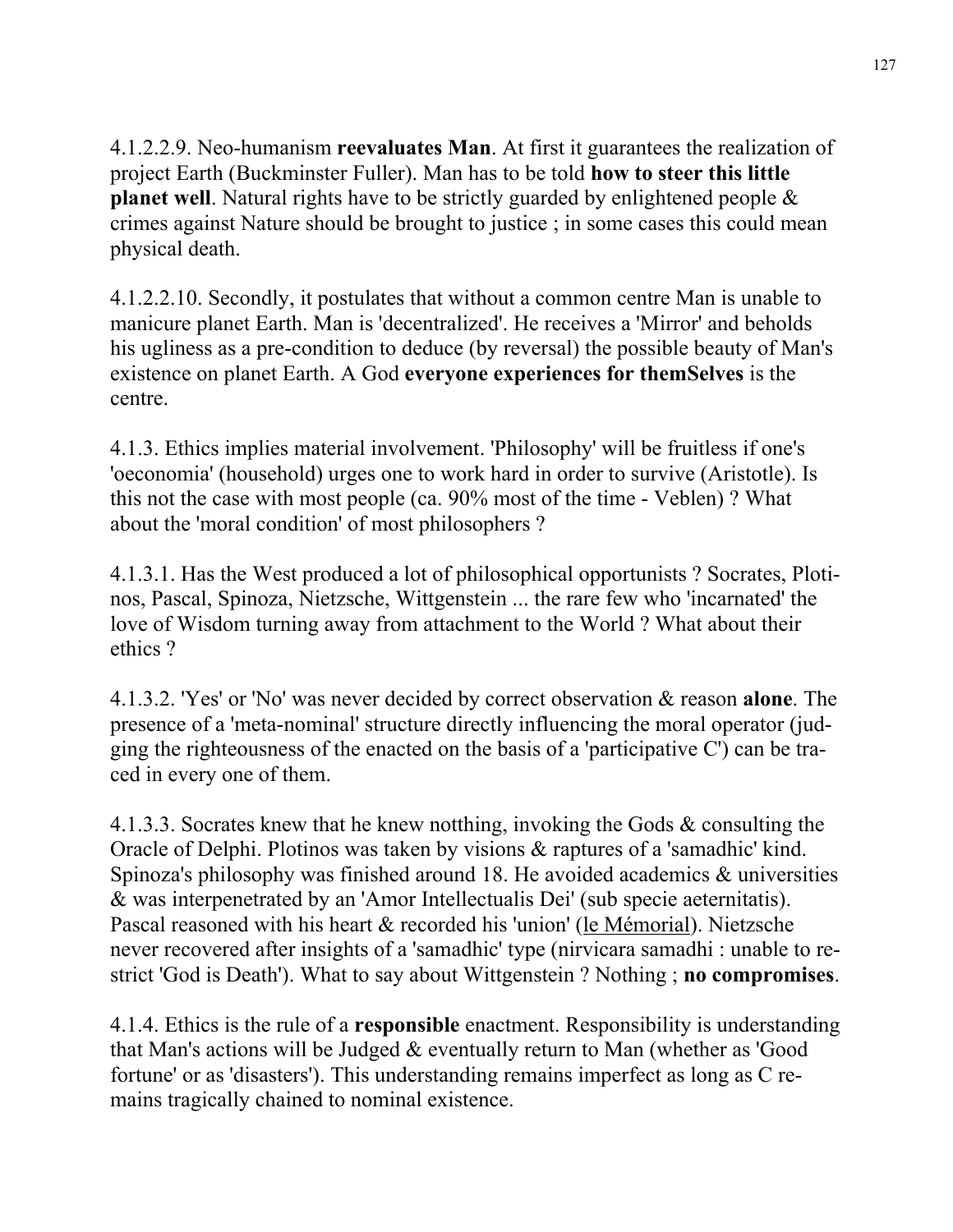4.1.4.1. The dimensions of C are associated with a particular 'dimension' of the 'moral operator' (Kohlberg) defining the 'Conscience' of a neo-human when interacting with 'reality-for-us' :

Dimension of C Moral phase ---------------------------------------- **Pre-personal C**   $\dim 1$  (0 - 2) no moral operator dim 2  $(2 - 6)$  idem  $\dim 3 (7 - 10)$  legalism (1) **Personal C**  dim  $4(10 - 13)$  hedonism (2)  $dim 4 (14 - 19)$  sociologism (3)  $dim 4 (19 - 24)$  authoritarism (4)  $\dim 4 (25 - 29)$  utilitarism (5) **Pre-individual C**  $\dim 5 (29 - 42)$  universalism (6) **Individual C**  dim  $6(43 - ?)$  planetary  $(7)$ participationism

4.1.4.2. Universalism means 'any other moral agent in his place', i.e. 'humanity' in the person of yourself and every other.

4.1.4.3. Nowadays the Conscience of most Western adults oscillates between 4 & 5 (its 'invisible top' being meta-nominal).

4.1.4.4. Planetary participationism (PP) is based upon **a global contract** between Man & his fellow (human rights) **and** between Man & Nature (rights of Nature).

4.1.4.5. If the terms of the contract are not respected retribution eventuates. PP asks for a World Order (WO) characterized by 3 main branches : a Global Political Order (GPO), a Global Economical Order (GEO) & a Global Religious Order (GRO).

4.1.4.5.1. The GPO is characterized by three strands called 'republican', 'continental' & 'global'. Republics & continents are representational democratic systems.

4.1.4.5.2. The 'global strand' compromizes 7 departments : Ecology, Demography,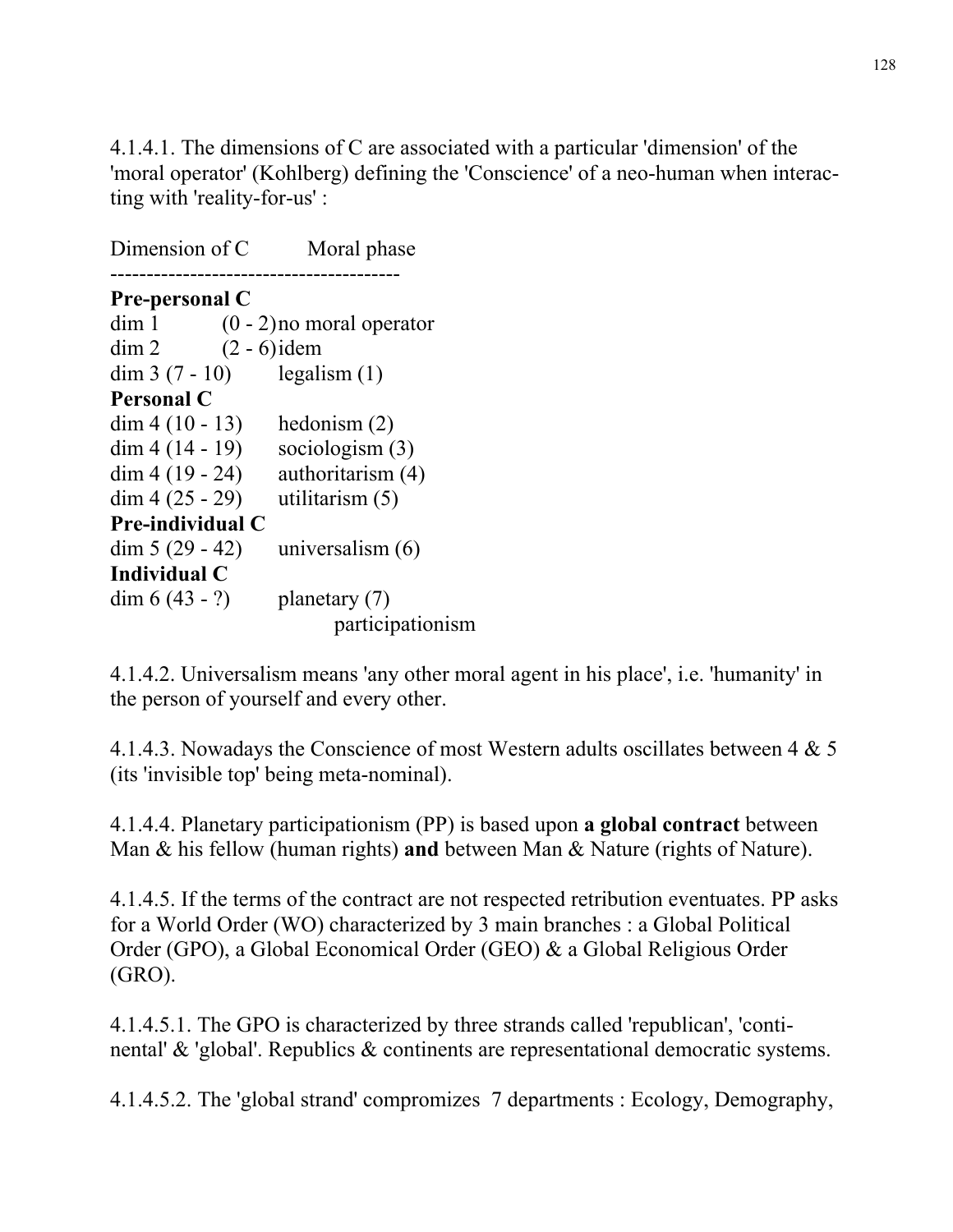E, Primary Goods, Health, Education, Defence & Justice. The fourth departement assures every human a global (social) minimum.

4.1.4.5.3. The GEO is characterized by a global (capitalistic) market-system free to operate all goods **except** those fulfilling **basic global interest**. Nature's value is calculated as a % of the BNP of a particular republic. Most goods are recycled.

4.1.4.5.4. The GRO is an 'oecumenical' organization, representing all known religions by virtue of the **experiental** unity of God. It advises republics/continents & has veto-power in global affairs.

4.1.4.5.5. The transition to PP is payed by the capitalistic North (ca. 75% of all weath is globalized).

\* 4.2. It is extremely important to understand how genuine morality is a choice away from sorrow. Responsibility is the path to **lasting** happiness.

4.2.1. The foundation of Patanjali's Yoga is the theory of the causes-of-affliction (klesa), showing how Indian thought is concerned with happiness.

4.2.1.1. The five causes are : nescience, I-am-ness, attachment, aversion & the willto-live. Ultimately nescience is understood to be the first cause.

4.2.1.2. Nescience or Ignorance (avidya) is the 'field' of the other causes. Take away this 'field' and affliction vanishes. Nescience is **a cognition distorted by the absence of Self-experience** ; it is a mistaken conviction about one's identity. For Patanjali this mistake is congenital to Man. Through nescience the Self is regarded as something different that what It is. Nescience results when we follow the natural tendency of establishing an identity **outside ourselves (a reality-for-us)**.

4.2.1.3. This cognitive distortion is potent from the very moment Ego-C emerges as a result of socialization. A society unable to educate Man towards individuality will eventually perish under the burden of suffering. That is why Education-policy is a global departement.

4.2.1.4. As soon as conscious flux is restricted & Self-experience is a fact planetary participationism is possible.

4.2.2. As soon as one is caught by the tragical 'Trance of Sorrow', initiation will be sought. This is inevitable. The Trance is so deep  $\&$  disturbing that C wants to 'es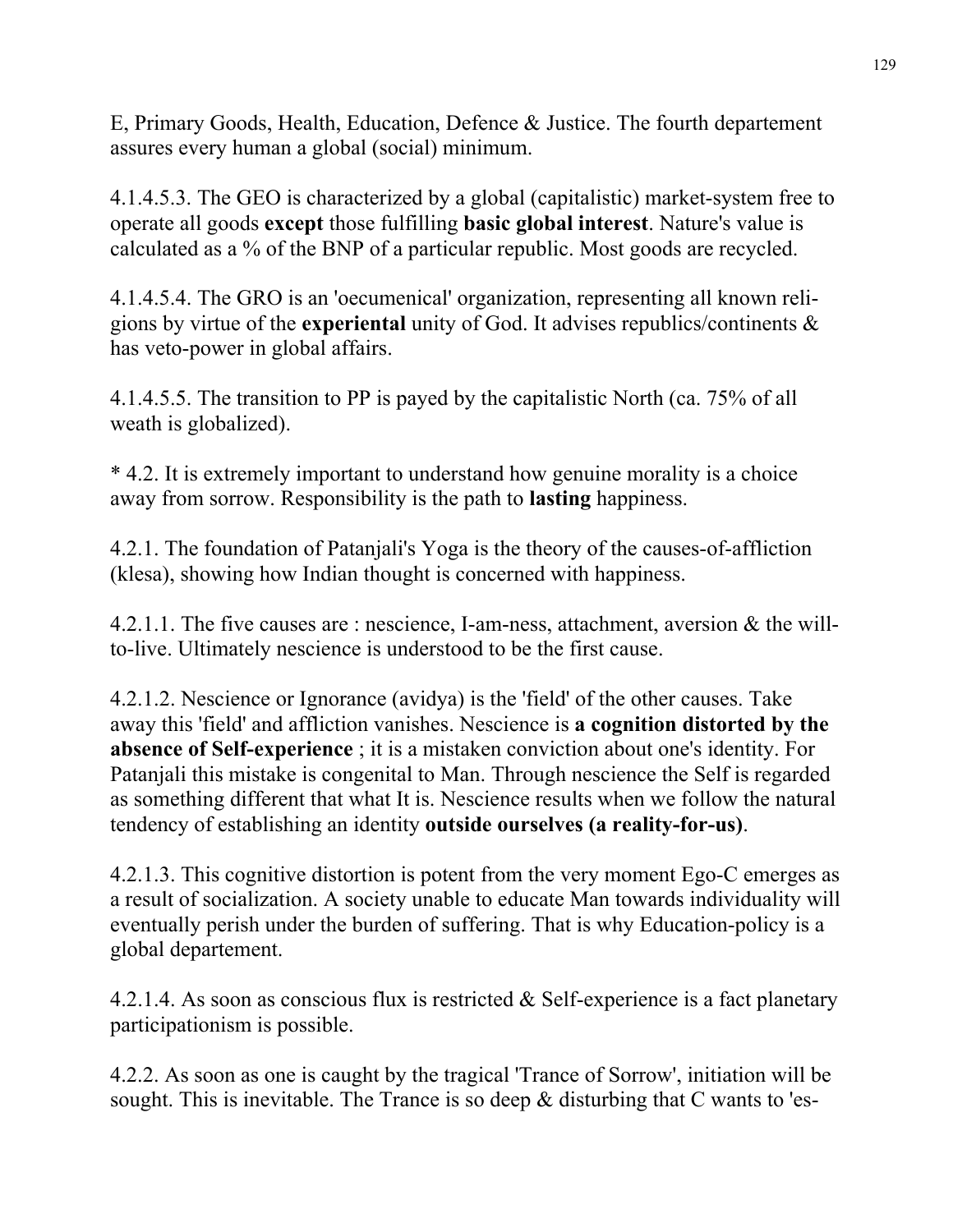cape' from the 'tragical' fabric of the nominal material Universe.

4.2.2.1. The Trance of Sorrow can not be transcended by Mind. **Once engaged it never stops**. This means that Buddha's 'every-thing is sorrow' (the infinite extension of both object & subject in the bosom of the Great Curse) has to be mastered, **not destroyed** (the 'maya' remains').

4.2.2.2. Mind often tries to escape this Trance by inventing some 'Heaven', arbitrarily defined as 'free from sorrow'... However, after exact examination Mind will find its conditions **identical** to those pertaining to 'Earth'.

4.2.2.3. Mind becomes unbalanced as soon as the idea of eternal recurrence is implemented (viz. Nietzsche). Being exactly opposite to Plato's idea of the Good this notion links 'eternity' with 'movement' (and not with some kind of Parmenidian 'rest'). It is the Western form of the Buddha's 'Wheel of Dharma' (the perpetual revolutions of sorrow).

4.2.2.4. This Trance can only be transcended through Self-experience. **Nothing less will do.**

4.2.2.5. Important ? Deep Sorrow - great Light. Erratic Trance - small Light. No Trance - no Light (Zen Koan).

4.2.3. The Stoics regarded the Universe as a compound of a) a passive & coarse type of M and b) an active, 'Divine', universal, creating (spermatikos) 'logos', or **subtle type of M**. When Man lives in harmony with this order 'behind' but always 'part of' M happiness is a fact. This 'happiness' is built upon a) the reasoned objective fact of Divine Order  $\&$  b) one's own peace of Mind (ataraxia). This peace is a result of dispassion (apatheia).

4.2.3.1. The Trance of Sorrow can be **tempered by Indifference**. Mind should automatically react to each and every impression it gets. To an indifferent Mind it does not matter whether Facts be **ay or nay** ! Indifference does not imply disgust. Genuine Indifference **finds peace in itself**.

4.2.3.2. C becomes tragical when Mind has nothing left to look after **except** the material Universe. This indifference may shape nihilism. As soon as Mind, confronted with the so-called 'subtle parts' of M, remains Indifferent, C acquires a comical 'philosophical' perspective.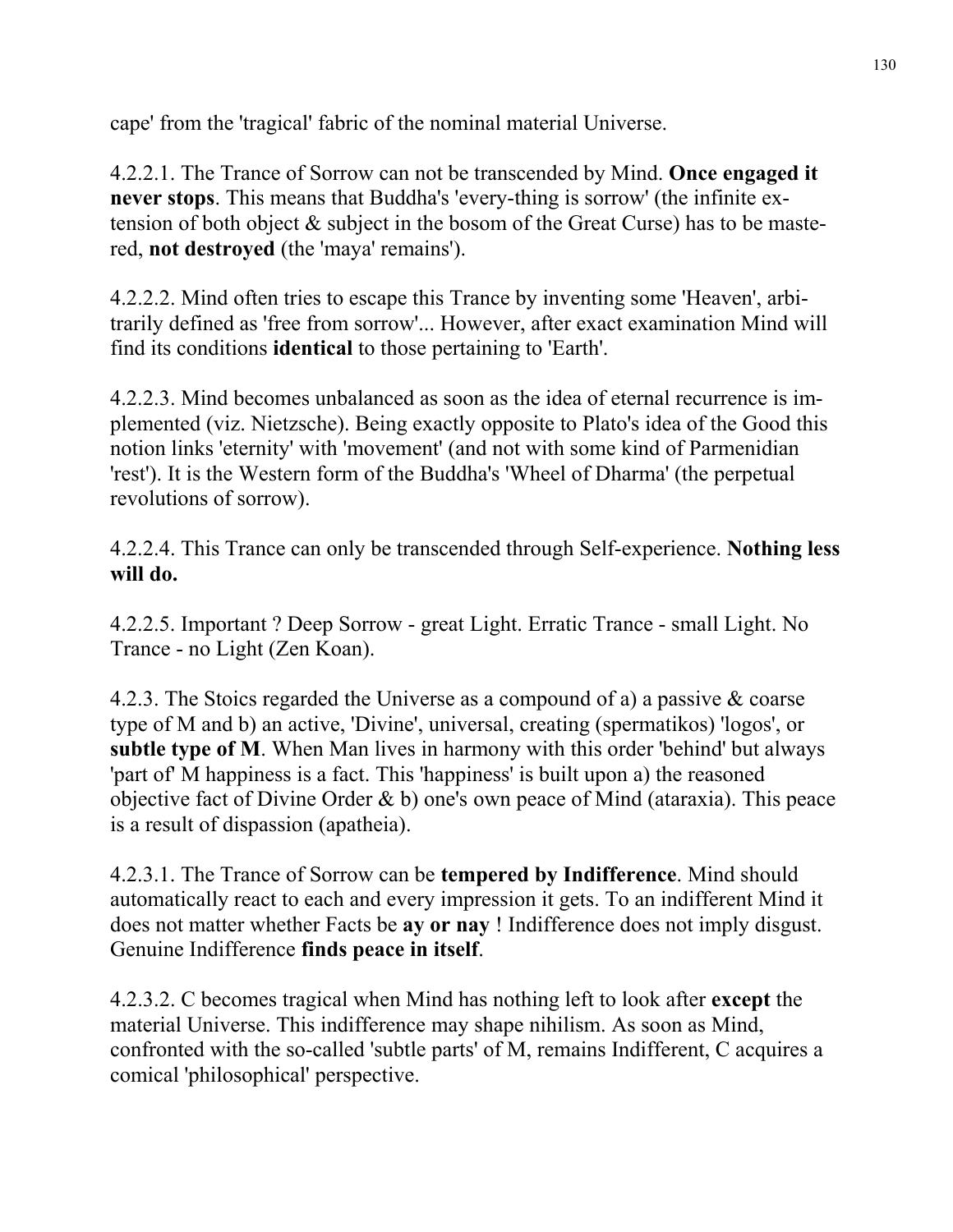4.2.3.3. With 'strangerism' a positive type of Indifference is suggested : as 'I' know 'nothing' about this Stranger here, 'everything' remains possible. Grasping objects from the perspective of strangerism is like experiencing them for the first time again & again. This Indifference allows the Stranger **to be what he is**. It does not intervene or compel. Where it is not, strangerism is impossible ; but without Strangers life would be dull !

4.2.4. Drug-abuse amoungst youngsters is caused by the incompleteness of the capitalistic model. This abuse is accute in Western countries. Why ? a) the satisfaction of material needs does not allow C to penetrate the meta-nominal realms, i.e. does not answer the 'real' questions of life ; b) as a capitalistic Super-Ego considers M to be the only way to satisfy needs, the use of some 'drug' to alter the condition of the selective mechanism of the brain comes 'natural' to it...

4.2.4.1. Let us distinguish between four categories of 'drugs' : a) synthetical drugs (like LSD, Heroine, Amphetamines, Cocaine) ; b) natural drugs (like Opium, Cannabis, Tobacco, Alcohol, Coffee, Tea) ; c) hard drugs (like LSD, Heroine, Amphetamines, Cocaine) ; d) soft drugs (like Tea, Coffee, Tobacco, Cannabis, Alcohol). Synthetical drugs are produced using modern chemical methods (usually out of 'natural' raw material, although this in no rule). Natural drugs are derived by manipulating some raw vegetal material without altering its chemical characteristics beyond a certain point. Hard drugs cause the body to 'need the drug' after a few intakesin order to function 'properly'. Soft drugs do not cause any physical addiction, except after many years of use.

 Synthetical drugs penetrate the membrane of brain-cells, causing irreversible chemical alterations. Emancipation is not made impossible by a measured use of **natural drugs** which have a **'soft' effect** on the body (like Tea & Coffee).

4.2.4.2. Drugs triggering meta-nominal experiences temporarily alter the brain-mechanisms which select 'nominal' data.

4.2.4.2.1. Some drugs eliminate selectivity completely. Indeed, it is impossible to distinguish 'empirically' between drug-caused 'peak experiences' (common in 10% of all cases) and the experiences of a mystic (dim  $C = 7$ ). However, the former are not able to abide in that state **continuously** nor do they **associate the experience**  with 'nominal' C (engendering psychosis). Emancipation makes Man's morality expand (Bucke). So the use of natural drugs to trigger meta-nominal experiences is lawful if (& only if) emancipation is sought (like in Shamanism, the Vedic 'soma' religion & Indian cults). Avoid drugs.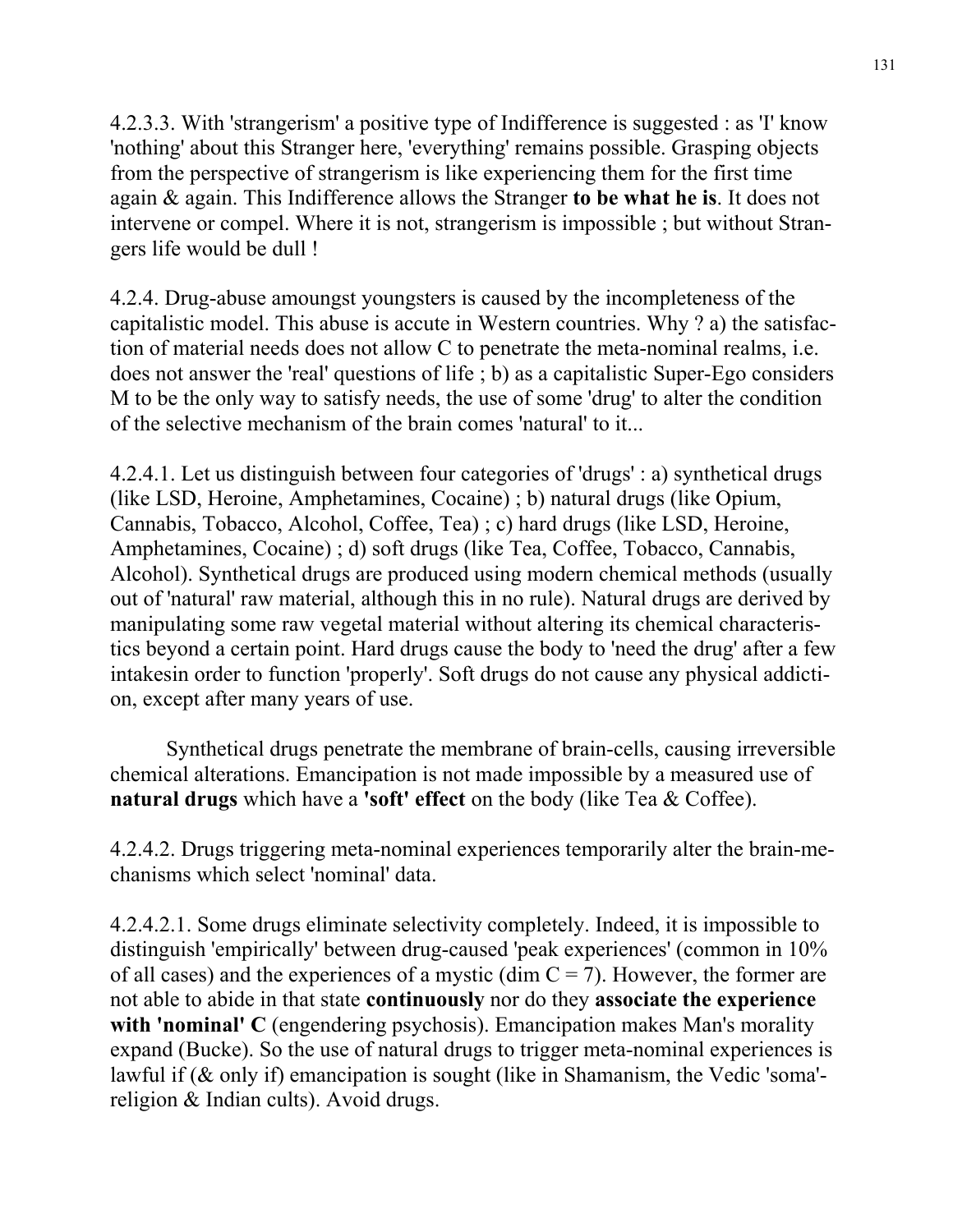4.2.4.2.2. Those who are likely to enter the meta-nominal realms through the use of natural drugs hand in hand with emancipatoric action are those who -after a lot of exercise- emancipate without them. So natural drugs may help them **to save time** & enhance their **watchfullness**.

4.2.4.3. As Baudelaire suggested, Cannabis Sativa is a very interesting 'natural' & 'soft' drug. He described its effects as a 'focussed release into C of that which li-ves inside Man'. It does not alter C but allows the 'hidden' to become visible. In Hinduism it is sacred. Tea put aside, Cannabis is the mildest soft drug. Ritual use opens the dominated hemisphere, equilibrating both. In most countries its use is unlawful (being mildly hallucinogenic).

\* 4.3. Enactment is impossible without fighting inertia (gravity), moving beyond entropy & filling M's vacuity with virtual particles. Morality (or the answer to the question : 'Will I act or not ?') is always based on **living knowledge** (or Daath), i.e. on the fruits of past choices. If no fruits are evident, then surely one's 'mo-rality' is defunct & one's emancipation is still in progress. The 'law' of 'righteous enactment' is truly the 'glory' of the Mind & the so-called ineffable affluence of a C participating well (**thinking globally & acting locally**).

4.3.1. Subatomic & atomic M is defined in terms of the Schrödinger-equation. This is a statistical formula, enabling Man to calculate the probability  $P(x,t)$  dx of finding at time t a particle positioned at  $x$  ( $\&$  expressed by a functional representation of its state of affairs  $(x,t)$ ) between x and  $x + dx$ . This probability P  $(x,t) dx =$  $(x,t)$ <sup>2</sup>. dx

4.3.1.1. Quantummechanics is a mathematical instrument measuring the 'inner core' of M **in probable terms**. If its equations are coupled with the perennial quest for truth, a holistic 'enfoldment' is evident. If all 'hidden variables' would be known position & momentum would also both be known (negating Heisenberg's indeterminacy). Newton's 'actio-in-distans' is clearly suggested by some of its tests (Bohm's experimental Spil-version of the E.P.R. thought-experiment) & coherent deductions (theorema of Bell). The 'core' of its logic ? The **idea of probability**.

4.3.1.2. Einstein made it clear that a) time and space make one continuum (our 'nominal Universe') 'curved' by the impact of b) M & its gravity (defined through acceleration). Was it his Spinozistic ideal which made him continue to seek for a way to explain M as a 'property' of 'geometry' of the continuum (tensors) ? Moreover, Einstein was convinced of the existence of a 'unitary field'. To him the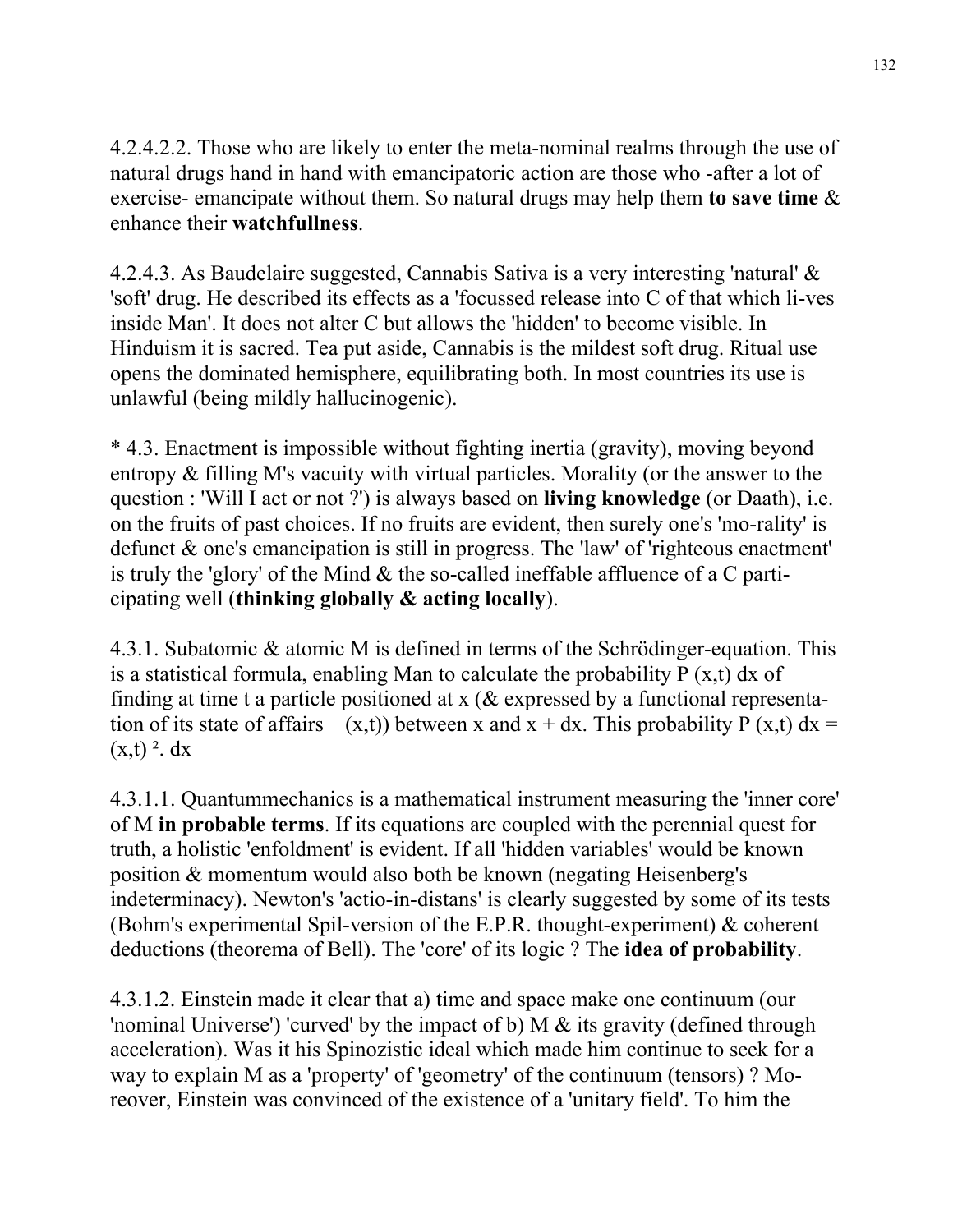probabilism seemed but the tip of the veil (God does not play dice). His thoughts circumambulate **the idea of physical unity**. He was not a instrumentalist.

4.3.2. How to interprete the idea of probability in an objective way (i.e. as a measure of 'reality-for-us') ?

Let us at first define the Pascalian probability  $P(a,b)$  as a measure of the **natural propensity** of one possibility to realize itself **after repetition**. If we consider the observed statistical frequencies as the 'actual' particles of M, then (in a temporal sense) the propensities come first & are 'virtual frequencies'.

 P is secondly a statement about some measure of a property of **the whole experimental arrangement**. If one element of this arrangement is changed, P' & not P describes the virtual frequency which (later on) we observe as an actual frequency (fact).

 Popper introduced this propensity-interpretation of probability. He considered the existence of 'probability-fields' and compared them with Faradayan fields. The field can be 'kicked' by making changes in the condition of the experiment  $\&$ 'kicks' back **by changing the propensities**.

4.3.2.1. Aknowledging probability-fields invites me to ask : can the propensityinterpretation be connected with critical illusionism ? How does the observer's C influence the probability-fields ?

4.3.2.1.1. The observed particles of M (the actual frequencies) are an actualization of propensity. If propensities change the experimental outcome changes. Particles can be produced by propensities. Propensities are determined by the whole experimental arrangement. So if the conscious perspective of the observer changes the whole experimental arrangement changes too. This means that the nominal material Universe as we observe it **is co-produced by the state of C of the 'modal' observer** (the root-idea of illusionism). Because operators are independent but co-relative this illusionism is 'critical'.

4.3.2.1.2. Popper always tried to 'save reality'. This is not enough. Propensity shows the 'linkage' between M & C & undermines materialistic reductionism.

4.3.2.2. As soon as C is able to measure Cosmos (using its meta-nominal dimensions) its influence on probability-fields is enhanced. This because C is able to measure M in new ways & manipulate gravity more efficiently. As meta-nominal C goes hand in hand with a more refined moral operator, most Adepts veil their work.

4.3.2.3. Miracles are not the signs of redemptoric power but show the presence of a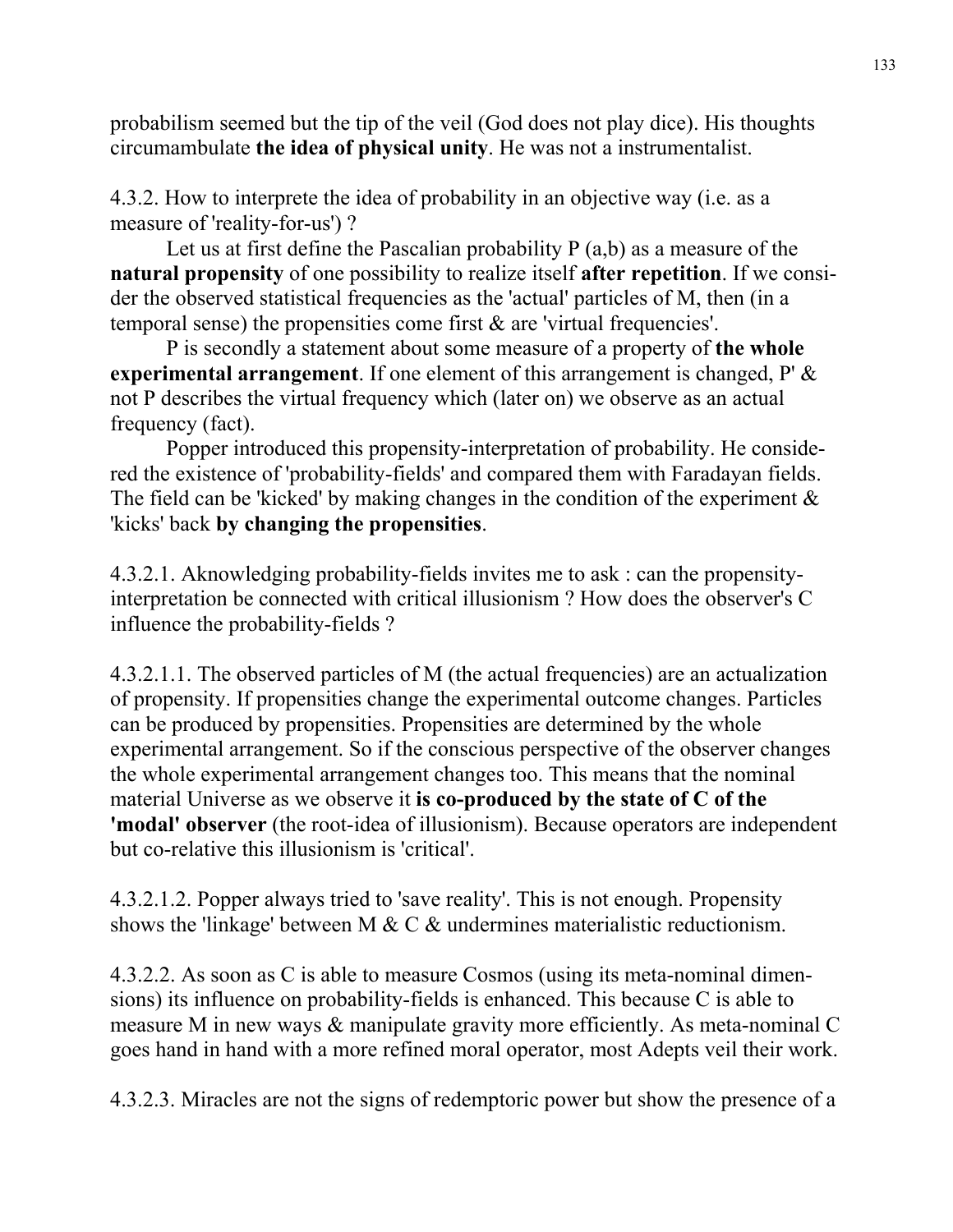quasi-global auto-destructive Culture.

4.3.3. The actual material Universe we observe & name is produced by probabilityfields ; these determine what 'fact' is most likely to happen. Propensities are determined by the contextual arrangement of both objective & subjective factors.

4.3.3.1. The former include the physical conditions of the context (gravity  $\&$  entropy) ; the latter the number of dimensions used by C when observing.

4.3.3.2. Position & momentum of a physical system are largely determined by the force of gravity. Thermodynamical dissipative negentropic equilibrium (Prigogine) & bio-electromagnetism are essential for biotic systems. Both forces influence C.

4.3.3.3. Only a C operating a code of life (I) will be able to alter actual material conditions in a-causal ways (i.e. by manipulating the effect of its dimensional increase). To implement change C has to repeat its intention **three times** in different contextual conditions.

4.3.3.3.1. A 'critical number' has to be reached in order to alter probability-fields in a lasting way, producing facts.

4.3.3.3.2. The impact of meta-nominal dim of C on the nominal Universe (or  $Im(C)$ ) is defined as a function of conscious concentration (dharana) of C (Con(C)) and material resistance (due to inertia or  $R(M)$ ). Im(C) = Con(C) /  $R(M)$ . The reality of this impact is symbolized by the invisible apex of the truncated pyramidmodel of the GPO.

4.3.4. Let us postulate the idea of an 'implicate order' (Bohm) **interpenetrating all types of M continuously**. This unified and unifying primal quantum-field (Qf) could be seen as responsible for the fact that fotons travel at the speed of light (with an infinite mass). This so-called 'first Aethyr' (Dee) is the final 'light-limit' of the M of Cosmos.

4.3.4.1. The Qf is the matrix used by the Demiurg to unfold Cosmos according to the I stored in the CC. This unfoldment implies **the emergence of light**. If we allow more than one Monad no Qf could be postulated and the fact of light is not considered as central to physics. The implicate unity of M is the foundation of the GRO.

4.3.4.2. The Indian 'akasa' (or 'brilliant', 'shining', 'luminous') or fifth Cosmic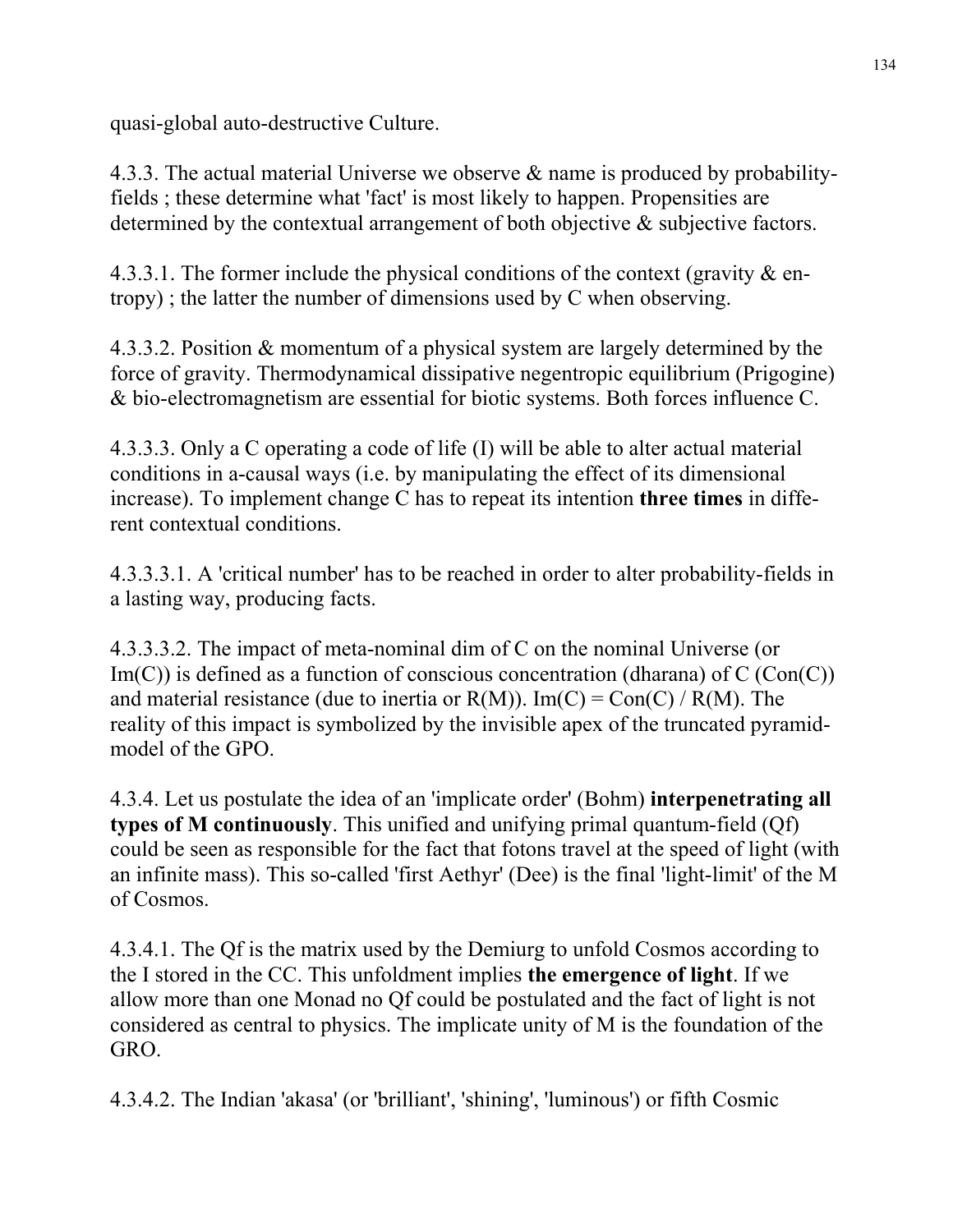element is identical to the 'subtle M' or 'AEther' of the Stoics. In the qabala, the 'akasa' is understood as the material side of the Trinity (Binah). All potential events are stored 'simultaneously' in this so-called 'quintessence' of Cosmos. Self stores the events related to its Self-task in this 'Cosmic record' in order to check its Cosmic evolution towards the Monad. Without this First Aethyr reincarnation would be difficult to explain because Self would be unable to store I **irrespective of the time-factor.** 

4.3.4.3. In John Dee's model of Cosmos the First (non-dual) Aethyr unfolds 29 dualistic Aethyrs which are responsible for the involution of the CC into M.

4.3.5. The influence of physical theory on politics, economy & religion is important.

4.3.5.1. On politics because a righteous organization of society is impossible if the impact of meta-nominal C on M is not considered. The result of this neglect ? A growing dissatisfaction with politics lea-ding to a) the disintegration of institutional power (a breakdown of the vital link between politics  $\&$  economics)  $\&$  b) the emergence of a dangerous charismatic leadership. A College of Self-realized souls guarantees **the historical continuity** of global democracy (or 'truncated pyramid'). They (its 'invisible apex') are the **theocratic** 'top' magickally assuring the continuity of the global contract between Man, his fellow human & Nature (GPO) ;

4.3.5.2. On economy because the satisfaction of material needs remains unsettled if the presence of meta-nominal M is not aknowledged, resulting in a closed downtrack spiral, leading to a global monetary collapse & a world-wide social crisis between the rich (the 'North' becoming richer) and the poor (the 'South' depleted beyond the point of physical destruction). The implementation of a GEO will imply a) the take-over of computers & robotics in industry ; b) the relocation of a globalized industry (only one 'industrialized' continent prevailing) ; c) a free-time economy, needing labour to reverse the effects of 200 years of pollution, to maintain the GPO  $\&$  the GRO  $\&$  to produce a free market for trade in surplus-goods  $\&$ free time-investments.

4.3.5.3. Because Man is able to alter his material fate by modifying the probabilityfields of M using the possibilities given to his multi-dimensional C, **Man is part of**  God when he is himSelf. Every man & every woman is able to experience Self directly & without the intermediary of a 'church'. Nevertheless Man is unable to a) move beyond the entropic characteristics of M (the more time passes, the more evident this becomes) **without the assistance of a code of life implying a Creator** &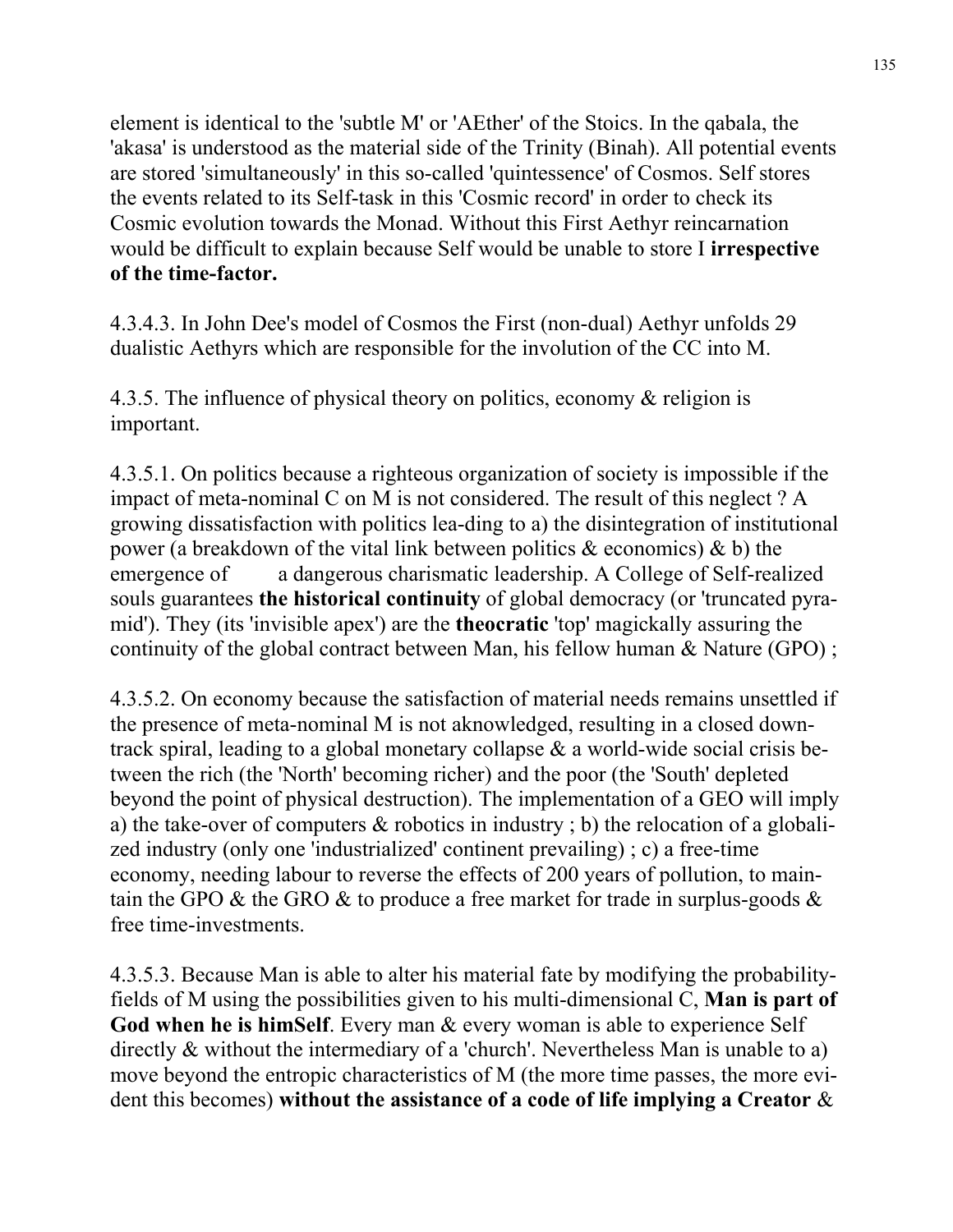b) 'fill in' the vacuity he encounters in the core of M (i.e. co-create Cosmos by producing new virtual particles) without **the idea of 'full-emptiness'**. Negentropy & the idea of 'all possibility' are the genuine corner stones of a 'Great Work' inviting **continuous spiritual happiness on Earth (Edenism of a GRO).** 

4.3.5.3.1. Known religions are faithful paths to the same God. However, there is but **one** path for **each Self** ; and every person has an individual Self to realise. If someone has not yet discovered that Self no faith will show which path to take. So the GRO stresses **the uniqueness of each path & does not interfere** (except as non-binding guidance & kind advice). After Self-realization a new picture emerges. The few shall reign over the many; silently  $\&$  secretly.

4.3.5.3.2. The effect of Adept-C on M is enormous. In 'nominal' terminology this 'effect' shows forth as the 'coincidential character' of most important events on planet Earth.

\* 4.4. 'Good' enactment means that C used its moral operator in such a way that balance & order remained unharmed and the conditions to maintain Cosmic life (I) were safeguarded. 'Evil' enactment means that **entropy is added to Man's body**, harming Man's survival on Earth by subjugating his C to Chaos' pollution & Selfdestruction, causing both disorder & unbalance. Good moves away from entropy. Evil increases homogeneity & probable arrangement (reduction of complexity to disconnected elements). These two moral 'vectors' have Natural & Cultural orientations. C is unable to participate well as part of the UEC if it misunderstands how to work with the 'natural tendency' of M).

4.4.1. 'Anabolical' processes are examples of a 'Natural Good', whereas the 'katabolical' (production of waste) is a 'Natural Evil'. Just global laws are a 'Cultural Good' (planetary participationism). Ignorant Egology the root of 'Cultural Evil'.

4.4.2. Parts of Cosmos (Light-order) deny the unity of Cosmos, shaping Chaos ; the anti-Cosmos or pseudo-order, implying dispersion & randomness. Chaos is cosmic waste. Natural Evil on a 'cosmic level'. When Cosmos is retrieved, Chaos remains behind & constitutes the 'primal pool'.

4.4.2.1. For the qabalist Cosmos has an **infinite number of births & rebirths**. At the End (Omega) of a Cosmic cycle only empty shells (qlipoth) are left over. At the beginning (Alpha) 'Darkness' & 'Light' are distinguished (1) through a Word (2).

4.4.2.2. These shells are 'Cosmic Evil' & constitute a Chaotic anti-Cosmos, an un-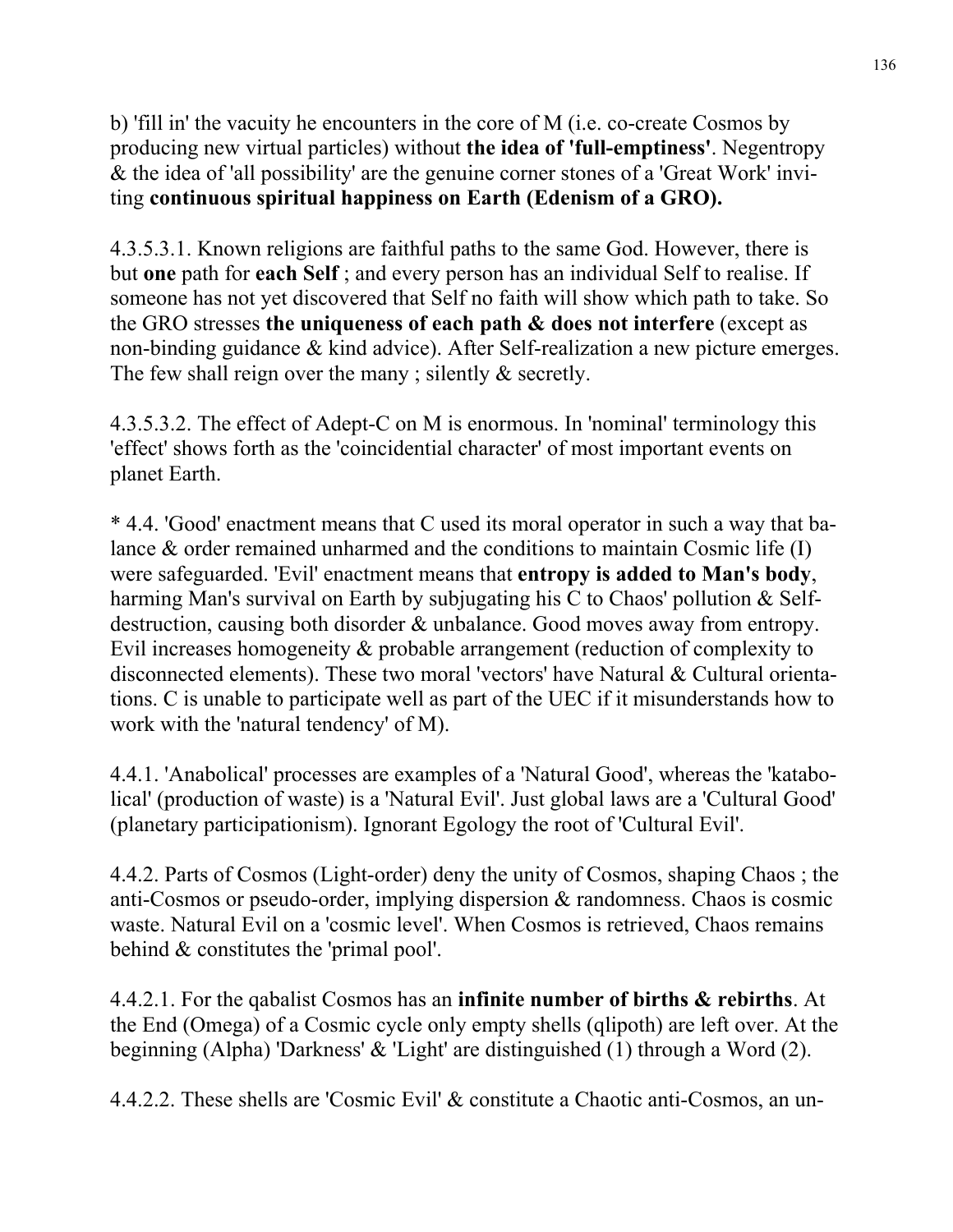differentiated pool of anti-M. The 'realm' of the qlipoth is **an anti-life pseudo-arrangement or pseudo-order**. In the words of Plotinos : Evil is absence of Good; its 'lowest degree' (Baal-Shem).

4.4.2.3. The Zohar stresses that Daath or the 'Ruach v'Daath' is 'the seat of the Breath of God', i.e. Man's genuine 'lived knowledge' of Cosmos (both the nominal as meta-nominal). Daath is located 'in the midst of the Abyss', **the sewer-system of the Code of Life**. As all which is not included in the Ten Numerations exists not Daath, the 11th pseudo-Sephira, is beyond the 'code' of the Tree-model. This suggests the importance of moral choice (as 'motor' of the UEC). For 'living' knowledge is gathered through enactment & its results. The realm of the qlipoth lies in the Abyss of the Tree of Life, beneath Malkuth. So on Earth, Man has to deal with Evil permanently. Self-realized Man understands **how to deal with Evil**. Daath is the living spiritual knowledge of C.

4.4.2.3.1. Man's C can easily be infested by 'Cosmic waste', for humans are **fragile beings**. If Self-experience never occured entropy increases (collapse of the body's Mw under pressure of gravitation) without C being able to adjust the effects of this natural Evil (aging). This is one way Cos-mic Evil 'works' through humanity, destroying life on planet Earth. Also : 'Natural Evil' (both Cosmic & Terrestrial) coproduces 'Cultural Evil'.

4.4.2.3.2. Insofar as Ego invites Evil to participate, a **personalized** pseudo-order of Death is made. It opposes the Order of Life & binds C by a polluting non-reflective materialism. Because the Biblical 'Satan' goes back to the Egyptian Set (brother  $\&$ slayer of Osiris, conquered by Horus) this chaotic arrangement is called 'Setian'. As no Man is able to participate well in the UEC without manipulating M, the Setian whip (M) is a possible part of the Cosmic cycle (as a retribution for the refusal to assimilate the Cosmic excreta **for which one is responsible**).

4.4.2.4. The Tree of Life is the Tree of Good, for 'life' = 'Good'. If we reverse this model we arrive (by enantiomorphism) at a first approximation of the Tree of Death which is the Tree of Evil (figure 3). Nevertheless, the drawings **differ** in two important ways : a) the Kether of the Tree of Life is the contraction of 'full-emptiness', whereas Evil has **no** Kether ; b) because Evil can not be 'organized' (has no 'order') & is not headed by a Trinity (the 'triad' is dotted 'black').

4.4.2.5. On both Trees two Abysses occur. On the Tree of Good the lower Abyss crosses the 32th, 31th & 29th branch. On the Tree of Evil it defines the 'top' (with its pseudo-trinity). The upper Abyss of Good separates the Supernal Triad from the Sephiroth of Construction, whereas on the Tree of Evil it crosses the 32th, 31th &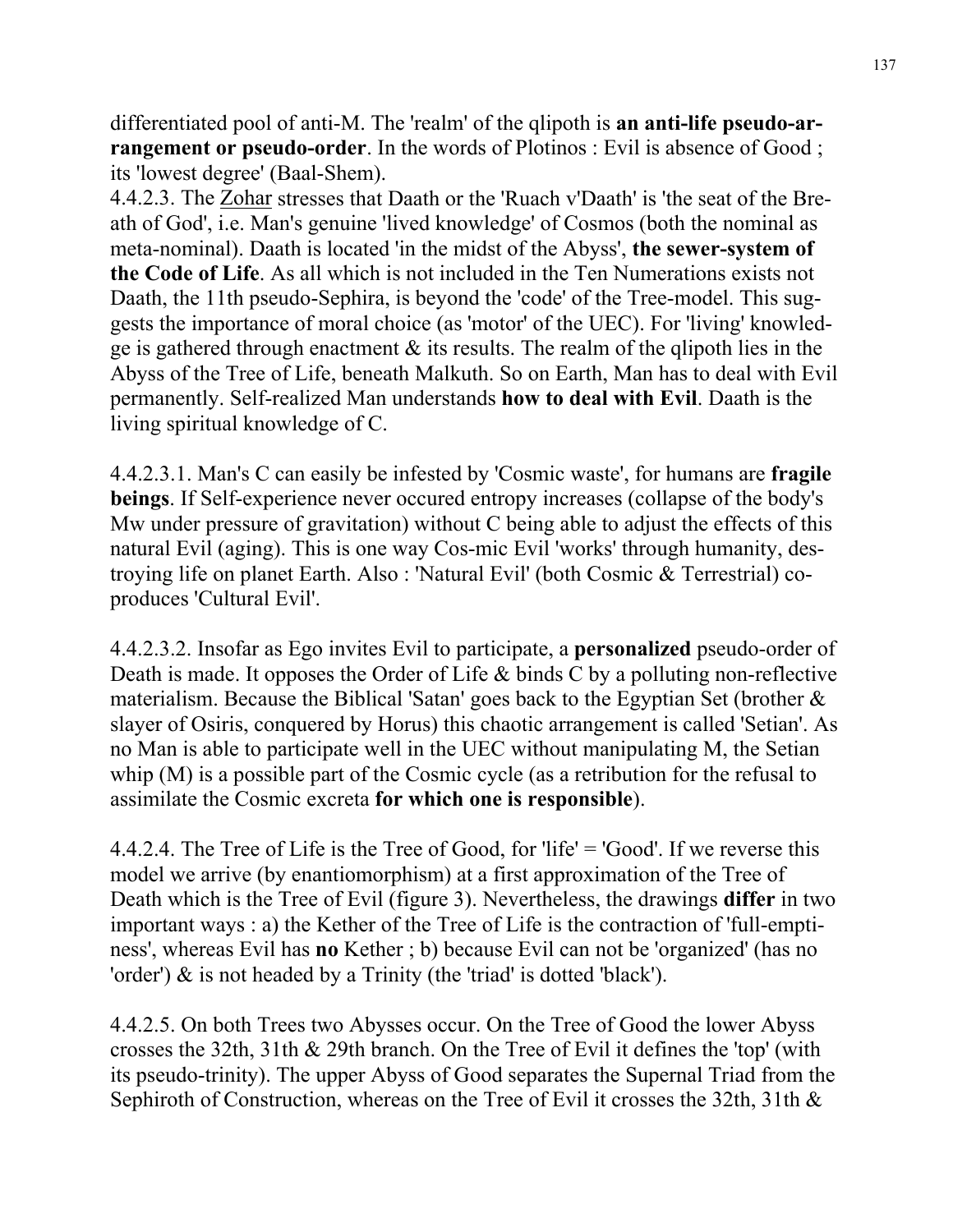29th branch. The upper Abyss serves as 'input', the lower Abyss as 'output'. Daath has both polarity & momentum.

4.4.3. Four mayor types of manifestation of the interaction between C on the one hand and I & M on the other hand prevail. Daath (point of confluence between Wisdom & Understanding) has the connotation of joining or intercourse (viz. 'Adam knew his wife Eve' - Genesis, 4,1). Each manifestation-type being **a particular extreme state of E** (i.e. result of differences between I & M, mediated by C). As living knowledge is always 'on the move', Daath's position & momentum shape a plane. The manifestation-types are **the extreme boundaries of the directions described by this Daath-plane** (figure 3). C aknowledging One Monad (& moving beyond the UEC) without stopping participation transforms Daathinto a whole (limited by the dimension of the continuum - the flat 8 in figure 3).

4.4.3.1. Each type may be characterized in a different way :

**I.passive/positive** blocks growth potentiality  $(+)$ 

'Anti-code' from  $(+)$  to  $(-)$ 

**II.active/negative** expression of reversal (-)

A conscious choice **away from Evil** :

**III.passive/negative** blocks reversals

'Code of Life' from  $(-)$  to  $(+)$ 

**IV.active/positive** expression of potential

4.4.3.2. These four 'extremes' of the UEC shape the outer edge of the ellipsoid Daath-plane (part of C). Considering figure 3 from  $(0,0,0)$  we should realize the importance of Human Choice. If every man and every woman would realize the happiness offered by the Code of Life **M would burden nobody on this planet (Edenism)**.

4.4.3.3. Acting in harmony with the Plan of Cosmos (i.e. turning away from Evil)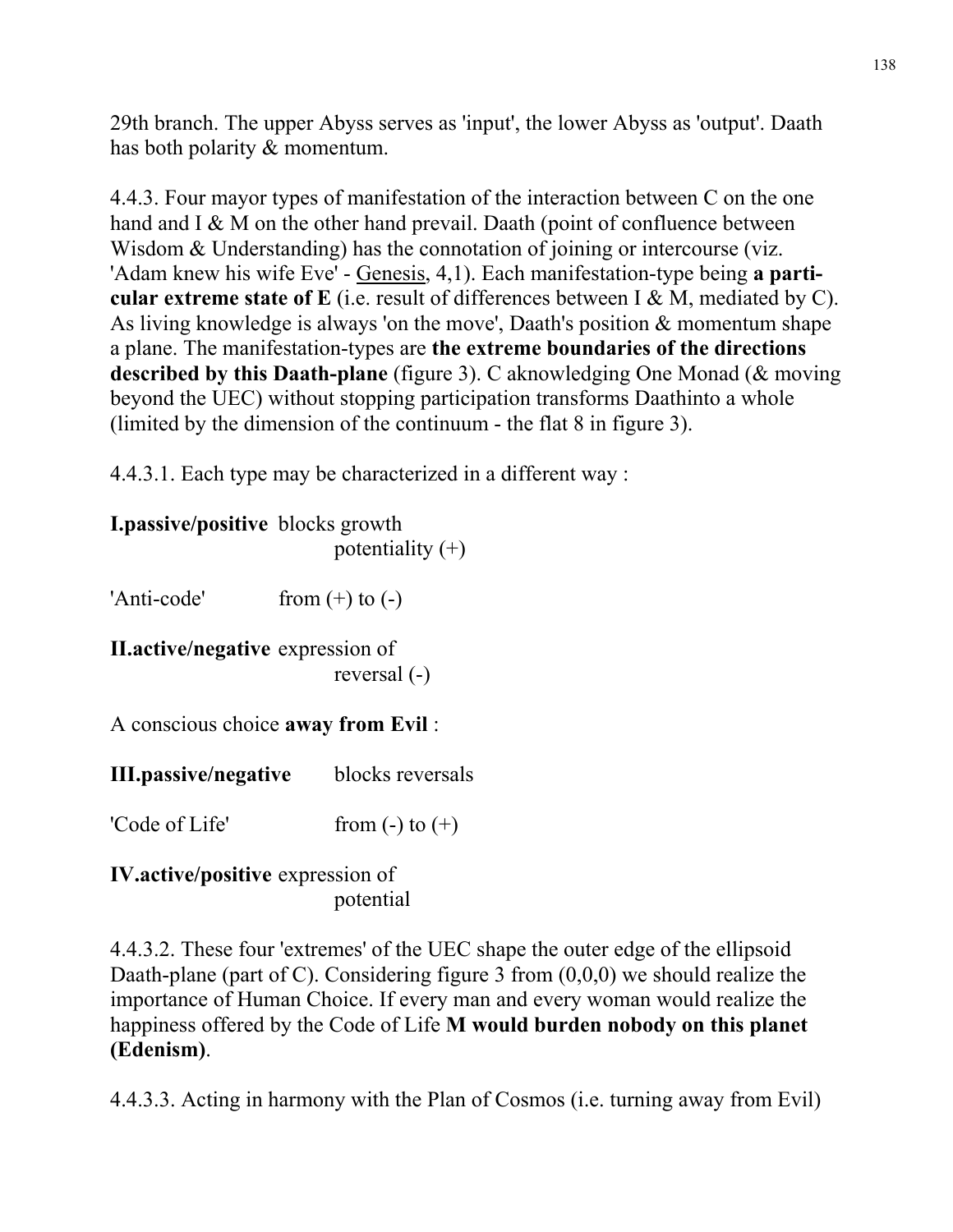does not take away future interactions with M. On the contrary. The more Man moves towards his Cosmic Equilibrium (on Earth) the more his C will be pushed on to experience & manipulate the vast powers of meta-nominal M (viz. hylic pluralism).

4.4.3.4. Utilizing a clear-cut distinction between Cosmos and Chaos (aknowledging the 'Evil' tendency in M of moving towards the latter) we understand how Man is **not able to participate well without being engaged with Evil**. This suggests that although Man must **love the Good** he is bound up to hate that he has to bring Evil into the nominal Universe. To participate well Evil must be part of the equation.

4.4.3.4.1. Moreover, suppose the suggested differences between Good & Evil are taken away (producing a form of Manichëism) then clearly Man (as a Gnostic would think) is forced to 'venerate Evil for its own sake'. Abraxas only approximates God.

4.4.3.4.2. Qabalists call the center line (1,6,9,10) the 'Tree of Knowledge', for in the pseudo-Sephira Good & Evil converge.

4.4.3.4.3. Man brings Evil into the nominal Universe a) by allowing active negativity **to endure** (engendering degeneration) or b) by **not liberating** the growthpotential chained by Evil's passivity ;

\* emancipatoric C-leap (God-seeking) : from II.active (-) to III.passive (-) or Egoic purification (Rod of Will)

\* spiritual C-collapse (Set-saving) : from IV.active  $(+)$  to I.passive  $(+)$  or redemption of Evil (Rod of Magick & Love).

4.4.3.5. Considering the four interaction-points in detail we arrive at :

**I**. the (invisible) 'input' of the Evil experienced by Man is the latter's **refusal to accept his goodness** by releasing it (so that it may manifest) ; because Man does not accept his 'Imago Dei' he suffers. Man needs cosmology to understand Evil  $(Job).$ 

 As the entropy of the Tree of Evil keeps the + potential blocked, release implies reversing the potential into an adversity (-).

**II**. Evil manifests (output) as the enactment of unbalance & disorder, producing filth & ugliness on a permanent basis.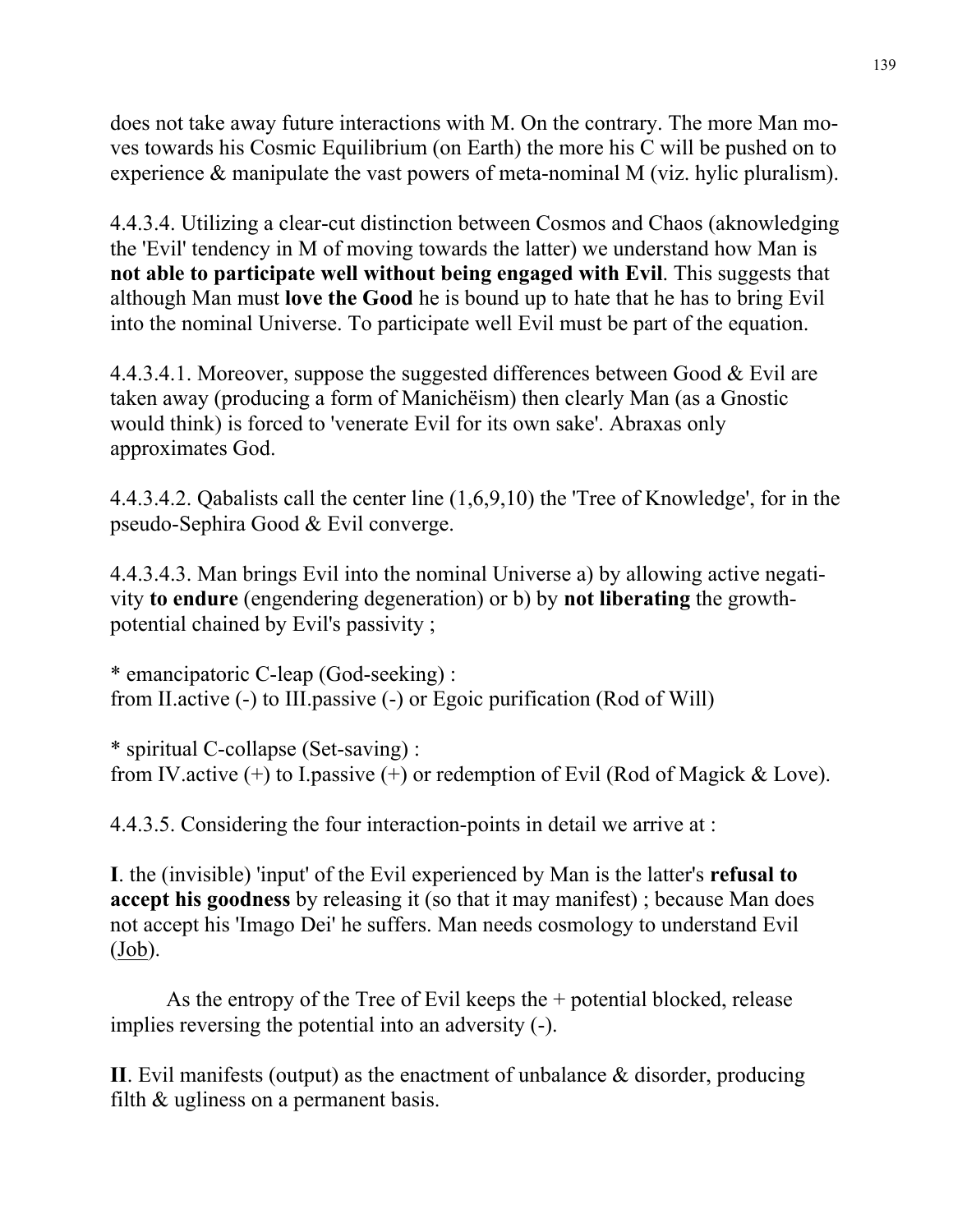'Morality' is a **continuous movement towards life**. 'Good' being the enactment of the Code of Life. Man's Ego is free to enact Evil. If Ego does permits Life to enter a radical change in momentum ensues, for C turned towards I is vitalized.

**III**. when active Evil is forced into passivity by submitting it to the Laws of the Code of Life **it restructures into four categories** : a) past karma (guilt), b) ignorance (doubt), c) desires (sin)  $\&$  d) personal limitations (unworthiness). These are the 'elemental inputs' run by the software of Life at this stage.

 The negentropy (meta-entropy) encountered in (meta) nominal living systems pushes the purified 'prima materia' forth. The Tree of Life allows for a gradual 'unfoldment' of meta-nominal dimensions.

**IV**. 'Ultimate Good' is an active realization (output) of growth-potential. The return of a state of C radiating the brilliance of a Star & limited by a direct experience of the Demiurg (dim  $C = 7$ ).

4.4.3.6. What happens after stage IV is completed ? Enlightened C enlightens. Liberated C liberates. By its Fruit You may know (Daath) the Tree. Because C is able **to detach itself** from the UEC (beyond Kether) & **participate** at a 'tangential position' between 'full-emptiness' & Demiurgal 'Cosmic C' (taraka Brahman), C triggers the Fall of a part of its Monadic active realization. Because God  $&$  Cosmos (like Evil & Good) are One (i.e. identical in their difference) Freedom enacts is own pseudo-Slavery **to release the remaining blocked growth-potential**. Liberated, Man plunges into Hell  $\&$  pierces the Sky to know how his feet are beneath Hell  $\&$ his head above Heaven. Free in all Worlds Man guards liberty by **sharing his freedom**.

4.4.4. What to say about the 'ultimate' nature of M ? M is 'frozen light', for fotons are **the limit-particles** of the physical Universe. The different planes are in fact **layers of light**. Meta-nominal layers imply speeds higher than c. The 'unity' of M is given by the 'fotonic field' or 'first Aethyr'.

4.4.4.1. M's vacuity is filled with virtual particles (propensities). M can not be 'explained' by itself. Without some type of I, structural conditions can not be defined (viz. Pauli-exclusion principle). Without some conscious choice no observations are possible. M's **vacuity** feeds Man's **creativity**.

4.4.4.2. In order to understand why M is frozen light imagine how every visible object of the Universe is **interpenetrated by fotonic E**. Each foton being the con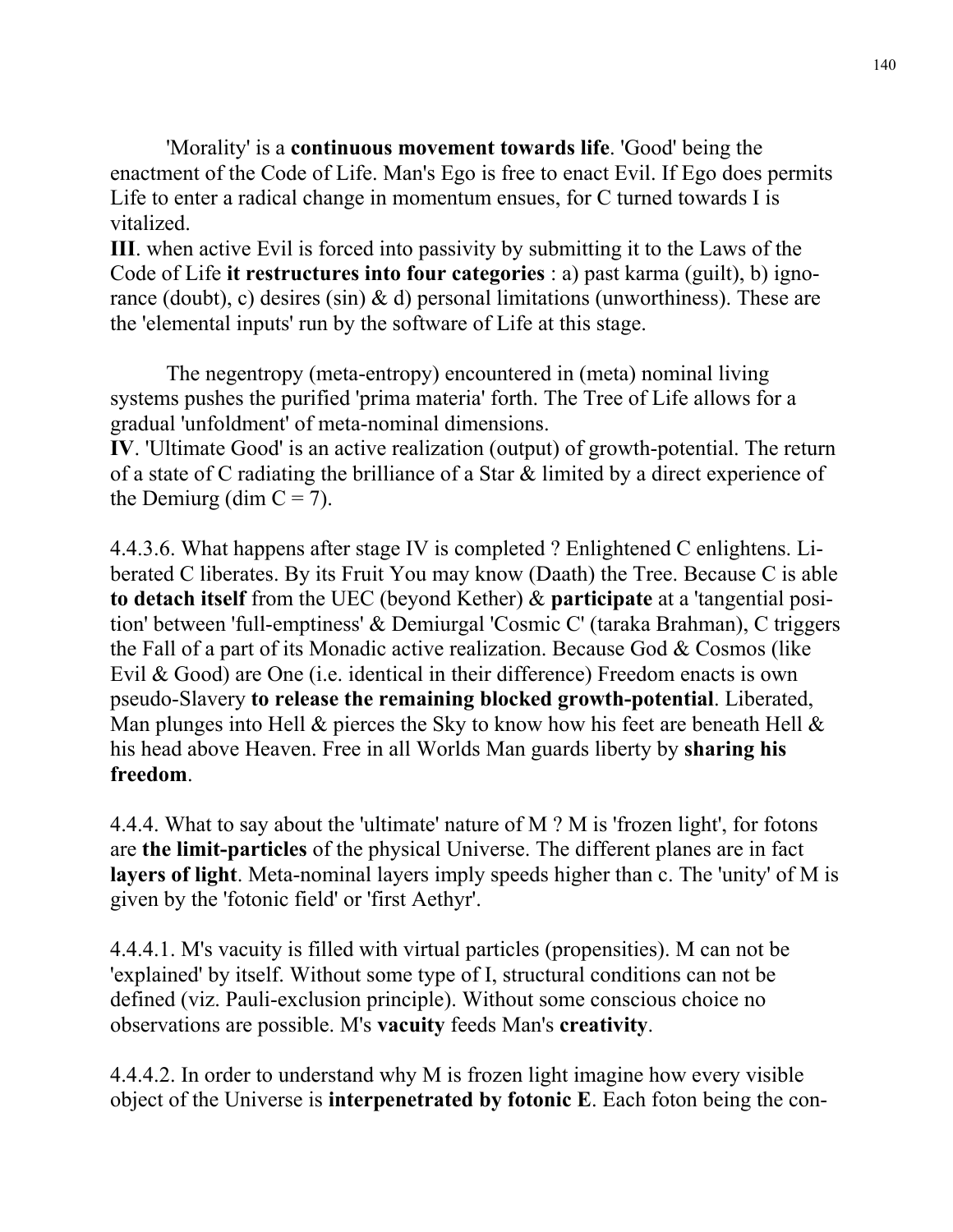traction of an infinite amount of E to a Point of **ultimate pressure & singularity**.

4.4.4.3. The CC is therefore the Universal Code operating **the parameters of lightmanifestation** on all possible planes of Cosmos. Every possibility of Cosmos evolves under pressure of its growing complexity & is heading towards the fullest expression of its Cosmic participation-key. The goal of Cosmos being the consecration of Light by Light.

4.4.4.4. Awe. Be silent ! Listen ! The everlasting 'science' is always accompanied by a 'Veil' ; to the cosmologer Cosmos' mystery is the only refuge left.

4.4.5. What is the 'essence' of emancipation ? **Awe**. When C is able to combine Self-respect (or high opinion about himself) with (no-) fear  $\&$  reverence, surely **wonder** will occur. Awe : respect, fear, reverence ...

4.4.5.1. What have they been teaching children the last 200 years ? To reduce 'final' to 'efficient' cause. Instrumentalism is a closed order ; important to technology. Man should guard & assist Nature as a 'good housefather' would.

4.4.5.2. Children all over the World ; never **forget** Your 'lucky thought' & fly !

4.4.5.3. Self-respect is the flower of Self-realization. Its scent the Illusion of Selfgrasping. Fear of Death is the Poison that kills philosophers.

4.4.5.4. When no-fear prevails Self-respect is transformed into reverence for **the sublimity of cosmicity in all its possible dimensions**. So 'wonder' can be classified as :

**'perplexed'** : absorbed by the continuous & over-all presence of full-emptiness ;

**'mystical'** : Oned through the Demiurgical Light-Point, the 'hyper-manifested' "apex" of Restricted Infinite Light ;

**'cosmological'** : part of the universal E-sacrament of Cosmos to Its Selves, infinite in quantity & quality throughout all possible layers of Cosmos.

4.4.6. What allows C to emancipate ? **Silence. Silence. Silence**. If people are unable to be silent & alone they will never **know** how to understand with determination, prudence & ability. The Path of the 'Hermit' may at times be very lonely.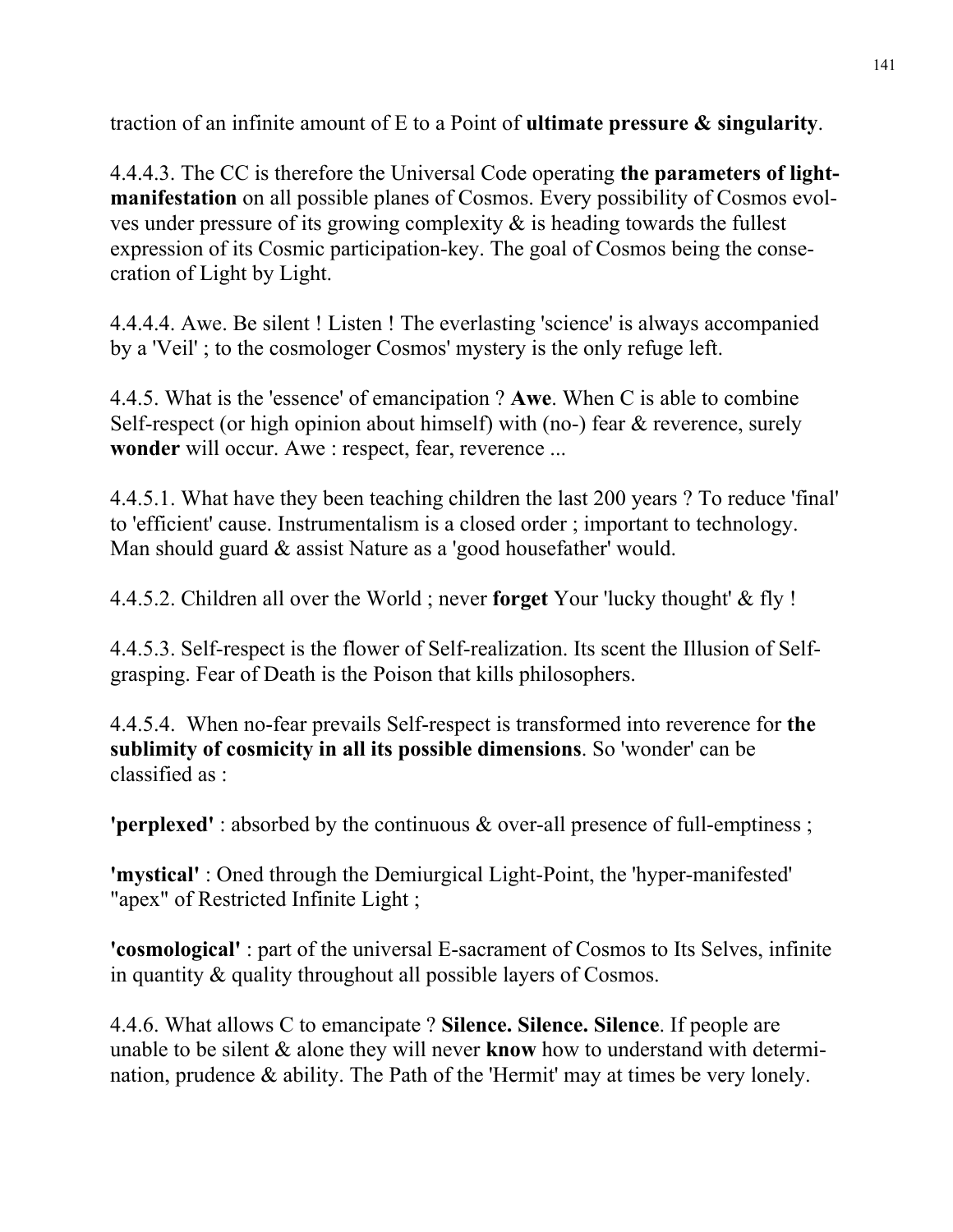4.4.6.1. Silence is an **0-action**. Silence : **avoiding** participation. Silence in time dissolves everything ; the wonderous full-emptiness of Cosmos being the Main Theme of 'the Music of Silence' sang by God ; he who hears will hear !

4.4.6.2. Silence is that which can **not be said**. Silence is the corner stone of a **genuine** spiritual philosophy. Silence is the final paradox dissolving the dyad. There is surely more to it than **the raving nonsense** written down **in this bizar book** !

4.4.6.3. Ha, ha, ha. If You do not know what to say, **know** how to laugh & it will come to You. Creativity at 'its best' improvises. Comedians create by listening to the possible meaning of 'silence', the 'unisono' of the thing **not heard** ! The thought **not thought** !

4.4.6.4. In Zen, Silence is Light & also Darkness. The active neutrality of a wise understanding of the 'Crowned Child' conquering all possible facts within Cosmos. 4.4.6.5. Silence allows C to listen. Silence invites Cosmos **to talk to You** (are You nervous ?). Silence is the Key to Knowledge (for the 'real' knowledge, i.e. Man's Path to Happiness remains **Secret**).

4.4.7. Postmodernism !? Efficient minimalism, neo-classicism, openness, absurdism, participationism, ecologism ?

4.4.7.1. The poor & distressed Southern Countries should receive the know-how & the technology (from the North) to realize the first **post-capitalistic modernism**. The rich should not allow a capitalistic oil-type industry to arise in the South (focus on Solar E, use deserts). However, without a parallel GPO & GRO a healthy cure for Earth will **not be found**.

4.4.7.2. The strongest 'post-capitalistic' argument in favour for an unpolluted 'Edenic' Earth ? **Sick consume less & less ...** 

4.4.7.3. A GEO implies that non-global goods & services are part of a global 'free market'-type of economy satifying the needs of humans having a lot of free time. The cost to produce global goods is reduced due to **efficient robotization** payed by the States. A State (the lowest level of the GPO) is not a genuine 'economical partner'. Its role is to maintain good order & social righteousness.

4.4.7.4. Post-modernism is also a daily attitude ; a sense of freedom combined with a 'Good' will to be as generous as possible within the limits given by a reflection on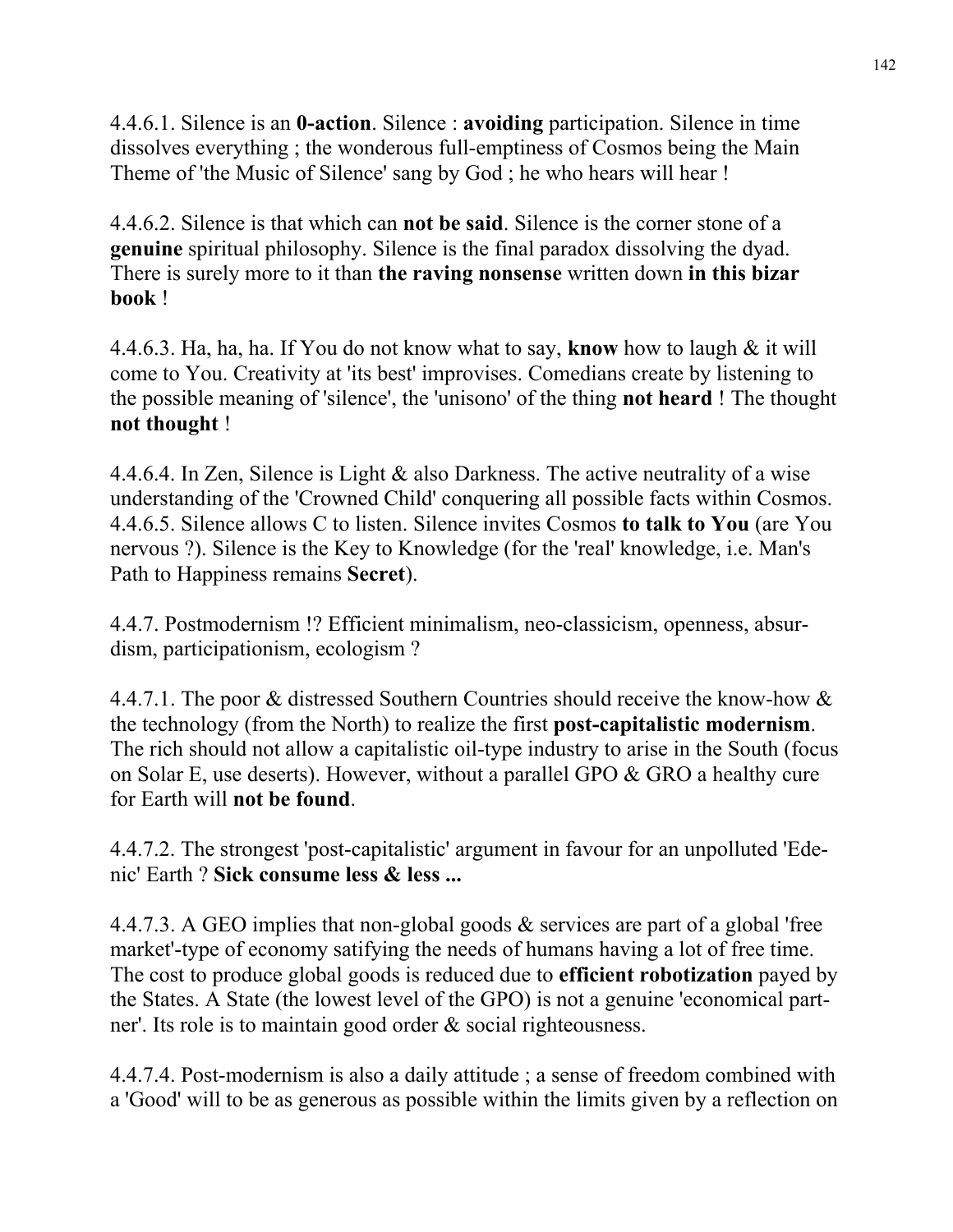past history & possible coming facts.

4.4.7.5. The 'core' of its idea ? Take the 'Middle' between every  $A \& A$ ; being 'more' than both. **Novelty in sobriety**.

4.4.8. The role played by Chaos has been misunderstood. Although most of Natural Evil (ca. 75%) has to be destroyed in order to maintain life here, a substantial part of it remains in place so that we may enjoy the Fruits of the Garden (as stimuli training discipline & purity). This is so every time we participate (i.e. enact C through the UEC). The Setian pseudo-order can thus not be **completely** eliminated.

4.4.8.1. At the End of Cosmos the 'Big Crunch' occurs. Cosmos is brought back to a Point of Absolute Singularity (or primal Atom). All fotons are condensed & a negative 'tzimtzum' ensues. Only at this point are Cosmos (being completely retrieved) & Chaos (anti-Light) disconnected **in an absolute sense**. Chaos is left behind as a 'yawning space' ; an 'undifferentiated primal atom-less pool'.

4.4.8.2. The word 'Chaos' has no real meaning during this period of no-Cosmos (when Brahman 'sleeps'). This shows why the 'Black Brothers' are called 'wandering Stars'. They are deceived by those riding upon the Beast of Chaos.

4.4.8.3. After the 'Big Bang' Light penetrates Chaos but is **not** assimilated by it (John). Only at this point does a pseudo-order receive its pseudo-meaning.

4.4.8.4. Setian C manipulates **or** denies Self-C to satisfy the needs of the Egocomplex  $\&$  the physical body. It considers every other as a possible enemy  $\&$ utilizes life's dialectics to subjugate.

4.4.9. God created Cosmos as **a continuum of free possibilities**. He created Cosmos using 10 Natural Laws. They are the 'geometry' of His Cosmic Demiurgical Mind (the light-architecture in the hollow created in God's Essence or Infinite Light) & channel constricted Divine Essence.

4.4.9.1. Freedom being Cosmic, every part of **the first** Cosmos is able **to move away** from Cosmic Laws. The idea that parts of the Cosmic Order **turned away from God's Creation** before the advent of Man is suggested by the Fall of Satan & Lucifer.

4.4.9.2. Innocent Edenic C (dim  $C = 5$ ) is tempted by Evil to know the difference between Good & Evil (to become like God). This triggers a Mw-collapse (the Fall).